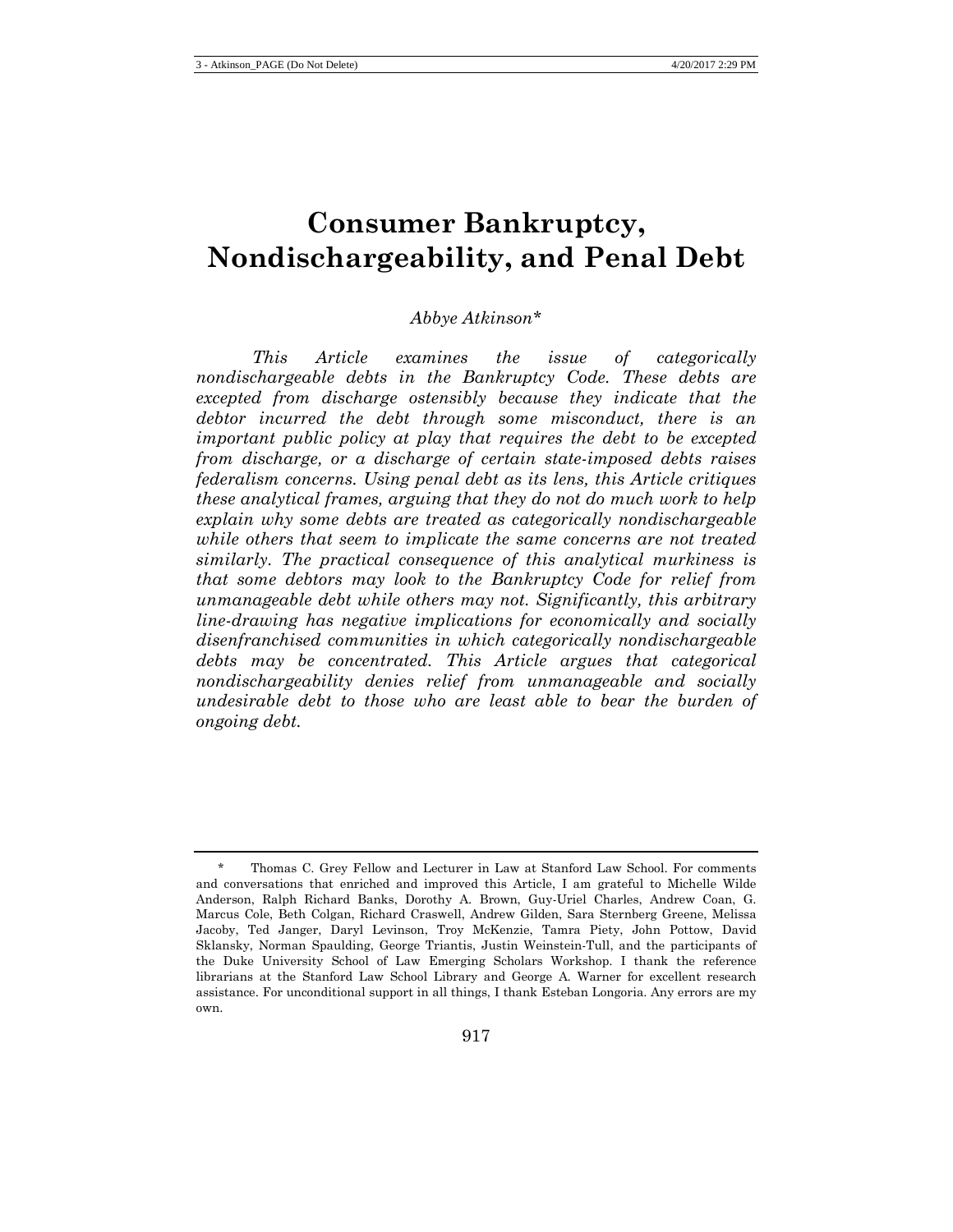| I.   |                                 | BANKRUPTCY BASICS AND THE FRESH START PRINCIPLE 923 |  |
|------|---------------------------------|-----------------------------------------------------|--|
|      | А.                              |                                                     |  |
|      | B.                              |                                                     |  |
| II.  |                                 |                                                     |  |
|      | $A$ .                           |                                                     |  |
|      | $B$ .                           |                                                     |  |
|      | $\overline{C}$ .                |                                                     |  |
|      |                                 | The Historical Treatment<br>1.                      |  |
|      |                                 |                                                     |  |
|      |                                 | 2.                                                  |  |
|      |                                 | 3.<br>Post-Kelly Jurisprudence                      |  |
|      |                                 | and Statutory Amendment 936                         |  |
|      |                                 | <b>Framing Penal Debt</b><br>4.                     |  |
|      |                                 |                                                     |  |
| III. | ASSESSING NONDISCHARGEABILITY'S |                                                     |  |
|      |                                 |                                                     |  |
|      | А.                              | Misconduct, Public Policy, and                      |  |
|      |                                 | Federalism and Dischargeability 945                 |  |
|      | $B$ .                           | <b>Flawed Deployment of the</b>                     |  |
|      |                                 |                                                     |  |
|      | $\overline{C}$ .                | The Consequences of Penal Debt                      |  |
|      |                                 |                                                     |  |
|      | D.                              |                                                     |  |
|      | $E$ .                           | Rethinking Unintended Consequences? 965             |  |
| IV.  |                                 |                                                     |  |
|      | $\overline{A}$ .                |                                                     |  |
|      | B.                              | On Following the Trajectory                         |  |
|      |                                 |                                                     |  |
|      | $\overline{C}$ .                | On Bankruptcy and                                   |  |
|      |                                 |                                                     |  |
|      | $D$ .                           | On Giving Discretion to the Bankruptcy Court 981    |  |
|      |                                 |                                                     |  |
|      |                                 |                                                     |  |

#### **INTRODUCTION**

On a hot summer's day in 2014, newly minted eighteen-yearold Michael Brown died at the hands of the state, in the middle of a Ferguson, Missouri, street. His death and the subsequent Department of Justice investigation brought into sharp relief a pervasive system of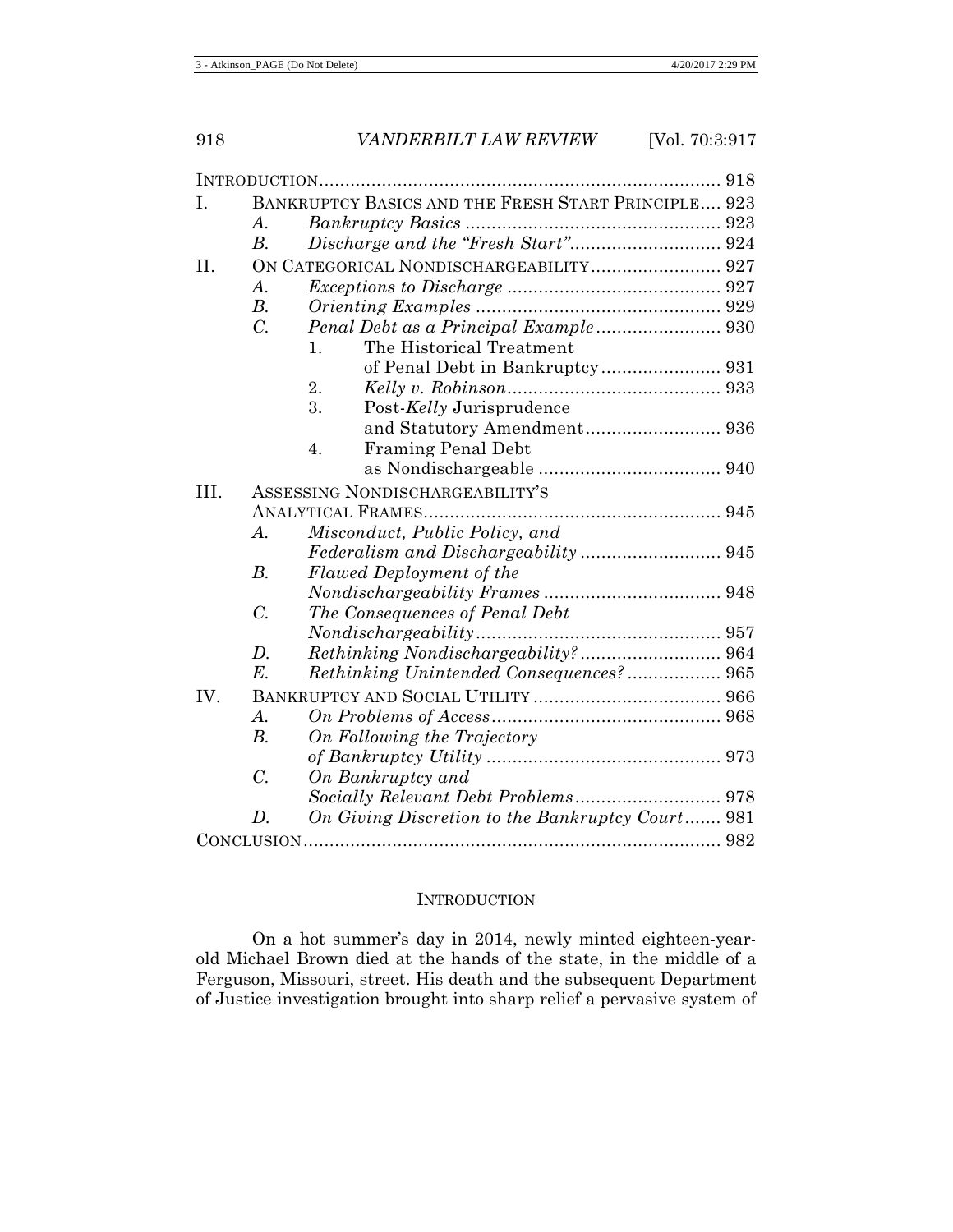profit-motivated justice that binds whole communities with unrelenting and unmanageable penal debt.

"Penal debt"—which includes debt stemming from civil and criminal penalties and fines, prosecution costs, court fees, usage fees,  $\frac{1}{1}$  $\frac{1}{1}$  $\frac{1}{1}$ and interest—is a significant problem borne disproportionately by over-policed and economically disenfranchised communities. This debt has resulted in a crush of socially undesirable debt spirals in many communities like Ferguson, Missouri, where "nearly a quarter of residents and over a third of children live below the poverty line."[2](#page-2-1) For example, in circa 2013 Ferguson, with its predominantly African-American population of twenty-one thousand and a per capita income of just \$20,472, the Ferguson Municipal Court issued 32,975 arrest warrants for nonviolent offences.[3](#page-2-2) The city then routinely jailed individuals who could not pay off the resulting debt.[4](#page-2-3)

<span id="page-2-8"></span>Ferguson is a cautionary tale of the perverse incentives that have followed the "dramatic expansion" of fines and fees bearing little relationship to traditional goals of civil and criminal liability and fashioned instead to fill in gaps in municipal funding.[5](#page-2-4) The vast majority of individuals caught in this web of legal financial obligations are indigent, $6$  making slight the likelihood that any significant number of them can afford to pay.<sup>[7](#page-2-6)</sup> When these individuals are

[https://perma.cc/DP44-NHBC] (describing Department of Justice report that made this finding and the private lawsuits resulting from it).

<span id="page-2-4"></span>5. ALEXES HARRIS, A POUND OF FLESH: MONETARY SANCTIONS AS PUNISHMENT FOR THE POOR 18–23 (2016); *see also* MICHELLE ALEXANDER, THE NEW JIM CROW: MASS INCARCERATION IN THE AGE OF COLORBLINDNESS 154–55 (2012) (characterizing the range of fines, fees, and costs that are imposed on defendants as "generally quite new—created by law within the past twenty years").

<span id="page-2-7"></span><span id="page-2-0"></span><sup>1.</sup> *See Developments in the Law—Policing*, 128 HARV. L. REV. 1706, 1727 (2015) (describing usage fees in the criminal context, including arrest, adjudication, and incarceration costs).

<span id="page-2-1"></span><sup>2.</sup> *Id.* at 1724; *see also* Ta-Nehisi Coates, *The Gangsters of Ferguson*, ATLANTIC (Mar. 5, 2015), http://www.theatlantic.com/politics/archive/2015/03/The-Gangsters-Of-Ferguson/386893/ [https://perma.cc/M7HR-SVTQ] (examining how the Ferguson police force uses black residents of the community to generate revenue).

<sup>3.</sup> *Developments in the Law—Policing*, *supra* note 1, at 1724.

<span id="page-2-3"></span><span id="page-2-2"></span><sup>4.</sup> *See, e.g.*, Ryan J. Reilly & Mariah Stewart, *Ferguson Considers Settling Suit over 'Debtors Prison' Abuses*, HUFFINGTON POST (Oct. 19, 2015), http://www.huffingtonpost.com/entry/ ferguson-municipal-court-federal-civil-rights-lawsuit\_us\_562542a7e4b0bce34701a232

<sup>6.</sup> ALEXANDER, *supra* note 5, at 85.

<span id="page-2-6"></span><span id="page-2-5"></span><sup>7.</sup> *See* Alicia Bannon, Mitali Nagrecha & Rebekah Diller, *Criminal Justice Debt: A Barrier to Reentry*, BRENNAN CTR. FOR JUST. 1–2, (2010), http://www.brennancenter.org/sites/default/ files/legacy/Fees%20and%20Fines%20FINAL.pdf [https://perma.cc/2R6N-RMVN] (illustrating relationship between inability to pay legal debt and incarceration); *see also* Stephen J. Ware, *Debt, Poverty, and Personal "Financial Distress*,*"* 89 AM. BANKR. L.J. 493, 501 (2015) ("[P]overty (being 'poor') generally correlates with low income, and even small debts can quickly overwhelm someone with a very low income." (citation omitted)).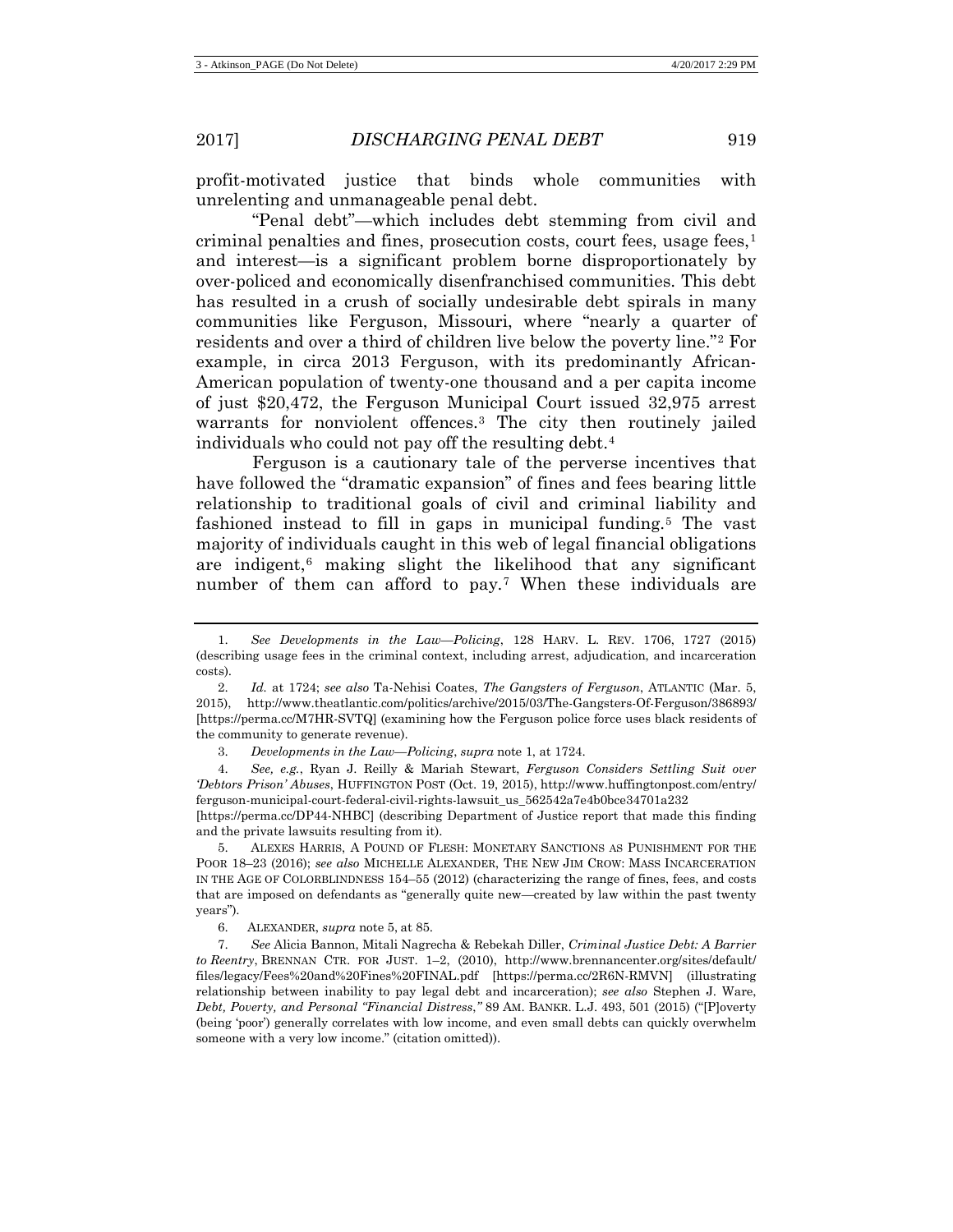<span id="page-3-8"></span>deemed willful in their failure to pay, the state can seize their bodies.<sup>[8](#page-3-0)</sup> Thus, perhaps most significantly, penal debt occupies an important space in economically disenfranchised communities because it regularly imperils the only asset that individuals who live there are likely to truly possess: their liberty[.9](#page-3-1)

<span id="page-3-7"></span><span id="page-3-6"></span><span id="page-3-5"></span>Curiously, even though unmanageable penal debt disproportionately sends the most economically vulnerable individuals into socially undesirable debt spirals, our bankruptcy laws—which as a normative matter are focused on stemming that very problem and thus promoting a "fresh start" for unduly overburdened debtors<sup>10</sup> generally do not permit a debtor to discharge criminal and civil penal debt. Penal debt, along with twenty other categories of debt, is categorically nondischargeable.[11](#page-3-3) This exceptional treatment is explained by reference to public policy, misconduct, and federalism concerns. Specifically, the debts subject to the extraordinary treatment of categorical nondischargeability purportedly are incurred through some misconduct, implicate an important public interest or issue, and/or involve some undue encroachment of the federal bankruptcy power onto important state interests or prerogatives.<sup>[12](#page-3-4)</sup>

<span id="page-3-2"></span>10. Local Loan Co. v. Hunt, 292 U.S. 234, 245 (1934). *See generally* Thomas H. Jackson, *The Fresh-Start Policy in Bankruptcy Law*, 98 HARV. L. REV. 1393, 1393 (1985) (exploring the "fresh-start" policy).

<span id="page-3-3"></span>11. *See* 11 U.S.C. § 523(a) (2012) (listing exceptions to discharge); COLLIER ON BANKRUPTCY ¶ 523.13 (Alan N. Resnick & Henry J. Sommer eds., 16th ed. 2016) (categorizing "criminal fines" as an exception to discharge under Section 523(a)(7)).

<span id="page-3-4"></span>12. *See* DOUGLAS G. BAIRD, THE ELEMENTS OF BANKRUPTCY 53–54 (4th ed. 2006) (discussing types of and motivations for Section 523 exceptions).

<span id="page-3-0"></span><sup>8.</sup> *See* Bearden v. Georgia, 461 U.S. 660, 672 (1983) (finding that trial court erred by failing to make determination of willfulness before seizing petitioner); *see also* Radley Balko, *How Municipalities in St. Louis County, Mo., Profit from Poverty*, WASH. POST (Sept. 3, 2014), https://www.washingtonpost.com/news/the-watch/wp/2014/09/03/how-st-louis-county-missouriprofits-from-poverty/?utm\_term=.c997ed08e4e3 [https://perma.cc/N24B-VMYU]:

Bolden didn't show up in court because she didn't have the money to pay it and feared they'd put her jail. It's a common and unfortunate misconception among St. Louis County residents, especially those who don't have an attorney to tell them otherwise. A town can't put you in jail for lacking the money to pay a fine. But you *can* be jailed for not appearing in court to tell the judge you can't pay—and fined again for not showing up.

<span id="page-3-1"></span><sup>9.</sup> *See* Tamar R. Birckhead, *The New Peonage*, 72 WASH. & LEE L. REV. 1595, 1630 (2015) ("Using the threat of incarceration to pressure low-income people to pay off their debts has become a common strategy of the criminal justice system."); Beth A. Colgan, *Reviving the Excessive Fines Clause*, 102 CALIF. L. REV. 277, 290–91 (2014) (noting that "some people are never able to pay off economic sanctions, [and] the threat of arrest and incarceration may be perpetual"); Bannon, Nagrecha & Diller, *supra* note [7,](#page-2-7) at 2 (observing that "[a]lthough 'debtors' prison' is illegal in all states, reincarcerating individuals for failure to pay debt is, in fact, common in some—and in all states new paths back to prison are emerging for those who owe criminal justice debt").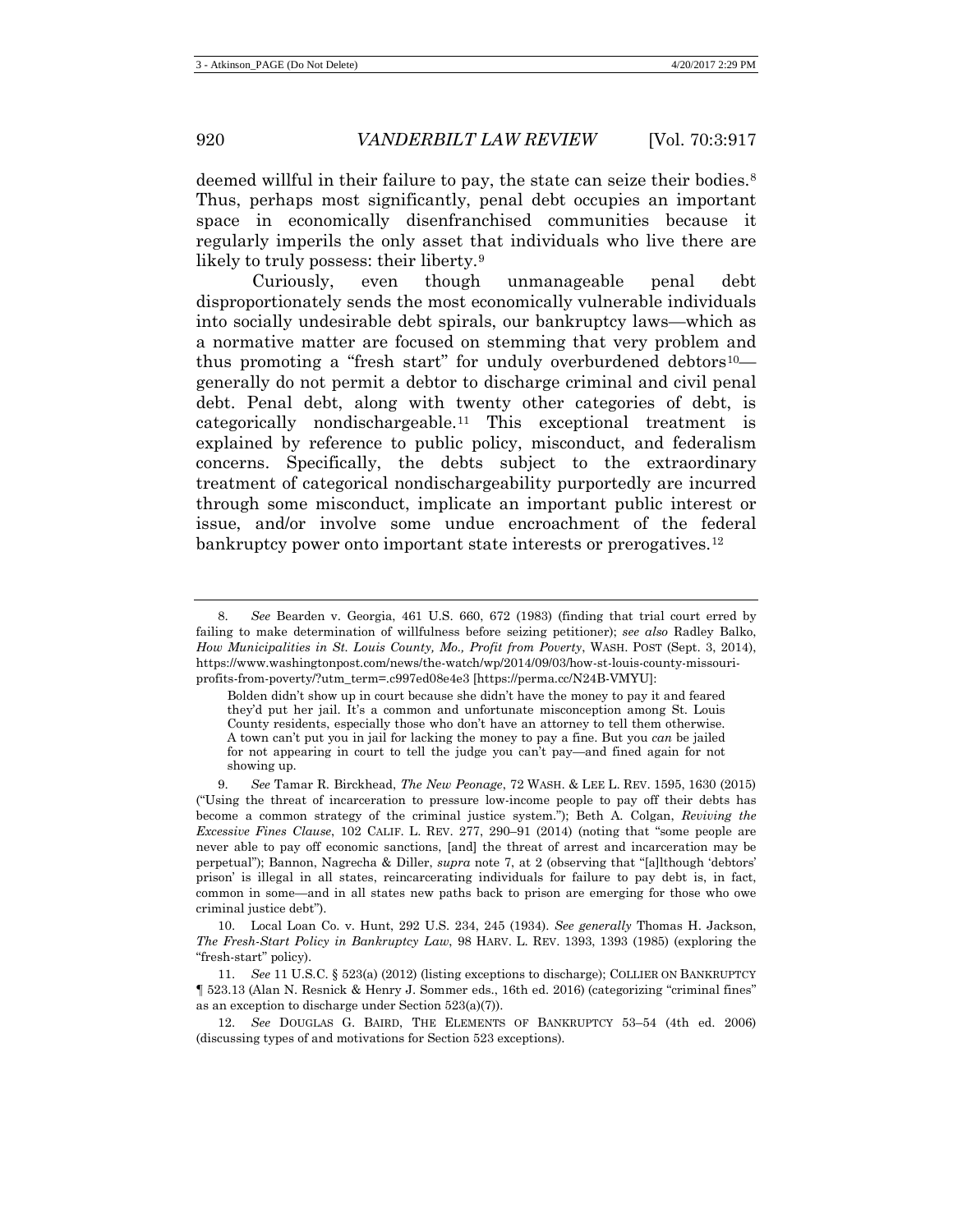Yet, many other debts that implicate public policy, stem from debtor misconduct, and/or raise federalism concerns, like environmental liability, tort liability for reckless or negligent behavior, and state income taxes under certain conditions, are readily dischargeable even though, when viewed through the lens of the existing frames, they look very similar to categorically nondischargeable debts. Consequently, this Article critiques the existing analytical frames by arguing that they do not provide a satisfying means for us to understand why some debts are accorded the exceptional treatment of categorical nondischargeability while others are not. The practical consequence of this analytical murkiness is that some debtors have access to relief and a fresh start and others do not. Moreover, this line-drawing has distributional effects across the socioeconomic spectrum, proving to disfavor certain debts along social and class lines. It functions to deny a pathway to debt relief for debtors based on their lower socioeconomic status and the resulting debt they are more likely to carry.

The categorical nondischargeability of penal debt gives some insight into this problem. Penal debt is a useful example because it is an important public policy problem of particular salience in present times. Moreover, as a debt problem that implicates socially undesirable debt spirals in many communities, penal debt falls squarely within the ambit of bankruptcy's principal concern. Yet Congress and the courts have branded it as categorically nondischargeable on the basis of each of the existing frames. On closer view, however, the frames do not explain why penal debt should be treated so exceptionally as compared to other debts that implicate the same concerns. Moreover, the penal debt example gives insight into how the frames themselves are deployed in an oversimplified manner in a set of complex social circumstances that defy such simple classification. More specifically, by categorically excluding penal debt from discharge, bankruptcy law leaves a wide swath of already financially vulnerable people without access to debt relief, even though it is unclear whether the benefits of nondischargeability (for example, deterrence in the penal debt context) outweigh the costs of unrelenting debt in the communities least able to bear it.

Thus, the current crisis of penal debt stemming from the nontraditional use of fines and fees as a source of municipal funding creates an opportunity to reconsider the concept of categorical nondischargeability in the Bankruptcy Code more generally. It helps us to take up the difficult task of trying to resolve the tensions between the corrosive and paralyzing effects of overwhelming debt and policy concerns that, at least in some cases, favor permanent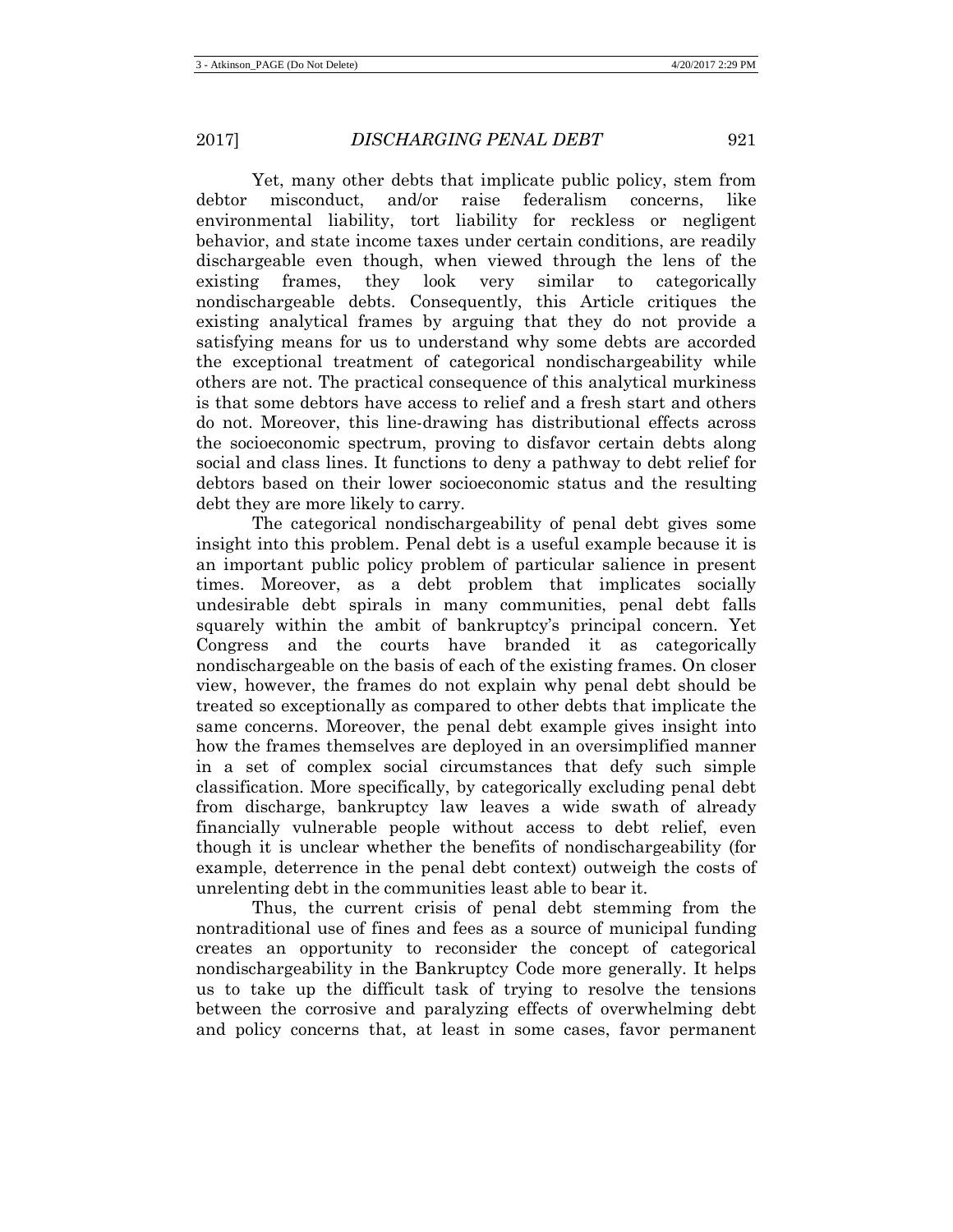<span id="page-5-1"></span>liability. Bankruptcy scholars and commentators, however, have paid significant attention to neither this treatment of penal debt<sup>[13](#page-5-0)</sup> nor to the broader question of whether, lacking an intelligible organizing framework, categorical nondischargeability frustrates the fresh start by subordinating relief for certain overburdened debtors. In so doing, the literature has overlooked possible reforms to bankruptcy law that could promote what, as a normative matter, bankruptcy is supposed to accomplish: providing a backstop against socially undesirable debt spirals. In that regard, this Article makes a unique contribution to the literature by engaging with the question of categorical nondischargeability as in tension with the fresh start principle. More broadly, through its examination of the nondischargeability of penal debt and its focus on the connection between bankruptcy law and criminal law, this Article aspires to engage with larger questions of debt relief and the social utility of bankruptcy law, with an end to addressing socially undesirable debt.

This Article proceeds in four parts. Part I describes the basic operation of consumer bankruptcy law and its normative orientation, the fresh start. It describes bankruptcy's goal of maximizing ex post productivity while motivating socially optimal risk-taking ex ante. Part II describes the set of twenty-one debts that, fresh start notwithstanding, are categorically excepted from discharge. It focuses on penal debt as an example of an exception to discharge, tracing the history of this exceptional treatment as both a statutory and doctrinal matter. Part III describes the frames that justify categorical nondischargeability: misconduct, public policy, and federalism. It argues that these analytical frames are incoherent to the extent that there is no clear distinction between currently listed debts that are excepted from discharge and other debts that seem to implicate the very same concerns yet are readily dischargeable. Focusing on penal debt, it shows how the frames provide little structure for the notion of categorical nondischargeability where complex social circumstances belie such simplistic, determinative classifications. It further contends that this treatment unduly limits debt relief for the most vulnerable debtors, limiting bankruptcy's utility across the socioeconomic spectrum. It closes by arguing that because the current frames for categorical exception to discharge do not make sense, there is an opportunity for rethinking the concept of categorical nondischargeability, particularly where it tends to subordinate bankruptcy's normative principle, the fresh start. Part IV broadens

<span id="page-5-0"></span><sup>13.</sup> Notable exceptions include Margaret Howard, *Bankruptcy Federalism: A Doctrine Askew*, 38 PEPP. L. REV. 1 (2010).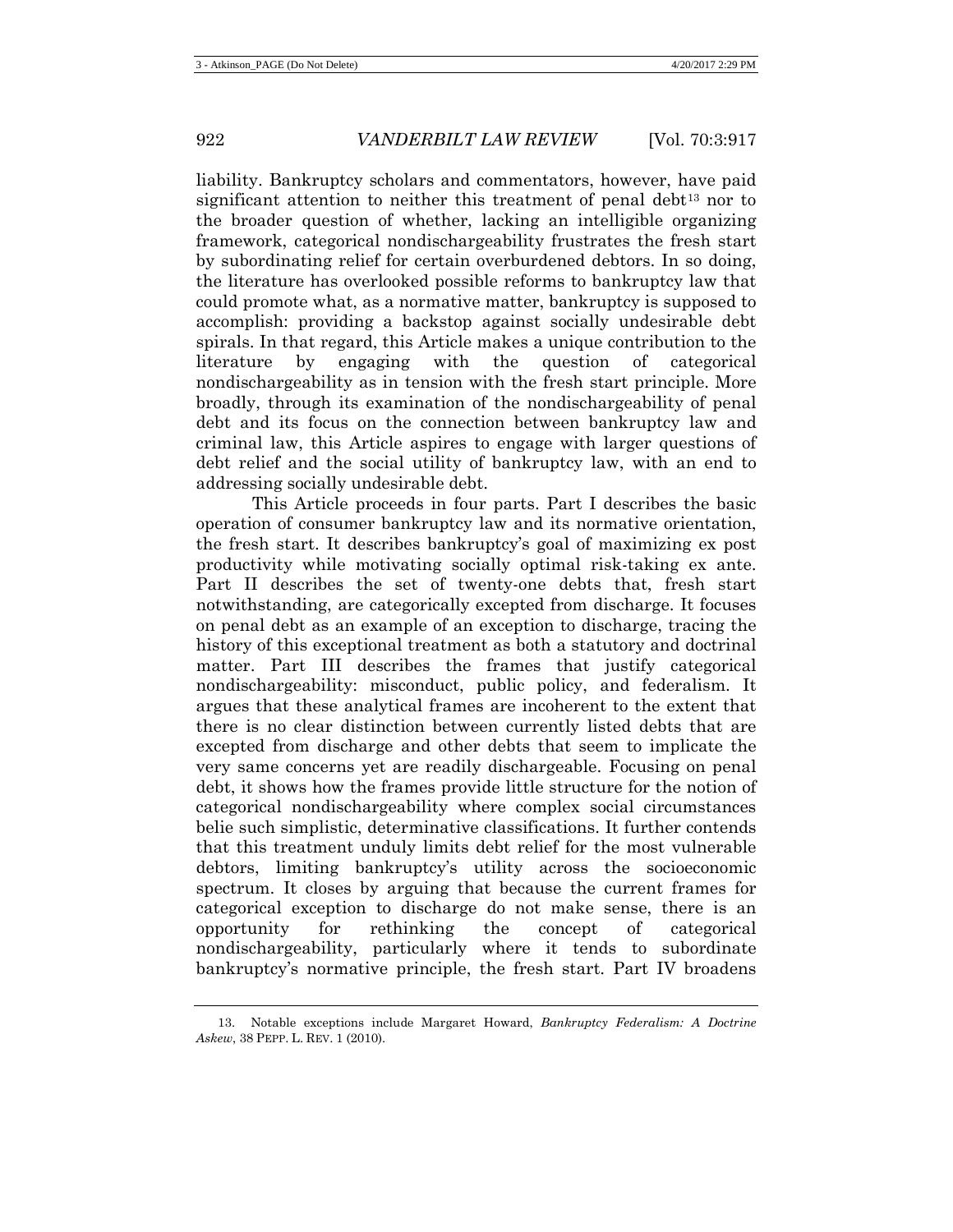the scope of the Article to suggest how bankruptcy law might take on greater social utility. Moreover, this view is consistent with current scholarly views of bankruptcy utility.

## I. BANKRUPTCY BASICS AND THE FRESH START PRINCIPLE

<span id="page-6-8"></span>Consumer bankruptcy is the primary means by which overburdened debtors may discharge unmanageable debt. The bankruptcy discharge is non-waivable,<sup>14</sup> and, proverbially, it represents a "fresh start" for those fortunate enough to receive a discharge[.15](#page-6-1) At the outset, it may be helpful to those unfamiliar with bankruptcy law to know some basic aspects of bankruptcy operation. After this primer, I then describe the fresh start principle that operates at the heart of consumer bankruptcy law and dictates the bounds of the discharge of debt.

#### <span id="page-6-7"></span><span id="page-6-6"></span>*A. Bankruptcy Basics*

An individual debtor has two principal options for debt relief under the Bankruptcy Code.[16](#page-6-2) First, the debtor can file a petition under Chapter 7, in which she turns over her personal assets that are not exempt from collection (generally as determined under state law) to a bankruptcy trustee.[17](#page-6-3) The trustee then sells those assets and uses the proceeds to repay the debtor's creditors on a pro rata basis.[18](#page-6-4) The typical Chapter 7 proceeding is a short affair. Because most filers in Chapter 7 have no assets available for liquidation,  $19$  the result is that general unsecured creditors usually recover little to nothing, while the debtor receives her discharge with the hope of reengaging the market with a renewed financial life.

<span id="page-6-2"></span>16. Under certain circumstances, individual debtors may also file for bankruptcy protection under Chapter 11. 11 U.S.C. § 109(d) (2012).

17. 11 U.S.C. § 522 (2012).

<span id="page-6-4"></span><span id="page-6-3"></span>18. *See* Katherine Porter, *The Pretend Solution: An Empirical Study of Bankruptcy Outcomes*, 90 TEX. L. REV. 103, 116 (2011) (summarizing the quick Chapter 7 proceedings).

<span id="page-6-0"></span><sup>14.</sup> *See* Barry Adler, Ben Polak & Alan Schwartz, *Regulating Consumer Bankruptcy: A Theoretical Inquiry*, 29 J. LEGAL STUD. 585, 587 (2000).

<span id="page-6-1"></span><sup>15.</sup> *See* H.R. REP. NO. 95-595, at 128 (1977) ("Perhaps the most important element of the fresh start for a consumer debtor after bankruptcy is discharge."); TERESA A. SULLIVAN, ELIZABETH WARREN & JAY LAWRENCE WESTBROOK, THE FRAGILE MIDDLE CLASS: AMERICANS IN DEBT 13 (2000) ("[T]he 'fresh start' . . . is the traditional objective of American bankruptcy law, with . . . future income free of old debts."); Jackson, *supra* note [10,](#page-3-5) at 1393 (exploring the "freshstart" policy).

<span id="page-6-5"></span><sup>19.</sup> *See* Dalié Jimenez, *The Distribution of Assets in Consumer Chapter 7 Bankruptcy Cases*, 83 AM. BANKR. L.J. 795, 797 (2009) (finding that ninety-three percent of Chapter 7 debtors had no nonexempt assets).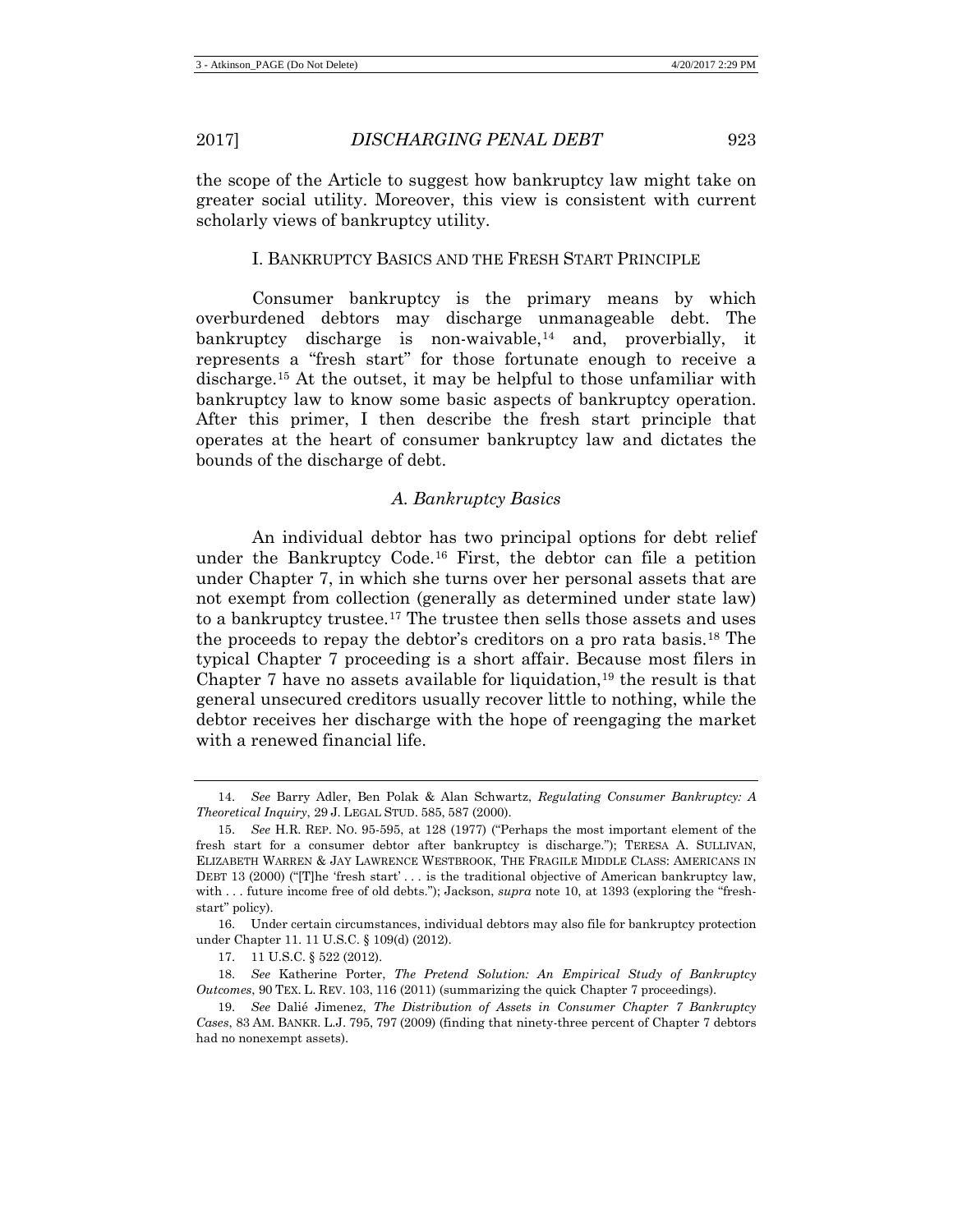Alternatively, the debtor may choose to reorganize her debts under Chapter 13,[20](#page-7-0) where the debtor keeps both exempt and nonexempt assets.[21](#page-7-1) In exchange, the debtor must complete a bankruptcy court-approved Chapter 13 plan in which the debtor devotes a portion of future disposable income to the repayment of her creditors over a three- or five-year period.[22](#page-7-2) Generally, the court will grant a discharge of eligible debt only if the debtor successfully completes her multi-year Chapter 13 plan.[23](#page-7-3)

## *B. Discharge and the "Fresh Start"*

The discharge of debt is the crux of the fresh start principle, which has at its heart a set of consequentialist justifications. In his seminal article on the normative foundation of the fresh start principle, Professor Thomas Jackson reasoned that the non-waivable right of discharge in bankruptcy is properly premised on twin defects in human nature, one volitional and one cognitive, and on the externalities engendered by a waivable discharge right.<sup>[24](#page-7-4)</sup> As to the volitional justification, Jackson described individuals as comprised of two personalities: an "impulse personality" that prioritizes "current gratification" and a "rational self" that prioritizes "postponed gratification . . . in accordance with the individual's entire set of wants and desires."[25](#page-7-5) Yet Jackson observed that even the impulse personality "will nevertheless favor a rule that requires [it] to defer gratification."[26](#page-7-6) For this reason, the "tendency of individuals to desire external restraints on their impulses provides a basis for" favoring "a socially imposed rule" that subordinates the tendency of the impulse personality and instead "enforce[s] the hypothesized decisions of the[ ]

<sup>20.</sup> 11 U.S.C. §§ 1301–1330 (2012).

<span id="page-7-1"></span><span id="page-7-0"></span><sup>21.</sup> Exempt property is property that under state law cannot be attached for the repayment of debt. The Bankruptcy Code includes a set of exemptions that debtors may select, provided that the debtor's state permits the filer to select the federal exemptions. 11 U.S.C. § 522.

<sup>22.</sup> 11 U.S.C. § 109(e) (2012).

<span id="page-7-3"></span><span id="page-7-2"></span><sup>23.</sup> 11 U.S.C. § 1328(a). Most Chapter 13 filings are dismissed before the debtor receives a discharge, which has caused some to question the efficacy and value of Chapter 13. *See* Porter, *supra* note [18,](#page-6-6) at 116 (stating that Chapter 7 "account[s] for about two-thirds of consumer filings in recent years").

<sup>24.</sup> *See* Jackson, *supra* note [10,](#page-3-5) at 1418.

<sup>25.</sup> *Id.* at 1408.

<span id="page-7-6"></span><span id="page-7-5"></span><span id="page-7-4"></span><sup>26.</sup> *Id.* at 1408 & n.47 (quoting Mark Crain, Thomas Deaton, Randall Holcombe & Robert Tollison, *Rational Choice and the Taxation of Sin*, 8 J. PUB. ECON. 239, 244 (1977)) (studying the behavior of pigeons who "[w]hen offered a choice between [a] small [and] immediate reward and a large delayed reward" will choose the small reward. However, when "offered the choice now to restrict . . . future choices so that they can only select the large delayed reward, [the pigeons] will do so").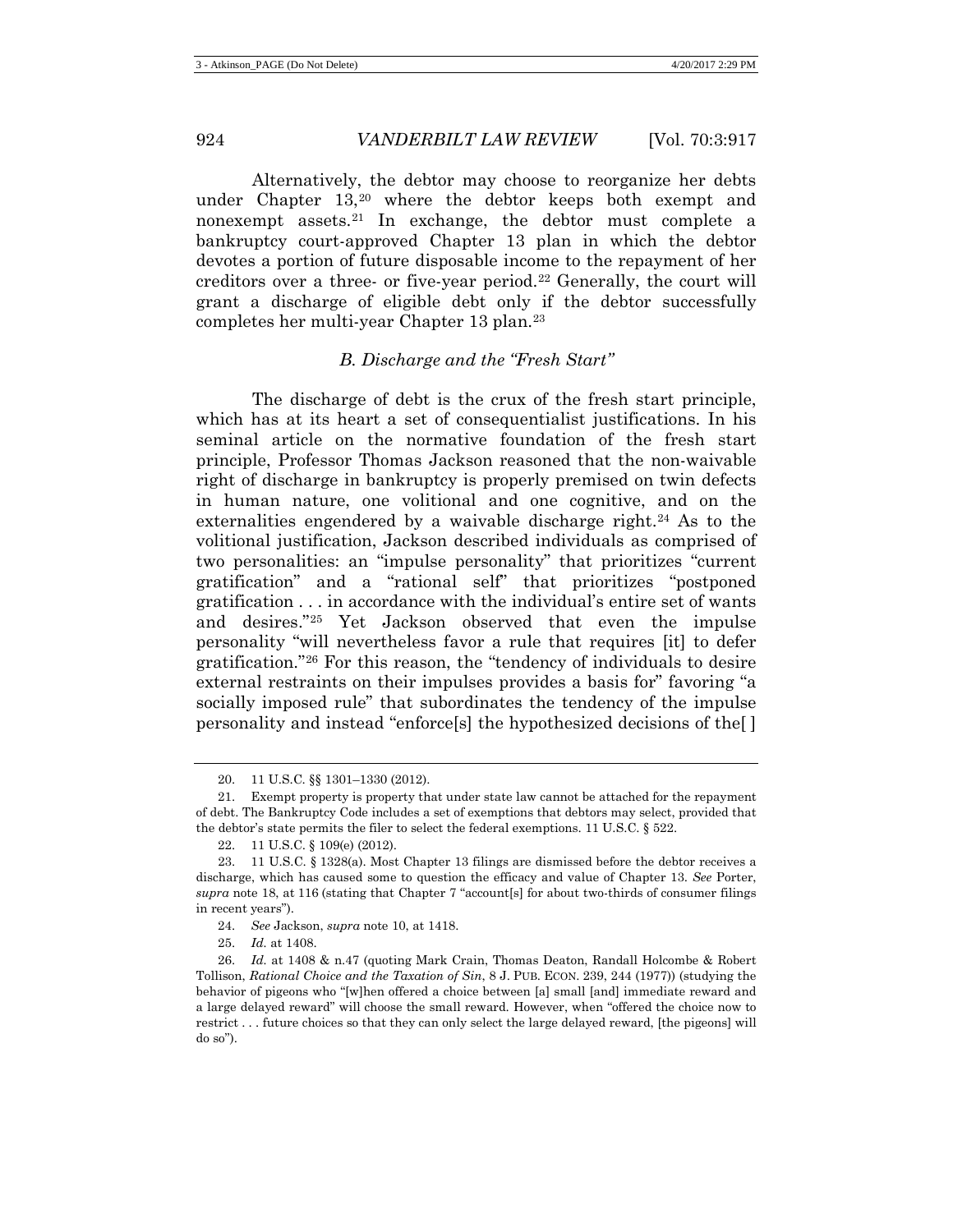fully rational selff." $27$  In the bankruptcy context, the non-waivable bankruptcy discharge causes creditors to "monitor borrowing."[28](#page-8-1) Jackson argued that because this monitoring limits the impulse personality's tendency to incur debt without reasonable consideration of the future ability to repay it, the discharge "might be the best means to assist individuals in controlling impulsive credit decisions."[29](#page-8-2)

As to the cognitive justification, Jackson described a world in which individuals suffer from "systematic failures in their cognitive processes," which cause them to "make choices in which they consistently underestimate future risks."[30](#page-8-3) The problem is one of "incomplete information" rather than irrational behavior.<sup>[31](#page-8-4)</sup> These "incomplete heuristics" cause individuals to make present decisions that "do[ ] not give due regard to  $\dots$  long-term desires and goals," $32$  in turn causing individuals to "underestimat[e] the risks that their current consumption imposes on their future well-being."[33](#page-8-6) Thus, Jackson concluded that absent some means of regular and widespread self-correction, the non-waivable discharge provides a beneficial corrective mechanism.

Lastly, Jackson argued that the bankruptcy discharge helps to limit externalities that arise from unmanageable debt—debt that a debtor might "systematically ignore" absent a non-waivable discharge rule.[34](#page-8-7) For example, Jackson noted that the debtor's dependents might suffer from the debtor's decision to forgo a right to discharge unmanageable debts.[35](#page-8-8) He also described a social cost attendant to the potential loss of the debtor's individual productivity: "Requiring debts to be paid out of future income may lead an indebted individual to devote more of his energies and resources to leisure, a consumption item that his creditors cannot reach."[36](#page-8-9) In other words, a debtor who, without relief, must devote her wages to the repayment of unmanageable debt has little incentive to go out into the world and be productive. This is because she would get no benefit from the fruits of

<sup>27.</sup> *Id.* at 1408–09.

<span id="page-8-2"></span><span id="page-8-1"></span><span id="page-8-0"></span><sup>28.</sup> *Id.* at 1409. As the parties who now bear the risk of loss in a bankruptcy proceeding, creditors then have the incentive to make sure that they do not lend to borrowers whose risk of default is too high. *Id.* at 1409–10.

<sup>29.</sup> *Id.* at 1409–10.

<sup>30.</sup> *Id.* at 1410.

<sup>31.</sup> *Id.*

<span id="page-8-9"></span><span id="page-8-8"></span><span id="page-8-7"></span><span id="page-8-6"></span><span id="page-8-5"></span><span id="page-8-4"></span><span id="page-8-3"></span><sup>32.</sup> *Id.* Jackson defines heuristics as "tools that individuals employ in processing and assessing information." *Id.* at 1411.

<sup>33.</sup> *Id.* at 1411–12.

<sup>34.</sup> *Id.* at 1418.

<sup>35.</sup> *Id.* at 1419.

<sup>36.</sup> *Id.* at 1420.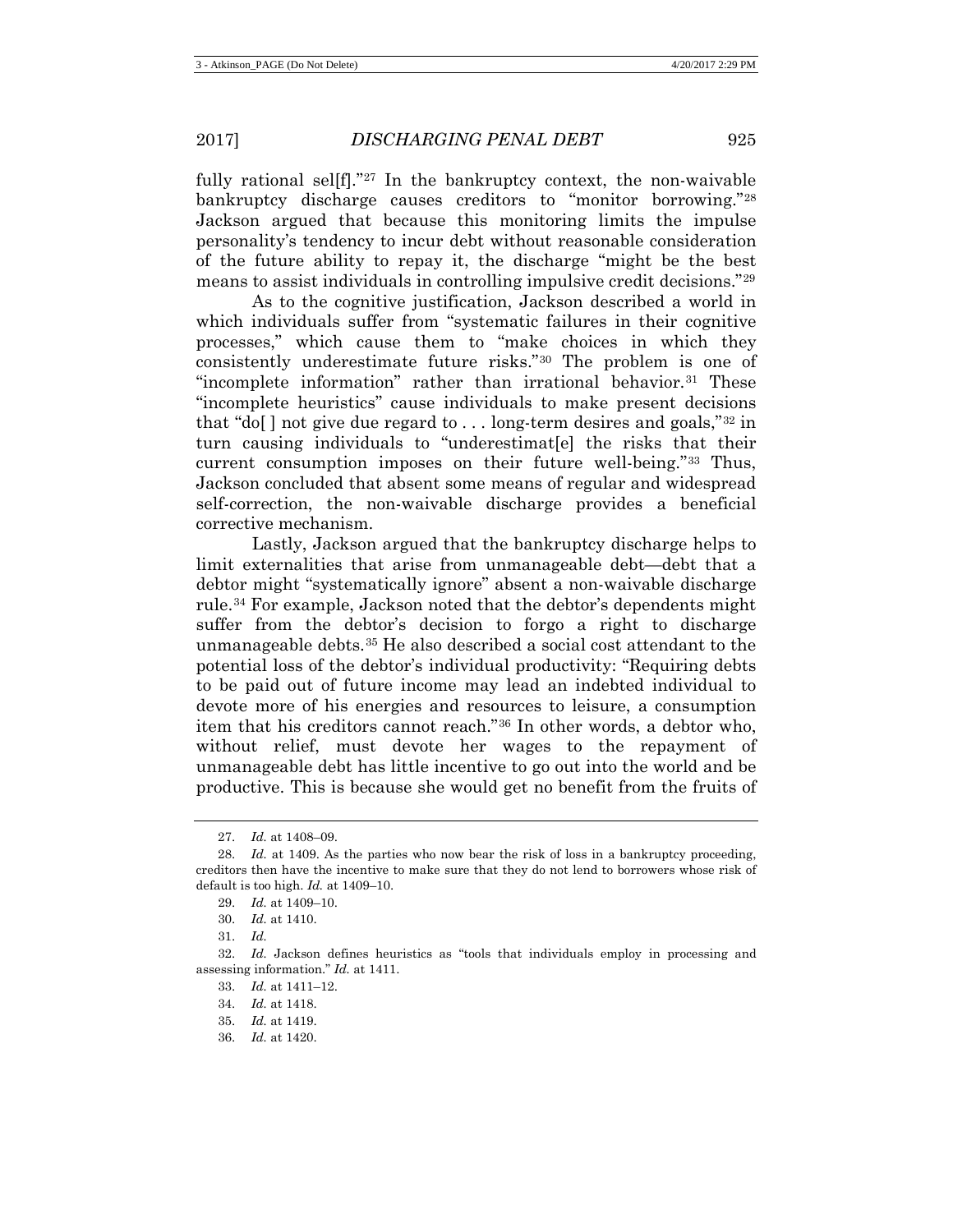her labor, and in turn she can force the creditor to "bear ... the costs of [her] decision to substitute leisure for wages."[37](#page-9-0) This loss of productivity in turn is costly to society to the extent that the debtor's performance of her job has "a social utility that [her wage does] not fully reflect."[38](#page-9-1)

From an economic perspective, Professors Barry Adler, Ben Polak, and Alan Schwartz have further advanced a theory of the fresh start framed in terms of optimal ex ante and ex post efficiencies.<sup>[39](#page-9-2)</sup> They argue that the optimal discharge in consumer bankruptcy would promote two ex ante goals and two ex post goals. As an ex ante matter, the bankruptcy discharge "insure[s] consumers, to the extent possible, against bad income realizations and . . . reduce[s] moral hazard in connection with lending agreements."<sup>[40](#page-9-3)</sup> As an ex post matter, the discharge allows debtors to voluntarily exchange their right to their own future income "for the [creditors'] right to retain nonexempt assets" and "not excessively [to] lien a debtor's human capital.["41](#page-9-4)

Taken together, Jackson's conception of the normative goals of the fresh start and Adler, Polak, and Schwartz's economic theory of bankruptcy utility suggest that the fresh start is important because the individual who is overburdened with debt is unable to live a productive life and take socially optimal risks that facilitate meaningful participation in the market.[42](#page-9-5) From this vantage point, bankruptcy law balances the risk that too much debt will unduly limit productivity ex post against the risk that too much debt relief will unduly encourage risky behavior ex ante.

<span id="page-9-7"></span>Thus, discharge in consumer bankruptcy functions to free the debtors who would otherwise be so hampered by unmanageable debt that they would stop contributing to society in a meaningful way.[43](#page-9-6)

<span id="page-9-6"></span>43. *See, e.g.*, Rafael I. Pardo & Michelle R. Lacey, *Undue Hardship in the Bankruptcy Courts: An Empirical Assessment of the Discharge of Educational Debt*, 74 U. CIN. L. REV. 405, 414 (2005) ("The fresh start principle captures the notion that substantive relief should be

<span id="page-9-8"></span><sup>37.</sup> *Id.* at 1422.

<sup>38.</sup> *Id.*

<sup>39.</sup> *See* Adler, Polak & Schwartz, *supra* not[e 14,](#page-6-7) at 586–87.

<sup>40.</sup> *Id.* at 608.

<sup>41.</sup> *Id.* at 609.

<span id="page-9-5"></span><span id="page-9-4"></span><span id="page-9-3"></span><span id="page-9-2"></span><span id="page-9-1"></span><span id="page-9-0"></span><sup>42.</sup> *See, e.g.*, A. Mechele Dickerson, *America's Uneasy Relationship with the Working Poor*, 51 HASTINGS L.J. 17, 40 (1999) (examining a practical approach to bankruptcy); Doug Rendleman, *The Bankruptcy Discharge: Toward a Fresher Start*, 58 N.C. L. REV. 723, 726 (1980) (citing REPORT OF THE COMMISSION ON THE BANKRUPTCY LAWS OF THE UNITED STATES, H.R. DOC. NO. 93-137, pt. 1, at 65 (1973)). From the creditor's perspective, bankruptcy provides an orderly resolution of outstanding debts in which similarly situated creditors can be assured of equal and fair treatment. *See, e.g.*, Jackson, *supra* note [10,](#page-3-5) at 1395–96 (arguing that a fresh start policy is consistent with creditors' needs).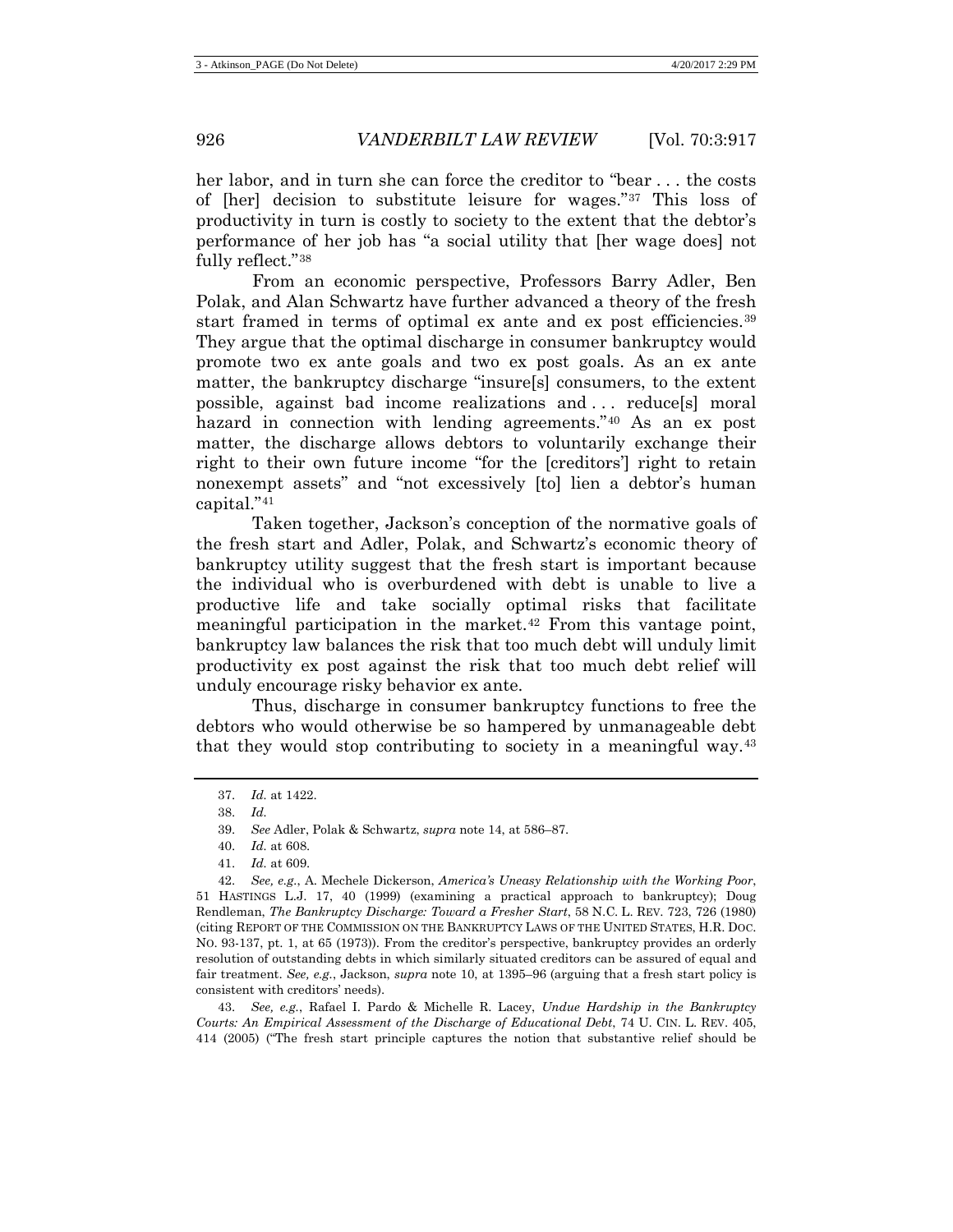The optimal scope of bankruptcy discharge rights, then, encourages the debtor to take socially beneficial risks by providing a mechanism to reset her financial life when unmanageable debt interferes with a productive and participatory life.[44](#page-10-0)

## II. ON CATEGORICAL NONDISCHARGEABILITY

In light of the fresh start principle, it is a well-established tenet of current bankruptcy law that the right to a discharge should be interpreted broadly.[45](#page-10-1) Notwithstanding this norm and its significance to the fresh start principle, there are certain debts that are categorically nondischargeable. This exceptional treatment is in tension with the fresh start principle because, from the outset, certain debtors whose debts are categorically nondischargeable are prevented from bankruptcy relief regardless of how debilitating the debt may be.[46](#page-10-2) Rather, concerns about the restrictive and destructive power of unmanageable debt fall away as against alternate concerns about misconduct, public policy, and sometimes federalism, all of which have functioned to support categorical nondischargeability. On closer view, however, these analytical frames—misconduct, public policy, and federalism—are incoherent as applied, insofar as they do not shed light on why certain debts are treated exceptionally as nondischargeable and why others are not.

## *A. Exceptions to Discharge*

Debts that are excepted from a bankruptcy discharge are principally codified in Section 523(a) of the Bankruptcy Code.[47](#page-10-3) As

afforded in the form of forgiveness of existing debt, with relinquishment by the debtor of either existing nonexempt assets or a portion of future income, in order to restore the debtor to economic productivity.").

<span id="page-10-0"></span><sup>44.</sup> Local Loan Co. v. Hunt, 292 U.S. 234, 244 (1934) ("[Bankruptcy] gives to the honest but unfortunate debtor who surrenders for distribution the property which he owns at the time of bankruptcy, a new opportunity in life and a clear field for future effort, unhampered by the pressure and discouragement of pre-existing debt." (emphasis omitted)); Dickerson, *supra* note [42,](#page-9-7) at 40.

<span id="page-10-1"></span><sup>45.</sup> *E.g.*, Gleason v. Thaw, 236 U.S. 558, 562 (1915) ("In view of the well-known purposes of the bankrupt law, exceptions to the operation of a discharge thereunder should be confined to those plainly expressed . . . ."); Ryan v. United States (*In re* Ryan), 389 B.R. 710, 713–14 (B.A.P. 9th Cir. 2008) ("[E]xceptions to discharge are interpreted strictly against objecting creditors and in favor of debtors."); Kuper v. Spar (*In re* Spar), 176 B.R. 321, 326 (Bankr. S.D.N.Y. 1994) ("[E]xceptions to discharge must be . . . liberally construed in favor of the honest debtor.").

<span id="page-10-3"></span><span id="page-10-2"></span><sup>46.</sup> *See* Pardo & Lacey, *supra* note [43,](#page-9-8) at 417–18 ("Any exception to discharge, of course, encroaches upon the fresh start principle." (citing H.R. Doc. No. 93-137, pt. 1, at 3–4)).

<sup>47.</sup> 11 U.S.C. § 523(a) (2012).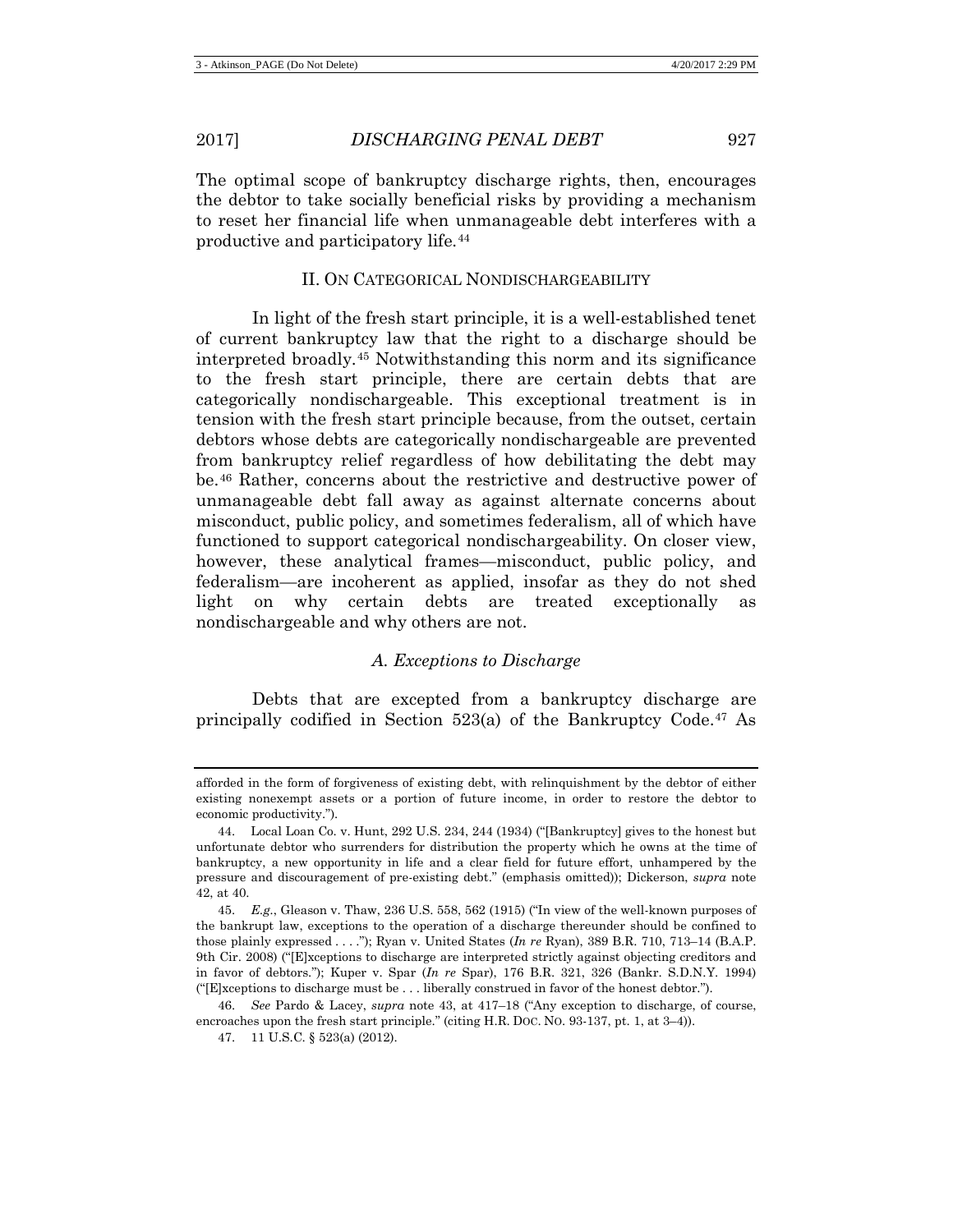enacted in 1978, Section 523(a) originally included nine types of categorically nondischargeable debt stemming from: (1) certain taxes; (2) fraud, false pretenses, or false representation; (3) liabilities that the debtor did not list; (4) fraud or defalcation of a fiduciary, embezzlement or larceny; (5) domestic support obligations; (6) willful and malicious injury to property or person; (7) fines, fees, and forfeitures; (8) certain student loans; and (9) liabilities that the debtor did not list in a previous bankruptcy proceeding.[48](#page-11-0) Over the last four decades, the list has grown to include a hodgepodge of twenty-one types of debt,[49](#page-11-1) including debts incurred to pay fines or penalties imposed under federal election law;[50](#page-11-2) debts stemming from certain condominium association fees;[51](#page-11-3) debts stemming from filing fees and court costs or expenses that a court assesses on a prisoner filing a civil action, proceeding, or appeal;<sup>[52](#page-11-4)</sup> and debts for certain types of loans owed to a pension, profit-sharing, or stock bonus plan under the Tax Code.<sup>[53](#page-11-5)</sup>

The conventional wisdom is that categorically nondischargeable debts are treated as such because they fall into three broad categories: they stem from debtor misconduct; they implicate an issue "thought to be particularly important," "where the public policy at issue outweighs the debtor's need for a fresh start"; or they represent some "mixture of both."[54](#page-11-6) In addition, federalism concerns have also animated bankruptcy policy as to categorical nondischargeability.[55](#page-11-7) The treatment of penal debt—which includes debt stemming from civil and criminal penalties and fines, prosecution costs, court fees, usage fees, $56$  and interest—exemplifies how these

- 50. 11 U.S.C. § 523(a)(14B) (2012).
- 51. *Id.* § 523(a)(16).
- 52. *Id.* § 523(a)(17).
- 53. *Id.* § 523(a)(18).

<span id="page-11-6"></span><span id="page-11-5"></span><span id="page-11-4"></span><span id="page-11-3"></span><span id="page-11-2"></span><span id="page-11-1"></span>54. BAIRD, *supra* note 12, at 53–54; DOUGLAS G. BAIRD, THE ELEMENTS OF BANKRUPTCY 51 (3d ed. 2001); *see also* Grogan v. Garner, 498 U.S. 279, 287 (1991) (observing that creating categorically nondischargeable debts strikes a balance between protecting innocent parties and not rewarding bad actors); Scott F. Norberg, *Contract Claims and the "Willful and Malicious Injury" Exception to the Discharge in Bankruptcy*, 88 AM. BANKR. L.J. 175, 178 (2014) (stating that "§ 523(a) precludes the discharge of certain categories of debts, owed to a particular creditor, including debts for 'willful and malicious injury' and other debts for dishonest or other culpable misconduct").

<span id="page-11-7"></span>55. *See Grogan*, 498 U.S. at 283–84 (discussing that both state and federal law govern aspects of the bankruptcy proceeding); Kelly v. Robinson, 479 U.S. 36, 49 (1986) ("This reflection of our federalism also must influence our interpretation of the Bankruptcy Code in this case.").

<span id="page-11-8"></span>56. *See Developments in the Law—Policing*, *supra* note 1, at 1727 (describing usage fees in the criminal context, including arrest, adjudication, and incarceration costs).

<span id="page-11-0"></span><sup>48.</sup> 11 U.S.C. § 523(a) (1978).

<sup>49.</sup> COLLIER ON BANKRUPTCY, *supra* note [11,](#page-3-6) ¶ 523.01.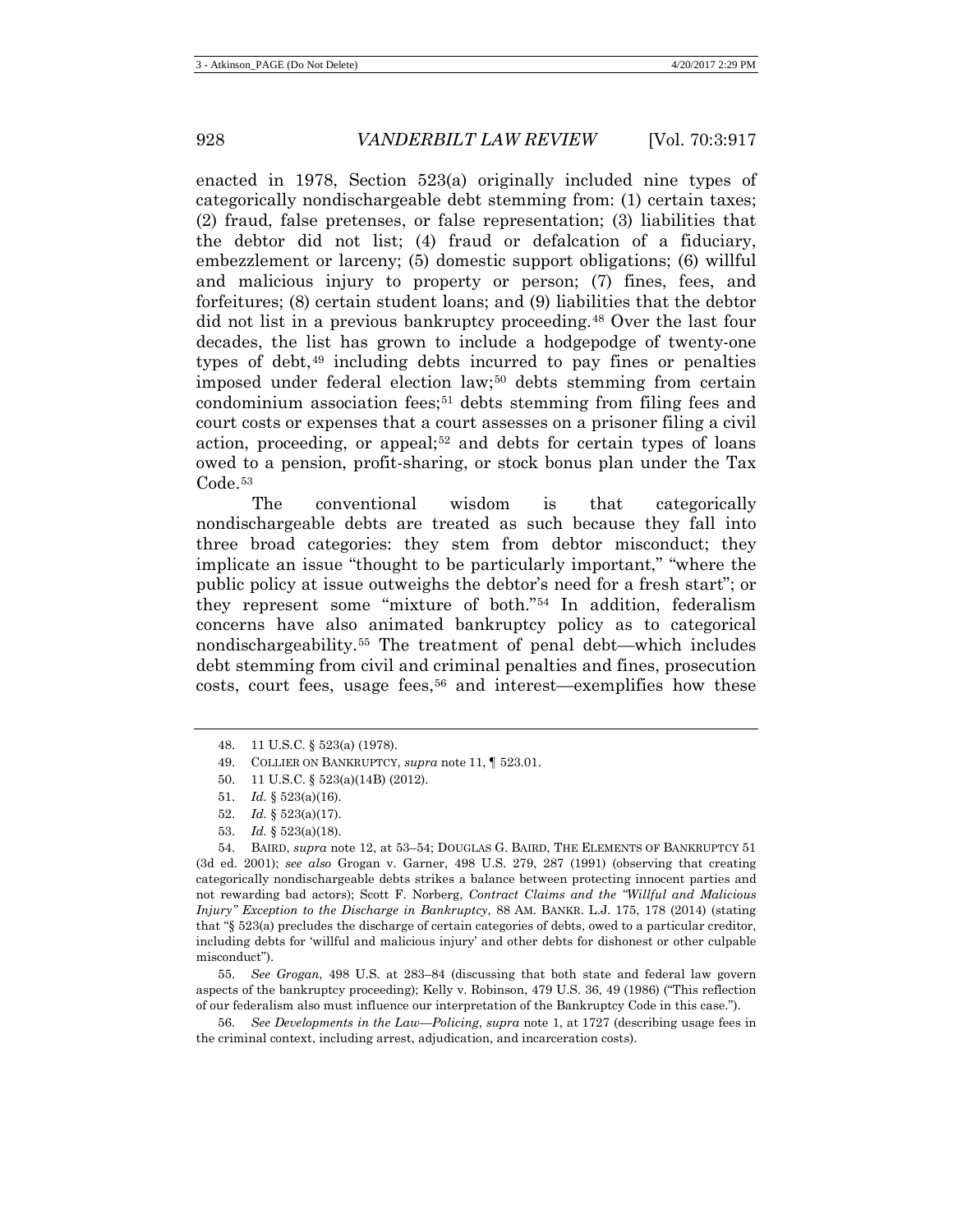Bankruptcy Code.

frames have worked to justify categorical nondischargeability in the

## *B. Orienting Examples*

Public policy, misconduct, and federalism, either singularly on in some combination, have functioned to frame the exceptional treatment of other nondischargeable debts in consumer bankruptcy. For example, misconduct and public policy justifications have underpinned the exceptional treatment of student loans, which are listed among Section  $523(a)$ 's list of nondischargeable debts.<sup>[57](#page-12-0)</sup> They are conditionally dischargeable in that a debtor must bring an adversarial proceeding in the course of a bankruptcy filing to establish that the repayment of the loan would constitute an "undue burden" prospectively on the debtor.[58](#page-12-1) The apparent challenge of succeeding in meeting this standard, however, renders student loans practically nondischargeable.[59](#page-12-2)

Student loans first became nondischargeable in bankruptcy in the mid-1970s just before the Bankruptcy Reform Act of 1978 replaced the existing bankruptcy law with the Bankruptcy Code.<sup>[60](#page-12-3)</sup> Student loans were dischargeable under the bankruptcy laws until 1976 when amendments to the Higher Education Act made federally insured and guaranteed student loans nondischargeable.[61](#page-12-4) These changes were suggested by the Bankruptcy Commission, convened by Congress in 1970 to study and suggest changes to the 1898 Act, as amended. The Bankruptcy Commission's report, issued in 1973, reflected its concern that students were increasingly abusing the student loan system by discharging loans in bankruptcy.[62](#page-12-5) By one account: "The Commission . . . reacted viscerally to anecdotal evidence of recent graduates who had obtained discharges of their student loans without any attempted repayment and in the absence of extenuating circumstances."[63](#page-12-6) This, even though a General Accounting Office study revealed that "less than one percent of federally insured student loans were discharged in bankruptcy."[64](#page-12-7) Nevertheless, the Bankruptcy

<sup>57.</sup> 11 U.S.C. § 523(a)(8).

<sup>58.</sup> *See* Pardo & Lacey, *supra* not[e 43,](#page-9-8) at 418.

<span id="page-12-6"></span><span id="page-12-5"></span><span id="page-12-4"></span><span id="page-12-3"></span><span id="page-12-2"></span><span id="page-12-1"></span><span id="page-12-0"></span><sup>59.</sup> *See* Doug Rendleman & Scott Weingart, *Collection of Student Loans: A Critical Examination*, 20 WASH. & LEE J. C.R. & SOC. JUST. 215, 271 (2014).

<sup>60.</sup> *See* Pardo & Lacey, *supra* not[e 43,](#page-9-8) at 419.

<sup>61.</sup> *Id.* at 420–21.

<sup>62.</sup> *Id.*

<span id="page-12-7"></span><sup>63.</sup> *Id.* at 420.

<sup>64.</sup> *Id.*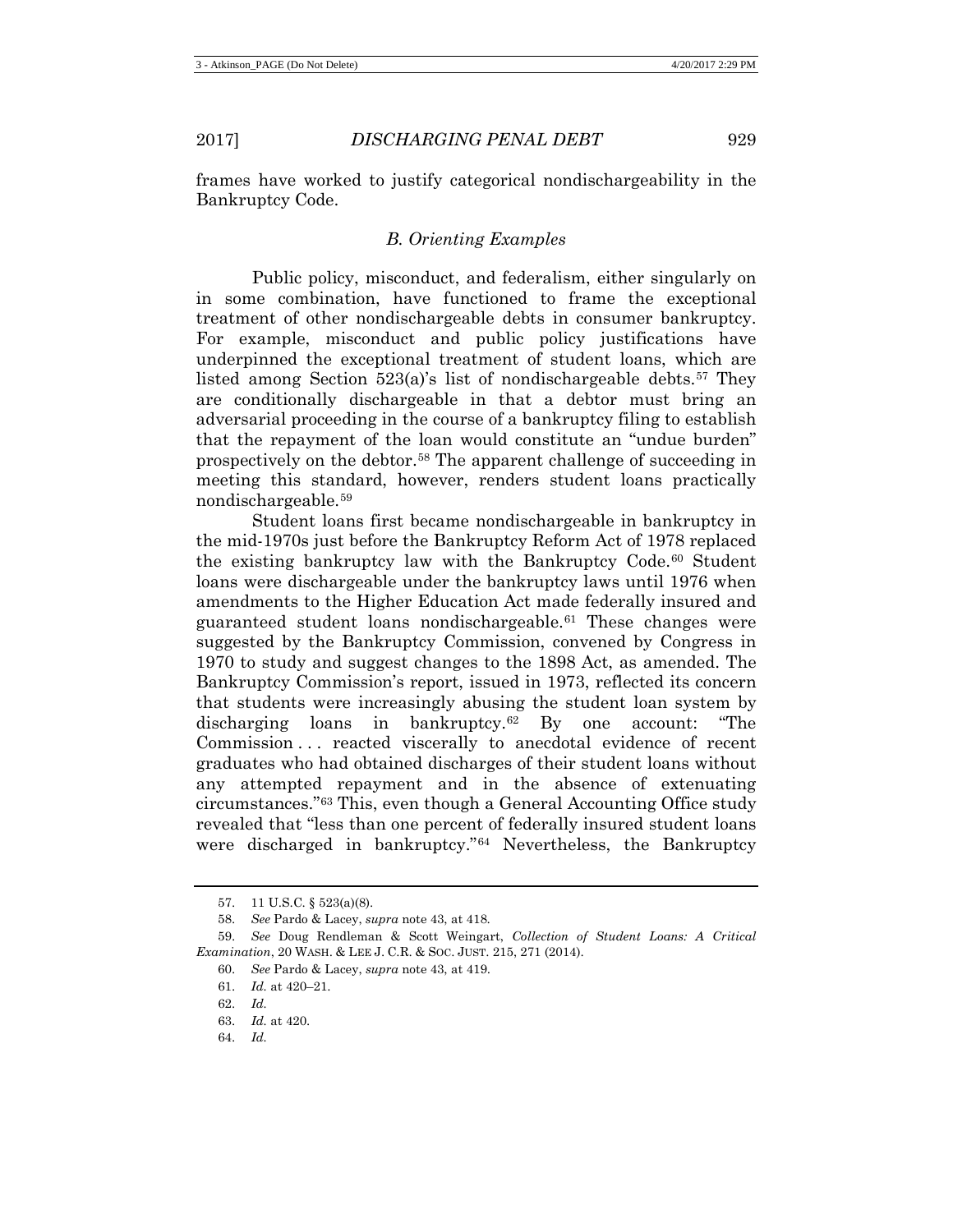Commission's concerns about potential student abuse and its desire "to reinstate public confidence in the bankruptcy system" motivated the commission to recommend this exceptional treatment of student loans[.65](#page-13-0) Congress adopted this approach in the Bankruptcy Code.

Misconduct, public policy, and federalism have also framed the categorical nondischargeability of certain tax debt and debts that have been incurred through some fraud. With respect to tax debt, for example, state income taxes (along with federal income taxes) are dischargeable only under certain circumstances. In order to be dischargeable, the tax must become due at least three years before the bankruptcy filing date, the tax must be assessed within 240 days of the filing date,[66](#page-13-1) and the return must have been filed at least two years before the bankruptcy filing date.[67](#page-13-2)

#### *C. Penal Debt as a Principal Example*

Similarly, penal debt is included in the list of twenty-one nondischargeable debts enumerated in Section 523(a)(7). Specifically, the statute excepts from discharge, "criminal and civil fines, penalties, and forfeitures, that are payable to and for the benefit of a governmental unit,[68](#page-13-3) and that are not imposed for pecuniary purpose."[69](#page-13-4) In *Kelly v. Robinson*, the Supreme Court further concluded that under Section 523(a)(7), any monetary condition that a court imposes in any part for a penal purpose is also nondischargeable, including state restitution obligations that are calculated based on the actual loss to the victim.[70](#page-13-5) Thus, almost any legal financial obligation that can be characterized as penal in nature may be deemed

<span id="page-13-0"></span><sup>65.</sup> *Id.* at 420–21.

<span id="page-13-1"></span><sup>66.</sup> 11 U.S.C. § 507(a)(8)(A)(ii) (2012).

<span id="page-13-2"></span><sup>67.</sup> 11 U.S.C. § 523(a)(1)(B)(ii) (2012).

<span id="page-13-3"></span><sup>68.</sup> The Code defines a "governmental unit" as:

United States; State; Commonwealth; District; Territory; municipality; foreign state; department, agency, or instrumentality of the United States (but not a United States trustee while serving as a trustee in a case under this title), a State, a Commonwealth, a District, a Territory, a municipality, or a foreign state; or other foreign or domestic government.

<span id="page-13-4"></span><sup>11</sup> U.S.C. § 101(27) (2012).

<sup>69.</sup> 11 U.S.C. § 523(a)(7). The text of Section 523(a)(7) provides:

A discharge under section 727, 1141, 1228(a), 1228(b), or 1328(b) of this title does not discharge an individual debtor from any debt . . . to the extent such debt is for a fine, penalty, or forfeiture payable to and for the benefit of a governmental unit, and is not compensation for actual pecuniary loss . . . .

<span id="page-13-5"></span><sup>70.</sup> *See* Kelly v. Robinson, 479 U.S. 36, 50–53 (1986); COLLIER ON BANKRUPTCY, *supra* note [11,](#page-3-6) ¶ 523.13.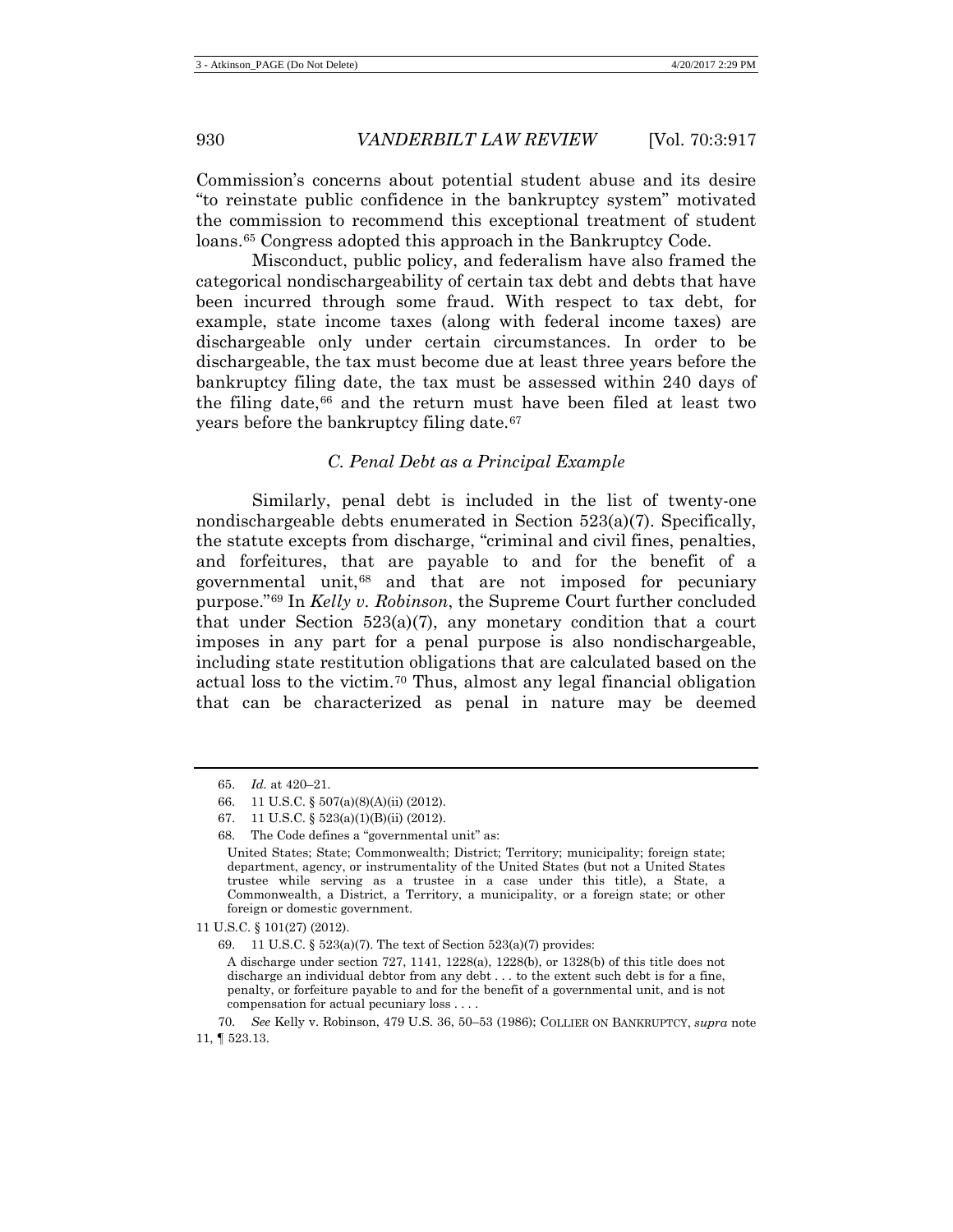nondischargeable even if under the plain text of Section  $523(a)(7)$  it should be dischargeable.

## 1. The Historical Treatment of Penal Debt in Bankruptcy

The bankruptcy law has arguably not always treated penal debt in this way. The Bankruptcy Act of 1898, which was the first lasting bankruptcy legislation passed by Congress, did not expressly limit the discharge of penal debt. Section 63 of the 1898 Act described the types of debts that were eligible to be paid in the bankruptcy proceeding.[71](#page-14-0) These debts included a "fixed liability" plus interest existing at the time that the petition was filed even if payment was not yet due, provided that the liability was "founded upon provable debts reduced to judgments after the filing of the petition."[72](#page-14-1) Under Section 57 of the 1898 Act, creditors purporting to hold a claim against the debtor's estate were required to "prove" the claim before it would be "allowed" in the bankruptcy proceeding, i.e., eligible for payment from the debtor's estate.[73](#page-14-2) However, the 1898 Act expressly disallowed "[d]ebts owing to the United States, a State, a county, a district, or a municipality as a penalty or forfeiture . . . except for the amount of the pecuniary loss sustained by the act, transaction, or proceeding out of which the penalty or forfeiture arose."<sup>[74](#page-14-3)</sup> This meant that these debts were not eligible for payment out of the debtor's estate.

The 1898 Act, however, also listed a set of four types of debts that were categorically nondischargeable, so-called "debts not affected by a discharge.["75](#page-14-4) These were: (1) federal, state, and municipal tax debts; (2) debts stemming from a judgement based on fraud, obtaining property by false pretenses or willful misrepresentation, or willful and malicious bodily or property injury; (3) debts that were not "scheduled" soon enough to permit the creditor the opportunity to prove them per Section 63; and (4) debts incurred through fraud, embezzlement, misappropriation, or defalcation of the debtor in his capacity as an officer or fiduciary.[76](#page-14-5) Debts owing to federal and state governments, including penal debts, were not included in the list.[77](#page-14-6) This omission

<sup>71.</sup> Bankruptcy Act of 1898, § 63, ch. 541, 30 Stat. 544, 562–63 (repealed 1978).

<sup>72.</sup> *Id.*

<span id="page-14-4"></span><span id="page-14-3"></span><span id="page-14-2"></span><span id="page-14-1"></span><span id="page-14-0"></span><sup>73.</sup> *Id.* § 57(d). Creditors could prove their claims by submitting a sworn and signed written statement describing the claim, the consideration exchanged for the claim, any collateral securing the debt underpinning the claim, any payments made on the debt, and the actual amount of the claim (that is, how much the debtor allegedly owed the creditor). *Id.*

<sup>74.</sup> *Id.* § 57(j).

<sup>75.</sup> *Id.* § 17.

<span id="page-14-5"></span><sup>76.</sup> *Id.*

<span id="page-14-6"></span><sup>77.</sup> *See* Kelly v. Robinson, 479 U.S. 36, 44 (1986).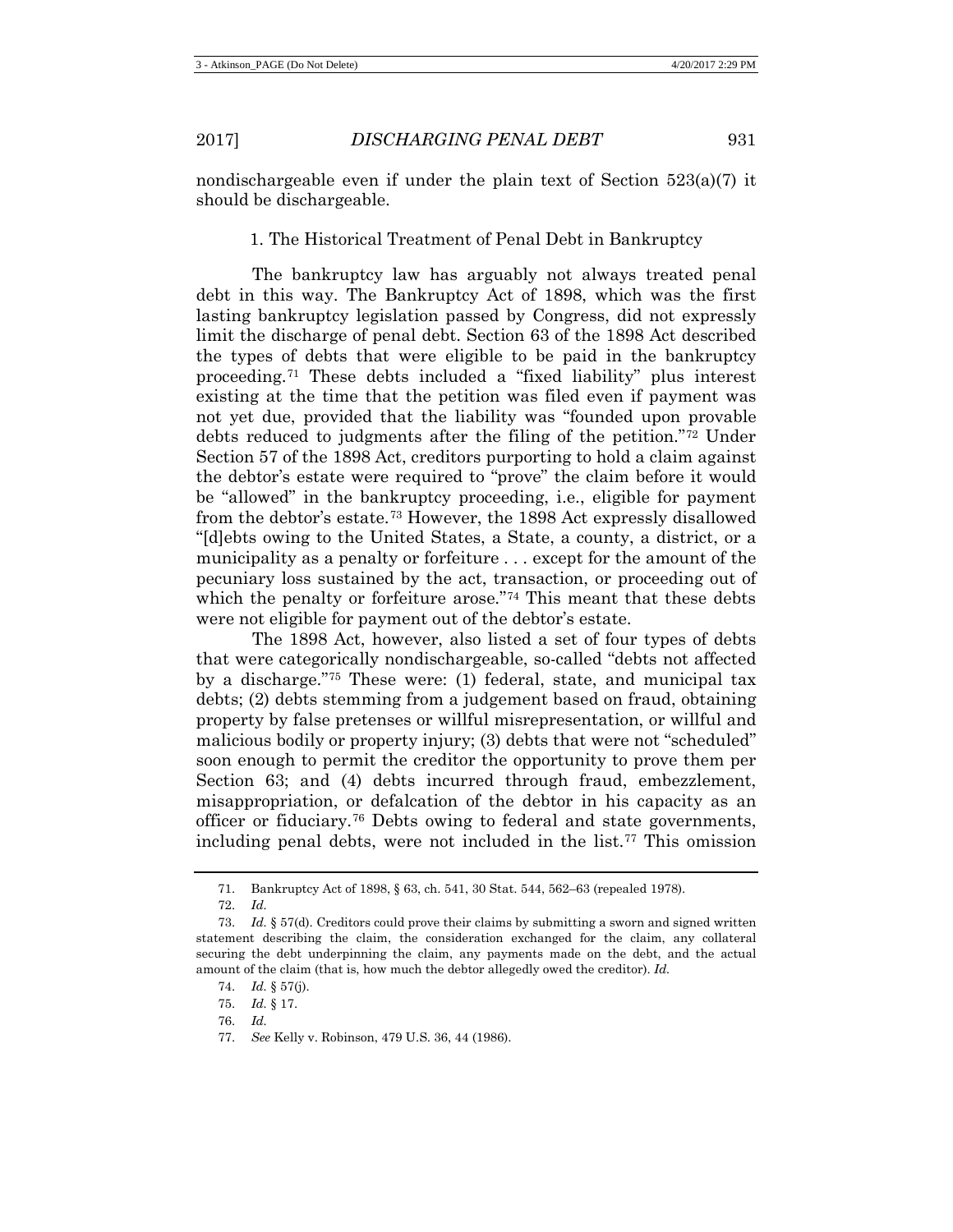was perhaps consistent with the historical view that debts owing to the federal sovereign were simply not affected by a bankruptcy proceeding.[78](#page-15-0) Yet it was unclear whether this view of nondischargeability extended to the sovereign states. Nevertheless, some courts interpreted the 1898 Act to understand the omission of penal debt from the list of nondischargeable debts to mean that penal debts owing to both the federal and state sovereigns were nondischargeable in bankruptcy under this sovereign exception theory.[79](#page-15-1)

<span id="page-15-7"></span>In *In re Moore*, the leading case interpreting the treatment of penal debt under the 1898 Act,[80](#page-15-2) the District Court for the Western District of Kentucky heard an appeal from a decision of the bankruptcy referee<sup>[81](#page-15-3)</sup> concluding that a penal debt was discharged in a bankruptcy proceeding.[82](#page-15-4) On April 6, 1901, Moore was convicted of "keeping and maintaining a nuisance in the nature of a disorderly house" and fined \$400.[83](#page-15-5) Moore filed a bankruptcy petition and was adjudged bankrupt. The Commonwealth of Kentucky filed a claim for \$400 against the bankruptcy estate, but the bankruptcy trustee argued that the state's claim was not a provable debt under the 1898 Act. In other words, the claim was neither eligible to be paid from the estate nor did it survive the discharge.<sup>[84](#page-15-6)</sup>

The district court concluded that while the plain text of the 1898 Act could support this interpretation, it could not have been Congress's intention to permit the bankruptcy law to usurp the will of

84. *Id.* at 146.

<span id="page-15-0"></span><sup>78.</sup> *See, e.g.*, United States v. Herron, 87 U.S. 251, 254 (1873) (concluding that the government was "not bound by the general words in the insolvent law," and that if Congress intended to provide for the discharge of a surety bond guaranteeing "the faithful performance of duty by a public officer," it would have said so expressly in the law); United States v. King, 26 F. Cas. 788, 790 (C.C.D. Pa. 1801) (No. 15,536) ("[W]e are of opinion, that debts due to the United States are not within the provisions of the bankrupt law; but that the debtor, his lands and effects, present and future, are liable to actions and remedies for the recovery, as before the passing of [the bankruptcy] act."). The *Herron* Court further opined that a rule providing for the discharge of debt owed to the government "would, in all probability, lead to great loss to the public treasury and to great public embarrassment." *Herron*, 87 U.S. at 263–64.

<span id="page-15-1"></span><sup>79.</sup> *See In re* Moore, 111 F. 145, 147 (W.D. Ky. 1901) ("[I]n the United States the states and national government are not bound by a general statutory provision whereby any of their prerogative rights, titles, or interests will be impaired, unless by express words or irresistible implication.").

<sup>80.</sup> *See id.* at 148.

<span id="page-15-6"></span><span id="page-15-5"></span><span id="page-15-4"></span><span id="page-15-3"></span><span id="page-15-2"></span><sup>81.</sup> *See, e.g.*, Anthony J. Casey & Aziz Z. Huq, *The Article III Problem in Bankruptcy*, 82 U. CHI. L. REV. 1155, 1170–71 (2015) (describing the referee system under the 1898 Act).

<sup>82.</sup> *See In re Moore*, 111 F. at 147.

<sup>83.</sup> *Id.* at 145–46.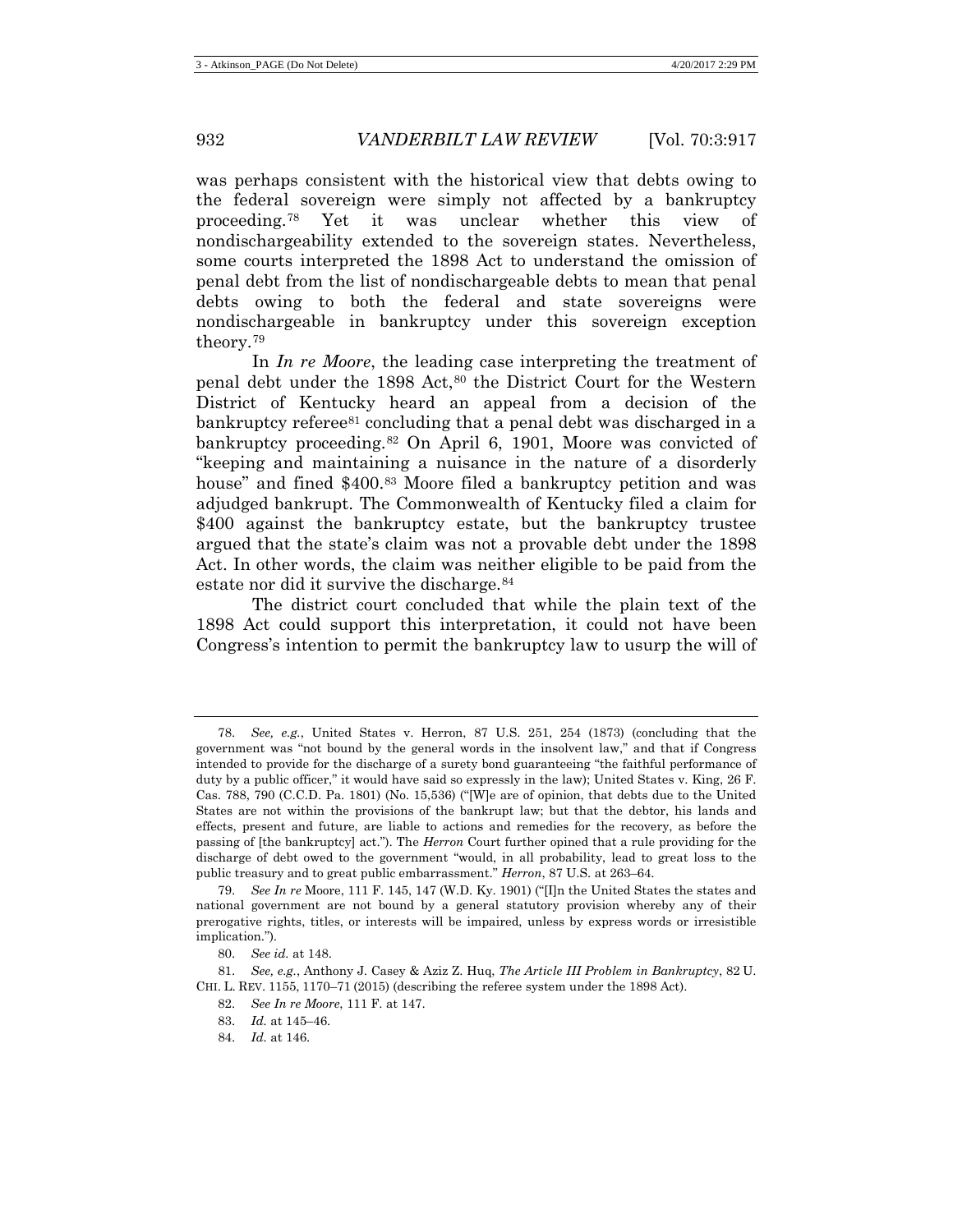the states to impose unavoidable criminal liability.<sup>[85](#page-16-0)</sup> For the court, "[T]o rule otherwise would make the bankrupt court the means of frustrating proper efforts to enforce criminal statutes enacted for the public welfare."[86](#page-16-1) Moreover, the court opined that: "The provisions of the bankrupt act have reference alone to civil liabilities, as demands between debtor and creditor, as such, and not to punishments inflicted pro bono publico for crimes committed."[87](#page-16-2) Thus, the court reinstated the debt, concluding that only an express legislative act could properly limit the rights and interests of the sovereign, here the state.<sup>[88](#page-16-3)</sup>

Not all contemporary courts adopted the *In re Moore* court's approach. Two years before, in *In re Alderson*, the District Court for West Virginia considered "whether or not a judgment obtained by a state upon a criminal prosecution is a provable debt, and, if so, whether or not the state has a prior lien upon the estate of the bankrupt."[89](#page-16-4) The debtor in that case owed fines imposed upon his conviction for unlawful retailing. The court noted that because Section 63 clearly defined a provable debt in terms of whether the liability was "evidenced by a judgment," Alderson's penal debt, which was established by a criminal judgment, fell into this category.[90](#page-16-5) In addition, the court concluded that Section 17's explicit reference to governmental debts, namely tax debt, as being nondischargeable suggested that Congress did not intend to accord similar treatment to any other category of debt owed to a government entity, including penal debt.[91](#page-16-6) Thus, Alderson's penal debt was discharged. The *In re Moore* court's approach took hold, however, and the majority of courts considering the issue concluded that penal debt was nondischargeable in bankruptcy. Congress ultimately followed suit, codifying this interpretation in Section 523(a)(7) of the Bankruptcy Reform Act of 1978 ("Bankruptcy Code"), which replaced the 1898 Act.

## 2. *Kelly v. Robinson*

Less than ten years after the passage of the Bankruptcy Code, the Supreme Court decided *Kelly v. Robinson*,[92](#page-16-7) which extended the

- <span id="page-16-5"></span>90. *Id.*
- <span id="page-16-6"></span>91. *Id.*
- <span id="page-16-7"></span>92. 479 U.S. 36 (1986).

<span id="page-16-3"></span><span id="page-16-2"></span><span id="page-16-1"></span><span id="page-16-0"></span><sup>85.</sup> *Id.* at 149 ("It might be admitted that sections 63 and 17 of the bankrupt act, if only the letter of those provisions be looked to, would embrace such judgments as the one referred to; but it is well settled that there may be cases in which such literal construction is not admissible.").

<sup>86.</sup> *Id.* at 150.

<sup>87.</sup> *Id.*

<sup>88.</sup> *Id.*

<span id="page-16-4"></span><sup>89.</sup> *In re* Alderson, 98 F. 588, 589 (D.W. Va. 1899) (internal quotation marks omitted).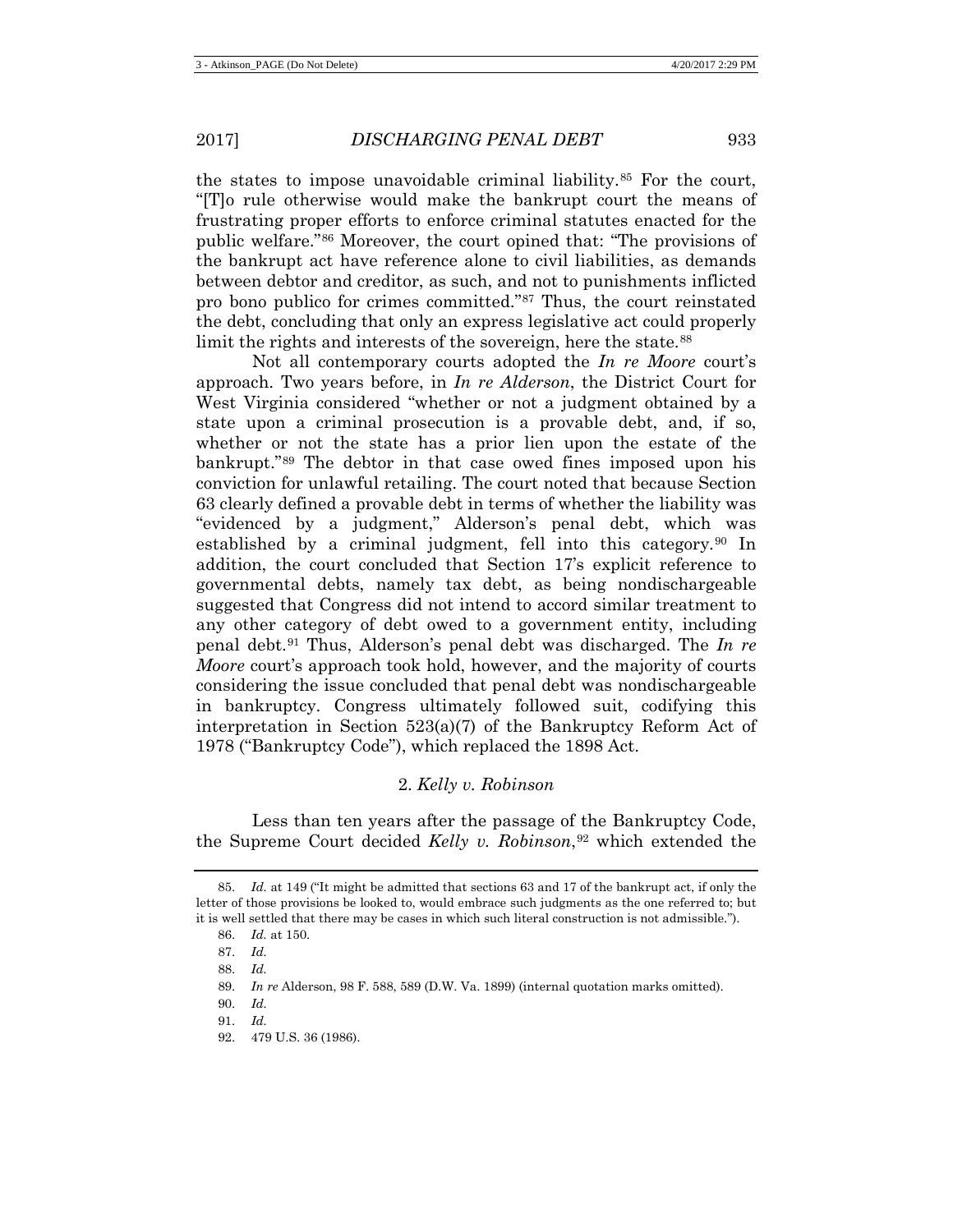reach of Section 523(a)(7) to state restitution obligations. In *Kelly*, Carolyn Robinson was convicted of welfare fraud in Connecticut after she wrongfully received approximately \$9,000 in welfare benefits. The state court imposed a suspended prison sentence and five years of probation. As a condition of her probation, Robinson was required to pay restitution to the state Office of Adult Probation, paying \$100 per month for the entire five-year term of her probation.<sup>[93](#page-17-0)</sup> The next year, Robinson filed a Chapter 7 bankruptcy petition in which she listed the restitution obligation as a debt. Despite being notified by the bankruptcy court of the filing, the state probation agency did not file a proof of claim or an objection to the discharge of the restitution obligation. The bankruptcy court granted a discharge to Robinson, at which point Robinson had paid just \$450 in restitution.

Three years later, after Robinson received a letter from the state probation office indicating that it considered the restitution obligation to be nondischargeable under the Bankruptcy Code, Robinson returned to the bankruptcy court seeking a declaration that the restitution obligation was in fact discharged.[94](#page-17-1) The bankruptcy court sided with the state probation office, reasoning that the restitution obligation was not a "debt" as defined under the Code and that even if it was a debt, it was a nondischargeable criminal fine or fee under Section  $523(a)(7)$ . The district court affirmed, adopting the bankruptcy court's reasoning, but the Second Circuit Court of Appeals reversed. Like the *In re Alderson* court, the appeals court reasoned that the restitution obligation was merely a "debt" under the Code and that the state probation office waived its opportunity to collect on its debt from the bankruptcy estate by not filing either a claim or an objection to the discharge.[95](#page-17-2)

The Supreme Court reversed the Second Circuit, expressing "serious doubts" about whether Congress meant to include criminal penalties in the Code's general definition of debt.[96](#page-17-3) In reaching its decision, the Court described the statutory treatment of criminal fines and penalties in the 1898 Act. The Court noted that as a textual matter, "the most natural construction of the [1898] Act... would have allowed criminal fines and penalties to be discharged in bankruptcy."[97](#page-17-4) Yet notwithstanding the "clear statutory language," the Court noted that most lower courts subsequently declined to

<span id="page-17-4"></span>97. *Id.* at 44–45.

<span id="page-17-0"></span><sup>93.</sup> *Id.* at 39–41.

<span id="page-17-1"></span><sup>94.</sup> *Id.*

<span id="page-17-3"></span><span id="page-17-2"></span><sup>95.</sup> *Id.* at 42–43.

<sup>96.</sup> *Id.* at 50.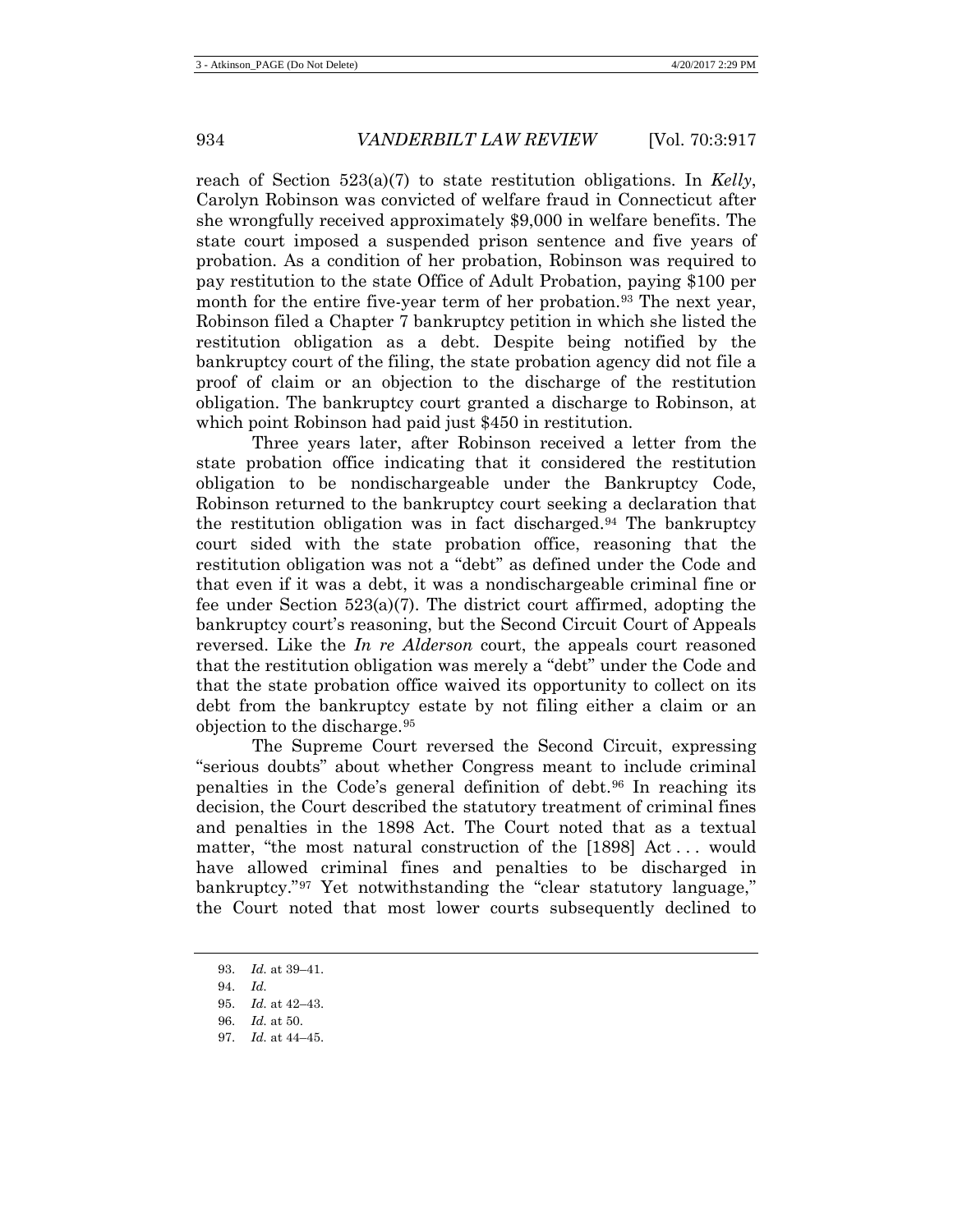discharge criminal fines and penalties in order to avoid interfering with the states' ability to enforce their criminal laws<sup>[98](#page-18-0)</sup> and extended this reasoning to restitution obligations that were imposed as a part of a criminal sentence.[99](#page-18-1) Thus, the Court observed, Congress passed the Bankruptcy Code "against the background of an established judicial exception to discharge for criminal sentences, including restitution orders" notwithstanding that the statute was "drafted with considerable care and specificity."[100](#page-18-2)

Ultimately, the *Kelly* Court decided that it did not need to reach the question of whether a restitution obligation was a "debt" under the Bankruptcy Code, and it held that Section 523(a)(7) itself "preserves from discharge *any* condition a state criminal court imposes as part of a criminal sentence," including Kelly's probation-based restitution obligation.[101](#page-18-3) The Court rooted its decision largely in federalism concerns, specifically its determination to keep bankruptcy law from interfering with the penal objectives and interests of the states. Consequently, notwithstanding the traditional compensatory nature of restitution, Justice Powell wrote that "the decision to impose restitution generally does not turn on the victim's injury, but on the penal goals of the State and the situation of the defendant."[102](#page-18-4)

Justice Marshall dissented from the majority's opinion on two grounds. First, he argued that restitution, even though partly penal in nature, is patently pecuniary in nature because it is "intended to compensate victims for their injuries," and to restore "the victim as far as possible, to the position that [he] would have been in if the original criminal act had never occurred."[103](#page-18-5) Thus, the restitution obligation at issue was imposed merely as "compensation for actual pecuniary loss" to the state agency and was dischargeable under the express language of Section 523(a)(7).[104](#page-18-6) Second, Justice Marshall agreed with the lower court that the restitution obligation was merely a "debt" under the Bankruptcy Code for which the state probation office had a right to payment. He reasoned that in passing the Bankruptcy Code, Congress meant to provide a broad and "meaningful discharge" to debtors, citing legislative history that showed that, in its passage of the Bankruptcy Code, Congress hoped to rectify the "incomplete" relief afforded to

<span id="page-18-6"></span>104. *Id.*

<span id="page-18-0"></span><sup>98.</sup> *Id.* at 45–46.

<span id="page-18-2"></span><span id="page-18-1"></span><sup>99.</sup> *Id.* at 46.

<sup>100</sup>*. Id.*

<span id="page-18-3"></span><sup>101.</sup> *Id.* at 50 (emphasis added).

<span id="page-18-5"></span><span id="page-18-4"></span><sup>102.</sup> *Id.* at 52.

<sup>103.</sup> *Id.* at 55–56 (alteration in original) (internal quotation marks omitted).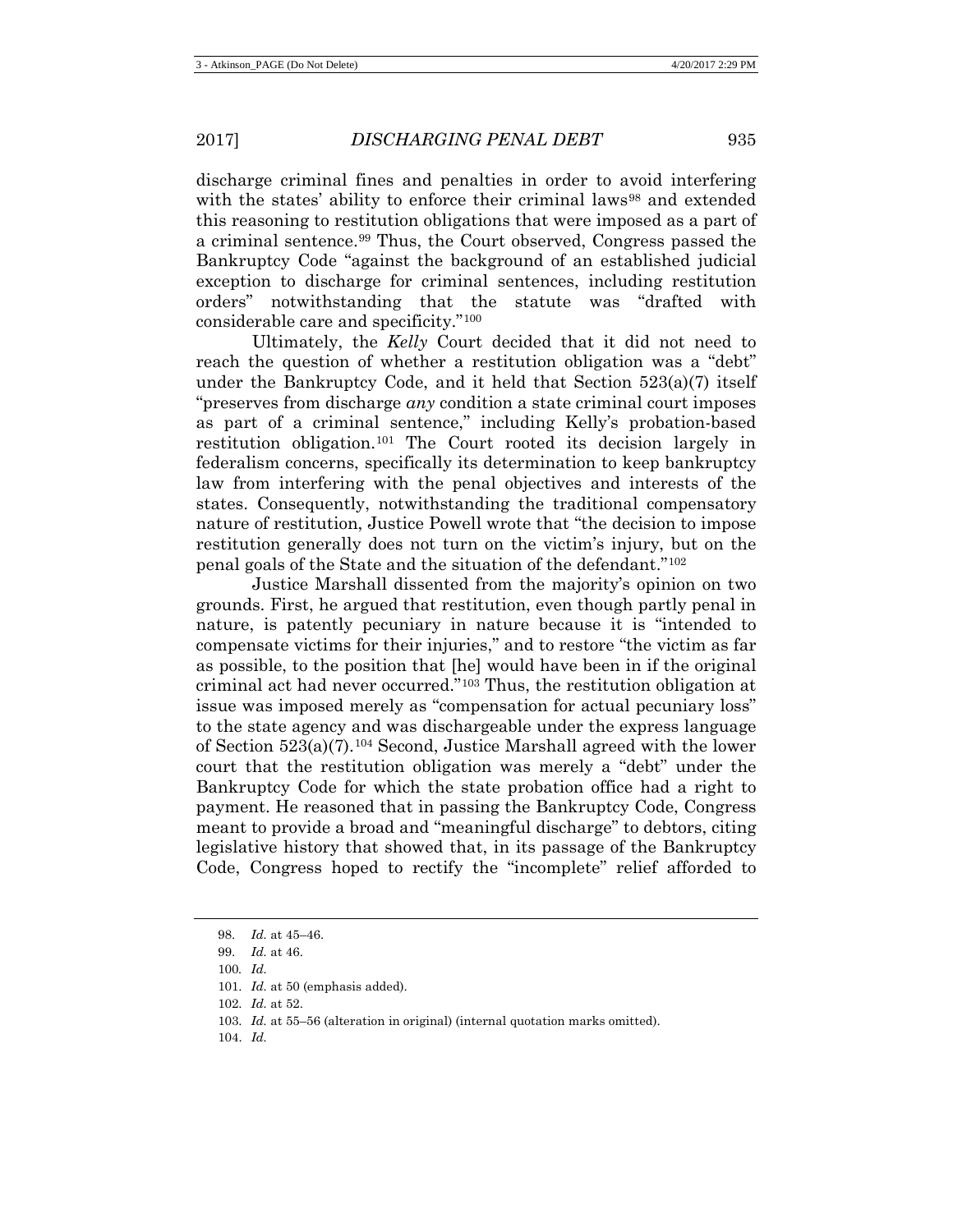debtors under the 1898 Act.[105](#page-19-0) For Justice Marshall then, "Congress plainly intended that fines, penalties, and forfeitures be deemed debts eligible to participate in the distribution of the bankruptcy estate, and the statute provides explicitly for that participation."[106](#page-19-1)

## 3. Post-*Kelly* Jurisprudence and Statutory Amendment

As one commentator noted, the *Kelly* Court "[e]ssentially . . . found [nondischargeability of fines, penalties, and civil forfeiture under Section  $523(a)(7)$ ] satisfied by a single factor—characterization of the debtor's obligation as a penal sanction."[107](#page-19-2) Indeed, many courts have interpreted *Kelly* broadly to mean that any financial obligation imposed as part of a sentence or in accordance with a judgment is nondischargeable even if, as a textual matter, the obligation does not meet the requirements of Section  $523(a)(7)$ .<sup>[108](#page-19-3)</sup> For example, restitution obligations that are payable to private individuals (rather than payable to and for the benefit of the governmental entity)<sup>[109](#page-19-4)</sup> and some "usage fees"[110](#page-19-5) (like the actual cost of prosecution that are not on their face a fine, penalty, or a forfeiture) are nondischargeable in some jurisdictions.<sup>[111](#page-19-6)</sup>

For example, in *Richmond v. New Hampshire Supreme Court Committee on Professional Conduct*, a New Hampshire attorney was disciplined for violating the state's rules of professional conduct.[112](#page-19-7) He was sanctioned and ordered to reimburse the state committee on professional conduct for the *actual* cost of bringing the disciplinary proceedings. Richmond filed a Chapter 7 petition, and the state committee on professional conduct sought to have the debt declared nondischargeable under Section 523(a)(7). Both the bankruptcy court and the district court concluded that the costs were nondischargeable, and the First Circuit Court of Appeals agreed.[113](#page-19-8) In reaching its

<sup>105.</sup> *Id.* at 56–57 (quoting H.R. REP. NO. 95–595, at 180 (1977)).

<sup>106.</sup> *See id.* at 58.

<sup>107.</sup> *See* Howard, *supra* note 13, at 39.

<span id="page-19-3"></span><span id="page-19-2"></span><span id="page-19-1"></span><span id="page-19-0"></span><sup>108.</sup> *See, e.g.*, City of Philadelphia v. Gi Nam (*In re* Gi Nam), 273 F.3d 281, 287 (3d Cir. 2001) ("Kelly, therefore, stands for the proposition that  $\S 523(a)(7)$  excepts from dischargeability some penal sanctions that technically are neither fines nor penalties nor forfeitures.").

<span id="page-19-4"></span><sup>109.</sup> Troff v. Utah (*In re* Troff), 488 F.3d 1237, 1240 (10th Cir. 2007) (citing *Kelly*, 479 U.S. at 53).

<span id="page-19-5"></span><sup>110.</sup> *See Developments in the Law—Policing*, *supra* note 1, at 1727 (describing usage fees in the criminal context, including arrest, adjudication, and incarceration costs).

<span id="page-19-8"></span><span id="page-19-7"></span><span id="page-19-6"></span><sup>111.</sup> *See, e.g.*, Richmond v. N.H. Supreme Court Comm. on Prof'l Conduct, 542 F.3d 913, 920 (1st Cir. 2008) (listing cases reaching this result in the attorney discipline context); *see also* State Bar of Cal. v. Findley (*In re* Findley), 593 F.3d 1049, 1052 (9th Cir. 2010).

<sup>112.</sup> *Richmond*, 542 F.3d at 915.

<sup>113.</sup> *See id.* at 916–18.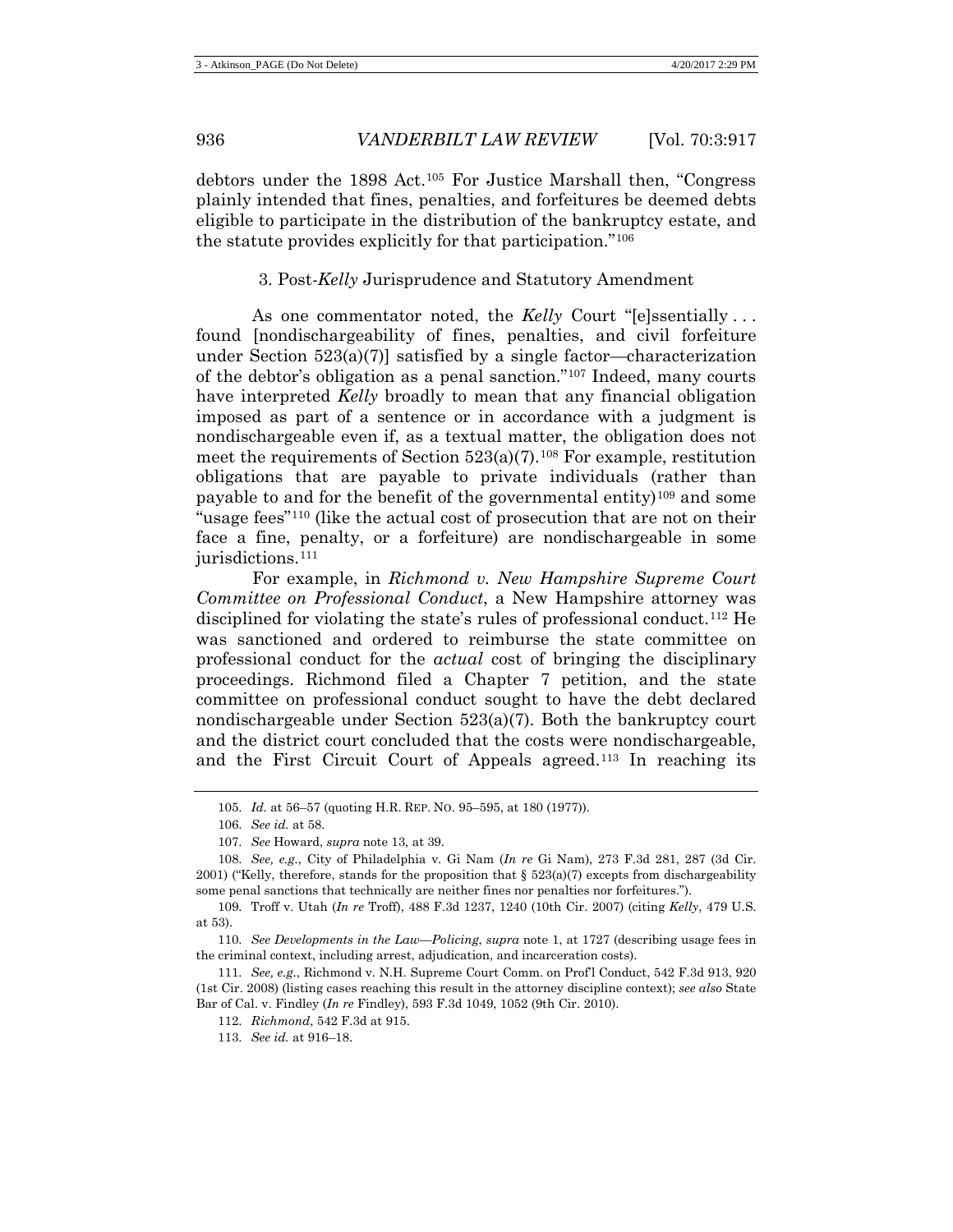decision, the court of appeals noted that it was "irrelevant that the New Hampshire Supreme Court has, in other contexts, stated that attorney disciplinary proceedings are not, strictly speaking, punitive in nature."[114](#page-20-0) Instead, the court reasoned that even though the cost imposed represented the actual amount of money that the state spent in Richmond's case, the amount was nonetheless more punitive than pecuniary because its primary purpose was "to deter attorney misconduct, protect the public and to rehabilitate the attorney."[115](#page-20-1) Accordingly, the costs were similar in nature to the restitution obligation at issue in *Kelly* and consequently nondischargeable under Section  $523(a)(7)$ .<sup>[116](#page-20-2)</sup>

Other courts have taken a more textual approach to Section 523(a)(7) after *Kelly*, limiting its reach notwithstanding that the debt incurred was rooted in the court's intention to punish the debtor. In *Hughes v. Sanders*, the Sixth Circuit Court of Appeals considered whether damages stemming from a malpractice judgment against an attorney, which were calculated based on actual loss and payable to the private plaintiff, were nondischargeable under Section  $523(a)(7)$ .<sup>[117](#page-20-3)</sup> In the underlying malpractice action, the district court had found the attorney-defendant in contempt of court for "abus[ing] the judicial process" and had imposed the judgment with some penal motivation to vindicate the integrity of the court.[118](#page-20-4) The court of appeals "reluctantly" concluded that even though "the judgment [wa]s a default judgment entered by the district court in part as a sanction for Sanders's inexcusable and unprofessional conduct[, that fact did] not change the judgment's compensatory character."[119](#page-20-5) Thus, the debt was not excepted from discharge under Section 523(a)(7).

For its part, Congress has signaled its approval of *Kelly* by broadening the scope of nondischargeability of penal debt in Chapter 7. As a part of the sweeping Violent Crime Control and Law Enforcement Act of 1994, Congress made restitution obligations

<span id="page-20-0"></span><sup>114.</sup> *Id.* at 918. The court opined that the state supreme court likely chose not to characterize the disciplinary proceedings as criminal because "enhanced due process protections and notice requirements would likely apply, a result that the New Hampshire Supreme Court might wish to avoid." *Id.*

<sup>115.</sup> *Id.* at 921.

<span id="page-20-2"></span><span id="page-20-1"></span><sup>116.</sup> *Id.*; *see also* U.S. Dep't of Hous. & Urban Dev. v. Cost Control Mktg. & Sales Mgmt. of Va., Inc., 64 F.3d 920, 928 (4th Cir. 1995) (concluding that "so long as the government's interest in enforcing a debt is penal, it makes no difference that injured persons may thereby receive compensation for pecuniary loss" (emphasis omitted)).

<sup>117.</sup> 469 F.3d 475, 479 (6th Cir. 2006).

<span id="page-20-5"></span><span id="page-20-4"></span><span id="page-20-3"></span><sup>118.</sup> Hughes v. Sanders, No. 204CV744, 2005 WL 1490534, at \*1 (S.D. Ohio June 23, 2005), *aff'd*, 469 F.3d 475 (6th Cir. 2006).

<sup>119.</sup> *Hughes*, 469 F.3d at 479.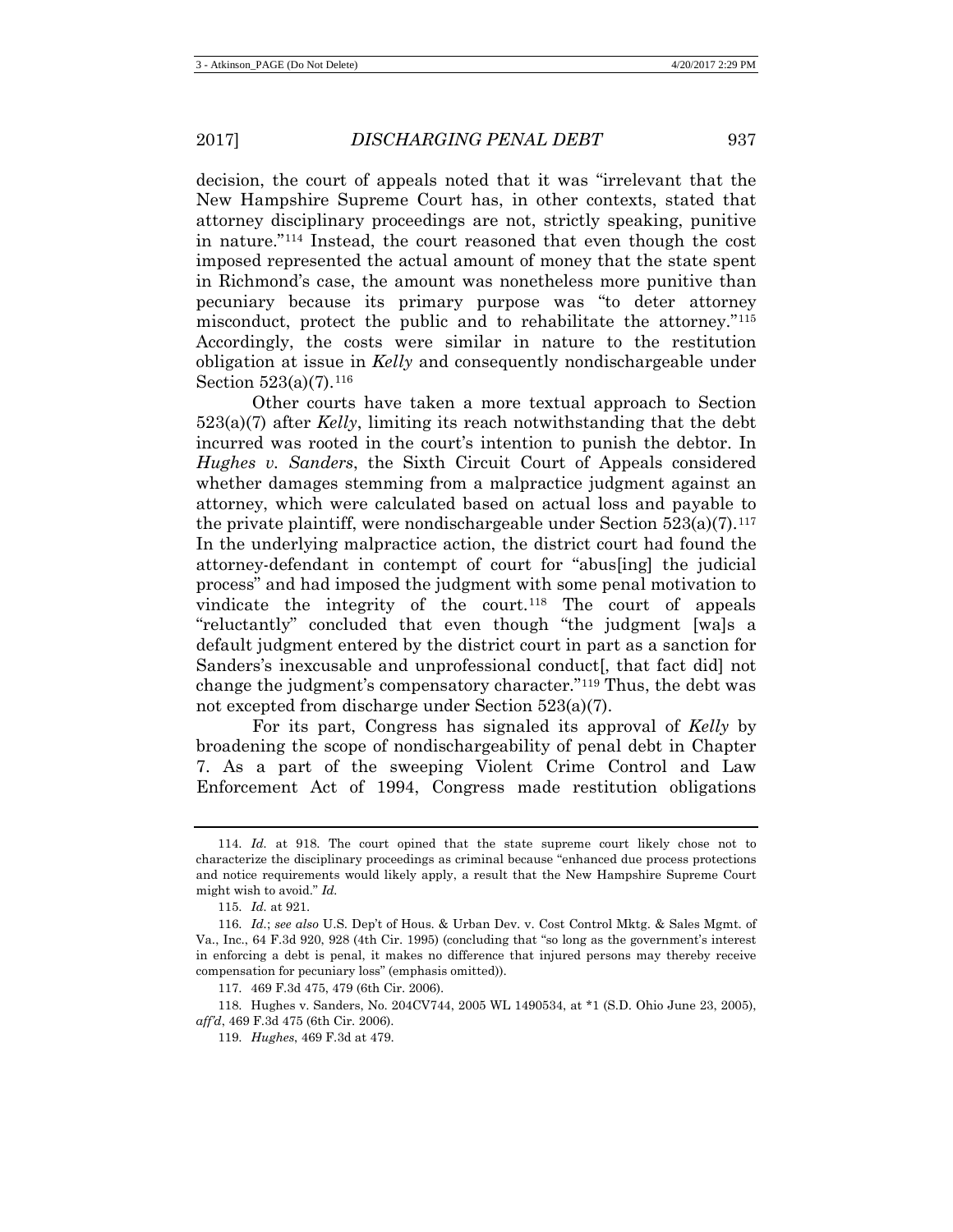imposed for violations under Title 18 expressly nondischargeable.[120](#page-21-0) Unlike fines, penalties, and for field the Section  $523(a)(7)$ , this new Section  $523(a)(13)$  does not require any inquiry into whether the government or a private party is the payee or beneficiary of the restitution or whether the restitution is compensatory in nature. Thus, as a textual matter, all federal restitution obligations imposed under Title 18 are expressly nondischargeable in bankruptcy.[121](#page-21-1) Congress, however, did not codify *Kelly*'s holding to make state restitution obligations expressly nondischargeable.

To a lesser degree, penal debt is nondischargeable in Chapter 13 as well. In exchange for committing some of their future income to the repayment of their debts, Chapter 13 filers are able to discharge some debts that are nondischargeable in a Chapter 7.[122](#page-21-2) Thus, the range of nondischargeable debts in Chapter 13 is smaller than in Chapter 7 due to this so-called "superdischarge" available to Chapter 13 filers.[123](#page-21-3) Nondischargeability, however, still factors into a Chapter 13 proceeding. Per Section 1328(a), Chapter 13 filers cannot discharge several of the debts listed in Section  $523(a)$ , including certain tax debts;[124](#page-21-4) debts incurred through false pretense, false representation, or fraud;[125](#page-21-5) domestic support obligations;[126](#page-21-6) student loans to the extent they are nondischargeable in a Chapter 7 proceeding;  $127$  and a "restitution, or a criminal fine, included in a sentence on the debtor's conviction of a crime."[128](#page-21-8)

Restitution obligations were not initially excluded from discharge in Chapter 13. In *Pennsylvania Department of Public Welfare v. Davenport*, the Supreme Court considered whether a criminal restitution obligation was dischargeable under Section 1328(a).[129](#page-21-9) The Davenports were convicted of welfare fraud and

<span id="page-21-7"></span>127. *Id.*

129. *See* Pa. Dep't. of Pub. Welfare v. Davenport, 495 U.S. 552 (1990).

<span id="page-21-0"></span><sup>120.</sup> 11 U.S.C. § 523(a)(13) (2012) ("A discharge under section 727, 1141, 1228(a), 1228(b), or 1328(b) of this title does not discharge an individual debtor from any debt . . . for any payment of an order of restitution issued under title 18, United States Code."); Pub. L. No. 103-322, 108 Stat 1796.

<sup>121.</sup> *See* COLLIER ON BANKRUPTCY, *supra* note [11,](#page-3-6) ¶ 523.13.

<span id="page-21-3"></span><span id="page-21-2"></span><span id="page-21-1"></span><sup>122.</sup> *See* Melissa B. Jacoby, *Ripple or Revolution? The Indeterminacy of Statutory Bankruptcy Reform*, 79 AM. BANKR. L.J. 169, 173 (2005). Professor Jacoby points out, however, that after the 2005 amendments to the Bankruptcy Code, "[d]ebtors who finish chapter 13 repayment plans no longer will have earned a substantially broader 'superdischarge' than chapter 7 debtors." *Id.*

<sup>123.</sup> *See* 11 U.S.C. § 1328 (2012).

<span id="page-21-4"></span><sup>124.</sup> *Id.* § 1328(a)(2).

<span id="page-21-5"></span><sup>125.</sup> *Id.*

<span id="page-21-6"></span><sup>126.</sup> *Id.*

<span id="page-21-9"></span><span id="page-21-8"></span><sup>128.</sup> *Id.* § 1328(a)(3).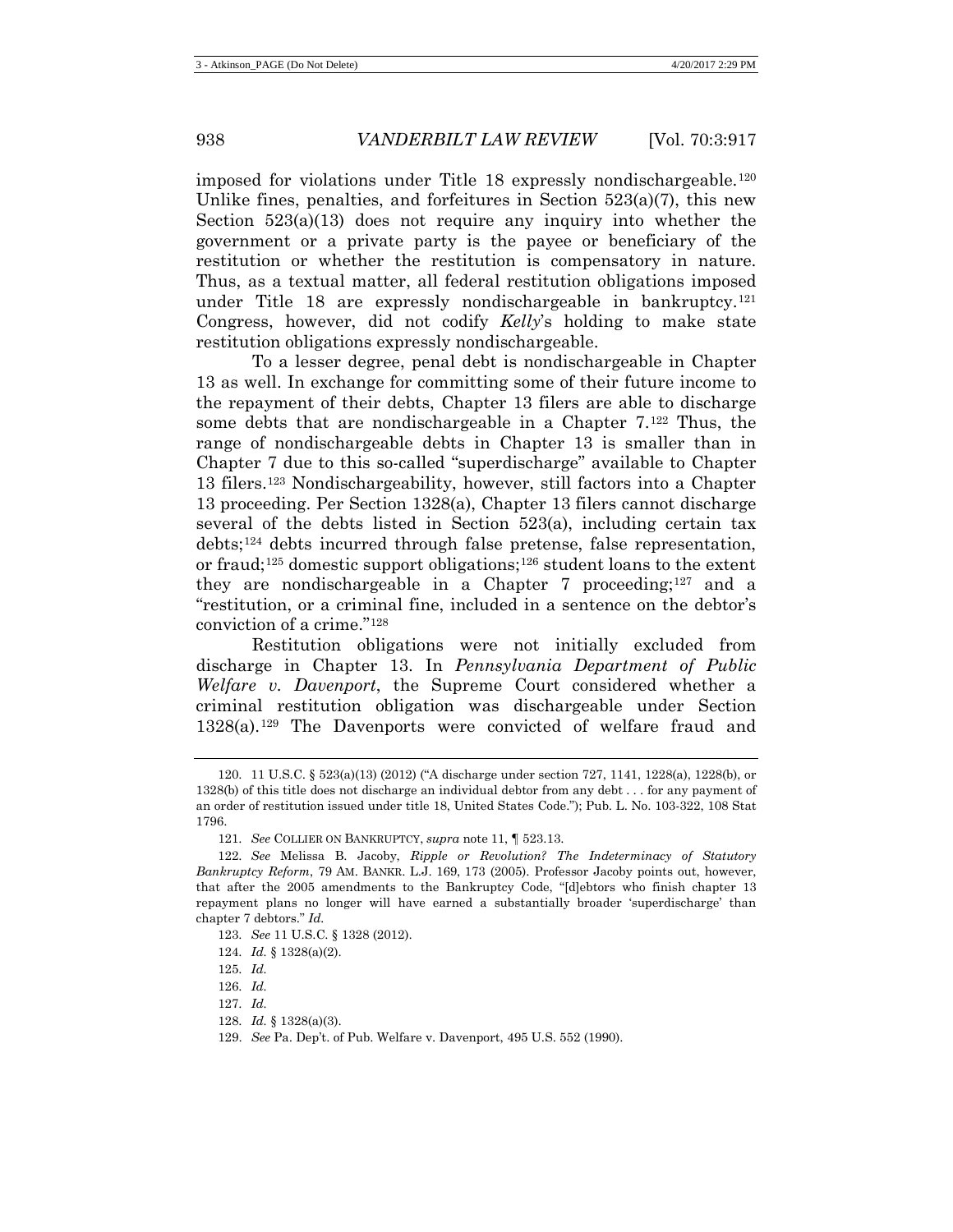ordered to pay restitution to the state probation department, who would then forward those payments to the Pennsylvania Department of Welfare, the victim of the Davenports' fraud. The Davenports filed a Chapter 13 petition and sought a declaration that the restitution obligation was dischargeable. The state agencies did not file a claim, and the bankruptcy court approved the Davenports' Chapter 13 plan, which included the restitution debt as a dischargeable debt.<sup>[130](#page-22-0)</sup>

The Supreme Court held that the restitution obligation was dischargeable in the Chapter 13 proceeding.[131](#page-22-1) Leaving *Kelly* intact, Justice Marshall, who had dissented in *Kelly*, took a textual approach to conclude that Congress did not intend to limit the discharge of criminal restitution in Chapter 13 to the same extent that it apparently did in Chapter 7. He reasoned that the restitution at issue was merely a "debt," as that is defined under the Bankruptcy Code<sup>132</sup> as a "liability on a claim."[133](#page-22-3) And a "claim" is defined as a "right to payment.["134](#page-22-4) Justice Marshall reasoned that, unlike in *Kelly*, where the Court decided that Section 523(a)(7) dischargeability turned on the *purpose* of the obligation (i.e., whether the legal financial obligation is imposed for a penal purpose), here "the language employed to define 'claim' in [the Code] makes no reference to purpose."[135](#page-22-5) Justice Marshall further reasoned that, while pre-Code judicial practice supported the *Kelly* Court's conclusion that Section  $523(a)(7)$  nondischargeability applies to all obligations imposed in any part for a penal purpose, Congress intended to limit the exceptions to discharge applicable in a Chapter 13 case by offering Chapter 13 filers access to the superdischarge in exchange for the repayment of some of their debts in a Chapter 13 plan.[136](#page-22-6) Thus, for Justice Marshall, the superdischarge, coupled with the Code's broad definition of debt, indicated Congress's intent to make restitution obligations dischargeable under Chapter 13.[137](#page-22-7)

Justice Marshall was mistaken. Congress immediately superseded *Davenport* a few months after it was decided, amending Section 1328(a) to make nondischargeable, "any debt for restitution

<span id="page-22-0"></span><sup>130.</sup> *Id.* at 555–57.

<sup>131.</sup> *Id.* at 564.

<sup>132.</sup> *Id.* at 557–60.

<sup>133.</sup> 11 U.S.C. § 101(12) (2012).

<sup>134.</sup> *Id.* § 101(5)(A).

<sup>135.</sup> *See Davenport*, 495 U.S. at 559.

<span id="page-22-7"></span><span id="page-22-6"></span><span id="page-22-5"></span><span id="page-22-4"></span><span id="page-22-3"></span><span id="page-22-2"></span><span id="page-22-1"></span><sup>136.</sup> *Id.* at 563–64 ("Congress secured a broader discharge for debtors under Chapter 13 than Chapter 7 by extending to Chapter 13 proceedings some, but not all, of  $\S 523(a)$ 's exceptions to discharge.").

<sup>137.</sup> *Id.* at 564.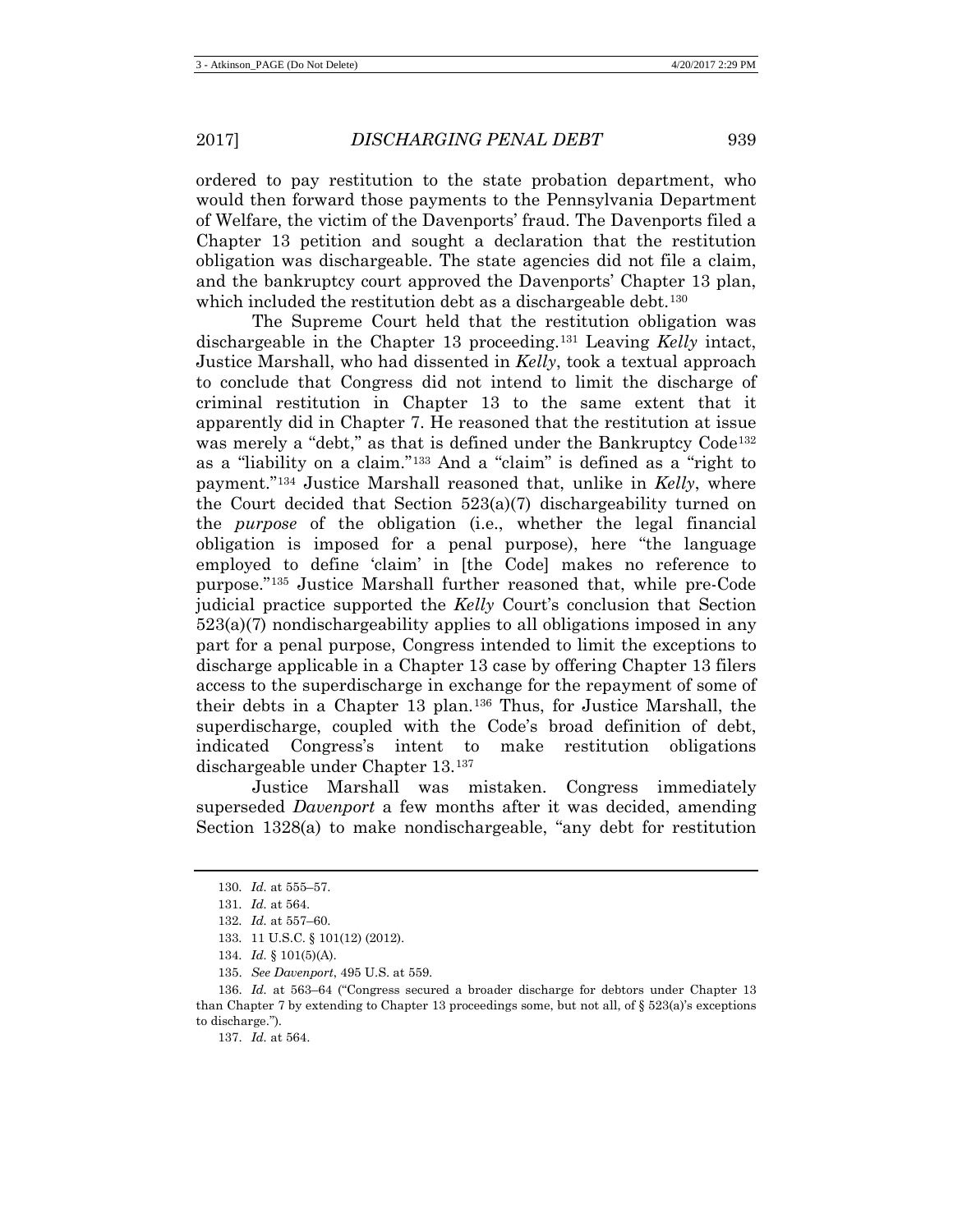included in a sentence on the debtor's conviction of a crime."[138](#page-23-0) Congress further expanded the scope of nondischargeable penal debt by adding "criminal fine[s]" to Section 1328(a) in 1994.[139](#page-23-1)

## 4. Framing Penal Debt as Nondischargeable

As described above, penal debt of all stripes is largely nondischargeable in consumer bankruptcy. This treatment has similarly been justified with reference to the public policy and misconduct concerns as complemented by further reference to federalism principles. In this last Subsection, I describe the operation of those frames in the specific context of penal debt before critiquing them in Part IV.

The public's interest in punishment, deterrence, and the rehabilitation of law-breakers has served as an important reason why penal debt should not be discharged in bankruptcy.[140](#page-23-2) The *In re Moore* court articulated this view in reaching its conclusion that the penal fine at issue was nondischargeable in bankruptcy. Even though, by the court's own admission, the 1898 Act was equivocal on the issue as a textual matter. The court opined: "It seems to me that to rule [that the debt was dischargeable in bankruptcy] would make the bankrupt court the means of frustrating proper efforts to enforce criminal statutes enacted for the public welfare."[141](#page-23-3) For the *In re Moore* court, it was wrongheaded to conclude that Congress would have sanctioned federal bankruptcy law interfering with the well-being of the public in this way.[142](#page-23-4)

Similarly, in *Kelly*, the Supreme Court expressed concern that a pro-discharge interpretation of the statute would impinge on the state's prerogative to serve the public interest through economic sanctions. The Court worried that the prospect of discharge of penal debt might force a state prosecutor "to defend state criminal judgments in federal bankruptcy court."[143](#page-23-5) The Court reasoned:

This prospect, in turn, would hamper the flexibility of state criminal judges in choosing the combination of imprisonment, fines, and restitution most likely to further the rehabilitative and deterrent goals of state criminal justice systems. We do not think

<span id="page-23-0"></span><sup>138.</sup> *See* 11 U.S.C. § 1328(a)(3) (2012); The Victims' Rights and Restitution Act of 1990, Pub. L. No. 101-647, 104 Stat. 4820 (codified as amended at 42 U.S.C. 10606) (enacted as part of the Crime Control Act of 1990, Pub. L. No. 101-647, 104 Stat. 4789).

<span id="page-23-5"></span><span id="page-23-4"></span><span id="page-23-3"></span><span id="page-23-2"></span><span id="page-23-1"></span><sup>139.</sup> Bankruptcy Reform Act of 1994, Pub. L. No. 103-394, 108 Stat. 4106 (adding "or a criminal fine" to the language of Section 1328(a)(3)).

<sup>140.</sup> *See, e.g.*, Love v. Scott (*In re* Love), 442 B.R. 868, 872 (Bankr. M.D. Tenn. 2011).

<sup>141.</sup> *In re* Moore, 111 F. 145, 150 (W.D. Ky. 1901).

<sup>142.</sup> *Id.*

<sup>143.</sup> Kelly v. Robinson, 479 U.S. 36, 49 (1986).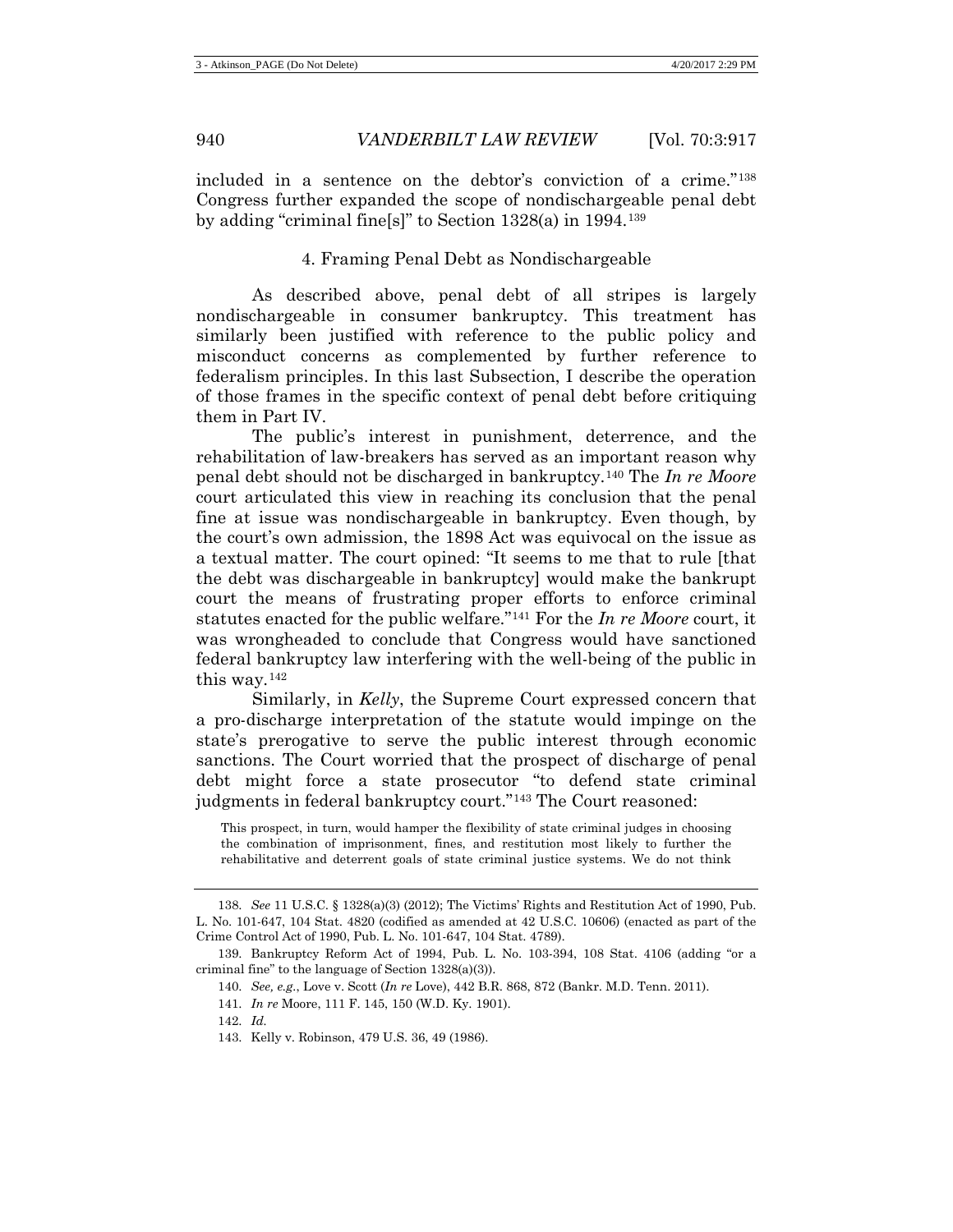Congress lightly would limit the rehabilitative and deterrent options available to state criminal judges.[144](#page-24-0)

Further, in characterizing the restitution obligation at issue there as essentially penal in nature (if not technically so because it was calculated based on the actual amount fraudulently received by the debtor), the Court focused on the public's interest in all aspects of a judgment. It was appropriate to view the restitution order as nonpecuniary because "criminal proceedings focus on the State's interests in rehabilitation and punishment, rather than the victim's desire for compensation."[145](#page-24-1) Moreover, "restitution orders imposed in such proceedings operate 'for the benefit of' the State" and "are not assessed 'for . . . compensation' of the victim" as is required for nondischargeability under Section  $523(a)(7)$ .<sup>[146](#page-24-2)</sup> The Court thus concluded that because "[t]he sentence following a criminal conviction necessarily considers the penal and rehabilitative interests of the State[, t]hose interests are sufficient to place restitution orders within the meaning of  $\S 523(a)(7)$ ."<sup>[147](#page-24-3)</sup>

Other courts have followed this focus on public policy. For example, the First Circuit Court of Appeals relied on public policy in holding that the costs of an attorney ethics proceeding were nondischargeable. In *Richmond v. New Hampshire Supreme Court Commission on Professional Conduct*, the costs associated with the attorney disciplinary proceeding at issue were by statute calculable based on the *actual* amount that the state supreme court spent in its action against the debtor.[148](#page-24-4) Nonetheless, the court rejected the debtor's argument that the debt was pecuniary (and so dischargeable under the plain terms of Section  $523(a)(7)$ ). The court reasoned that costs associated with "quasi-criminal"[149](#page-24-5) attorney disciplinary actions are nondischargeable because "deterrence, rehabilitation and protection of the public" motivate these actions.[150](#page-24-6) Thus, even though the court acknowledged that the New Hampshire Supreme Court had itself stated that "attorney disciplinary proceedings are not, strictly speaking, punitive in nature,<sup>"[151](#page-24-7)</sup> the court concluded that "[i]t is clear that the costs assessed in New Hampshire disciplinary proceedings are not 'purely compensatory,' " and the "cost assessments serve both

- <span id="page-24-3"></span>147. *Id.*
- <span id="page-24-4"></span>148. *See* 542 F.3d 913 (1st Cir. 2008).
- <span id="page-24-5"></span>149. *Id.* at 919.
- <span id="page-24-6"></span>150. *Id.* at 920.
- <span id="page-24-7"></span>151. *Id.* at 918.

<span id="page-24-0"></span><sup>144.</sup> *Id.* at 49–50.

<span id="page-24-1"></span><sup>145.</sup> *Id.* at 52–53.

<span id="page-24-2"></span><sup>146.</sup> *Id.* at 53 (alteration in original).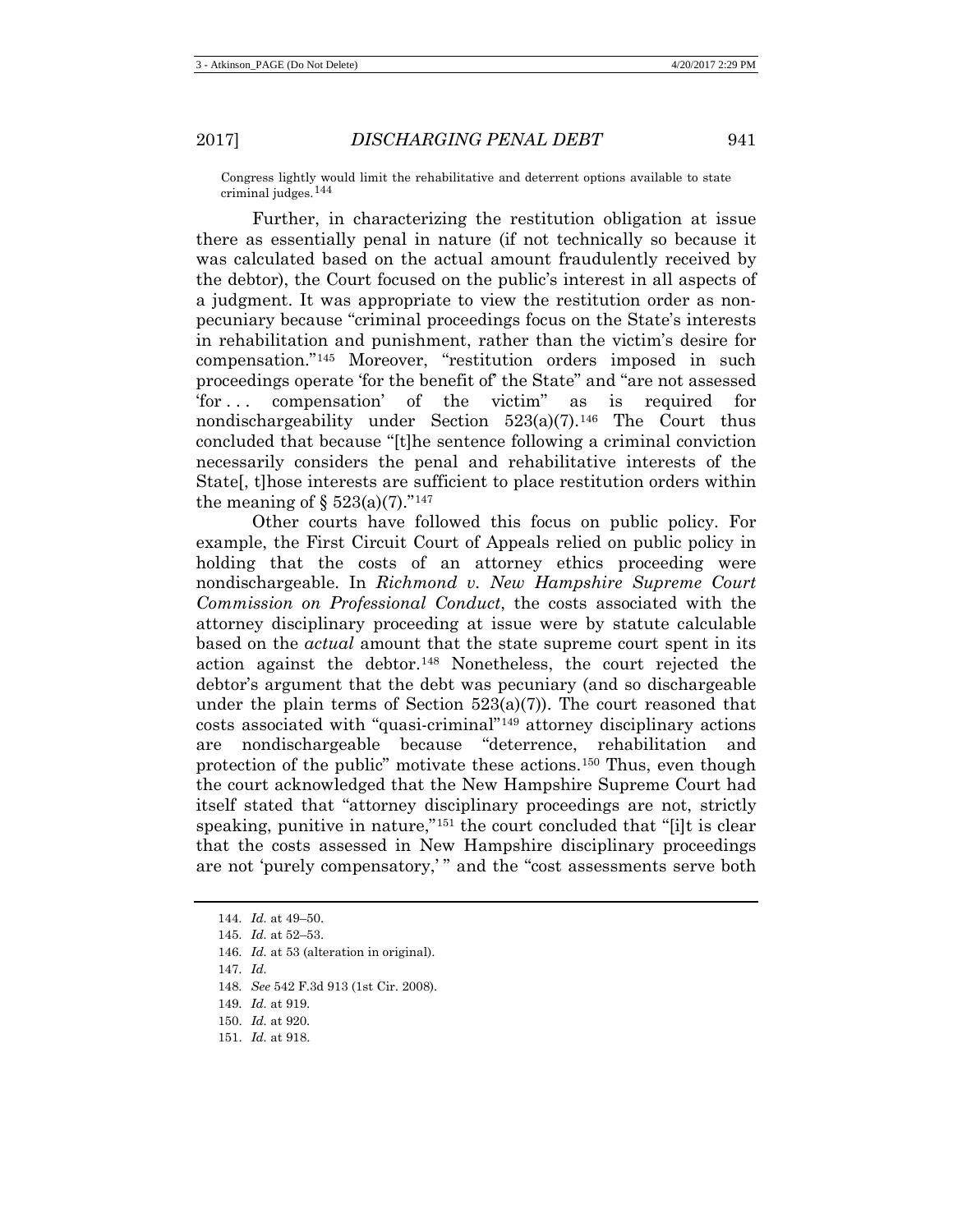to deter attorney misconduct and to help rehabilitate wayward attorneys."[152](#page-25-1)

<span id="page-25-0"></span>Finally, moral concerns about limiting the discharge privilege to honest debtors who have not incurred their debt through some misconduct have also guided the analysis of the penal debt exception to discharge. Honesty is an important general value in consumer bankruptcy, and it is axiomatic in bankruptcy policy that the privilege of a discharge is not available to the dishonest debtor.[153](#page-25-2) Historical views of people who could not pay their debts were that those debtors were moral failures and/or had engaged in some misconduct that brought them to their present destitute condition.[154](#page-25-3) Thus, bankruptcy law initially developed as a means of assisting creditors in collecting their due from these perceived reprobates and equalizing distribution amongst similarly situated creditors, with little to no concern for the well-being of the debtor.<sup>[155](#page-25-4)</sup> On this view, the honesty of the debtor in the administration of the proceeding was particularly important because the debtor's candor was integral to ensure that creditors received their due under the law from the debtor's estate.[156](#page-25-5)

Complete disregard for the debtor's welfare, however, was not conducive to an efficient recovery for the debtor's creditors. As it became apparent that the bankruptcy proceeding would go much better if the debtor was cooperative, some concession to the debtor was necessary to encourage candid participation.[157](#page-25-6) Hence, the discharge of debts developed in part as a carrot offered to the debtor in exchange

<span id="page-25-3"></span>154. *See* Juliet M. Moringiello, *Mortgage Modification, Equitable Subordination, and the Honest but Unfortunate Creditor*, 79 FORDHAM L. REV 1599, 1613–16 (2011).

<span id="page-25-4"></span>155. *See* Thomas H. Jackson, *Bankruptcy, Non-Bankruptcy Entitlements, and the Creditors' Bargain*, 91 YALE L.J. 857, 857 (1982), *revised and reprinted in* CORPORATE BANKRUPTCY: ECONOMIC AND LEGAL PERSPECTIVES 39, 39 (Jagdeep S. Bhandari & Lawrence A. Weiss eds., 1966) ("[T]his discharge-centered view of bankruptcy is correct neither from an historical perspective nor from a realistic appraisal of the presence and operation of most of the provisions in the federal bankruptcy laws over the years.").

156. *See* Moringiello, *supra* not[e 154,](#page-25-0) at 1613.

<span id="page-25-6"></span><span id="page-25-5"></span>157. *See* Emily Kadens, *The Last Bankrupt Hanged: Balancing Incentives in the Development of Bankruptcy Law*, 59 DUKE L.J. 1229, 1308 (2010) ("Modern American bankruptcy has largely solved the cooperation problem by . . . increasing the availability of discharge . . . .").

<span id="page-25-1"></span><sup>152.</sup> *Id.* at 920 ("Rehabilitation and deterrence are the same public functions that were at issue in *Kelly*.").

<span id="page-25-2"></span><sup>153.</sup> *See, e.g.*, Grogan v. Garner, 498 U.S. 279, 287 (1991) ("[I]n the same breath that we have invoked this 'fresh start' policy, we have been careful to explain that the Act limits the opportunity for a completely unencumbered new beginning to the 'honest but unfortunate debtor.' "); Melissa B. Jacoby, *Collecting Debts from the Ill and Injured: The Rhetorical Significance, but Practical Irrelevance, of Culpability and Ability to Pay*, 51 AM. U. L. REV 229, 239 (2002) ("Providing a discharge to honest and unfortunate debtors has long been understood to be an important function of our bankruptcy system.").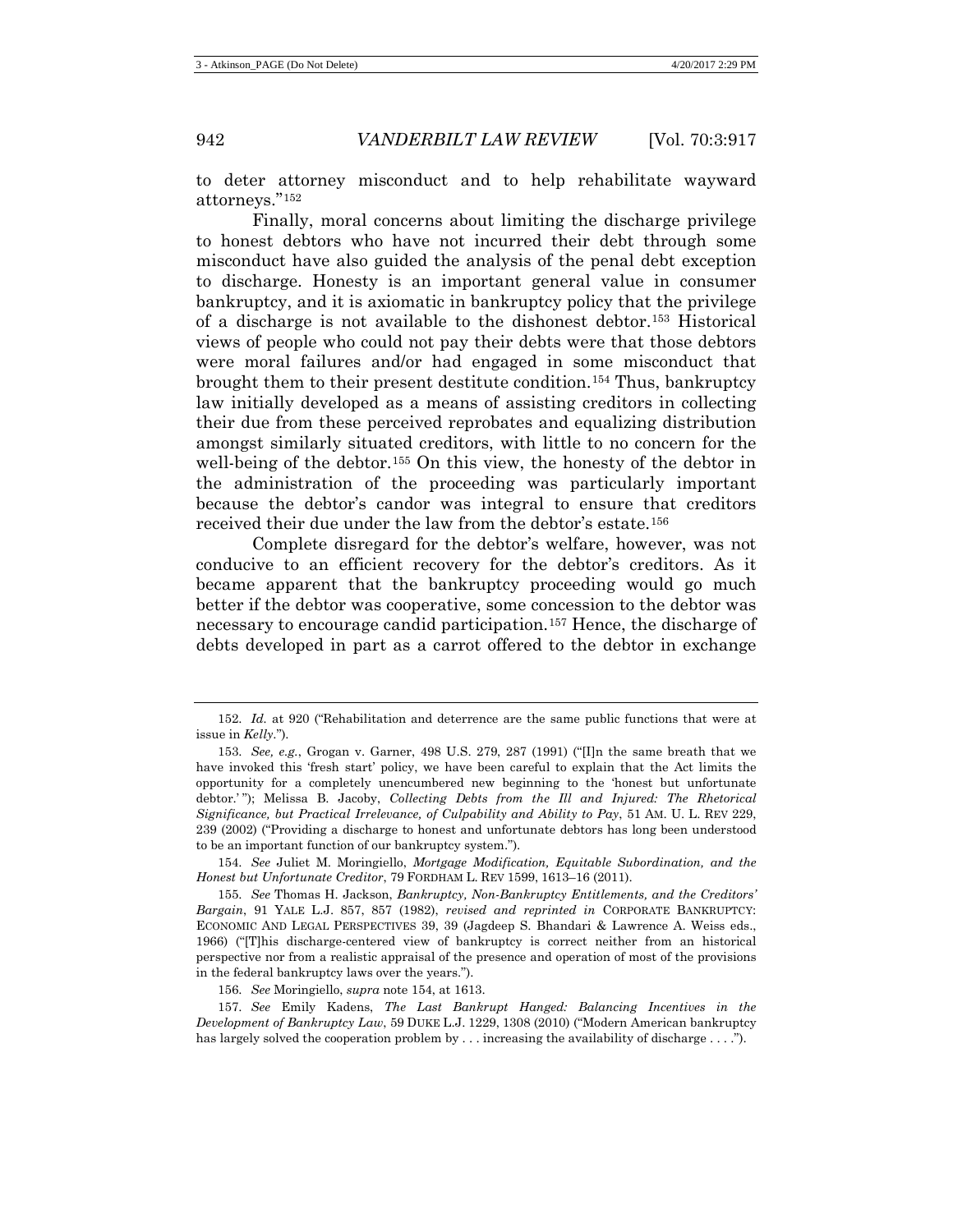for the debtor's candid participation.[158](#page-26-0) And, in the Bankruptcy Code, the debtor's honesty and candor in the bankruptcy proceeding itself remains a prerequisite to a discharge[159](#page-26-1) along with honesty at the time that the debt was incurred.<sup>[160](#page-26-2)</sup> With respect to the latter, only those debtors who find themselves in financial distress, notwithstanding purportedly honest behavior, can get relief from the bankruptcy court.[161](#page-26-3)

Understood through this lens, Section 523(a)(7) purports to limit discharge on debt incurred through misconduct as evidenced by liability for breaking the law. In other words, Congress and courts have relied on actual liability for misconduct as a proxy for dishonesty with respect to criminal and civil fines, penalties, and forfeitures.<sup>[162](#page-26-4)</sup> As explained by one court: "[B]ecause discharge in bankruptcy is not intended to be a haven for wrongdoers, [debtors] may not discharge 'a fine, penalty or forfeiture payable to and for the benefit of a governmental unit, and [that] is not compensation for actual pecuniary loss[.]' "[163](#page-26-5) Thus, misconduct forms an important basis for the current treatment of penal debt in bankruptcy.

Federalism principles have also animated nondischargeability policy related to penal debt. For example, the *In re Moore* court refused to conclude that federal bankruptcy law could supplant the state's desire to sanction behavior that the state deemed inconsistent with the best interests of its constituents.<sup>164</sup> And federalism concerns similarly underpinned the Court's decision in *Kelly* to expand the

(quoting *Marrama*, 549 U.S. at 367 (emphasis omitted)).

<sup>158.</sup> *See* Moringiello, *supra* not[e 154,](#page-25-0) at 1613–16.

<span id="page-26-1"></span><span id="page-26-0"></span><sup>159.</sup> 11 U.S.C. § 727(a)(2)–(a)(7), (d) (2012); Moringiello, *supra* note [154,](#page-25-0) at 1613; *see e.g.*, Marrama v. Citizens Bank of Mass., 549 U.S. 365 (2007) (denying a debtor the right to convert his case from a Chapter 7 to a Chapter 13 proceeding because he had misrepresented the value of his home during the proceeding).

<span id="page-26-2"></span><sup>160.</sup> *See* 11 U.S.C. § 727(b) (permitting court to deny a discharge for cause); *see also* Moringiello, *supra* note [154,](#page-25-0) at 1612–16 ("The Code's sections are explicit in requiring both administrative and moral compliance from the debtor, thus granting relief only to the 'honest but unfortunate' debtor.").

<span id="page-26-4"></span><span id="page-26-3"></span><sup>161.</sup> Moringiello, *supra* note [154,](#page-25-0) at 1615 ("[T]here is some bad behavior that renders a debtor unworthy of bankruptcy relief.").

<sup>162.</sup> Ryan v. United States (*In re* Ryan), 389 B.R. 710, 713 (9th Cir. 2008):

A second, countervailing policy consideration is a historic deference, both in the Bankruptcy Code and in the administration of prior bankruptcy law, to excepting criminal sanctions from discharge in bankruptcy. Application of this policy is consistent with a general recognition that, "[t]he principal purpose of the Bankruptcy Code is to grant a 'fresh start' to the 'honest but unfortunate debtor.' "

<span id="page-26-6"></span><span id="page-26-5"></span><sup>163.</sup> U.S. Dep't. of Hous. & Urban Dev. v. Cost Control Mktg. & Sales Mgmt*.* of Va., Inc., 64 F.3d 920, 927 (4th Cir. 1995) (third and fourth brackets in original).

<sup>164.</sup> *In re* Moore, 111 F. 145, 150 (W.D. Ky. 1901).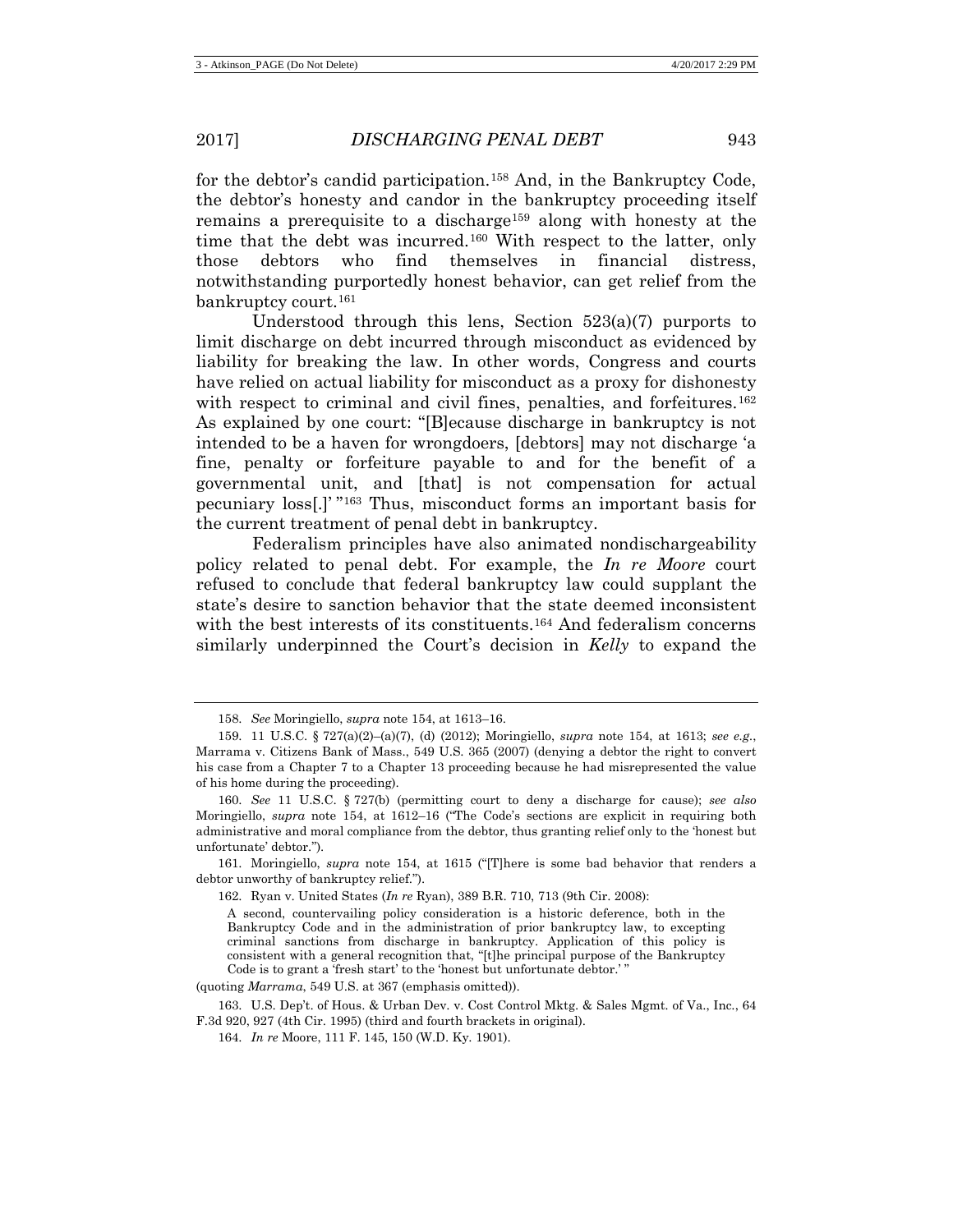reach of nondischargeability in Chapter 7.[165](#page-27-0) The Court cited *Younger v. Harris* for the proposition that bankruptcy law should not authorize federal courts to interfere with state criminal judgments, including restitution obligations.[166](#page-27-1) In *Younger*, the Court considered whether a federal court could enjoin a state criminal prosecution where the defendant argued that the state law under which he was being prosecuted was unconstitutional as a matter of federal law.[167](#page-27-2) The Court did not decide the case under the Anti-Injunction Act, which prohibits federal courts from enjoining state court proceedings except under a limited set of circumstances, including where Congress has expressly authorized such intervention.[168](#page-27-3) Instead, the *Younger* Court decided that the injunction sought by Harris was unjustified as a matter of "Our Federalism."[169](#page-27-4) Thus, the *Younger* Court declined to parse the language of the apparently relevant statute in favor of relying on a more general policy of deference to state court proceedings.

The *Kelly* Court similarly declined to take a textual approach to decide whether the restitution obligation at issue was a "debt" under the Bankruptcy Code and whether it was nondischargeable per the plain terms of the statute. Instead, the Court stated:

Our interpretation of the Code also must reflect the basis for this judicial exception, a deep conviction that federal bankruptcy courts should not invalidate the results of state criminal proceedings. The right to formulate and enforce penal sanctions is an important aspect of the sovereignty retained by the States. This Court has emphasized repeatedly the fundamental policy against federal interference with state criminal prosecutions.[170](#page-27-5)

The Court dismissed the debtor's argument that the restitution obligation at issue was dischargeable for a technical reason, namely because the state did not enter an objection to the discharge of the debt.[171](#page-27-6) The Court reasoned that this interpretation of bankruptcy law would unduly "force state prosecutors to defend state criminal judgments in federal bankruptcy court" and "[i]n some cases . . . lead

<span id="page-27-1"></span><span id="page-27-0"></span><sup>165.</sup> *See* Kelly v. Robinson, 479 U.S. 36, 49 (1986); *see also* Casey & Huq, *supra* note [81,](#page-15-7) at 1184 (noting that "[b]ankruptcy legislation has long raised federalism concerns"); David A. Skeel, Jr., *The Genius of the 1898 Bankruptcy Act*, 15 BANKR. DEV. J. 321, 330–34 (1999) (describing how federalism helped to shape the 1898 Act).

<sup>166.</sup> *See Kelly*, 479 U.S. at 46–47 (citing Younger v. Harris, 401 U.S. 37, 44–45 (1971)).

<sup>167.</sup> 401 U.S. at 38–41.

<sup>168.</sup> *Id.* at 54.

<sup>169.</sup> *Id.* at 43–44.

<span id="page-27-6"></span><span id="page-27-5"></span><span id="page-27-4"></span><span id="page-27-3"></span><span id="page-27-2"></span><sup>170.</sup> *Kelly*, 479 U.S. at 47 (quoting *Younger*, 401 U.S. at 46) (internal quotation marks omitted).

<sup>171.</sup> *Id.* at 49.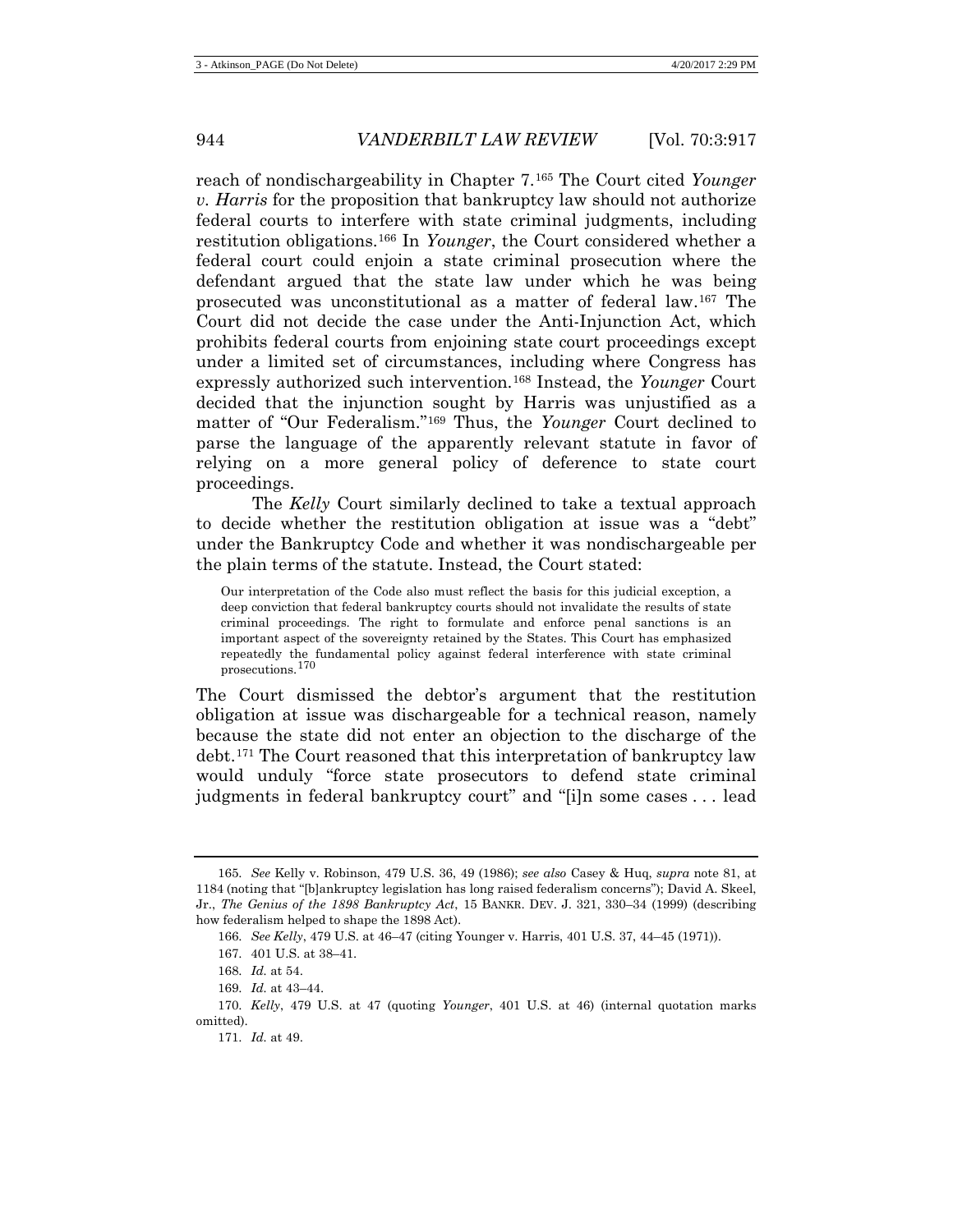to federal remission of judgments imposed by state criminal judges."[172](#page-28-0) This outcome was untenable, and the Court relied on the general purpose and goals of the statute rather than reach a conclusion seemingly mandated by the text of the statute.<sup>[173](#page-28-1)</sup>

## III. ASSESSING NONDISCHARGEABILITY'S ANALYTICAL FRAMES

On the surface, the public policy, misconduct, and/or federalism frames seem a reasonable normative justification as to why certain debts should be singled out for the exceptional treatment of categorical nondischargeability, even though such treatment might frustrate the fresh start principle. Yet, their value as a guiding light is deceptive for at least two reasons. First, on closer view, these frames offer an unintelligible means of understanding why as a conceptual matter some debts are categorically nondischargeable and why others are dischargeable. This is reflected by the fact that there is no satisfying distinction between currently nondischargeable debts and other debts that seem to implicate the very same misconduct, public policy, and/or federalism concerns, yet are readily dischargeable. In other words, the existing analytical framing of nondischargeability provides no account of why similar debts are treated dissimilarly along this dimension. Second, as an internal matter, in some circumstances these frames have been deployed simplistically, without reference to the sometimes complex set of circumstances under which that crushing debt might arise. This, in turn, limits bankruptcy relief for those debtors who find themselves carrying crushing yet nondischargeable debt. For this reason, we might consider rethinking our current nondischargeability policy in order to better align bankruptcy policy with its own normative orientation: the fresh start. This would require careful consideration of and accounting for any unintended consequences from a change in the nondischargeability rules.

## *A. Misconduct, Public Policy, and Federalism and Dischargeability*

Some debts that implicate the same misconduct, public policy, and/or federalism concerns as penal debt or student loan debt are nonetheless fully dischargeable. For example, debts stemming from environmental harms like toxic dumping are dischargeable in a bankruptcy proceeding.[174](#page-28-2) This is so even though environmental

<sup>172.</sup> *Id.*

<sup>173.</sup> *Id.*

<span id="page-28-2"></span><span id="page-28-1"></span><span id="page-28-0"></span><sup>174.</sup> *See, e.g.*, Stanley M. Spracker & James D. Barnette, *The Treatment of Environmental Matters in Bankruptcy Cases*, 11 BANKR. DEV. J. 85, 88 (1995).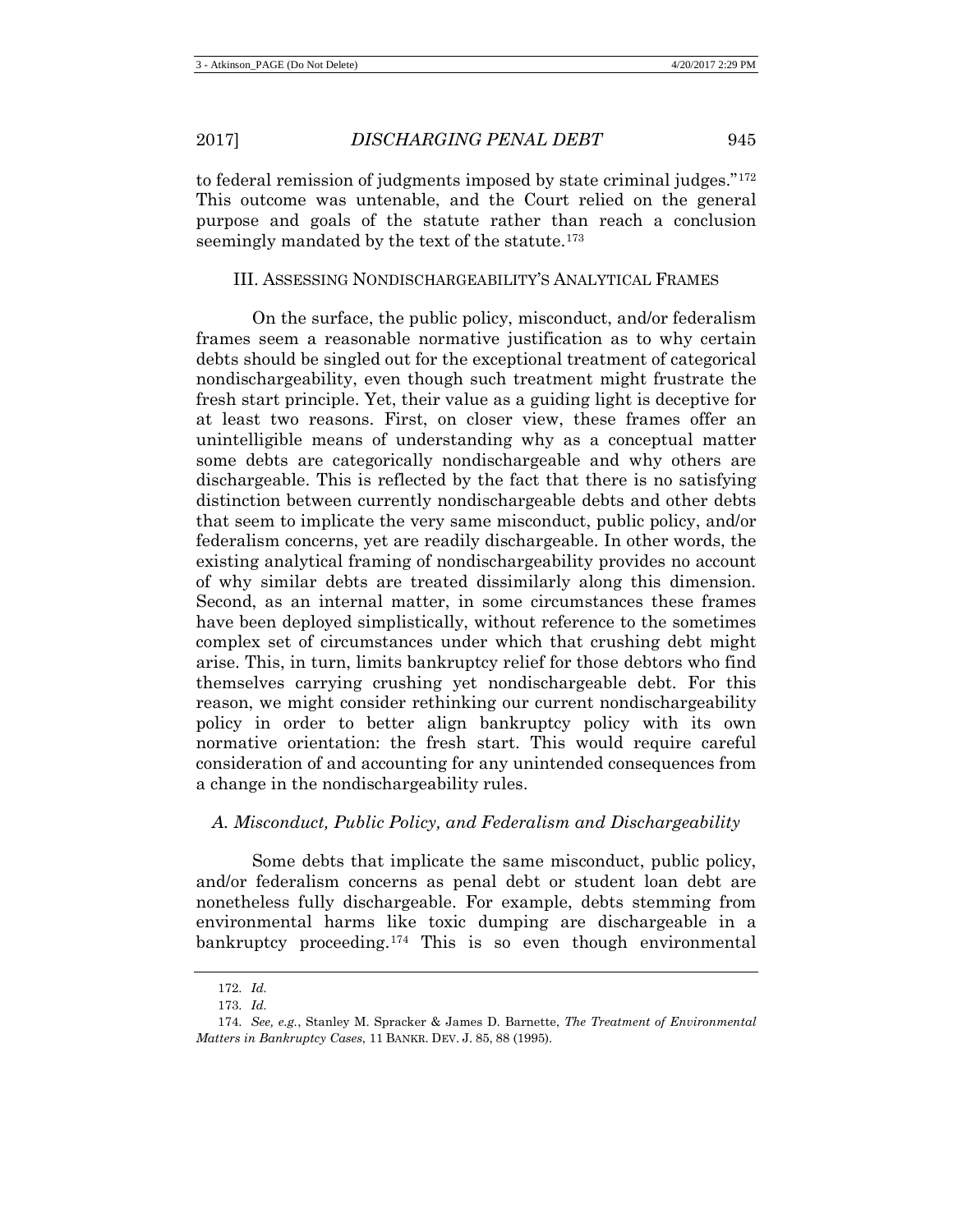harms and consequent financial liability implicate both the public policy frame—especially to the extent that "[i]mplicit in the environmental laws and paramount in the minds of their enforcers is the notion that economic enterprises must bear the external costs of environmental and public health protection"[175](#page-29-0)—and the misconduct frame. Nevertheless, these debts would only be nondischargeable to the extent that an environmental judgment-creditor could shoehorn her claim into an existing category of nondischargeable debt, such as those stemming from willful and malicious injury to property.

<span id="page-29-7"></span>For example, in *Ohio v. Kovacs*, the state of Ohio appealed a judgment by the lower courts that a cleanup order, as then converted to a payment obligation, was dischargeable in bankruptcy.[176](#page-29-1) William Kovacs, the CEO of Chem-Dyne, "a 10-acre toxic waste dump classified by the government as the worst environmental hazard in Ohio and one of the worst in the nation,"[177](#page-29-2) settled by stipulation and judgment entry a lawsuit brought by the state of Ohio alleging violations of state environmental laws.[178](#page-29-3) Kovacs, who was personally liable, did not comply with the terms of the settlement, and the state court appointed a receiver to seize both the site and Kovacs's assets. Kovacs then filed a bankruptcy petition to stay the actions of the receiver, preventing the seizure of his personal assets.[179](#page-29-4) As neither side argued that the obligation fell within the list of exceptions to discharge under Section 523(a), the Court considered whether the judgment order was a "debt," defined as a "liability on a claim," and therefore eligible for discharge in bankruptcy. The Court concluded that "there is little doubt that the State had the right to an equitable remedy under state law and that the right [was] reduced to judgment in the form of an injunction ordering the cleanup."[180](#page-29-5) The Court affirmed the appellate court's conclusion that the cleanup order as then converted into an obligation to pay money was in fact a "claim" and thus dischargeable in bankruptcy.[181](#page-29-6) This was so even though the bankruptcy discharge came after Kovacs's misconduct led to his environmental liability. Accordingly, one might conclude that public

<sup>175.</sup> *Id.* at 87.

<sup>176.</sup> 469 U.S. 274 (1985).

<span id="page-29-4"></span><span id="page-29-3"></span><span id="page-29-2"></span><span id="page-29-1"></span><span id="page-29-0"></span><sup>177.</sup> Penny Chorlton, *Hamilton, Ohio, Struggles with Massive Toxic Waste Cleanup*, WASH. POST. (Nov. 3, 1982), https://www.washingtonpost.com/archive/politics/1982/11/03/hamilton-ohiostruggles-with-massive-toxic-waste-cleanup/9144394a-5814-4cc7-afef-8be8695b25ac/?utm\_term= .d7e5d2993e53 [https://perma.cc/JF8U-FCRE].

<sup>178.</sup> *Kovacs*, 469 U.S. at 276–77.

<sup>179.</sup> *Id.* at 276.

<span id="page-29-5"></span><sup>180.</sup> *Id.* at 278–79.

<span id="page-29-6"></span><sup>181.</sup> *Id.* at 283.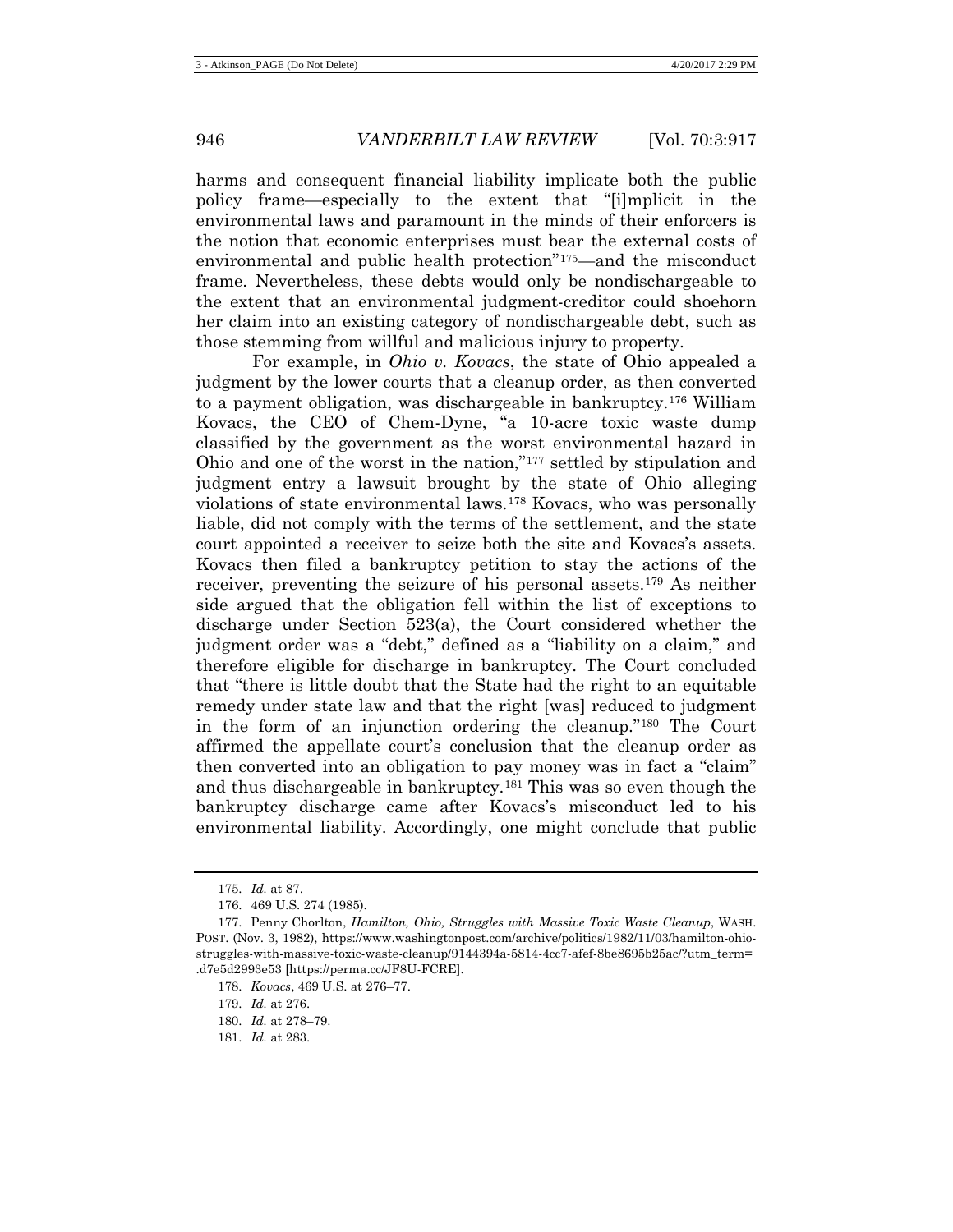policy should mandate that individuals who cause such extreme external effects should not be free to discharge debt related to those harms, in part because the discharge frustrates the state's interests in regulating environmental harms within its borders.

This outcome epitomizes the inconsistency of the misconduct, public policy, and/or federalism framing of exceptions to discharge. It is unclear why debt stemming from environmental liability would be subject to discharge while penal debt is not when, as a matter of misconduct, public policy, and federalism, these categories of debt seem very similar. Indeed, contemporaneous accounts of the reckless behavior of Chem-Dyne and the resulting damage to local communities counsel in favor of nondischargeability.[182](#page-30-0) Yet, bankruptcy law embraces one debt in its fresh start orientation and excludes the other.

Liability stemming from negligent and reckless tortious conduct arguably similarly implicates the misconduct, public policy, and federalism frames, yet unlike penal debts, these debts are readily dischargeable. For example, in *Kawaauhau v. Geiger*, the respondentdebtor filed for bankruptcy after a state court found him liable for medical malpractice.[183](#page-30-1) In addition to the substandard care the respondent provided, he did not carry malpractice insurance that would have compensated the victim of his malpractice, whose leg was amputated above the knee as a result of the respondent's actions. The Court decided that liability stemming from negligent or reckless conduct was dischargeable in bankruptcy and that only liability from an intentional tort was categorically nondischargeable.[184](#page-30-2) This, even though the case implicated the debtor's misconduct in incurring the debt, public policy regarding deterrence and more, and the state's interests in regulating the conduct of its medical professionals and compensating individuals from tortious conduct.

Thus, the juxtaposition of categorically nondischargeable penal debt and dischargeable environmental and tort liability exemplifies how the existing misconduct/public policy/federalism framework does little work to shed light on this divide between debts that look alike from a certain vantage point.

<span id="page-30-0"></span><sup>182.</sup> *See, e.g.*, Chorlton, *supra* not[e 177:](#page-29-7)

The Environmental Protection Agency says that unknown thousands of gallons were poured into massive open-air tanks and allowed to evaporate, broken open with pickaxes and left to drain or leak into the ground, or, as a last resort, tipped into the nearby Great Miami River, via a conveniently located canal.

<span id="page-30-1"></span><sup>183.</sup> 523 U.S. 57 (1998).

<span id="page-30-2"></span><sup>184.</sup> *Id.* at 61–64.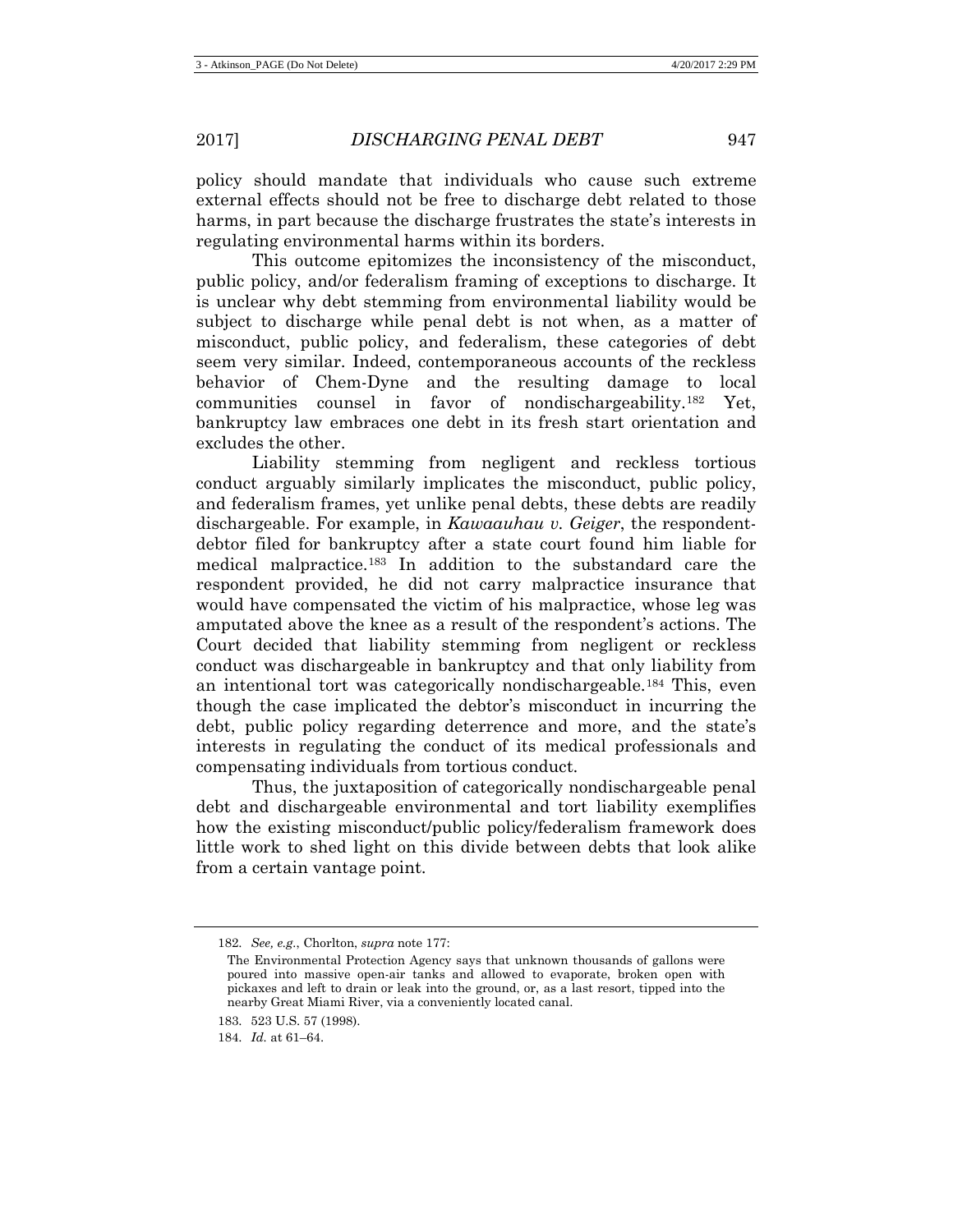#### *B. Flawed Deployment of the Nondischargeability Frames*

The misconduct, public policy, and federalism frames also suffer from the overly simplistic way in which they have been deployed in complicated situations involving unmanageable debt. Penal debt again provides a lens into the diminished value of these frames as a mechanism for understanding why the fresh start principle should be subordinated in favor of a categorical approach to nondischargeability. Specifically, these frames do not make sense when considered in the context of the evolution of economic sanctions and other legal financial obligations as a state/local government funding mechanism and the regressive effects of these funding arrangements. As described below, this reality undermines existing public policy/misconduct/federalism framing particularly insofar as it subordinates the fresh start principle for a socioeconomic group struggling under the weight of unmanageable debt.

Penal debt is a particularly destructive problem borne of a complex set of social challenges. Profit-motivated justice systems, together with other defects in the justice system, leave entire communities of politically alienated and disempowered individuals in the throes of unmanageable debt spirals. Yet, premised on reference to simplified characterizations of misconduct, public policy, or federalism, bankruptcy law offers no relief, even though its normative mandate is to provide the debtor with a fresh start.[185](#page-31-0) Indeed, in light of the expansion of economic sanctions and their use for nontraditional purposes related to government funding, paired with the reality of Ferguson-style administration of justice that focuses its crosshairs on the most vulnerable and economically disenfranchised individuals and communities, the existing nondischargeability analytical frames have little meaningful application.

The public policy rationale has resulted in an unduly underinclusive bankruptcy policy vis-à-vis penal debt. With respect to punishment, assuming that proponents of deterrence theory are correct about the deterrent effect of sanctions, penal fees that are assessed for relatively innocuous violations of the law, like having tootall grass, and that target poor and disenfranchised individuals because they are poor and disenfranchised, likely do little to deter misconduct in the traditional sense.[186](#page-31-1) These fees are unlikely to

<sup>185.</sup> *See* Jackson, *supra* not[e 10.](#page-3-5)

<span id="page-31-1"></span><span id="page-31-0"></span><sup>186.</sup> There is, of course, a well-developed literature on the virtues and failings of deterrence as a meaningful concept in criminal and civil liability. For the purposes of this Article, I assume that proponents of deterrence theory are correct about the deterrent effects of sanctions. *See, e.g.*, Dan M. Kahan, *The Secret Ambition of Deterrence*, 113 HARV. L. REV. 413, 425 (1999):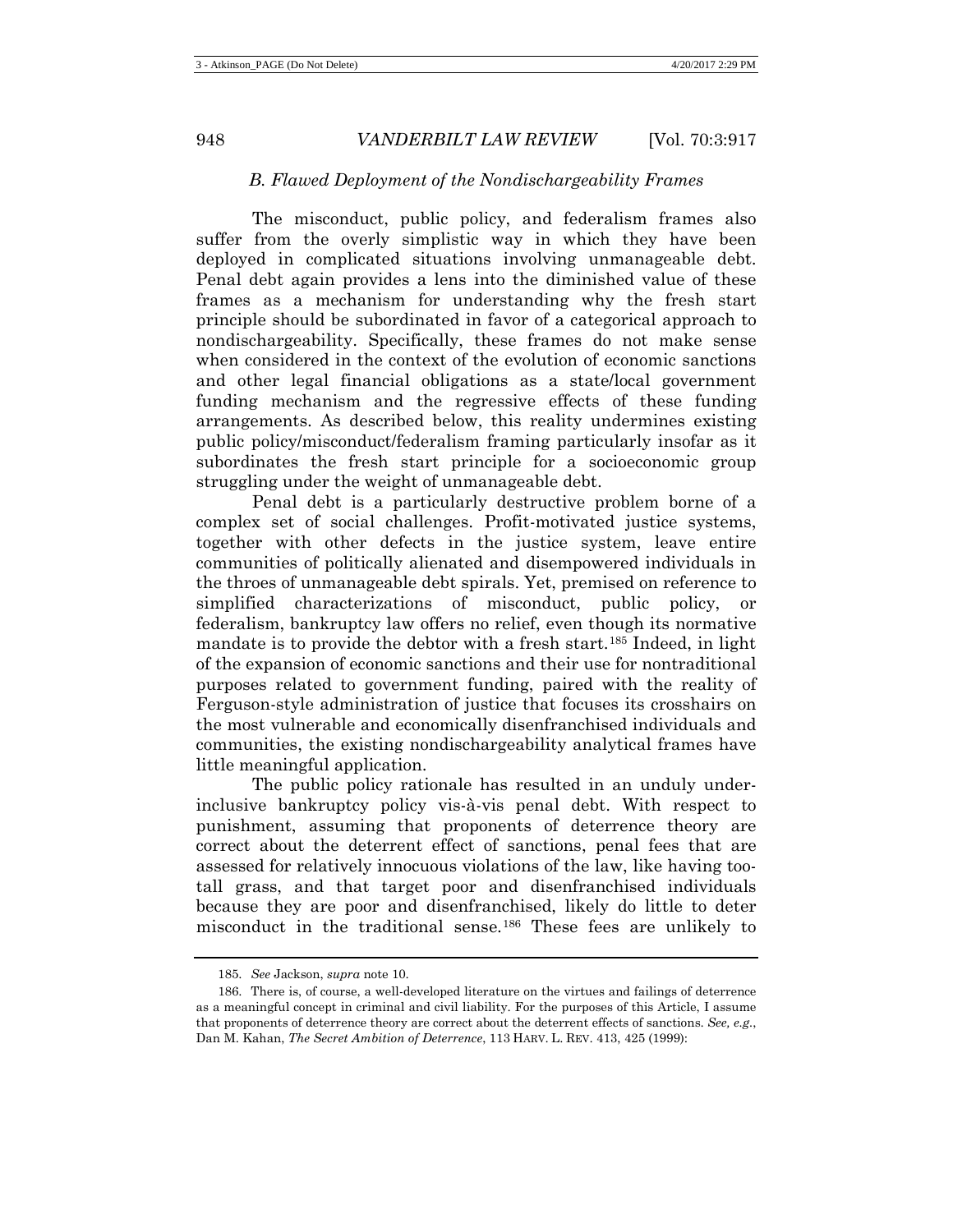achieve any of the goals of punishment because what they are truly punishing is poverty. Even a relatively low fine, if unaffordable, can result in catastrophic outcomes particularly when further punishment is meted out for the failure to pay those fines. In the same vein, there are no meaningful rehabilitative benefits when the practical result of incurring a penal fee is being too poor to pay the fine. In other words, while the core concern underlying the public policy rationale might make sense in some cases of criminal and civil fines, in other cases such as where there is a court fee imposed to make up a shortfall in funding—the nondischargeability of penal debt achieves limited public benefit and instead unduly removes an important option that could address a significant debt problem that disproportionately affects poor people.[187](#page-32-0)

<span id="page-32-3"></span><span id="page-32-2"></span>Similarly, the misconduct rationale tracks notions of morality that do not account for problems with justice systems, such as the rise of profit-motivated over-regulation. Examples include the civil and criminal prohibition of relatively innocuous behavior, as exemplified by the "Manner of Walking in Roadway" violation in the Ferguson Municipal Code.[188](#page-32-1) In that regard, current deficiencies in the criminal and civil justice system show that it is too simplistic a characterization to view alike every individual found liable for breaking the law as having engaged in misconduct. Indeed, many fines and penalties derive from civil offenses where morality and honesty have limited application. For example, in the case of Edward Brown of Jennings, Missouri, his fault was staying in his home of twenty-five years after the city had condemned it and letting his grass grow too high. It is likely that he did not comply with the law because,

Deterrence theorists typically assess the efficiency of a punishment for its contribution both to "general deterrence," which refers to the effect that punishing a particular offender has on the behavior of the population generally, and to "specific deterrence," which refers to the impact of a punishment on the offender's own behavior, a usage that brings the aim of incapacitation within the ambit of deterrence broadly understood.

*But see id.* at 418 ("[B]y leaching the meaning out of criminal law, deterrence rhetoric extinguishes a powerful resource for reshaping the social norms that construct unjust systems of status and privilege.").

<span id="page-32-0"></span><sup>187.</sup> *See* Troy A. McKenzie, *Judicial Independence, Autonomy, and the Bankruptcy Courts*, 62 STAN. L. REV. 747, 775–76 (2010) (noting that in other contexts, bankruptcy courts often "resolve difficult, politically fraught disputes").

<span id="page-32-1"></span><sup>188.</sup> *See* Complaint at ¶ 88, United States v. City of Ferguson, No. 4:16-cv-00180 (E.D. Mo. Feb. 10, 2016), https://www.justice.gov/opa/file/823486/download [https://perma.cc/CTK3-E4HX] [hereinafter Ferguson Complaint].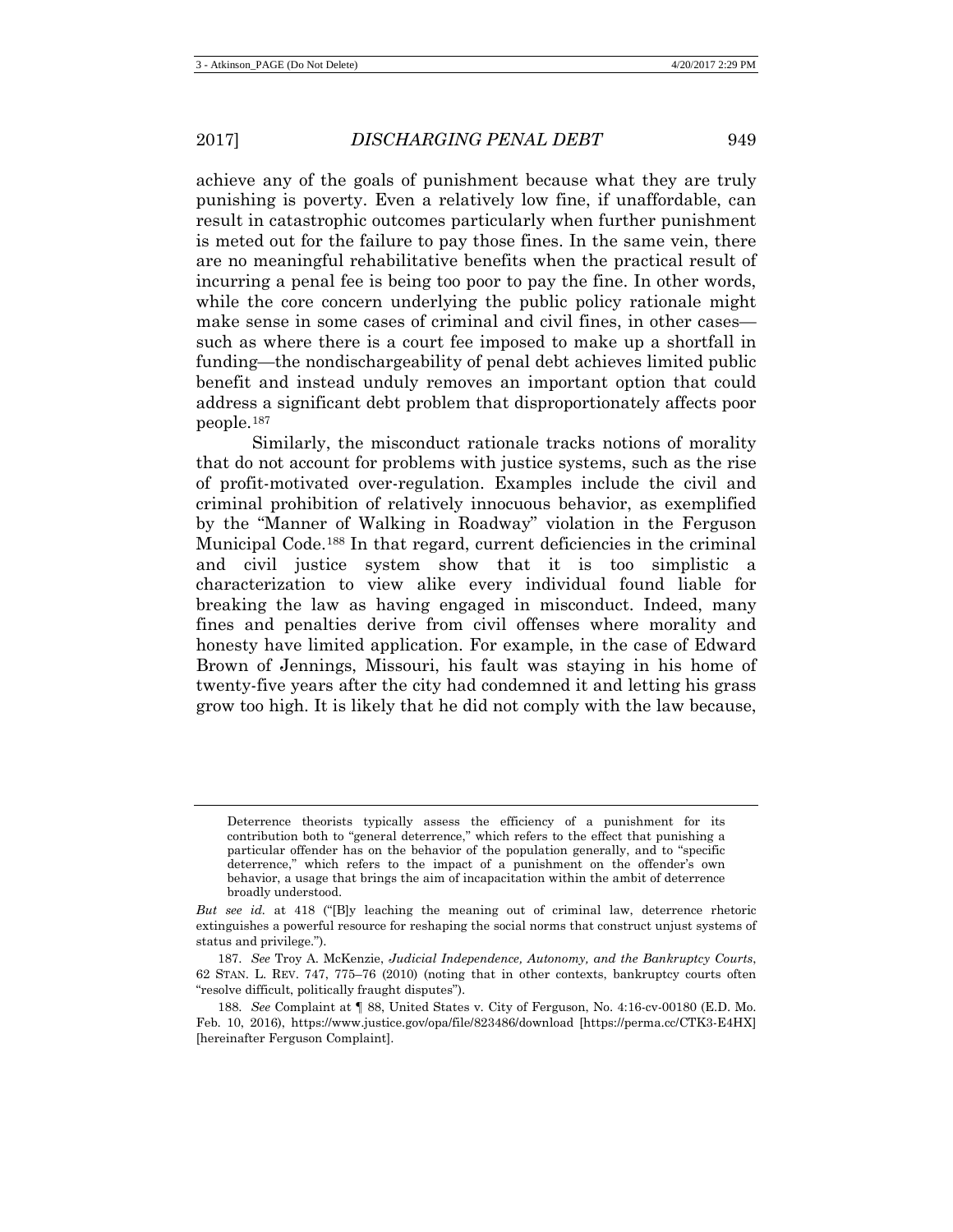<span id="page-33-7"></span>rather than being essentially dishonest, he had nowhere else to live but in that broken-down dwelling on his limited income.[189](#page-33-1)

<span id="page-33-0"></span>Selective and discriminatory enforcement in federal, state, and municipal justice systems also complicates the reliance on overly simplified and formalistic notions of misconduct based on civil and criminal liability. The Ferguson Report observed that "Ferguson's law enforcement practices overwhelmingly impact African Americans."[190](#page-33-2) While African Americans made up sixty-seven percent of the population of Ferguson, between 2012 and 2014, they accounted for "85% of vehicle stops, 90% of citations, and 93% of arrests."[191](#page-33-3) Moreover, the Report also observed that the Ferguson Police Department "appears to bring certain offenses almost exclusively against African Americans," such as "Manner of Walking in Roadway," which carries a \$302 fine and "Failure to Comply," which carries a \$527 fine.[192](#page-33-4)

Professor Michelle Alexander has also described the degree to which race has unduly played a factor in who has been arrested and charged in the War on Drugs[.193](#page-33-5) She describes how over-policing and the effective criminalization of poverty that developed in the wake of the War on Drugs disproportionately affected people of color.[194](#page-33-6) Thus, "[a]lthough the majority of illegal drug users and dealers nationwide are white, three-fourths of all imprisoned for drug offenses have been

<span id="page-33-1"></span>189. *See* Joseph Shapiro, *Jail Time for Unpaid Court Fines and Fees Can Create Cycle of Poverty*, NASHVILLE PUB. RADIO (Feb. 9, 2015, 5:38 PM), http://www.npr.org/sections/codeswitch/ 2015/02/09/384968360/jail-time-for-unpaid-court-fines-and-fees-can-create-cycle-of-poverty

[https://perma.cc/8LE4-PRZ5]; *see also* Press Release, Office of Public Affairs, Fact Sheet on White House and Justice Department Convening—A Cycle of Incarceration: Prison, Debt and Bail Practices (Dec. 3, 2015), https://www.justice.gov/opa/pr/fact-sheet-white-house-and-justicedepartment-convening-cycle-incarceration-prison-debt-and [https://perma.cc/VM8D-FC6Z] ("Lowincome individuals with criminal justice debts may face difficult tradeoffs between paying their debt and purchasing other necessities, and those unable to pay can face incarceration, demonstrating the large human cost of these policies as well."). *See generally* Roopal Patel & Meghna Philip, *Criminal Justice Debt: A Toolkit for Action*, BRENNAN CTR. FOR JUST. (2012), https://www.brennancenter.org/sites/default/files/legacy/publications/Criminal%20Justice%20De bt%20Background%20for%20web.pdf [http://perma.cc/GL5W-QRR9].

<span id="page-33-2"></span>190. *See* DEP'T OF JUSTICE, REPORT ON THE INVESTIGATION OF THE FERGUSON POLICE DEPARTMENT 4 (Mar. 4, 2015), https://www.justice.gov/sites/default/files/opa/press-releases/ attachments/2015/03/04/ferguson\_police\_department\_report.pdf [https://perma.cc/D8AY-VG6M] [hereinafter Ferguson Report]; *see also* Campbell Robertson, *A City Where Policing, Discrimination and Revenue Raising Went Hand in Hand*, N.Y. TIMES (Mar. 4, 2015), http://www.nytimes.com/2015/ 03/05/us/us-details-a-persistent-pattern-of-police-discriminationin-a-small-missouri-city.html?\_r =0 [https://perma.cc/VTR2-3HA7].

191. *See* Ferguson Report, *supra* note [190,](#page-33-0) at 4.

<span id="page-33-6"></span><span id="page-33-5"></span><span id="page-33-4"></span><span id="page-33-3"></span><sup>192.</sup> *See* Ferguson Complaint, *supra* note [188,](#page-32-2) at ¶ 88; Ferguson Report, *supra* note [190,](#page-33-0) at 4.

<sup>193.</sup> *See* ALEXANDER, *supra* note [5,](#page-2-8) at 97–154.

<sup>194.</sup> *Id.* at 98–100.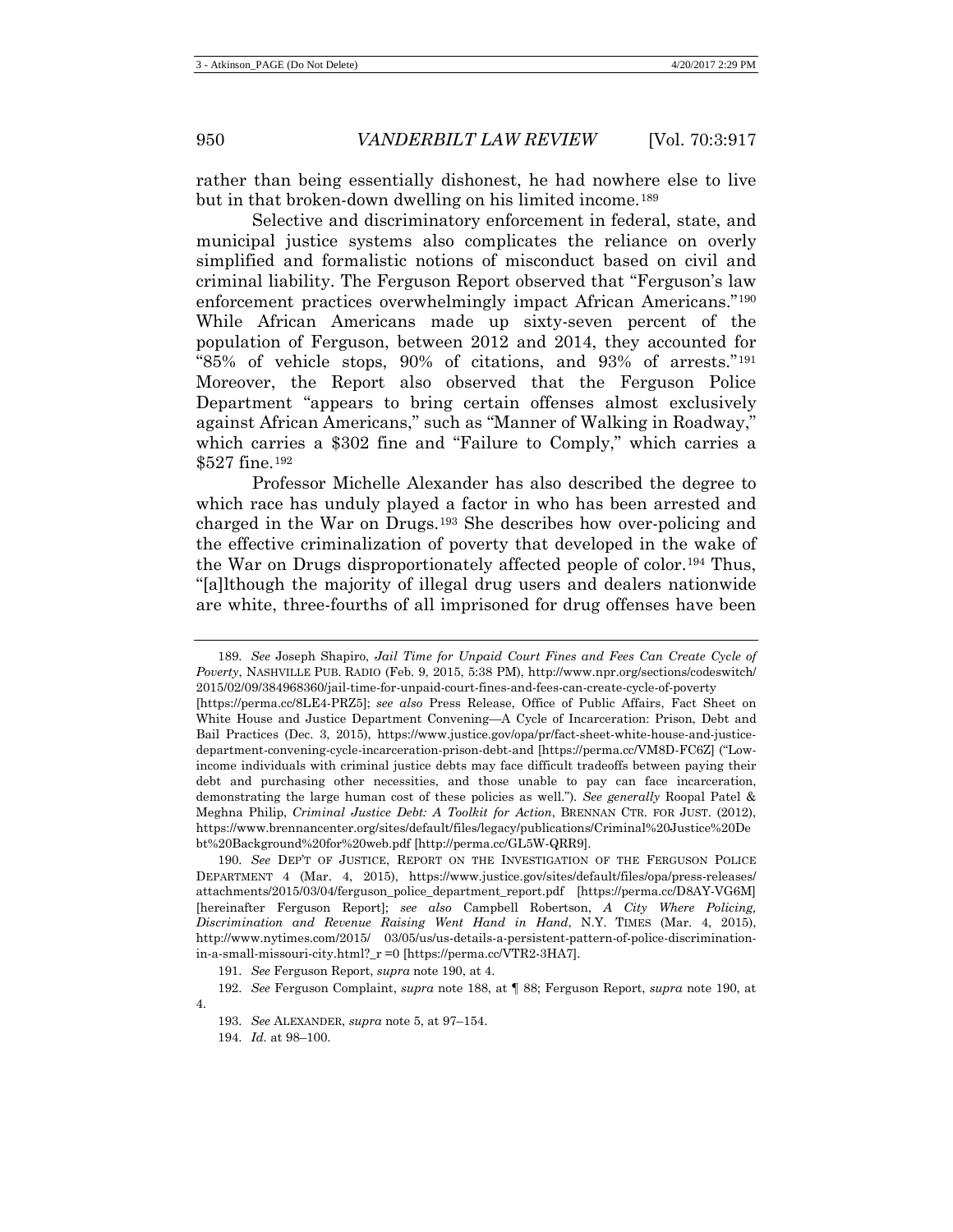black[ ] or Latino[ ]."[195](#page-34-1) Alexander further points out that police enforcement of the explosion of federal and state drug laws that took place in the 1980s and 1990s was directed "almost exclusively in poor communities of color, resulting in jaw-dropping numbers of African Americans and Latinos filling our nation's prisons and jails every year."[196](#page-34-2) This selective enforcement of the law in certain economically disenfranchised communities undermines the simple association of liability and misconduct because it raises fairness concerns in terms of how the state administers justice.

<span id="page-34-0"></span>Deficiencies in indigent defense further call into question the legitimacy of the misconduct frame.<sup>[197](#page-34-3)</sup> Take, for example, the severe funding deficits in Louisiana that have led to the current crisis in indigent representation. It has been reported that indigent defendants have to "get in line" if they hope to have representation.<sup>[198](#page-34-4)</sup> This has meant that many indigent defendants end up being convicted without representation, sometimes offering a guilty plea in exchange for a fine in order to avoid jail time. In these cases, the procedural deficiency means that a conviction is indicative of underfunding and poverty rather than culpability.[199](#page-34-5) Indeed, without a "robust system of public defenders,"[200](#page-34-6) it is deeply problematic to label these individuals as morally suspect by virtue of the conviction alone.[201](#page-34-7) Instead, the

<span id="page-34-4"></span>198. Debbie Elliot, *Need a Public Defender in New Orleans? Get in Line*, NPR (Feb. 4, 2016), http://www.npr.org/2016/02/04/465452920/in-new-orleans-court-appointed-lawyers-turning-away -suspects [https://perma.cc/JFU2-H3QG]; *see also, e.g.*, Carimah Townes*, Louisiana's Budget Crisis Spells Doomsday for Justice in New Orleans*, THINKPROGRESS (Mar. 9, 2016), http://thinkprogress.org/justice/2016/03/09/3757685/new-orleans-public-defense-crisis/ [https://perma.cc/XFW5-ZQWC].

<span id="page-34-7"></span><span id="page-34-6"></span><span id="page-34-5"></span>199. *See, e.g.*, ALEXANDER, *supra* note 5, at 84–86 (noting that most criminal defendants are indigent and describing how the lack of "meaningful legal representation" can result in guilty pleas when the defendant has not committed the charged crime).

200. Elliot, *supra* not[e 198.](#page-34-0)

201. *See* Birckhead, *supra* note [9,](#page-3-7) at 1638:

[M]any people with [legal financial obligations] find themselves entrapped in the criminal justice system because they lack the tools—such as a lawyer, transportation, or employment—necessary to successfully navigate it. When these individuals are convicted of a crime . . . it could be argued that they have not, in fact, been "duly convicted," as "duly" is defined as "correctly, fairly, legitimately, as required, or rightfully." They have also not been "duly" sentenced when such punishment includes financial obligations that these individuals have no viable means to meet.

<sup>195.</sup> *Id.* at 98.

<sup>196.</sup> *Id.*

<span id="page-34-3"></span><span id="page-34-2"></span><span id="page-34-1"></span><sup>197.</sup> *See* Alexandra Natapoff, Gideon *Skepticism*, 70 WASH. & LEE L. REV. 1049, 1057–66 (2013) (describing the ways in which the Supreme Court "has made [defense] counsel the sine qua non of legitimacy"). *But see id.* at 1066–73 (arguing that particularly in the context of lowlevel crimes, the presence of defense counsel is less significant where structural problems such as underfunding and large caseloads "have hollowed out the ability of individual defense counsel to make the system work fairly").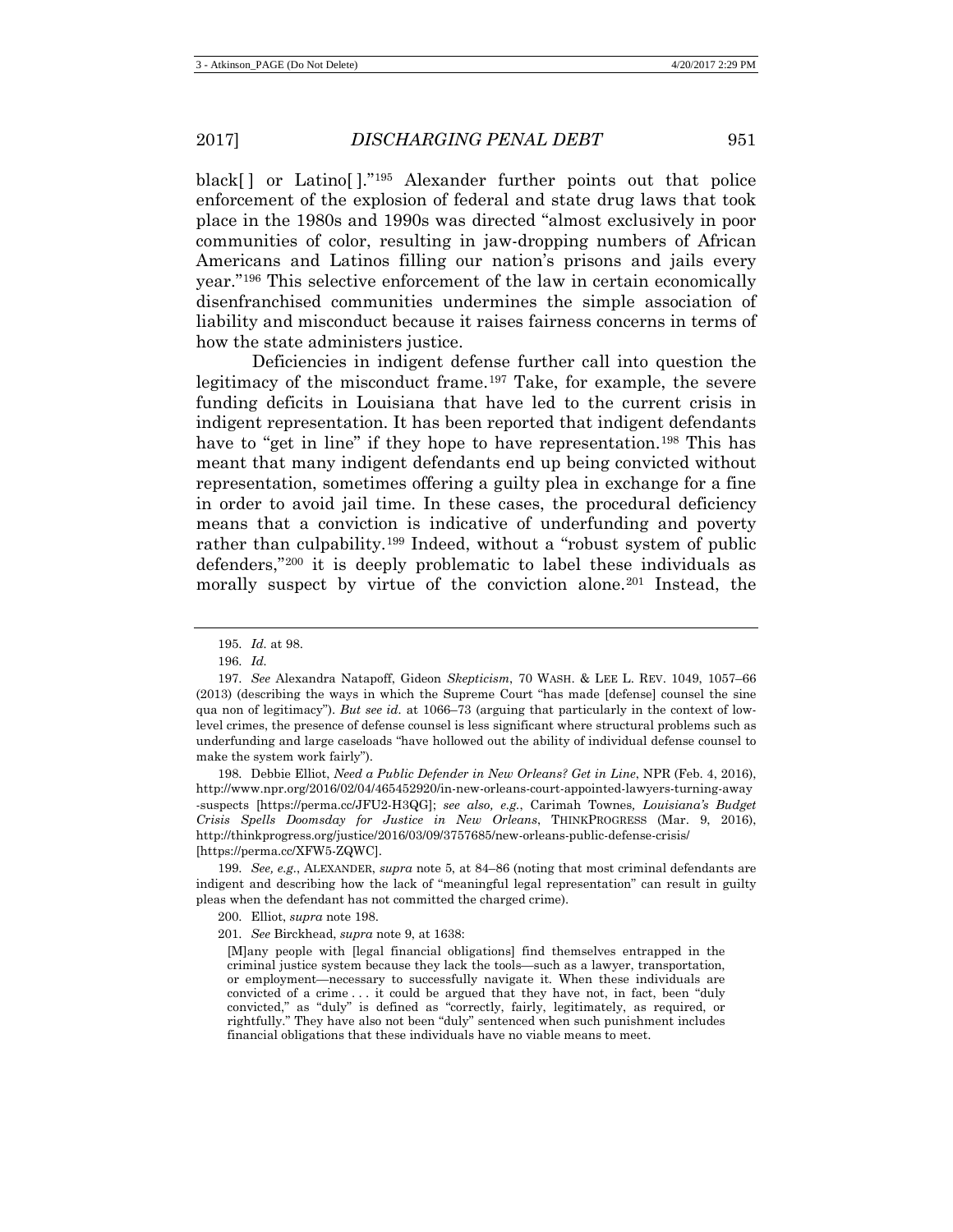conviction may reveal failures in the system and other social pathologies that tend to plague the disenfranchised rather than confirmation of misconduct. As Professor Alexandra Natapoff has observed in the context of deficiencies in misdemeanor adjudication:

Convictions are supposed to be reliable badges of personal guilt, and where offenses are serious and well litigated, convictions are indeed strong indicia of individual culpability. But as law and evidence lose their influence over outcomes, petty convictions lose that substantive content. At the bottom, where defendants are poorest and offenses pettiest, the criminal process is badly detached from the core legitimating precept of individual fault. This is in part an innocence problem: many misdemeanants are simply not guilty. But it is also a structural erosion, revealing a system that has become desensitized to individual culpability and therefore tolerates the imposition of criminal convictions for reasons other than actual guilt.  $202$ 

Thus, although it may be reasonable to base bankruptcy policy on the normative principle that it should not "be a haven for wrongdoers<sup>"[203](#page-35-1)</sup> (as the case of the drunk driver may exemplify), there is a spectrum of wrongdoing and misconduct in the law. A person chronically without resources who is cited for staying in his condemned home arguably exists at the opposite end of this spectrum than a person who drives drunk and seriously injures someone. If one accepts this as true, it makes the task of assigning the dishonest label to any individual who gets caught in the justice system a complicated and complex endeavor that the current analytical framing of penal debt in bankruptcy misses. So, while an individual who engages in willful, destructive behavior, like drunk driving, perhaps should get no relief from debt stemming from this misconduct, it is harder to conclude that all individuals who break the law and incur debt as a result must be made to pay that debt without relief. Yet, current bankruptcy law does not make that distinction.

Moreover, in cases where government financial motive that improperly burdens one group more than others drives a justice system, the misconduct frame is turned on its head, and we might worry more about the perverse incentives and misconduct of the creditor state and less about the purported misconduct of the debtor.[204](#page-35-2) To that end, where state or municipal policing and adjudicative processes reveal a profit motive, it may very well be the actions of the state or municipality and its agents that should raise concerns about misconduct, which counsels in favor of dischargeability

<span id="page-35-0"></span><sup>(</sup>footnotes omitted).

<sup>202.</sup> Alexandra Natapoff, *Misdemeanors*, 85 S. CAL. L. REV. 1313, 1319 (2012).

<span id="page-35-1"></span><sup>203.</sup> U.S. Dep't. of Hous. & Urban Dev. v. Cost Control Mktg. & Sales Mgmt. of Va., Inc., 64 F.3d 920, 927 (4th Cir. 1995).

<span id="page-35-2"></span><sup>204.</sup> *See Developments in the Law—Policing*, *supra* note 1, at 1733 (noting that "policing can be a source of revenue rather than a broad socialized public good").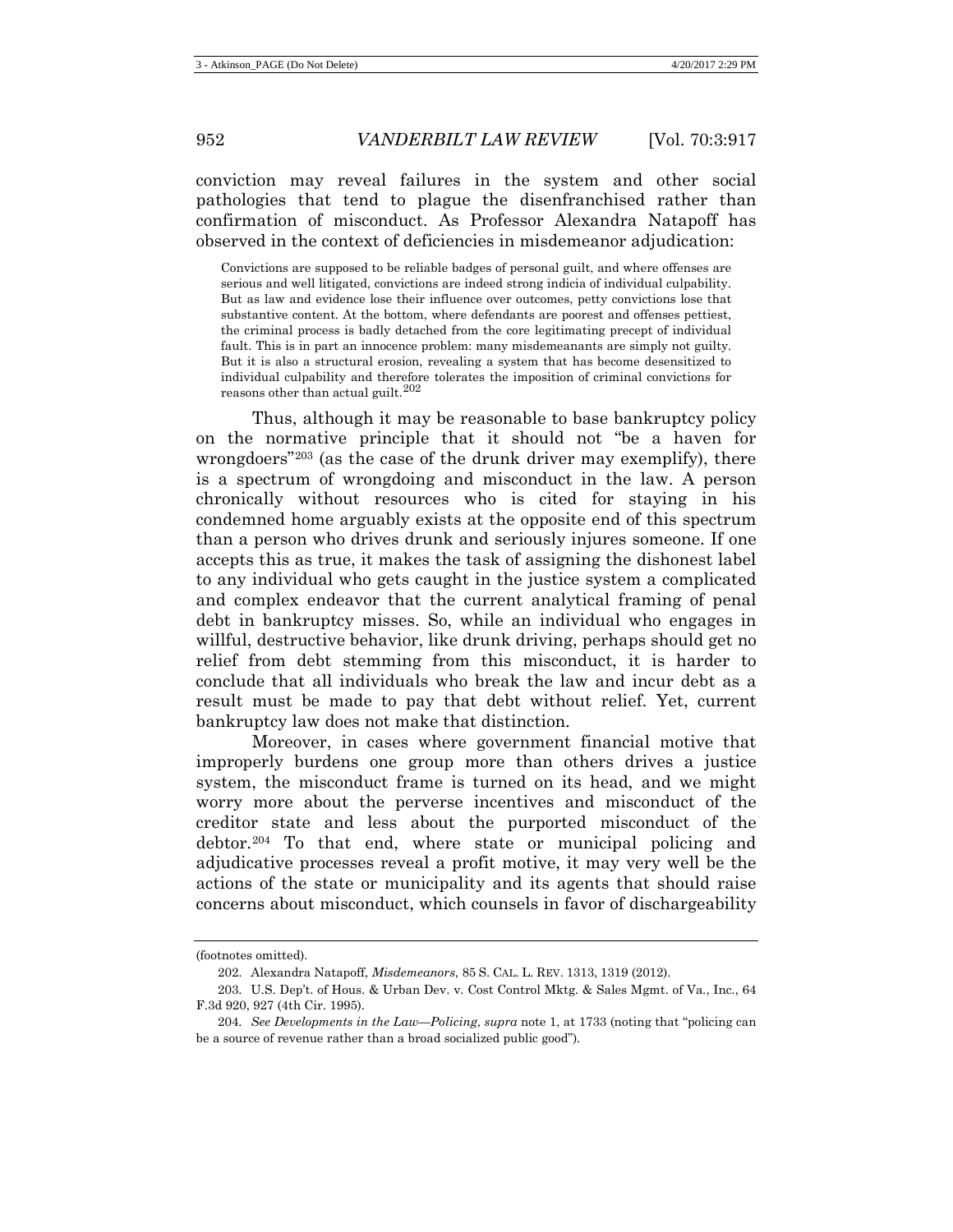of debts that stem from these practices. Yet, bankruptcy policy's nominal focus on debtor misconduct categorically protects these state and municipal practices and prevents some subset of potentially deserving debtors from access to a back-end remedy of bankruptcy.[205](#page-36-0)

The federalism frame has similar analytical limitations in this context as exemplified by Professor Margaret Howard's critique of the Court's federalism-based reasoning in *Kelly*.[206](#page-36-1) She argues that the *Kelly* Court's deference to federalism principles is unwarranted in the bankruptcy context both as a matter of the Anti-Injunction Act and as a matter of *Younger* and its progeny, which have since extended the prohibition on federal injunctions to civil proceedings as well.[207](#page-36-2) As to the Anti-Injunction Act, Howard observes that bankruptcy is an express exception to that statute's proscription on federal injunctions of state proceedings.[208](#page-36-3) With respect to the application of *Younger* abstention in the bankruptcy context, she argues that abstention in "collection matters" is inappropriate given Congress's clear intent that bankruptcy law (and bankruptcy courts) engage with "an entire category of cases in which extraordinary circumstances exist to justify federal court intervention"; namely, where debts and debt collection, even stemming from violations of the law, are at issue.<sup>[209](#page-36-4)</sup> She further argues that the civil rights context of *Younger* was integral to its holding and does not translate well in the bankruptcy context where jurisdiction on discharge is vested exclusively in federal courts. Specifically, the Court in *Younger* found it compelling that the defendant could have raised his federal constitutional claims in the state forum as a defense to the criminal charges. Howard argues that a debtor would have no similar occasion to raise bankruptcy discharge rights in a state forum.[210](#page-36-5) Thus, "*Younger*'s policy justifications are . . . inapt" and without the "same resonance" in the bankruptcy context.<sup>[211](#page-36-6)</sup> Moreover, the *Kelly* Court need not have worried about "impugning the competence of state courts" where the Constitution authorizes Congress to enable federal bankruptcy courts to intervene in state

211. *Id.* at 18.

<span id="page-36-1"></span><span id="page-36-0"></span><sup>205.</sup> *See* Moringiello, *supra* note [154,](#page-25-0) at 1633–34 (discussing ways to address creditor misconduct in bankruptcy).

<sup>206.</sup> *See* Howard, *supra* not[e 13,](#page-5-1) at 52–54.

<sup>207.</sup> *Id.*

<sup>208.</sup> *Id.* at 3–5.

<span id="page-36-4"></span><span id="page-36-3"></span><span id="page-36-2"></span><sup>209.</sup> *Id.* at 17 (quoting Richmond, Fredericksburg & Potomac R.R. Co. v. Forst, 4 F.3d 244, 252 (4th Cir. 1993) (internal quotation marks omitted)).

<span id="page-36-6"></span><span id="page-36-5"></span><sup>210.</sup> *Id.* at 18–19 ("A state criminal proceeding being used primarily as a collection device . . . will not afford the debtor-defendant an equivalent opportunity to raise and present questions about the scope of his or her bankruptcy discharge.").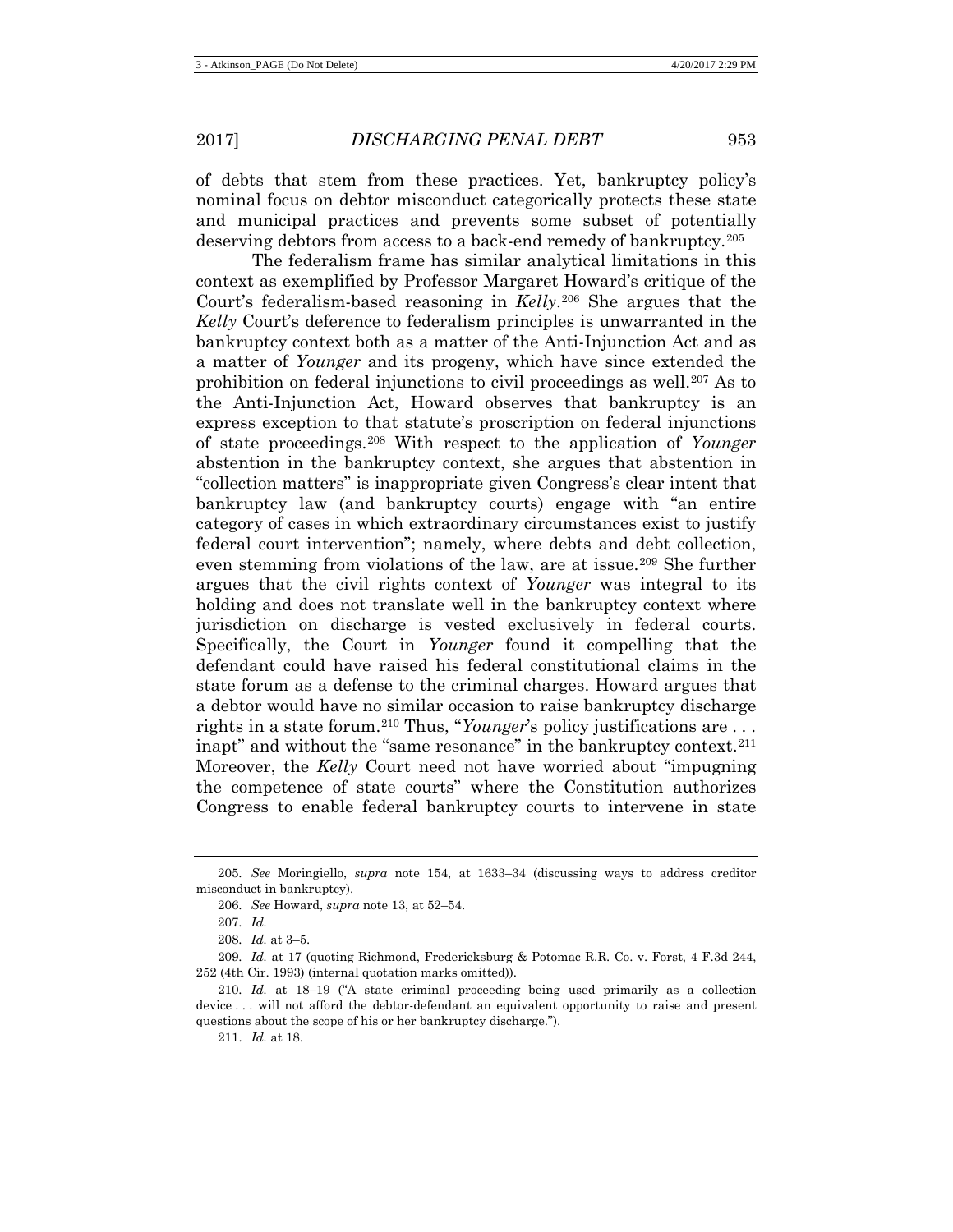proceedings.[212](#page-37-1) This is particularly true, she argues, where the "state proceeding has a collection purpose."[213](#page-37-2)

Yet, Howard's critique does not fully address the limited application of the federalism frame because she only addresses how the Court has interpreted Section 523(a)(7) and does not question the provision itself. Even if the Court had parsed the statute and reached the conclusion that Howard argues the text requires, there is still the fact that the bare text of Section 523(a)(7) carves out a set of penal debts that are nondischargeable. In that regard, Congress too has implicitly relied on federalism principles by adopting wholesale into the Bankruptcy Code the judicially created exception to discharge.  $2^{14}$ As discussed above, this approach is rooted in the common law understanding of how debts owed to the sovereign were traditionally treated in a bankruptcy proceeding. The approach to federalism concerns and penal debts, however, is formalistic, and it is inconsistent with bankruptcy law policy which, at its heart, has an interest in a functional outcome—namely, the fresh start.

<span id="page-37-0"></span>In that regard, Professor Melissa Jacoby's close study and account of the Detroit bankruptcy process provides an example of how the bankruptcy court's reliance on function over form helped the successful reorganization of overwhelming debts. Chapter 9 of the Bankruptcy Code governs municipal bankruptcies, and it prohibits the bankruptcy court from interfering with traditional municipal political powers without consent.[215](#page-37-4) Jacoby's study, however, shows how integral the bankruptcy judge's interventions were to the city's reorganization, notwithstanding the nominal federalism-based restrictions on the bankruptcy judge's power in the municipal bankruptcy context.<sup>[216](#page-37-5)</sup> The bankruptcy court's "active case management, dealmaking and settlement promotion, team building, and [its] 'court of the people' " approach helped Detroit to find its way, in a relatively short period of time, through a proceeding in which the complex and often competing interests at play threatened to doom a

<span id="page-37-1"></span><sup>212.</sup> *Id.* at 19–20 ("Federal courts . . . cannot be seen as insulting the state courts when Congress, acting pursuant to its constitutional power, has constructed a system under which particular issues are given over to the protection of those federal courts. If this is an affront, Congress and the Constitution must share the blame.").

<span id="page-37-2"></span><sup>213.</sup> *Id.* at 20. Howard makes several other critiques, including the *Kelly* Court's refusal to parse the language of Section 523(a)(7). *Id.* at 39.

<sup>214.</sup> *See* H.R. REP. No. 95-595 (1977).

<span id="page-37-5"></span><span id="page-37-4"></span><span id="page-37-3"></span><sup>215.</sup> *See* 11 U.S.C. § 904 (2012); Melissa B. Jacoby, *Federalism Form and Function in the Detroit Bankruptcy*, 33 YALE J. ON REG. 55, 63 (2016).

<sup>216.</sup> Jacoby, *supra* not[e 215,](#page-37-0) at 72–100.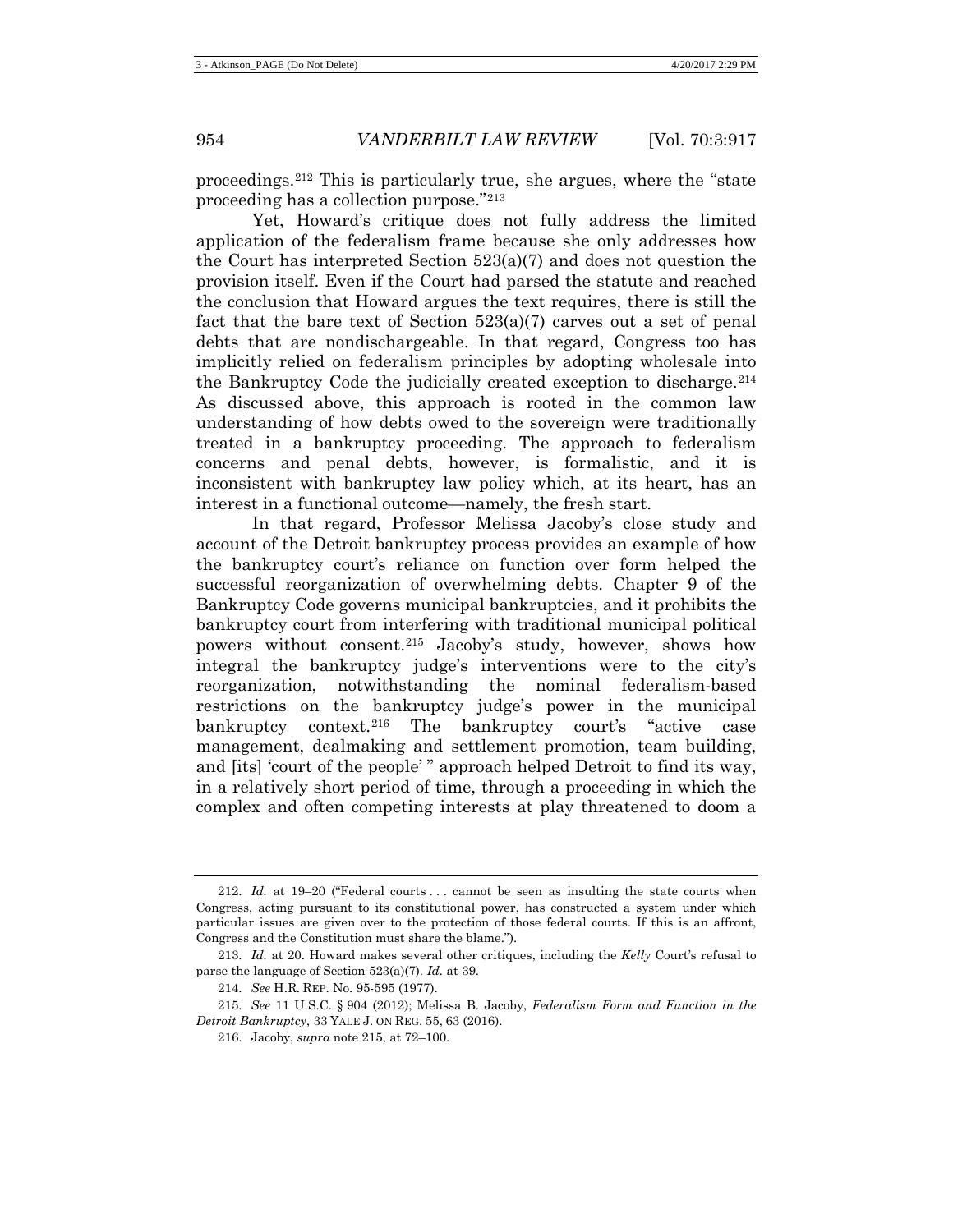successful reorganization.[217](#page-38-0) In that instance, the federal intervention was arguably necessary to handle the extreme crisis that Detroit faced.

Moreover, in other bankruptcy contexts, like in the case of state income taxes, federalism does not limit dischargeability of debts that implicate important state interests and prerogatives. From this perspective, it is less clear that state and local penal and collection objectives should be singled out for protection as a matter of federalism as compared to state tax policy, which is subordinated in favor of bankruptcy's fresh start policy.

<span id="page-38-4"></span>As a matter of constitutional authority, Congress's prioritization of federalism concerns in its treatment of penal debt is plenary. Unlike in Commerce Clause cases,[218](#page-38-1) Congress's authority to make a variety of state law debts dischargeable seems fairly clear because the Supremacy and Bankruptcy clauses give Congress broad authority to override state laws in bankruptcy.[219](#page-38-2) As in the case of state income taxes, Congress does this in many places in the Bankruptcy Code.[220](#page-38-3) When it comes to discharging penal debt however, Congress is reluctant to authorize federal intervention, as evidenced by its wholesale adoption of judge-made law into the Bankruptcy Code. But while courts might rightly or wrongly feel themselves constrained by abstention limits grounded in federalism, those limits are jurisdictional and not substantive. So it is curious that Congress would feel itself similarly constrained on federalism grounds as a matter of substantive bankruptcy law in light of its relatively

<span id="page-38-0"></span><sup>217.</sup> *Id.* at 59, 70 (noting that Detroit's "financial troubles were decades in the making [and] intertwined with social and political challenges" and that "[a]lthough the bankruptcy looked intractable at the time of filing, Detroit tackled a lot in the next eighteen months").

<span id="page-38-1"></span><sup>218.</sup> *See, e.g.*, United States v. Morrison, 529 U.S. 598 (2000) (holding legislation invalid because Congress had exceeded its authority to act under the Commerce Clause); United States v. Lopez, 514 U.S. 549 (1995) (same).

<span id="page-38-2"></span><sup>219.</sup> *See* Casey & Huq, *supra* note [81,](#page-15-7) at 1160, 1197 (noting "the peculiar textual position of bankruptcy as the sole enumerated congressional authority to influence state-created property and contract interests" and separately that "Congress plainly has the power to alter state law rights when doing so serves a constitutional purpose"); Clayton P. Gillette & David A. Skeel, Jr., *Governance Reform and the Judicial Role in Municipal Bankruptcy*, 125 YALE L.J. 1150, 1176 (2016):

Though the parameters of congressional authority to regulate state policies through the Commerce Clause remain murky, the more specific nature of the Bankruptcy Clause has systematically been held to grant Congress substantial authority over the scope of bankruptcy proceedings, even where the results of those proceedings affect states or their subdivisions.

<sup>(</sup>footnotes omitted).

<span id="page-38-3"></span><sup>220.</sup> Casey & Huq, *supra* note [81,](#page-15-7) at 1192 (noting that the "central restructuring functions of bankruptcy" almost always involve private rights authorized and defined under state law).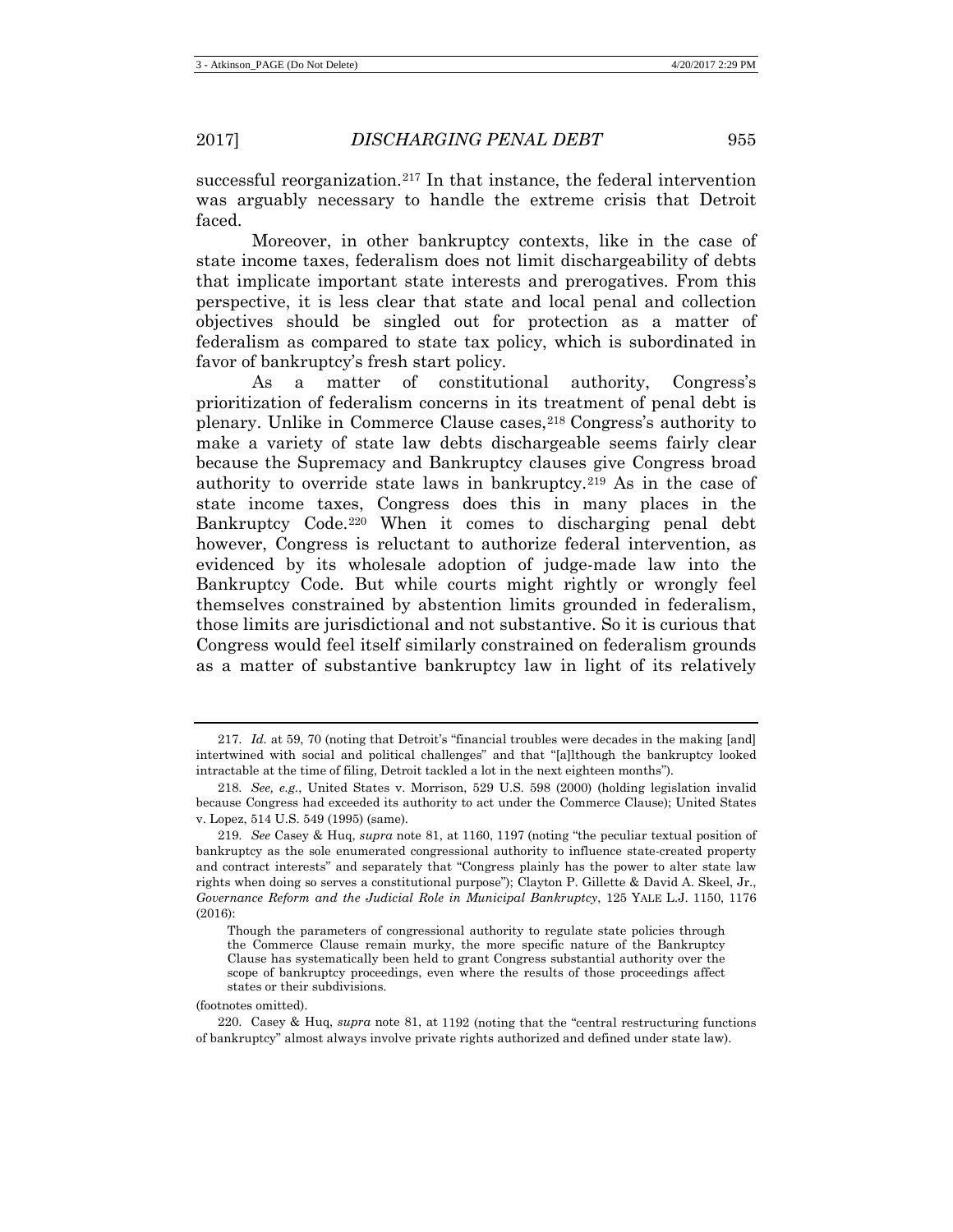clear constitutional mandate to impose on state law through its bankruptcy power.

Moreover, federalism concerns have not served as an absolute barrier to federal intervention in state and local processes where civil rights are at issue. While the Court has receded from this position in recent years (for example, in the voting rights context), the Court has still acknowledged that there might be instances in which federal intervention is appropriate, federalism concerns notwithstanding. $221$ Here, policing for profit and other deficiencies in federal, state, and municipal justice systems have disproportionately impacted economically and socially disenfranchised communities and people of color, evoking some of the concerns in the bankruptcy context that have supported federal intervention in the civil rights context.

Finally, federal penal debt is also at issue given the proliferation of federal crimes and attendant mandatory fines in the last thirty years.<sup>[222](#page-39-1)</sup> Scholars and commentators have documented this phenomenon and its effect on disenfranchised communities.<sup>[223](#page-39-2)</sup> Federalism would be no barrier to a bankruptcy rule permitting their discharge. Congress would be imposing on its own penological prerogatives, rather than imposing on that of the states.

In sum, current problems in federal, state, and local justice systems, particularly the degree to which those problems are borne disproportionately by the most vulnerable communities, diminish the analytical capability of the misconduct/public policy frame as supplemented by the federalism frame. They do not account for changes in municipal funding schemes and other intractable problems in the administration of federal, state, and local justice systems that have regressive effects and a disparate impact on economically disenfranchised or otherwise vulnerable communities. If these frames do not meaningfully explain what is dischargeable and what is not, what is left is an arbitrary limitation that frustrates the normative concerns that underpin bankruptcy. Moreover, it does so at the expense of a community for whom penal debt is particularly destructive and consequently for whom debt relief is critical.

<sup>221.</sup> *See, e.g.*, Shelby Cty. v. Holder, 133 S. Ct. 2612 (2013).

<span id="page-39-1"></span><span id="page-39-0"></span><sup>222.</sup> *See, e.g.*, Ryan v. United States (*In re* Ryan), 389 B.R. 710 (B.A.P. 9th Cir. 2008) (considering the dischargeability of penal debt imposed under federal law).

<span id="page-39-2"></span><sup>223.</sup> *See, e.g.*, ALEXANDER, *supra* note [5,](#page-2-8) at 154–57; Gary Fields & John R. Emshwiller, *As Criminal Laws Proliferate, More Are Ensnared*, WALL ST. J. (July 23, 2011), http://www.wsj.com/ articles/SB10001424052748703749504576172714184601654 [https://perma.cc/HXN8-FDTF].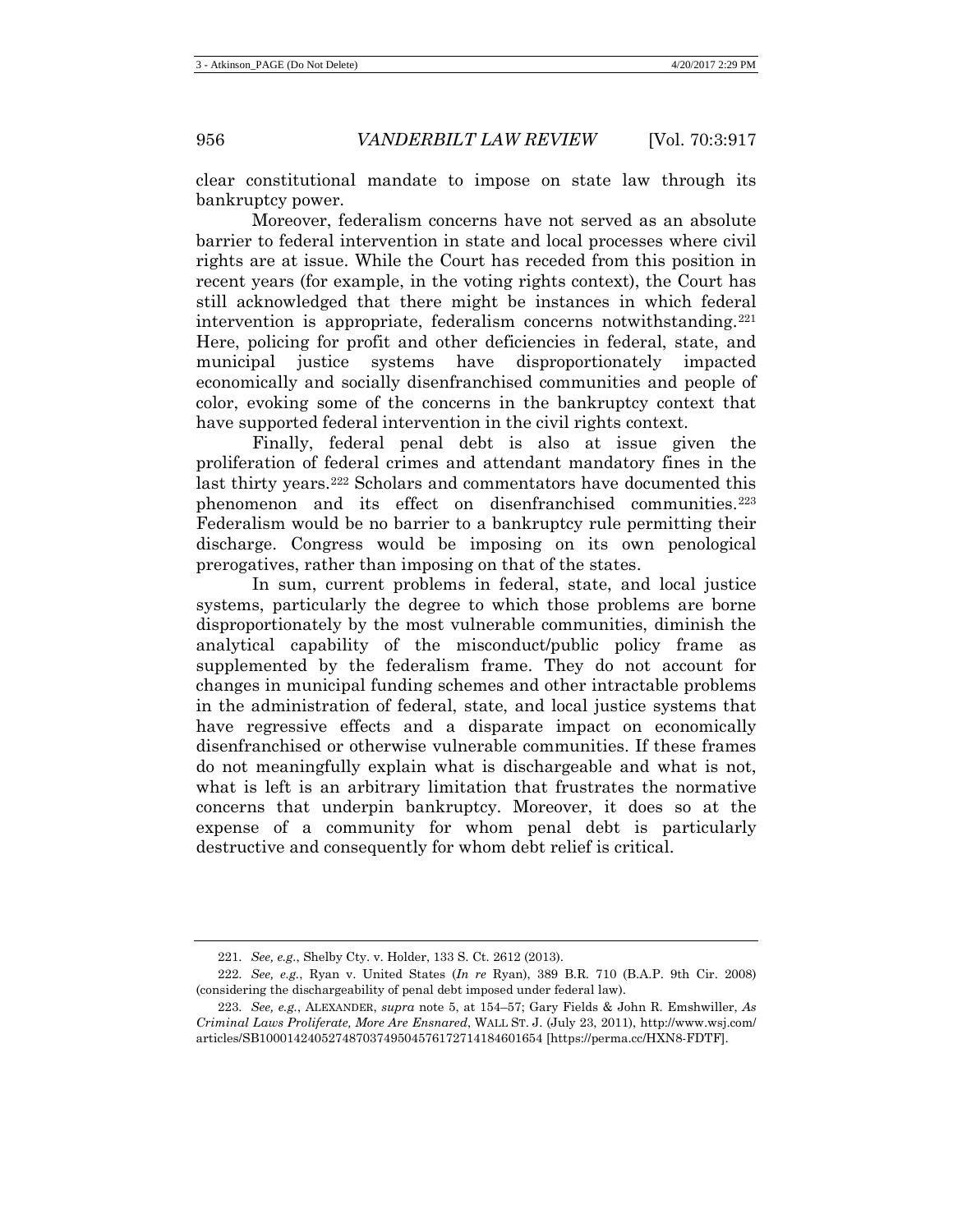#### *C. The Consequences of Penal Debt Nondischargeability*

That penal debt is largely nondischargeable in bankruptcy is significant in light of the rise of municipal funding through economic sanctions and its catastrophic effects in economically disenfranchised communities. Those crushed under the weight of penal debt will get no fresh start. Using Ferguson, Missouri, as a primary example, this Section describes the high stakes of penal debt in economically disenfranchised communities in order to show the incoherence of the existing nondischargeability frame.

In the wake of budget shortfalls that have persisted at both state and local levels at least since the onset of the Great Recession, many states and their municipalities have had to grapple with the question of how to fund the services they are tasked with providing to their constituents.[224](#page-40-0) These general fiscal problems have overlapped with the rise of mass incarceration and increased policing over the last thirty years, which has strained at the seams the budgets of many state and local justice systems.[225](#page-40-1) As a result, the states and their municipalities have come to rely increasingly on revenue from economic sanctions disproportionately imposed on economically vulnerable constituents to fund their justice systems and to some extent their general functions.<sup>[226](#page-40-2)</sup>

These policies have resulted in a perverse set of incentives for state and municipal agents. Instead of deploying government officials and civil servants, like police officers and judges, to exercise their authority and power for the benefit of the public's well-being, profitmotivated criminal and civil justice policies "effectively turn[ ] courts, clerks, and probation officers into general tax collectors."[227](#page-40-3) This in

<span id="page-40-3"></span>227. Bannon, Nagrecha & Diller, *supra* not[e 7,](#page-2-7) at 30.

<span id="page-40-0"></span><sup>224.</sup> *See, e.g.*, Michelle Wilde Anderson, *The New Minimal Cities*, 123 YALE L.J. 1118, 1130– 51 (2014); *see also* Omer Kimhi, *Chapter 9 of the Bankruptcy Code: A Solution in Search of a Problem*, 27 YALE J. ON REG. 351, 352 (2010) (briefly describing budget crises in various municipalities); Samir D. Parikh, *A New Fulcrum Point for City Survival*, 57 WM. & MARY L. REV. 221, 226–28, 230 (2015) (noting that the Great Recession revealed the "true extent of municipal [fiscal] destabilization").

<span id="page-40-1"></span><sup>225.</sup> *See, e.g.*, Jessica M. Eaglin, *Improving Economic Sanctions in the States*, 99 MINN. L. REV. 1837, 1842–45 (2015) (describing the rise of mass incarceration since the early 1970s, which in turn "created untenable [financial] pressures on the criminal justice system").

<span id="page-40-2"></span><sup>226.</sup> *See* HARRIS, *supra* note [5,](#page-2-8) at 4–5 (describing how in the early 1990s, many states began codifying their financial penalties); Bannon, Nagrecha & Diller, *supra* note [7,](#page-2-7) at 7 (describing how Florida relies significantly on revenue from fees to fund many aspects of its criminal justice system as well as its general fund). For example, a recent study of the justice systems of fifteen states observed how eleven of those states have come to depend on economic sanctions that are imposed ostensibly to achieve traditional criminal justice goals but in reality "support general revenue funds, treasuries, or funds unrelated to the administration of criminal law." *Id.* at 30.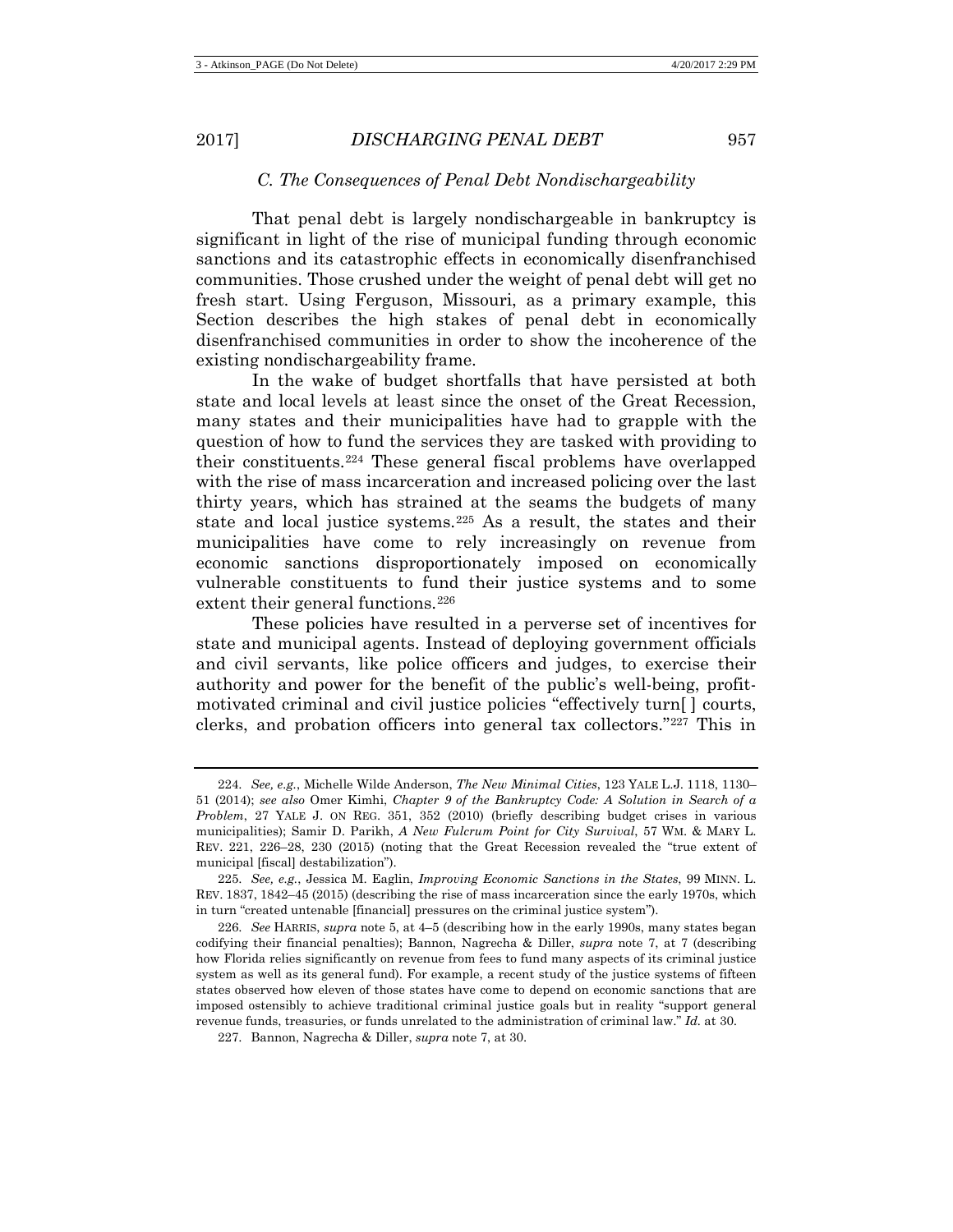turn causes government officials and civil servants "to act as collection agents, rather than impartial adjudicators or supervision officers concerned with public safety and rehabilitation."[228](#page-41-0)

The problems engendered by this profit-motivated policing, along with other defects in the administration of state and municipal justice systems, are perhaps most clearly exemplified in Ferguson, Missouri, where the killing of teenager Michael Brown by Ferguson police officer Darren Wilson in August of 2014 abruptly cast these issues into the national spotlight.<sup>[229](#page-41-1)</sup> Although states and municipalities, particularly those in the South, had been using fines and fees to monetize the misfortunes and relative lack of power of poor blacks for over one hundred years,[230](#page-41-2) Michael Brown's fate brought to the fore the degree to which economically and socially disenfranchised communities continue to be preyed upon for financial gain by state and local institutions ostensibly tasked with promoting the public safety and welfare. These practices have resulted in overwhelming penal debt among those least able to pay it.[231](#page-41-3)

(footnote omitted); Alexandra Natapoff, *Misdemeanor Decriminalization*, 68 VAND. L. REV. 1055, 1059 (2015) (arguing that the reduction of penalties for minor offenses, such as the imposition of fines and fees as a punishment for a minor violation of the law, "functions as a kind of regressive tax, creating perverse incentives for low-level courts that increasingly rely on fines and fees to fund their own operations").

<span id="page-41-1"></span>229. *See, e.g.*, Terrence McCoy, *Ferguson Shows How a Police Force Can Turn into a Plundering 'Collection Agency*,*'* WASH. POST (Mar. 5, 2015), https://www.washingtonpost.com/ news/morning-mix/wp/2015/03/05/ferguson-shows-how-a-police-force-can-turn-into-a-plunderingcollection-agency/ [https://perma.cc/NQ5Z-RYH3].

<span id="page-41-2"></span>230. *See, e.g.*, DOUGLAS A. BLACKMON, SLAVERY BY ANOTHER NAME: THE RE-ENSLAVEMENT OF BLACK AMERICANS FROM THE CIVIL WAR TO WORLD WAR II 64–69 (2008) (describing the rise of the "misdemeanor convict leasing system" in the Reconstruction-era South and noting that "it significantly funded the operations of government by converting black forced labor into funds for the counties and states").

<span id="page-41-3"></span>231. *See, e.g.*, Gwynn Guilford, *These Seven Charts Explain How Ferguson—and Many Other US Cities—Wring Revenue From Black People and the Poor*, QUARTZ (Aug. 28, 2014), [http://qz.com/257042/these-seven-charts-explain-how-ferguson-and-many-other-us-cities-wring](http://qz.com/257042/these-seven-charts-explain-how-ferguson-and-many-other-us-cities-wring-revenue-from-black-people-and-the-poor/)[revenue-from-black-people-and-the-poor/](http://qz.com/257042/these-seven-charts-explain-how-ferguson-and-many-other-us-cities-wring-revenue-from-black-people-and-the-poor/) [https://perma.cc/WJY2-6WV4]:

In its violent crackdowns on demonstrations since a white police officer shot 18-yearold Michael Brown in early August, Ferguson police revealed a fresh proclivity for abusing its citizens. However, the city's finances suggest the St. Louis suburb's criminal justice system has been stealthily exploiting residents—particularly those who are black or poor—for years.

<span id="page-41-0"></span><sup>228.</sup> *Id.*; *see also Developments in the Law—Policing*, *supra* note 1, at 1734:

Coupling discretionary police power with an ability to raise revenue amplifies the pathologies that are perverting modern criminal justice. By enacting both more and broader criminal laws, legislatures have delegated immense power to police and prosecutors to choose which crimes to investigate, prosecute, and punish. When this discretion encompasses an ability to extract revenue, even more legislative power is delegated since these agencies can both avoid and override normal budgeting politics.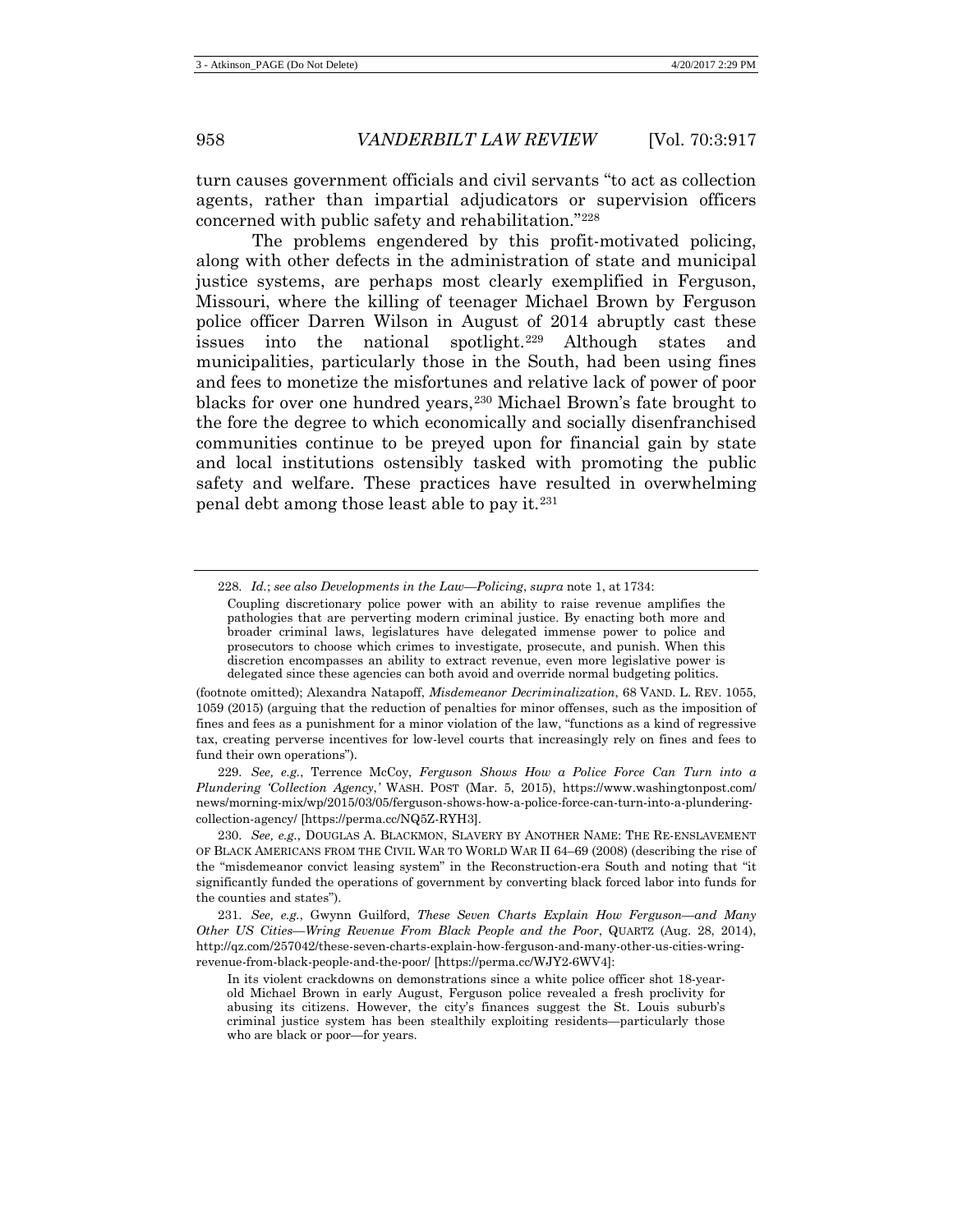The U.S. Department of Justice's investigation into the practices of the Ferguson Police Department to determine whether the City of Ferguson and Darren Wilson had violated Michael Brown's constitutional rights revealed how "Ferguson's law enforcement practices are shaped by the City's focus on revenue rather than by public safety needs."[232](#page-42-0) The City budgeted for increased revenue year over year from fines and fees associated with violations of the Ferguson Municipal Code. Accordingly, the report of the Department of Justice's findings ("the Report") concluded that the City "consistently set maximizing revenue as the priority" for the Ferguson Police Department.[233](#page-42-1) The Report alleges that the Ferguson Police Department deployed its officers into the significantly poor communities with a City-endorsed mandate to maximize revenue from municipal fines and fees. As a result, "many officers [saw Ferguson] residents, especially those who live in Ferguson's predominantly African-American neighborhood, less as constituents to be protected than as potential offenders and sources of revenue."[234](#page-42-2)

<span id="page-42-6"></span>These practices yielded significant profits. In 2013, approximately \$2.6 million in fines and fees collected largely from traffic and "low-level municipal offenses" represented twenty-one percent of the City's total budget.[235](#page-42-3) Moreover, the City's practices ensured that it alone would benefit financially from violations of the law. The Ferguson Police Department charged the majority of offenses for which it stopped individuals as municipal violations, even though state law cognate violations existed. This practice maximized the revenue coming directly to the City.[236](#page-42-4) Having set up an atmosphere in which the residents were likely to violate the law by enacting a variety of ordinances proscribing a range of fairly innocuous behaviors, the City set an aggressive schedule of penal fines that were arguably disproportionate to the infraction. For example, the Report notes that in 2011, the fine for having too-tall grass was between \$77 and \$102 as compared to \$5 fine set by a surrounding municipality for a similar infraction.[237](#page-42-5)

Similarly, the City's revenue-focused objective tainted the Ferguson Municipal Court's adjudication of these infractions. That

237. *Id.* at 10.

<sup>232.</sup> Ferguson Report, *supra* not[e 190,](#page-33-0) at 2.

<sup>233.</sup> *Id.* at 9.

<sup>234.</sup> *Id.* at 2.

<span id="page-42-5"></span><span id="page-42-4"></span><span id="page-42-3"></span><span id="page-42-2"></span><span id="page-42-1"></span><span id="page-42-0"></span><sup>235.</sup> Joseph Shapiro, *Civil Rights Attorneys Sue Ferguson over 'Debtors Prisons*,*'* NPR (Feb. 8, 2015), http://www.npr.org/sections/codeswitch/2015/02/08/384332798/civil-rights-attorneys-sue -ferguson-over-debtors-prisons [https://perma.cc/W6WW-KV65].

<sup>236.</sup> *See* Ferguson Report, *supra* note [190,](#page-33-0) at 7.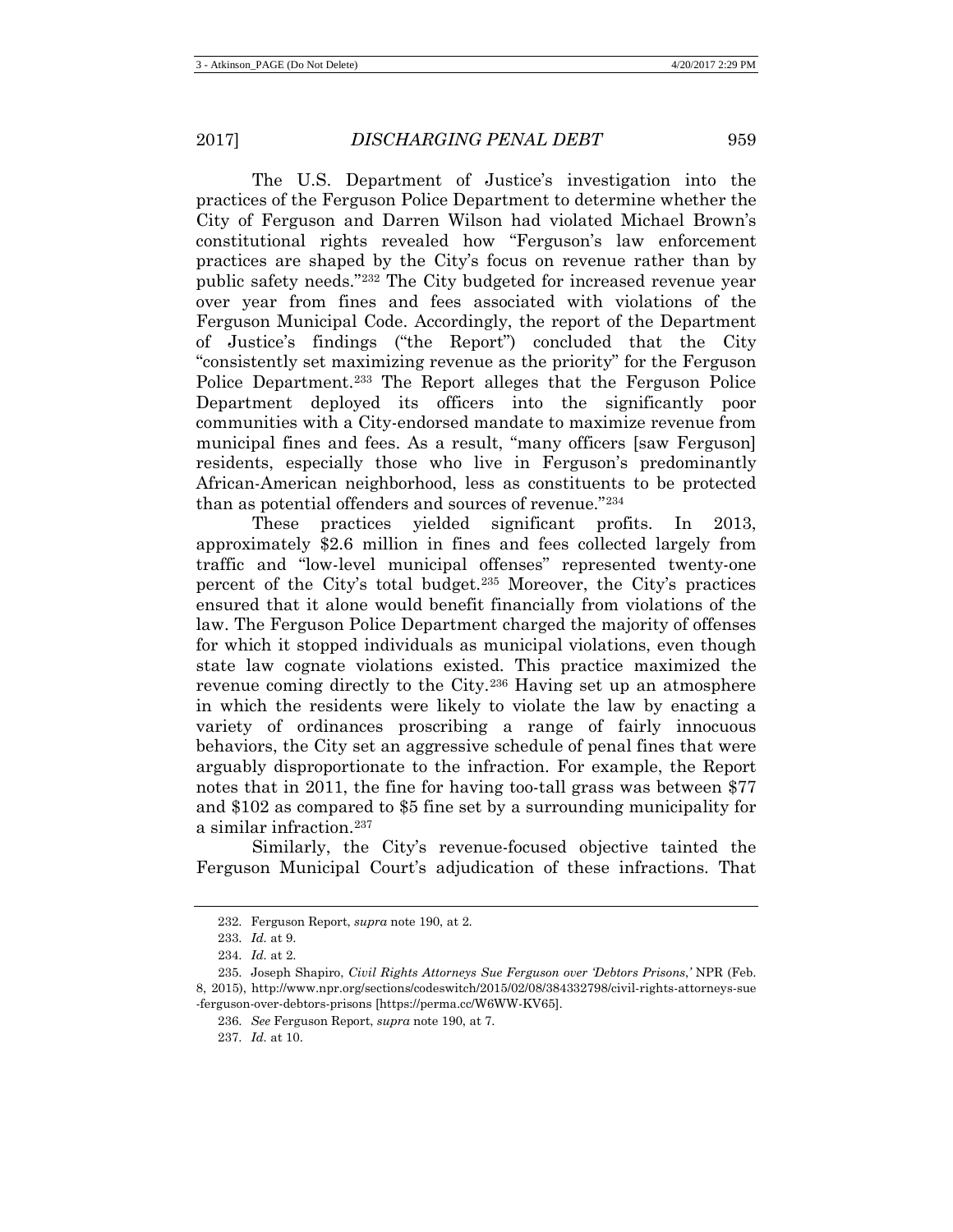court, having jurisdiction over violations of the Ferguson Municipal Code, resolved the charges brought under the code.<sup>[238](#page-43-0)</sup> The court was authorized to impose fines, fees, and imprisonment when it found that an individual was guilty of violating the Ferguson Municipal Code.[239](#page-43-1) Thus, the court "use[d] its judicial authority as the means to compel the payment of fines and fees that advance the City's financial interests."[240](#page-43-2) The Report observed that although authorized to impose a jail sentence of up to three months, "the court almost always impose[d] a monetary penalty payable to the City of Ferguson, plus court fees."[241](#page-43-3) Moreover, the court "routinely" issued arrest warrants when a charged individual failed to appear in court as scheduled or failed to pay a fine on time.<sup>[242](#page-43-4)</sup> As a result, individuals charged under the Ferguson Municipal Code for violations that normally did not result in a jail sentence, nonetheless ended up facing municipal warrants, arrest, and jail time in addition to a run-up of costs related to the non-payment of the initial fine or fee.<sup>[243](#page-43-5)</sup>

The Report concluded that Ferguson's "emphasis on revenue generation" led to an atmosphere in which City leaders and officials ignored illegal police practices and the effect that these practices had on the disproportionately poor residents of Ferguson.[244](#page-43-6) Ultimately, the Report tells a story of a municipality content to extract as much financial support and gain as possible from its residents, regardless of the grave impact these practices have on the well-being of its own vulnerable citizens. And, when people caught in this revenue-focused scheme could not pay, they were routinely jailed, even though the underlying offenses, such as traffic violations, did not mandate a custodial sentence.[245](#page-43-7)

And this behavior appears to be widespread. There is powerful evidence that, like Ferguson, other municipalities have misused criminal and civil penal fines and fees to line their coffers, shaking down the poorest and most vulnerable residents in the process. In St. Louis County alone, municipalities alleged to have engaged in these types of practices include the towns of Bel Ridge, Florissant, and Pine

- <span id="page-43-1"></span>239. *Id.*
- 240. *Id.* at 3.
- <span id="page-43-4"></span><span id="page-43-3"></span><span id="page-43-2"></span>241. *Id.* at 8–9.
- 242. *Id.* at 9.
- <span id="page-43-5"></span>243. *Id.*
- <span id="page-43-7"></span><span id="page-43-6"></span>244. *Id.* at 2.
- 245. *See, e.g.*, Shapiro, *supra* note [235.](#page-42-6)

<span id="page-43-0"></span><sup>238.</sup> *Id.* at 8.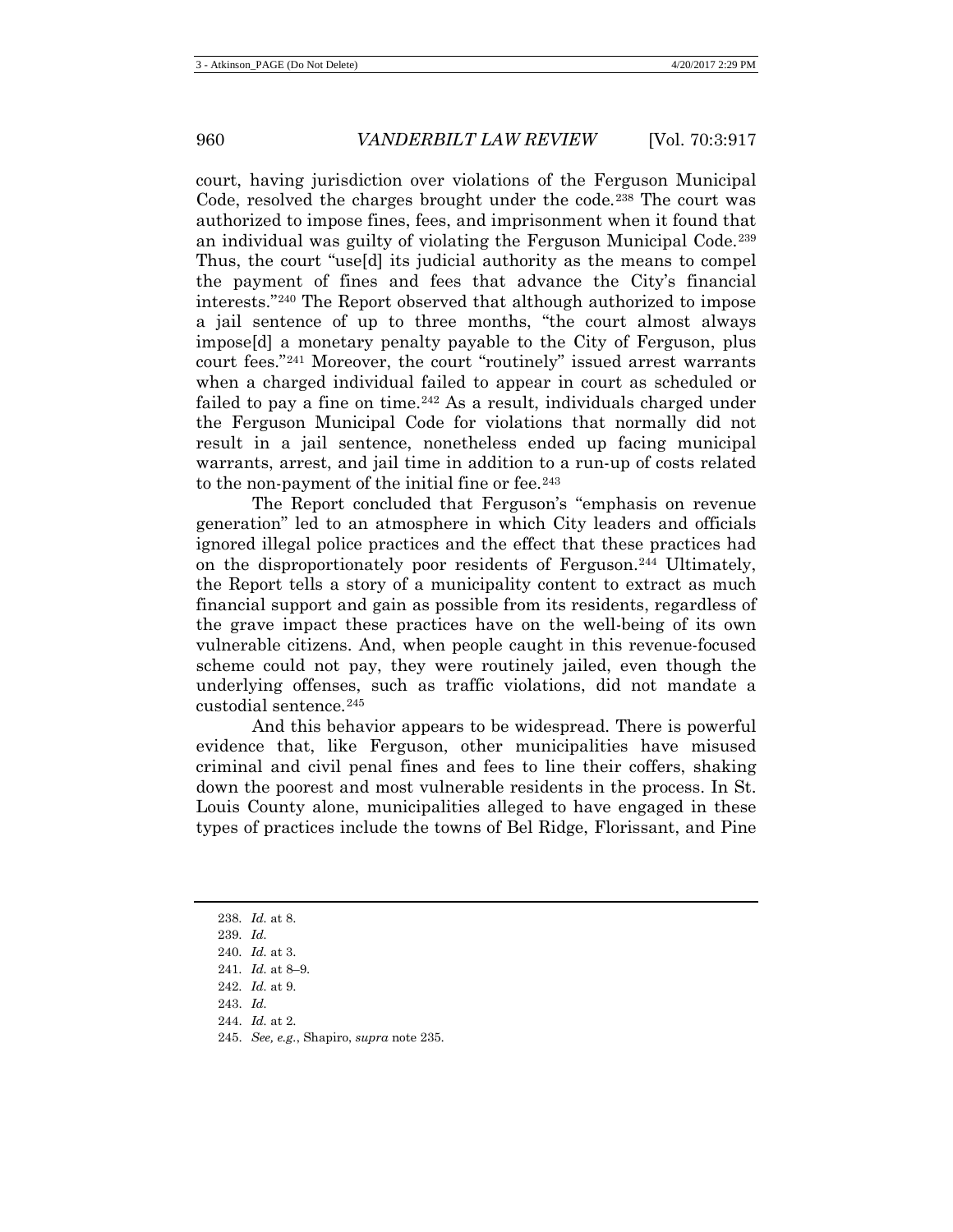<span id="page-44-9"></span>Lawn.[246](#page-44-0) For example, in 2013, the City of Pine Lawn—with an overwhelmingly African American population of 3,275, whose per capita income was \$13,000 per year—issued 5,333 tickets for various violations, which brought the total number of outstanding warrants to 23,457.[247](#page-44-1) This means that in 2013, there were approximately seven outstanding warrants for each resident of Pine Lawn. Similar practices have been documented in Arizona, [248](#page-44-2) California, [249](#page-44-3) Colorado,[250](#page-44-4) New York,[251](#page-44-5) Pennsylvania,[252](#page-44-6) Texas,[253](#page-44-7) and Washington.[254](#page-44-8) These practices have left ever-mounting penal debt in their wake. The consequences of this lingering penal debt are often devastating to individuals and communities, who are then continually exposed to arrest, incarceration, and their attendant collateral consequences.

The experience of sixty-two-year-old Edward Brown is instructive. The City of Jennings, Missouri, cited him for too-tall grass in his yard, for trespassing when he remained in his home of twenty-

<span id="page-44-3"></span>249. *See Above the Law: An Investigation of Civil Asset Forfeiture in California*, DRUG POL'Y ALLIANCE (Apr. 21, 2015), http://www.drugpolicy.org/resource/above-law-investigation-civilasset-forfeiture-california [https://perma.cc/9WHZ-6RQY].

<span id="page-44-4"></span>250. *See Limit Cities' Reliance on Revenue from Traffic Fines*, DENVER POST (May 15, 2015, 11:01 AM), http://www.denverpost.com/2015/05/15/limit-cities-reliance-on-revenue-from-trafficfines/ [https://perma.cc/F8YV-RS8W].

<span id="page-44-5"></span>251. *See* Patrick McGeehan, *Police Slowdown Cost New York City an Estimated \$5 Million in Lost Fines*, N.Y. TIMES (Jan. 14, 2015), http://www.nytimes.com/2015/01/15/nyregion/policeslowdown-cost-new-york-city-an-estimated-5-million-in-lost-fines.html?\_r=0 [https://perma.cc/MJ2T-QEJZ].

<span id="page-44-6"></span>252. *See* Scott Kelly, *Broken Justice: An Investigation of Civil Asset Forfeiture in Montgomery County*, ACLU OF PA. (Oct. 2015), https://www.aclupa.org/files/1814/4526/3118/ Broken\_Justice\_-\_Montgomery\_County\_final.pdf [https://perma.cc/LZ7A-4FMQ]; Scott Kelly, *Guilty Property: How Law Enforcement Takes \$1 Million in Cash from Innocent Philadelphians Every Year—and Gets Away with It*, ACLU OF PA. (June 2015), https://www.aclupa.org/files/3214/ 3326/0426/Guilty\_Property\_Report\_-\_FINAL.pdf [https://perma.cc/858K-LXWX]; Scott Kelly, *Forfeiture in the Shadows: An Investigation of Civil Asset Forfeiture in Cumberland County*, ACLU OF PA. (Dec. 2015), https://www.aclupa.org/files/2114/5010/9994/CumberlandCounty \_Forfeiture\_Report-Final.pdf [https://perma.cc/6473-AQPH].

<span id="page-44-7"></span>253. *See* Nick Sibilla, *Texas Town Earns 89 Percent of Its Revenue from Fines and Forfeitures*, INST. FOR JUST. (Aug. 21, 2014), http://ij.org/action-post/texas-town-earns-89-percentof-its-revenue-from-fines-and-forfeiture/ [https://perma.cc/NMX3-X7LT].

<span id="page-44-8"></span>254. *See Lawsuit Challenges Benton County's Modern-Day Debtors Prison*, ACLU (Oct. 6, 2015), https://www.aclu.org/news/lawsuit-challenges-benton-countys-modern-day-debtors-prison [https://perma.cc/F65J-YJMC].

<span id="page-44-0"></span><sup>246.</sup> *See* Thomas Harvey et al., *ArchCity Defenders: Municipal Courts White Paper*, ARCHCITY DEFENDERS (2014), http://03a5010.netsolhost.com/WordPress/wp-content/uploads/ 2014/11/ArchCity-Defenders-Municipal-Courts-Whitepaper.pdf [https://perma.cc/C8YR-5FRC].

<sup>247.</sup> *Id.* at 12–13.

<span id="page-44-2"></span><span id="page-44-1"></span><sup>248.</sup> *See ACLU Challenges Civil Asset Forfeiture Laws in Arizona*, ACLU (July 22, 2015), https://www.aclu.org/news/aclu-challenges-civil-asset-forfeiture-laws-arizona [https://perma.cc/ 66EY-VLP4].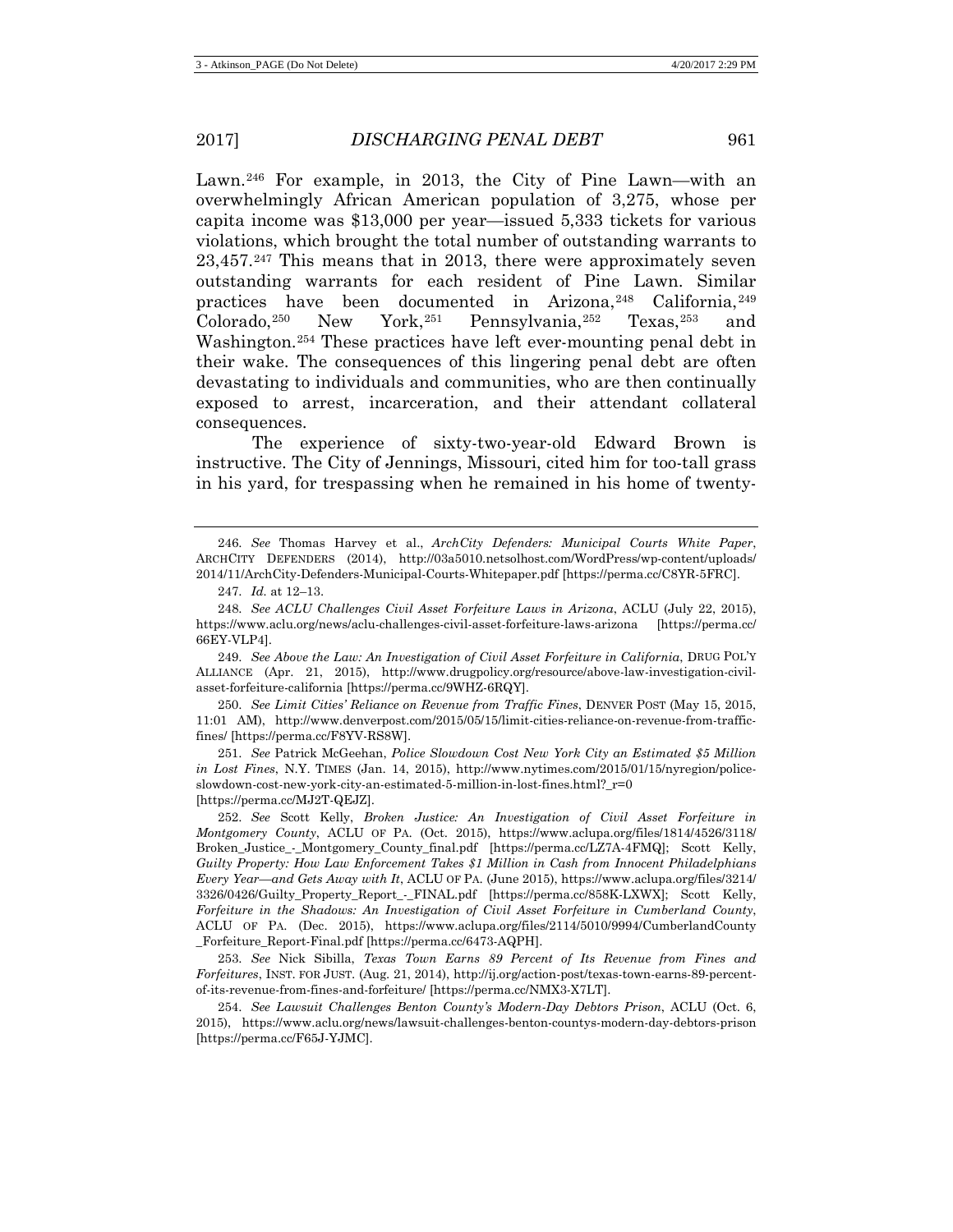five years after the City had condemned it, and for failing to have his dog vaccinated for rabies. Mr. Brown, whose income was limited to \$488 per month in Social Security benefits and food stamps, could not pay the \$464 that he owed the City. He was jailed repeatedly for his failure to pay the fine, once for thirty days and another time for twenty days, and he ultimately lost his home.[255](#page-45-1) One resident of Pagedale, Missouri—a city of approximately three thousand predominantly African American residents, approximately twenty-five percent of whom live below the poverty line—was fined for "petty violations" like chipped paint on her home and a loose screen door.[256](#page-45-2) When she could not pay the outstanding penal debts associated with these violations, she was arrested for "[b]uilding code [v]iolation, contempt, and default."[257](#page-45-3) She ultimately took out a high-cost payday loan ostensibly to fix the violations and reduce her exposure to further arrests.[258](#page-45-4)

<span id="page-45-0"></span>In addition to the threat of incarceration, there are a host of devastating collateral consequences that result from lingering penal debt. For example, individuals who are imprisoned for not paying an outstanding debt must contend with the specter of job loss; the inability to meet other financial obligations while incarcerated, such

<span id="page-45-1"></span><sup>255.</sup> Shapiro, *supra* note [189.](#page-33-7) Brown sued the city alleging various constitutional violations. In July 2016, the City settled the lawsuit, agreeing to pay \$4.7 million to approximately two thousand individuals who had been confined in the City's jails because they could not pay fines and fees. Campbell Robertson, *Missouri City to Pay \$4.7 Million to Settle Suit over Jailing Practices*, N.Y. TIMES (July 15, 2016), http://www.nytimes.com/2016/07/16/us/missouri-city-topay-4-7-million-to-settle-suit-over-jailing-practices.html?rref=collection/sectioncollection/us& action=click&contentCollection=us&region=rank&module=package&version=highlights&content Placement=7&pgtype=sectionfront&\_r=0 [https://perma.cc/CFG7-H3XR].

<span id="page-45-2"></span><sup>256.</sup> *Policing for Profit in St. Louis County*, N.Y. TIMES (Nov. 14, 2015), http://www.nytimes.com/2015/11/15/opinion/sunday/policing-for-profit-in-st-louis-county.html ?smid=tw-share&\_r=0 [https://perma.cc/U5RE-N6MJ].

<span id="page-45-3"></span><sup>257.</sup> Complaint at 71, Whitner v. City of Pagedale, No. 4:15-cv-01655 (E.D. Mo. Nov. 4, 2015), 2015 WL 6746482; *Pagedale Municipal Fines: Class Action Lawsuit Challenges Policing for Profit in St. Louis Co. Municipal Court System*, INST. FOR JUST., http://ij.org/case/pagedalemunicipal-fines/ (last visited Jan. 20, 2017) [https://perma.cc/R37L-F2UP].

<span id="page-45-4"></span><sup>258.</sup> *See Policing for Profit in St. Louis County*, *supra* not[e 256](#page-45-0) (noting that "[t]hese fines are an enormous hardship for the poor and for elderly homeowners on fixed incomes"). She is now part of a federal lawsuit on behalf of several residents against the City of Pagedale, Missouri, alleging that Pagedale officials "violat[ed] due process and excess-fines protections in the Constitution by turning its code enforcement and municipal court into 'revenue-generating machines' to go after residents." Monica Davey, *Lawsuit Accuses Missouri City of Fining Homeowners to Raise Revenue*, N.Y. TIMES (Nov. 4, 2015), https://www.nytimes.com/2015/11/05/ us/lawsuit-accuses-missouri-city-of-fining-homeowners-to-raise-revenue.html?\_r=0

<sup>[</sup>https://perma.cc/B8SP-DZ3Y]; *see* Complaint, Whitner v. City of Pagedale, No. 4:15-cv-01655 (E.D. Mo. Nov. 4, 2015), 2015 WL 6746482.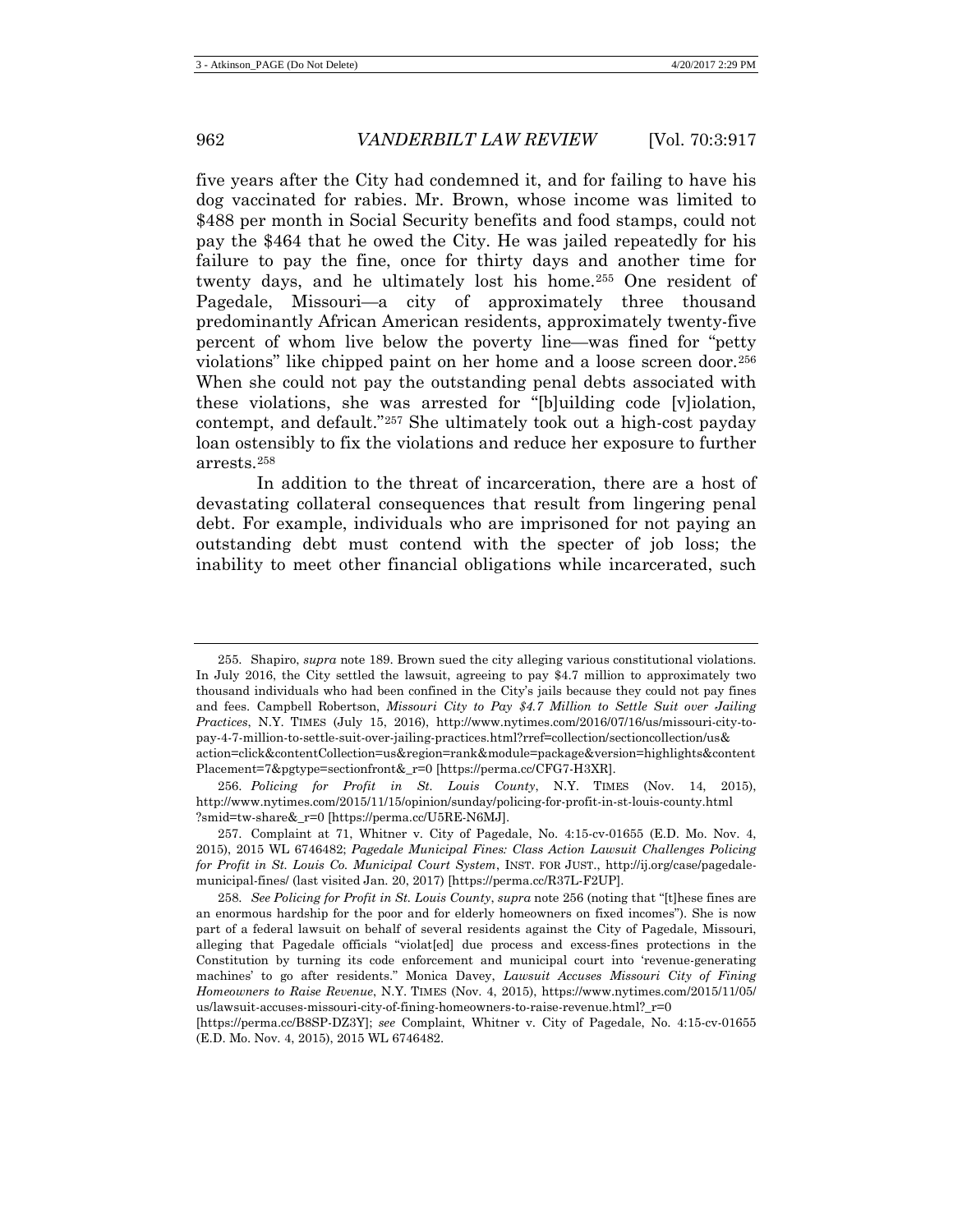<span id="page-46-0"></span>as child support;<sup>[259](#page-46-1)</sup> the run-up of other debts while the individual is imprisoned, such as rent or utilities; and the loss of privileges, such as a driver's license, that are crucial to day-to-day life.<sup>[260](#page-46-2)</sup>

Individuals who cannot pay penal debt also face extended loss of rights. Professor Ann Cammett has chronicled how "the problem of mounting criminal justice debt can also serve as an insurmountable obstacle to the resumption of voting rights and broader participation in society."[261](#page-46-3) She describes the rise of state laws that condition reenfranchisement of felons on their repayment of outstanding penal debt.[262](#page-46-4) For poor felons (who are the bulk of felons leaving imprisonment), penal debt is likely to go unpaid for a significant period time which may leave them indefinitely without the basic right to vote [263](#page-46-5)

Another significant consequence of outstanding penal debt has arisen in the wake of the Court's recent ruling in *Utah v. Strieff*.[264](#page-46-6) In *Strieff*, a Utah police officer stopped the defendant without reasonable suspicion, and, after asking for the defendant's identification, discovered an outstanding warrant stemming from a "small traffic warrant."<sup>[265](#page-46-7)</sup> The police officer then searched Strieff and found drugs. Strieff moved to suppress the evidence because the police officer initially stopped him without reasonable suspicion. The Court held that the valid arrest warrant that stemmed from a traffic violation was enough to attenuate the connection between the unconstitutional stop and the discovery of contraband.[266](#page-46-8)

In dissent, Justice Sotomayor predicted that the Court's decision would have grievous implications for the Fourth Amendment rights of any individual with an outstanding warrant[.267](#page-46-9) In other words, the practical consequence of *Strieff* is that any person with a warrant, such as those routinely issued when penal debt remains unpaid, may now be subject to search and seizure even where there is no reasonable suspicion to authorize a constitutional stop.[268](#page-46-10) This leaves individuals, and indeed whole communities (who cannot pay

263. *Id.*

- <span id="page-46-9"></span>267. *Id.* at 2068−69 (Sotomayor, J., dissenting).
- <span id="page-46-10"></span>268. *Id.*

<span id="page-46-5"></span><span id="page-46-4"></span><span id="page-46-3"></span><span id="page-46-2"></span><span id="page-46-1"></span><sup>259.</sup> Ann Cammett, *Shadow Citizens: Felony Disenfranchisement and the Criminalization of Debt*, 117 PENN ST. L. REV. 349, 385−86 (2012).

<sup>260.</sup> *See* Bannon, Nagrecha & Diller, *supra* not[e 7.](#page-2-7)

<sup>261.</sup> Cammett, *supra* note [259,](#page-46-0) at 352.

<sup>262.</sup> *Id.* at 387−91.

<span id="page-46-6"></span><sup>264.</sup> 136 S. Ct. 2056 (2016).

<span id="page-46-7"></span><sup>265.</sup> *Id.* at 2065 (Sotomayor, J., dissenting) (quoting the record).

<span id="page-46-8"></span><sup>266.</sup> *Id.* at 2059 (majority opinion).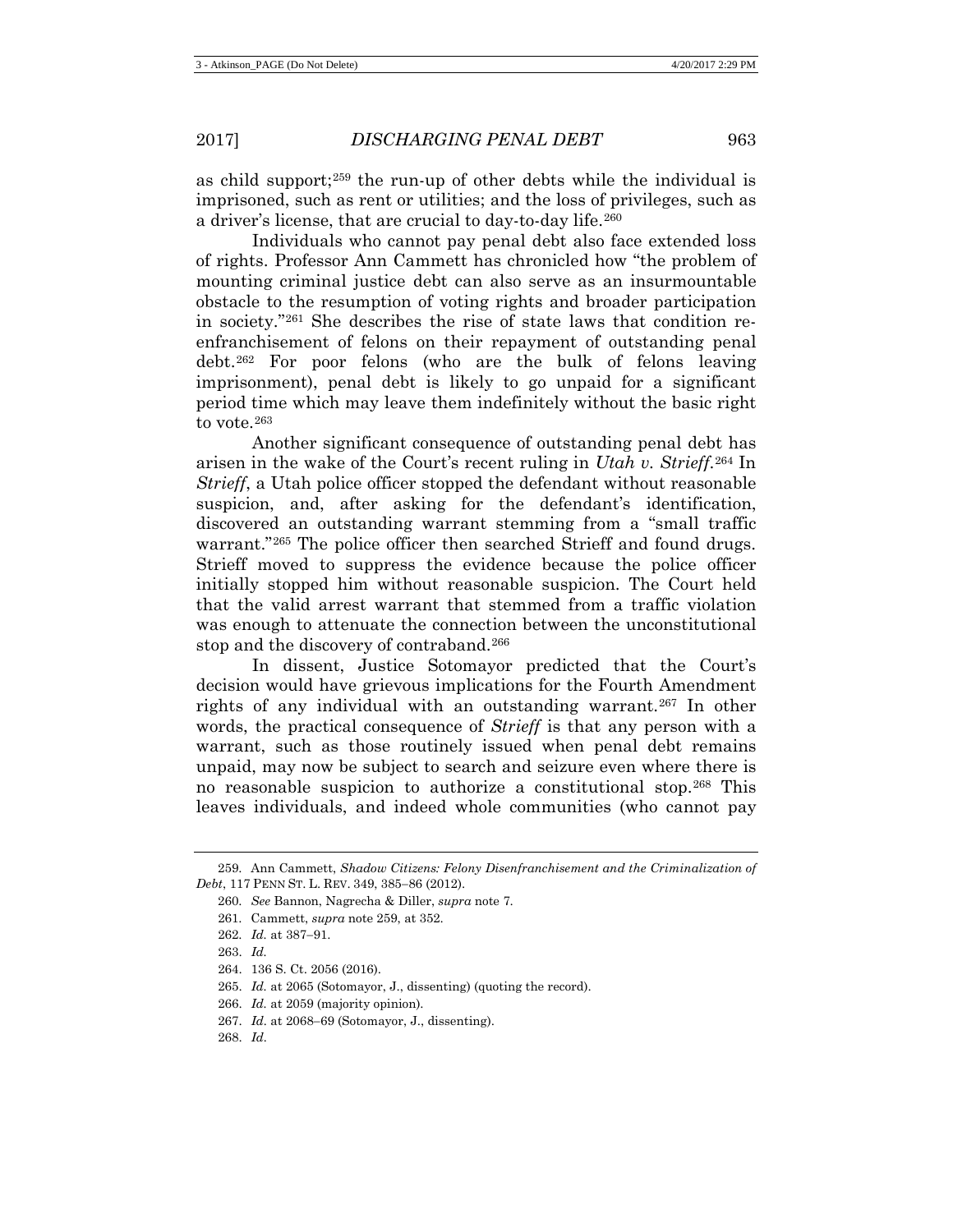their penal debts, which in turn triggers the issuance of arrest warrants attendant to that unpaid debt), without appreciable Fourth Amendment protections.

Thus, the use of the misconduct, public policy, and federalism frames in the context of penal debt functions to deprive certain debtors of a fresh start. This outcome is suggestive of the ways in which the nondischargeability frames may embody certain tropes that don't map on to the realities of how debt is incurred in a set of complex social circumstances. Perhaps these complexities belie a hard and fast rule that denies a discharge for all debts of a certain essential nature without any further inquiry into how they came into being.

## *D. Rethinking Nondischargeability?*

The categorical nondischargeability of certain debts in bankruptcy, including penal debt, has negative implications for bankruptcy's normative lodestar, the fresh start principle. The limited analytical value of the frames that animate the treatment of categorically nondischargeable debt in bankruptcy provides an opportunity to consider reorienting bankruptcy back to the fresh start. The penal debt example again provides a lens through which to consider how nondischargeability unnecessarily frustrates the fresh start principle.

In the specific context of penal debt, the burden on the fresh start is particularly compelling. For example, the externalities borne by the families and the communities of individuals burdened by penal debt are significant. The children of individuals imprisoned for being unable to pay off penal debt are left without their primary caretaker for unpredictable periods of time. This requires friends and family members to step in to care for these children, imposing additional costs, particularly in communities where penal debt is widespread.[269](#page-47-0) These communities already struggle with limited economic resources, and, in this way, persistent penal debt further entrenches their economic disenfranchisement.

In addition, unpredictable jail time results in a significant loss of productivity and its attendant social benefit. Job loss resulting from incarceration for failure to pay debt was common in St. Louis County.[270](#page-47-1) For example, one woman who was jailed for two weeks after failing to pay traffic-related fines described missing a job interview and falling behind on her studies to become a paralegal

<span id="page-47-0"></span><sup>269.</sup> *See, e.g.*, Balko, *supra* not[e 8.](#page-3-8)

<span id="page-47-1"></span><sup>270.</sup> *Id.*; *see also* Harvey et al., *supra* note [246,](#page-44-9) at 1−2.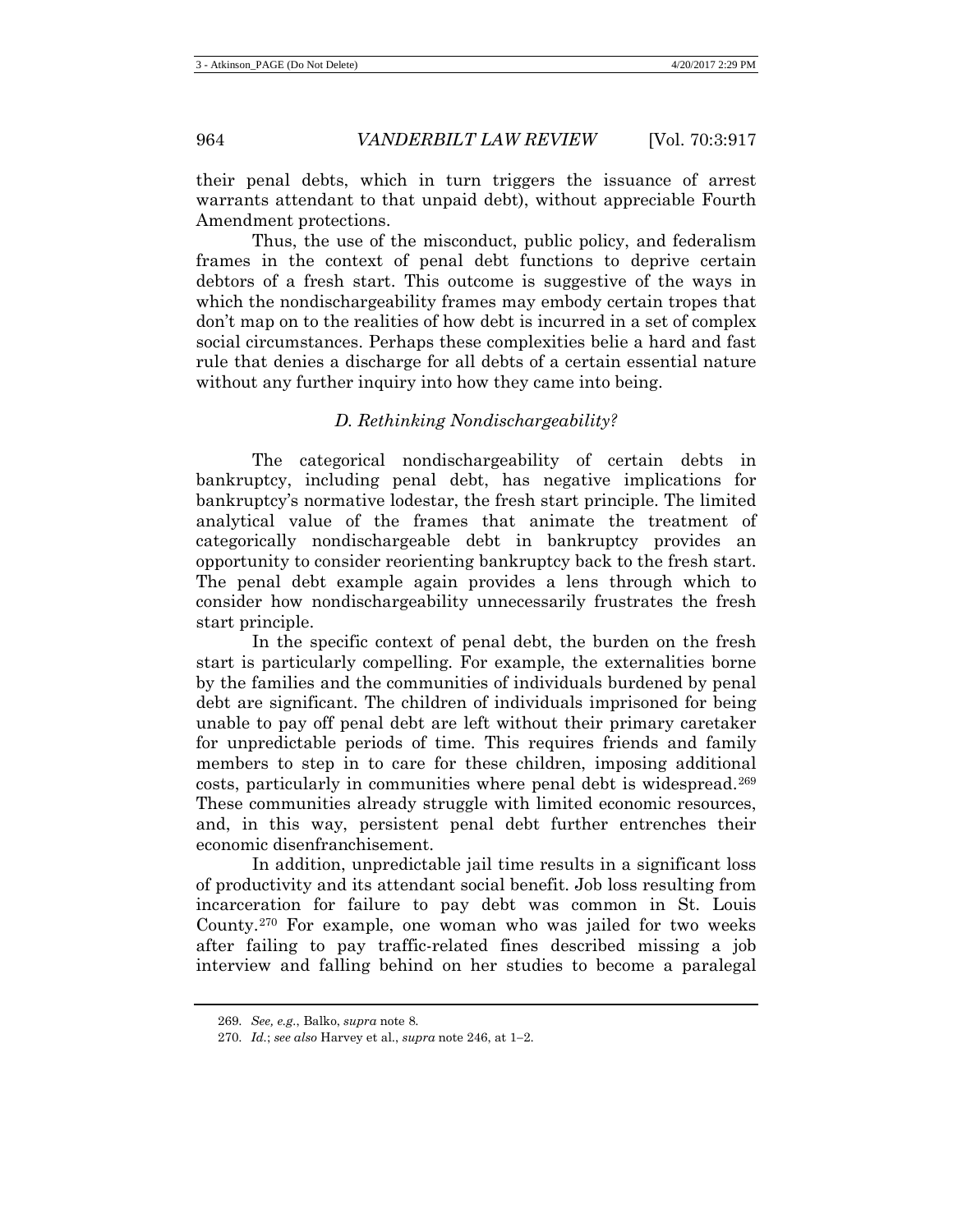while she was held in custody.<sup>[271](#page-48-0)</sup> She reported that her disabled mother borrowed funds in order to get her daughter out of jail. In the aggregate, these types of outcomes likely represent a net loss in terms of productivity.

Finally, there is the issue of socially optimal risk-taking. The risk of being subjected to police contact that results in the imposition of a fine or fee was extremely high in Ferguson. At the end of 2014, seventy-five percent of the town's population (approximately sixteen thousand people) had outstanding arrest warrants, many for minor violations of the law.[272](#page-48-1) For some unable to pay the attendant fines, this meant avoiding leaving their homes for fear of being arrested. Unmanageable penal debt then transforms mundane yet socially optimal behavior, like leaving one's house to go to work or to school, into particularly risky behavior. To the extent that bankruptcy law, without meaningful justification, does not provide a safety net for these risks, it perhaps upsets the balance between socially optimal ex ante risk-taking and ex post relief that the fresh start embodies.

Extrapolating from the penal debt example to consider the concept of categorical nondischargeability more generally, as it unduly encroaches on and limits a fresh start, we might conclude that instead of relying on categorical notions of nondischargeability as policing the limits of debt relief, we might instead focus on the condition of the debtor to function as a limit on when a discharge is appropriate. Indeed, with a recommitment to the fresh start principle that holds bankruptcy law accountable to its own normative orientation, we might better address the degree to which the existing nondischargeability approach engenders a class bias in bankruptcy access by making bankruptcy an option for debts common across the socioeconomic spectrum.

# *E. Rethinking Unintended Consequences?*

An important consideration in terms of a move away from categorical nondischargeability, either in the penal debt context specifically or as to all categories of nondischargeable debt more generally, is the degree to which such a change would lead to unintended consequences or result in undesirable ripple effects. We might worry that any benefits of increased discharge and a move away

<sup>271.</sup> Balko, *supra* note [8.](#page-3-8)

<span id="page-48-1"></span><span id="page-48-0"></span><sup>272.</sup> Blake Ellis & Melanie Hicken, *One Year Later: Ferguson Is Still Pumping Out Arrest Warrants*, CNN MONEY (Aug. 6, 2015, 1:41 PM), http://money.cnn.com/2015/08/06/news/fergusonarrest-warrants/ [https://perma.cc/72N6-LSP4].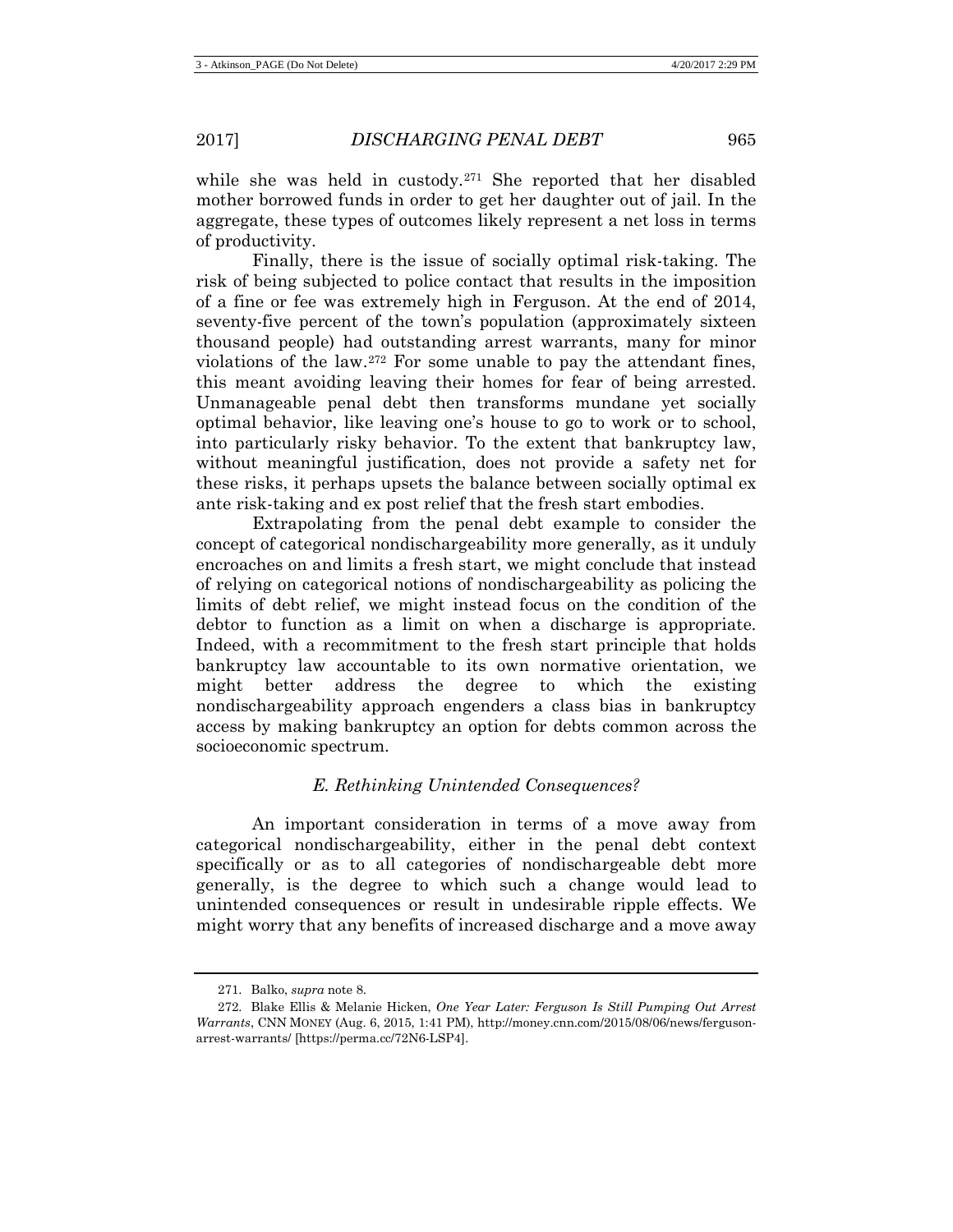from categorical nondischargeability are outweighed by any increased costs to society resulting from, for example, reduced deterrence in the penal debt context. This, of course, depends on the degree to which fines or fees have a beneficial deterrent effect. Alternatively, we might understand an important benefit of such a change would be a realignment of municipal policies as related to fines and fees.

We might also worry that governmental actors, such as judges or prosecutors, who are authorized to exercise discretion in justice systems, might act differently if the law changed. That is to say, they might exercise their discretion in a way that is harmful to the very constituency that, at least in the penal debt context, increased dischargeability might help. This, of course, depends on the degree to which these actors might actually adjust in response to such a change. In the penal debt context, the likelihood of some default (i.e., failure to pay on time) has not seemed to result in judges imposing custodial sentences over economic sanctions where that is an option.

Ultimately, then, the likelihood of unintended consequences depends on how we first identify and then balance the relative costs and benefits of the fresh start on the one hand and the costs and benefits of the existing frames on the other. At a minimum, this Article hopes to spark conversation about how we think about the latter concern, which is to say how we think about and identify the costs associated with unrelenting debt, particularly as experienced by communities that can least bear the burden of permanent liability. In the end, it might be the case that existing consumer bankruptcy law, with its apparent class bias, is the best we can do to balance the tensions inherent between the fresh start and other policy concerns that animate categorical nondischargeability. Alternatively, we might begin to understand that current bankruptcy law is actually serving some alternate purpose other than the fresh start, and that the fresh start idea is, in fact, a relic of an earlier time in which debt was not ubiquitous in everyday life. These are all important considerations that exist beyond the scope of this Article and indeed demand further and more considered exploration.

#### IV. BANKRUPTCY AND SOCIAL UTILITY

The view presented above, that bankruptcy may have some significance in the lives of economically and socially disenfranchised people who struggle with debt, conceptualizes bankruptcy as having social utility and practical effects on group inequality. For example, in the penal debt context, bankruptcy law can serve as a counterbalance to municipal practices that take advantage of the relative political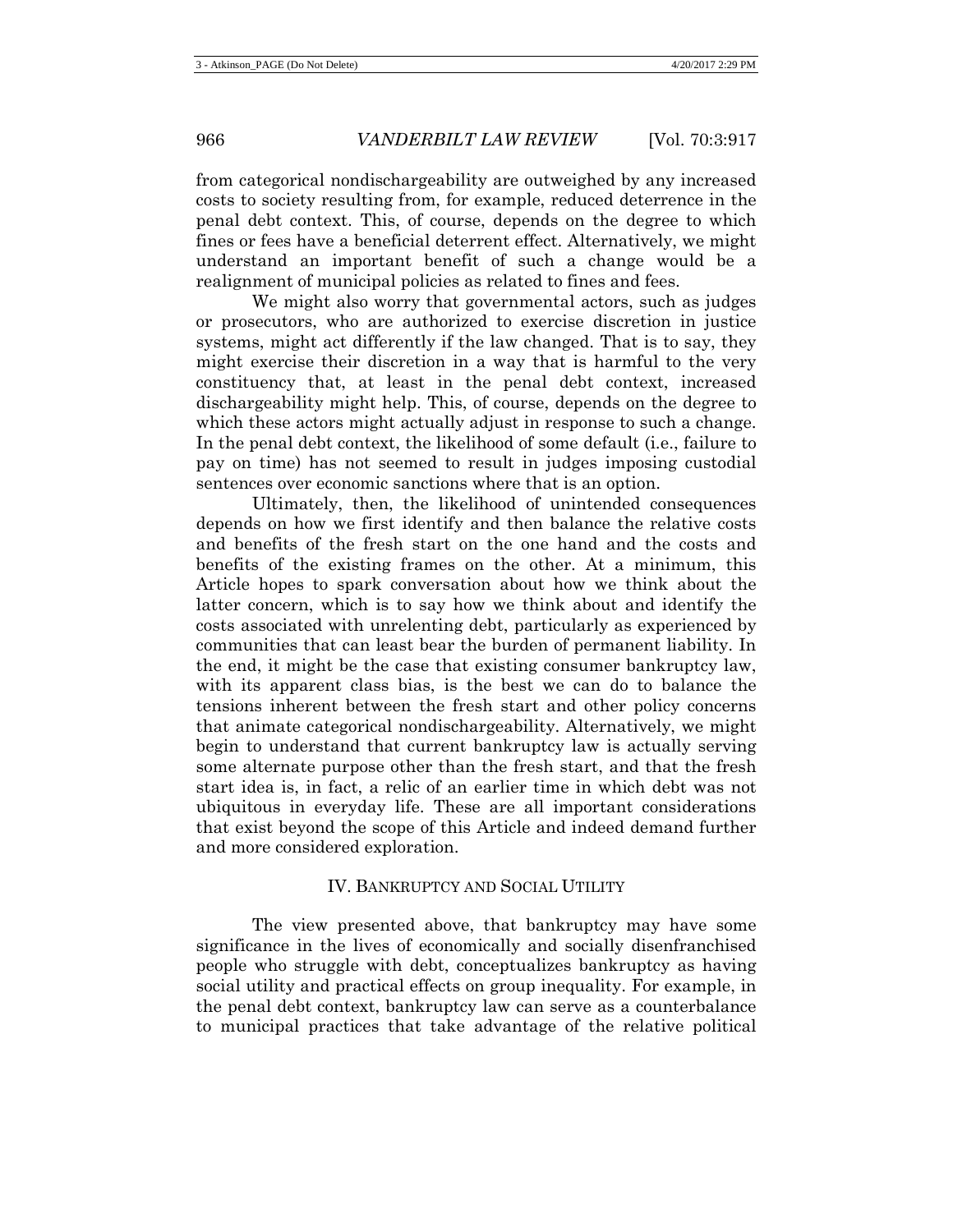weaknesses of economically and socially disenfranchised people. Municipalities have little incentive to treat fairly poor people who, as a group, have little political power to influence change in the system. If present practice is indicative of how change is likely to come, the poor must wait until a cellphone captures an act of state violence that is borne of a merciless system like the profit-motivated administration of justice that takes advantage of the disenfranchised. Then, unless the groundswell of external outrage motivates remediation, we are inclined to ignore or discredit the protestations of the afflicted in favor of stock responses about the sanctity of the police power.

While complex social problems, like those that engender crushing penal debt in economically disenfranchised communities, belie a simple fix from any one perspective, a bankruptcy regime that contemplates the discharge of penal debt can incentivize a change of behavior in institutional actors, such as police and municipal judges, who engage in practices that unduly burden their most vulnerable constituents with penal debt. This view is consistent with Professors Clayton Gillette and David Skeel's observations about the social utility of bankruptcy in the municipal context. Advocating for bankruptcy as a means of addressing faulty municipal governance, they remark, "Bankruptcy may . . . create political opportunities that did not previously exist. Indeed one benefit of permitting structural reform in bankruptcy may be that the existence of the option makes its exercise unnecessary since the locality may prefer to restructure on its own rather than risk external imposition."[273](#page-50-0) In this instance, bankruptcy as a backstop to unmanageable penal debt might encourage municipalities not to hinge their financial fortunes on the backs of their most vulnerable constituents. This suggests broader questions of the social implications of bankruptcy that to date have not been afforded much scholarly attention, but which are not entirely novel. In 1970, Congress authorized the creation of a bankruptcy commission whose mandate was to study the existing law and suggest reforms to the system. The resulting report, issued in 1973 after three years of intensive study of several aspects of the bankruptcy system, noted that "the bankruptcy process is a funnel through which [to] pour a wide variety of problems that, however noneconomic in origin, are manifested in burdensome debts."[274](#page-50-1) In understanding bankruptcy through this lens, there are several issues that require some exploration, like the inherent difficulty of accessing bankruptcy for

<sup>273.</sup> Gillette & Skeel, *supra* not[e 219,](#page-38-4) at 1195.

<span id="page-50-1"></span><span id="page-50-0"></span><sup>274.</sup> REPORT OF THE COMMISSION ON THE BANKRUPTCY LAW OF THE UNITED STATES, H.R. DOC. NO. 93-137, at 74 (1973).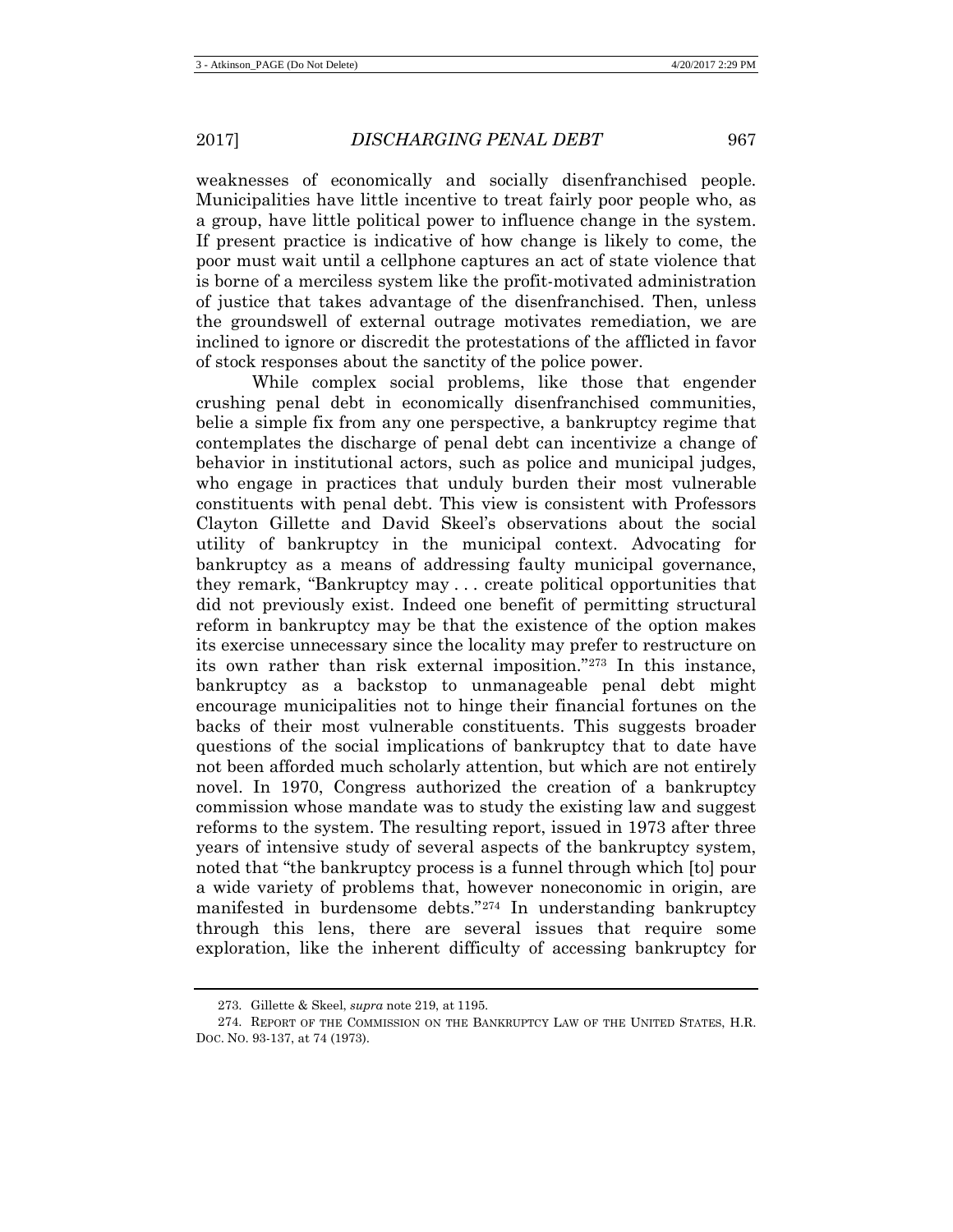people who have few if any financial resources. Simply put, some of the administrative barriers that currently deter bankruptcy filers would have to fall. This broadening, however, is consistent with the evolution of bankruptcy as a tool that has become increasingly oriented toward serving an ever-broader range of socially situated individuals. It is also consistent with bankruptcy's role in many socially significant, debt-related issues of national significance, like the asbestos crisis. This Section addresses each in turn and closes with some thoughts on why bankruptcy courts might be appropriately suited to engage with debt problems, even when they arise in complex social circumstances.

## *A. On Problems of Access*

It is important to acknowledge, however, that a change in the law might accomplish little if one concludes that bankruptcy is a fundamentally improper mechanism for debt relief of this kind or that it has no practical utility. In this respect, there is the question of whether bankruptcy law is useful given its own apparent limitations and given the costs associated with filing a petition. Bankruptcy scholars have expressed substantial concerns about whether current bankruptcy law does any real work for the middle class, much less for economically disenfranchised groups. Bankruptcy scholars have also considered how the filing fee and other costs associated with bankruptcy limit access to a fresh start for indigent filers. To the extent that this is true, then a change in the law as to penal debt might accomplish little to nothing for the most vulnerable debtors.

Professors Katherine Porter and Deborah Thorne studied Chapter 7 bankruptcy filers in the year following their discharge.<sup>275</sup> Although sixty-five percent of those surveyed indicated that their financial situation had improved after receiving a discharge, more than twenty-five percent of filers indicated that their financial situation remained the same, and eight percent indicated that their financial situation was worse, notwithstanding the discharge.[276](#page-51-1) Thus, Porter and Thorne concluded that "[t]he most fundamental assumption of consumer bankruptcy—that the fresh start results in a productive end—is suspect," and that for many Chapter 7 filers, the discharge did little to nothing to ameliorate their financial distress.[277](#page-51-2)

<span id="page-51-2"></span><span id="page-51-1"></span><span id="page-51-0"></span><sup>275.</sup> Katherine Porter & Dr. Deborah Thorne, *The Failure of Bankruptcy's Fresh Start*, 92 CORNELL L. REV. 67 (2006).

<sup>276.</sup> *Id.* at 87−88.

<sup>277.</sup> *Id.* at 88.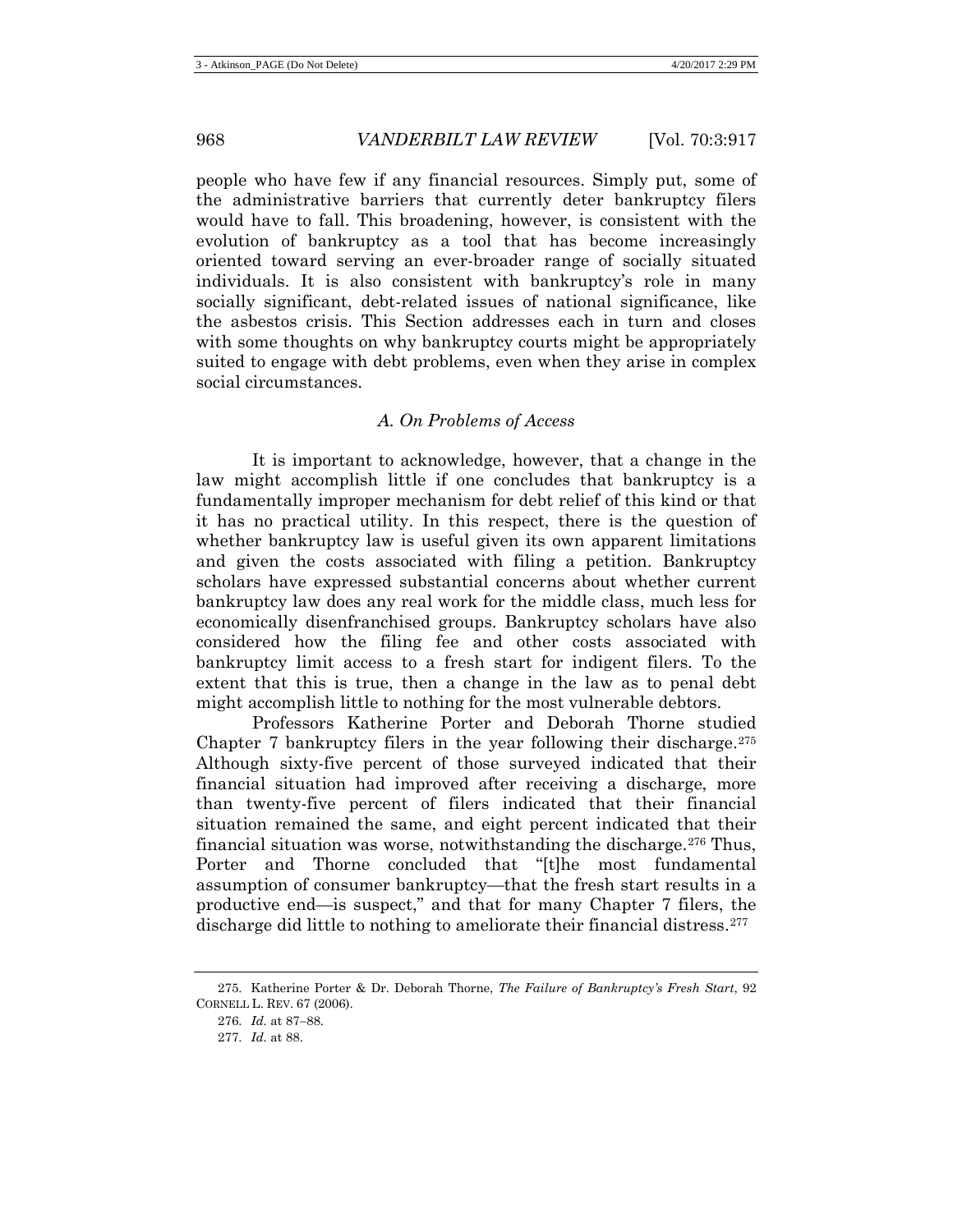Katherine Porter also studied outcomes for Chapter 13 filers whose cases were dismissed before discharge. As the Consumer Bankruptcy Project has revealed that only about one third of Chapter 13 filings result in a discharge, this group of debtors accounts for the majority of Chapter 13 filers. Porter found that those debtors who filed under Chapter 13 in an attempt to save their homes from foreclosure ultimately lost those homes, and those debtors who filed in order to lower their unsecured consumer debt ended up owing more after failing to complete the Chapter 13 process.<sup>[278](#page-52-0)</sup> Thus, Porter dubbed Chapter 13 a "pretend solution," that "entrench[es] the status quo and discourage[s] efforts to argue that laws need to be improved."[279](#page-52-1)

By contrast, Professors Will Dobbie, Paul Goldsmith-Pinkham, and Crystal Yang studied the post-filing outcomes of Chapter 13 filers who received a discharge as against those unfortunate filers who did not.[280](#page-52-2) While Porter describes the grim picture of financial health that dismissed Chapter 13 filers face, Dobbie, Goldsmith-Pinkham, and Yang note several positive outcomes for those individuals who received a discharge following a Chapter 13 filing, six to eight years after the discharge. For example, they observed that following the discharge, the Chapter 13 debtor had \$1,333 of unsecured debt in collections as compared to \$4,217 for the filer who did not receive a discharge[.281](#page-52-3) In addition, the Chapter 13 filer who owned her home had a higher probability of keeping the home.<sup>[282](#page-52-4)</sup> Dobbie, Goldsmith-Pinkham, and Yang also observed that in the five years following a discharge, the Chapter 13 filer was less likely to seek new credit and less likely to use revolving credit lines. The discharged Chapter 13 filer also enjoyed a higher credit score.<sup>[283](#page-52-5)</sup> Thus, Dobbie, Goldsmith-Pinkham, and Yang reveal that bankruptcy has some significant value for those who are fortunate enough to get a discharge.

Professor Mechele Dickerson has also been critical of current bankruptcy laws and their ability to facilitate financial relief for all middle class filers. She notes that bankruptcy laws seem to benefit a specific demographic profile.<sup>[284](#page-52-6)</sup> For example, this "Ideal Debtor" has access to funds to pay for a lawyer, both to engage in the pre-filing

<sup>278.</sup> Porter, *supra* note [18,](#page-6-6) at 144−52.

<sup>279.</sup> *Id.* at 114.

<span id="page-52-3"></span><span id="page-52-2"></span><span id="page-52-1"></span><span id="page-52-0"></span><sup>280.</sup> Will Dobbie, Paul Goldsmith-Pinkham & Crystal Yang, *Consumer Bankruptcy and Financial Health* 2 (Nat'l Bureau of Econ. Research, Working Paper No. 21032, 2015).

<sup>281.</sup> *Id.* at 2−3.

<sup>282.</sup> *Id.* at 3.

<sup>283.</sup> *Id.*

<span id="page-52-6"></span><span id="page-52-5"></span><span id="page-52-4"></span><sup>284.</sup> A. Mechele Dickerson, *Race Matters in Bankruptcy*, 61 WASH. & LEE L. REV. 1725, 1726 (2004).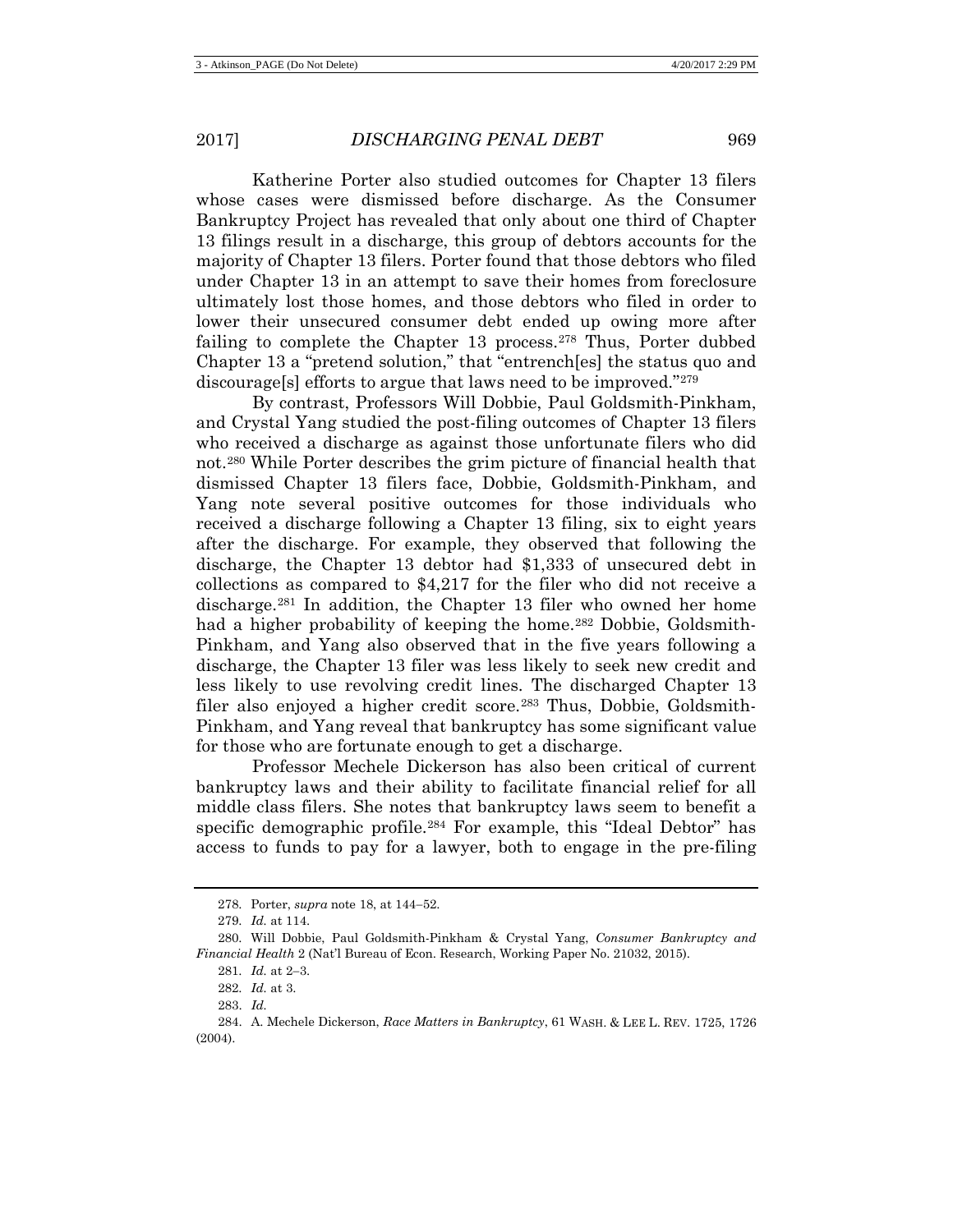planning and to prepare the bankruptcy petition, and pay the filing fee.[285](#page-53-0) The Ideal Debtor is also married and has little or no debts that are nondischargeable under Sections 523(a)(7) or 1328(a). She also has assets that are exempt and is the beneficiary of a spendthrift trust or other wealth-holding product that is not included in the bankruptcy estate.[286](#page-53-1) In short, the "Ideal Debtor" is a high-wealth but low-income individual whose wealth is held in assets or forms that permit the filer to hold on to it through a bankruptcy proceeding.[287](#page-53-2) Dickerson argues that this has resulted in a structural racial bias in the Code since, as a statistical matter, this Ideal Debtor is likely to be white and unlikely to be black or Hispanic.[288](#page-53-3)

<span id="page-53-7"></span>In the case of the poor individual with penal debt, however, even if it doesn't mean a better financial life, a discharge might help to preserve the liberty of the debtor. The poor might be judgment proof so that commercial creditors have no leverage in collection. And conventional wisdom is that with no threat of collection comes no need for relief in the form of a discharge.<sup>[289](#page-53-4)</sup> But the poor debtor might gain prolonged freedom and personal liberty or the advantage of a stay in collection proceedings while she figures out alternatives to dealing with penal debt from a discharge.<sup>[290](#page-53-5)</sup> In addition, to the extent that penal debt stays with a debtor for life, it raises familiar concerns regarding the disincentivization of already-disenfranchised individuals from working and otherwise participating in their communities.[291](#page-53-6)

<span id="page-53-4"></span><span id="page-53-3"></span><span id="page-53-2"></span><span id="page-53-1"></span><span id="page-53-0"></span>289. *See, e.g.*, Ronald J. Mann & Katherine Porter, *Saving Up for Bankruptcy*, 98 GEO. L.J. 289, 290−91 (2010).

<span id="page-53-5"></span>290. Russell Engler, *And Justice for All*—*Including the Unrepresented Poor: Revisiting the Roles of the Judges, Mediators, and Clerks*, 67 FORDHAM L. REV. 1987, 2052−53 (1999) ("In addition, some judgment proof debtors who file for bankruptcy pro se would not have done so had they received proper advice."); Daniel L. Skoler, *The Status and Protection of Social Security Benefits in Bankruptcy Cases*, 67 AM. BANKR. L.J. 585, 591 (1993):

Regardless of the foregoing, it remains a fact that an elderly or disabled debtor who has minimum assets and virtually all of whose income is derived from Social Security retirement, survivors, or disability insurance (RSDI) payments, or SSI payments, is "judgment proof" and may not cost-effectively be placed in bankruptcy.

This notion might raise concerns about bankruptcy as obstruction, where it is only the stay that the debtor is looking for.

<span id="page-53-6"></span>291. *See, e.g.*, Colgan, *supra* note [9,](#page-3-7) at 291−92 (describing "[t]he cycle of economic sanctions, interest, collections, and incarceration" as "financially devastating," in part because "[i]n many jurisdictions, criminal histories remain active or cannot be sealed so long as criminal debts are outstanding, which can impede the ability to find employment"); Jackson, *supra* not[e 10.](#page-3-5)

<sup>285.</sup> *Id.* at 1743−44.

<sup>286.</sup> *Id.*

<sup>287.</sup> *Id.* at 1744−45.

<sup>288.</sup> *Id.* at 1726−27.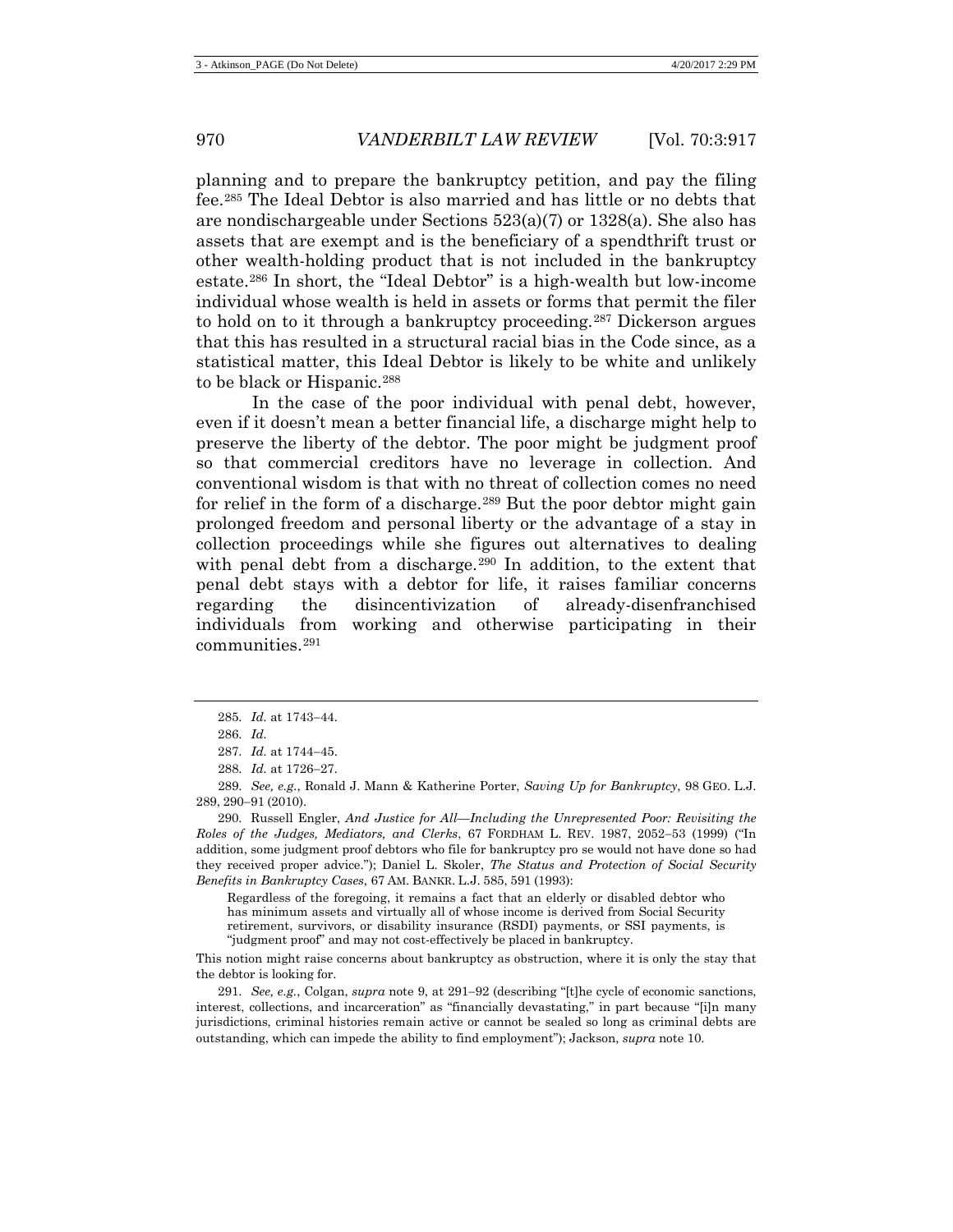More fundamentally, even if penal debt was dischargeable in bankruptcy, the costs associated with filing bankruptcy present a threshold barrier to a discharge. A debtor who wants to file a bankruptcy petition must pay a filing fee of \$335 for a Chapter 7 case and a filing fee of \$310 for a Chapter 13 case.[292](#page-54-0) The average cost of a bankruptcy attorney in a Chapter 7 case ranges from approximately \$900 to \$1,100 depending on jurisdiction and whether the case is an asset or no-asset case.[293](#page-54-1) In other words, it costs money to get a discharge, and some people "can be too poor to go bankrupt."[294](#page-54-2)

Professors Ronald Mann and Katherine Porter have described the degree to which the filing fee and other costs associated with a bankruptcy filing—such as attorney fees—function as a barrier to optimal bankruptcy filings for low-income, low-asset debtors. Mann and Porter noted how few debtors who might benefit from a bankruptcy discharge actually file in any given year, and sought to discover why this is so.[295](#page-54-3) Relying on data from the Consumer Bankruptcy Project, Mann and Porter observed that the most significant determinant of whether a debtor would file for bankruptcy was her ability to save enough money for the filing fee and for an attorney.[296](#page-54-4) Thus Mann and Porter conclude that "excessive costs deter socially valuable bankruptcies," and propose "a simplified administrative process that provides prompt relief [to low-income and low-asset filers, without the costs and delay of judicial process."<sup>[297](#page-54-5)</sup>

Since 2005, Chapter 7 bankruptcy filers have been eligible to file a petition *in forma pauperis*, in which the filing fee is waived.[298](#page-54-6) In order to qualify, the filer must have an income that is below 150% of the federal poverty level.[299](#page-54-7) Using data from the Consumer

<span id="page-54-0"></span><sup>292.</sup> 28 U.S.C. § 1930(a) (2012); United States v. Kras, 409 U.S. 434, 435 (1973) ("The Bankruptcy Act and one of this Court's complementary Orders in Bankruptcy impose fees and make the payment of those fees a condition to a discharge in voluntary bankruptcy."); *Bankruptcy Court Miscellaneous Fee Schedule*, U.S. CTS. (Dec. 1, 2016), http://www.uscourts.gov/services-forms/fees/bankruptcy-court-miscellaneous-fee-schedule

<sup>[</sup>https://perma.cc/RTS7-KNRK]; *Filing Fees: Abbreviated Fee Schedule*, U.S. BANKR. CT. CENT. DIST. CAL. (Dec. 1, 2016), http://www.cacb.uscourts.gov/filing-fees [https://perma.cc/7G6Q-N66R].

<span id="page-54-1"></span><sup>293.</sup> *See* Lois R. Lupica, *The Consumer Bankruptcy Fee Study: Final Report*, 20 AM. BANKR. INST. L. REV. 17, 68 (2012).

<span id="page-54-2"></span><sup>294.</sup> Karen Gross, *In Forma Pauperis in Bankruptcy: Reflecting on and Beyond* United States v. Kras, 2 AM. BANKR. INST. L. REV. 57, 57 (1994).

<span id="page-54-6"></span><span id="page-54-5"></span><span id="page-54-4"></span><span id="page-54-3"></span><sup>295.</sup> Mann & Porter, *supra* note [289,](#page-53-7) at 290 (citing Michelle White's study that showed that of "a group of households in which bankruptcy relief would have afforded an economic benefit to about 15% of them, but only about 0.66–1% sought relief any given year").

<sup>296.</sup> *Id.* at 292.

<sup>297.</sup> *Id.* at 293.

<span id="page-54-7"></span><sup>298.</sup> *See* Philip Tedesco, *In Forma Pauperis in Bankruptcy*, 84 AM. BANKR. L.J. 79, 79 (2010). 299. *Id.*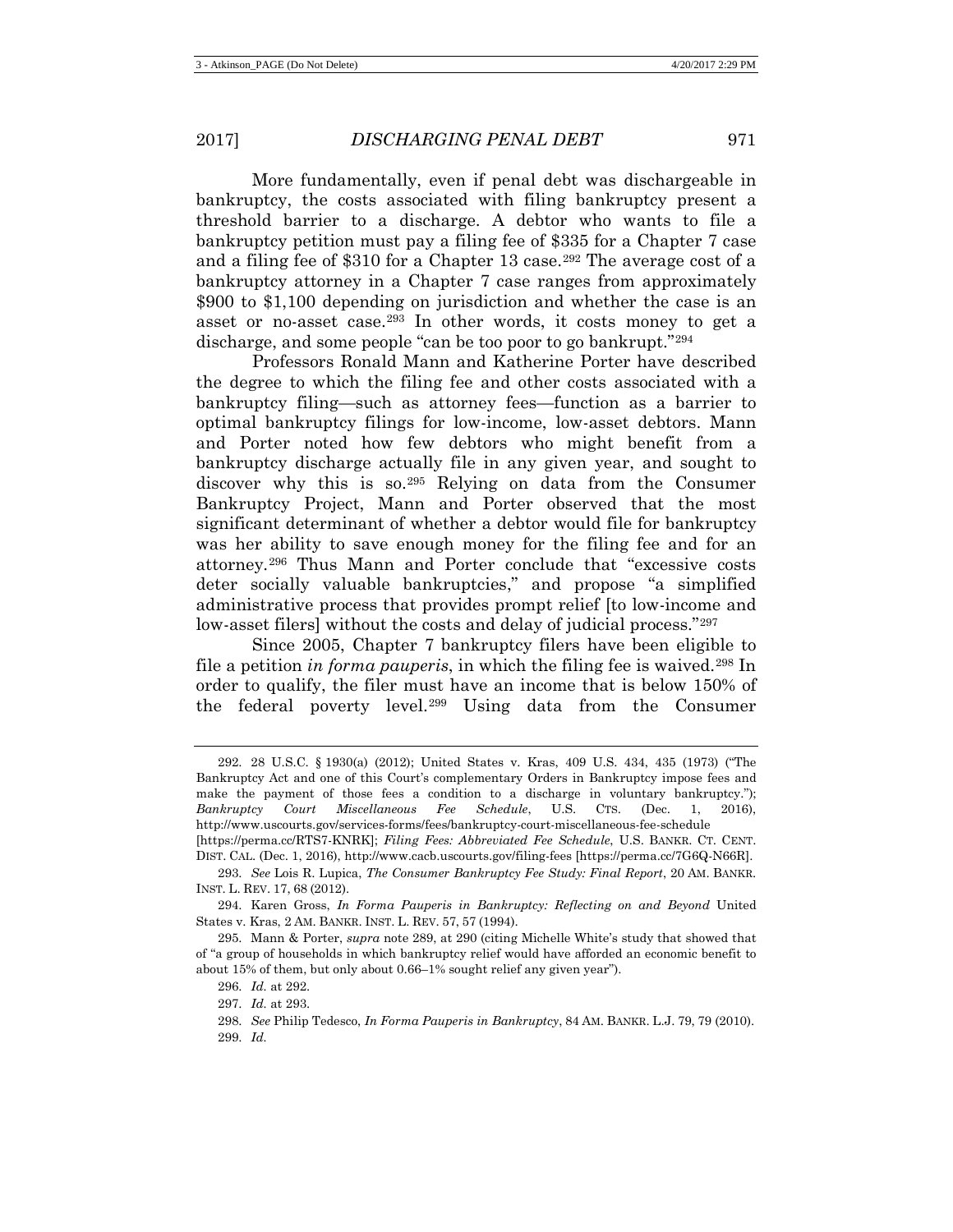Bankruptcy Project, Philip Tedesco observed that few eligible filers petitioned the court to proceed *in forma pauperis*.[300](#page-55-0) Although 43% of filers in the sample qualified for the fee waiver, just 5.8% applied. Moreover, debtors who were represented by an attorney were less likely to apply than debtors who filed pro se.[301](#page-55-1) Tedesco further observed that most applications were granted, concluding then that *in forma pauperis* waivers are drastically underused in bankruptcy. Tedesco thus proposes a system in which filers that qualify may presumptively proceed *in forma pauperis* instead of the current system that requires these filers to petition the court.

Even if the filing fee could be waived, there is still the challenge of affording a lawyer to assist the indigent debtor in navigating the complex consumer bankruptcy system. The attorney's fee represents the most significant cost of a bankruptcy filing,  $302$  and having a lawyer in bankruptcy brings many benefits to filers, perhaps most significantly a decreased likelihood that the case will be dismissed. Professor Angela Littwin has observed that after the 2005 Bankruptcy Abuse Prevention and Consumer Protection Act amendments, which significantly increased the administrative requirements of a bankruptcy filing, 17.6% of pro se Chapter 7 filers had their cases dismissed or converted to the more onerous Chapter 13, as compared to just 1.9% of represented filers. [303](#page-55-3)

Yet, even pro se bankruptcy filers succeed in realizing benefits from the bankruptcy system. Professor Jason Iuliano conducted a study of filers who commenced an adversarial proceeding to have their student loan debt declared dischargeable[.304](#page-55-4) He noted that most eligible debtors did not seek to have their student loans discharged, but of those who did and were successful, many filed pro se.<sup>[305](#page-55-5)</sup> Notwithstanding these successes, I acknowledge that the cost burdens associated with filing might make bankruptcy prohibitive for the indigent individual who wants to discharge penal debt. On the other hand, if bankruptcy is an option, it might encourage attorneys who provide pro bono services to indigent clients in other contexts to fold bankruptcy into the set of substantive services provided.

305. *Id.* at 499, 507, 522.

<sup>300.</sup> *Id.* at 80.

<sup>301.</sup> *Id.*

<span id="page-55-2"></span><span id="page-55-1"></span><span id="page-55-0"></span><sup>302.</sup> Lois R. Lupica, *The Costs of BAPCPA: Report of the Pilot Study of Consumer Bankruptcy Cases*, 18 AM. BANKR. INST. L. REV. 43, 48 (2010).

<span id="page-55-3"></span><sup>303.</sup> Angela Littwin, *The Affordability Paradox: How Consumer Bankruptcy's Greatest Weakness May Account for Its Surprising Success*, 52 WM. & MARY L. REV. 1933, 1971–72 (2011).

<span id="page-55-5"></span><span id="page-55-4"></span><sup>304.</sup> Jason Iuliano, *An Empirical Assessment of Student Loan Discharges and the Undue Hardship Standard*, 86 AM. BANKR. L.J. 495, 499 (2012).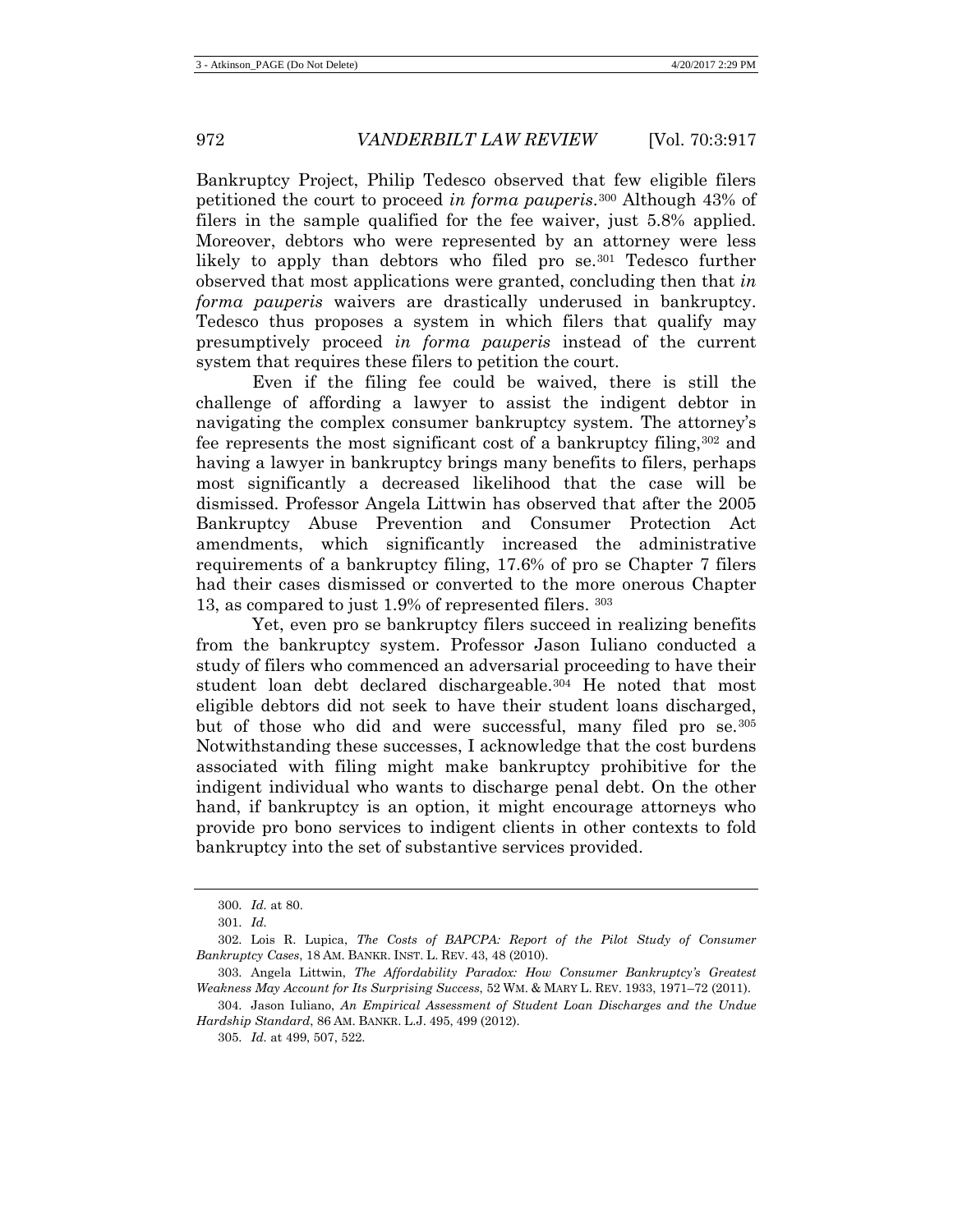### *B. On Following the Trajectory of Bankruptcy Utility*

Critics of the current bankruptcy regime make a good point about its own internal and structural barriers to discharge. And these barriers would have to fall in order to improve the financially restorative value of bankruptcy to economically disenfranchised debtors. Yet, a movement in this direction is consistent with the evolution of our conception of American bankruptcy law's social utility. Beginning with an early creditor-focused posture, it has progressed to its current debtor-tolerant posture, which itself has evolved from a focus on the financial woes of the wealthy merchant class to the middle class. A move toward addressing the needs of the lower class is in line with this trajectory.

<span id="page-56-1"></span><span id="page-56-0"></span>For example, the 1800 Act followed in the wake of the Panics of 1792 and 1797, which "caused widespread ruin and the imprisonment of thousands of debtors,["306](#page-56-2) many of whom were wealthy financiers and speculators who ran into financial troubles after risky, profitseeking behavior.[307](#page-56-3) Because imprisonment for debt was still a legitimate practice, many important men found themselves in jail because they could not pay their debts[.308](#page-56-4) A bankruptcy law was a way to bring relief to those who had lost their liberty as a result.[309](#page-56-5) Bankruptcy became a palatable, if highly contested, solution once the too-important-to-fail quality of a significant number of debtors became clear[.310](#page-56-6) For example, Robert Morris, a founding father who helped to finance the Revolutionary War, found himself in debt in the late 1790s and was imprisoned for over three years in a Pennsylvania debtor's prison.[311](#page-56-7) The 1800 Act was passed, in part, to give him relief.[312](#page-56-8)

<span id="page-56-2"></span><sup>306.</sup> Charles Jordan Tabb, *The History of the Bankruptcy Laws in the United States*, 3 AM. BANKR. INST. L. REV. 5, 14 (1995). The 1841 Act followed the Panic of 1837 and the 1867 Act followed the devastation wrought by the Civil War.

<span id="page-56-3"></span><sup>307.</sup> *Id.* at 14−15; *see also* BRUCE H. MANN, REPUBLIC OF DEBTORS 102 (2002) ("The imprisonment of 'wealthy debtors'—and the deaths of some of them—confounded the normal expectations of social and economic status and altered the political dimensions of debtors' relief.").

<span id="page-56-4"></span><sup>308.</sup> MANN, *supra* note [307,](#page-56-0) at 99 (noting that "[t]he collapse of large scale speculation schemes in the 1790s resulted for the first time in the imprisonment of large numbers of what one might call 'wealthy debtors' ").

<sup>309.</sup> *See* Tabb, *supra* not[e 306,](#page-56-1) at 14−15.

<span id="page-56-8"></span><span id="page-56-7"></span><span id="page-56-6"></span><span id="page-56-5"></span><sup>310.</sup> MANN, *supra* not[e 307,](#page-56-0) at 102 ("The imprisonment of 'wealthy debtors'—and the deaths of some of them—confounded the normal expectations of social and economic status and altered the political dimensions of debtors' relief."). *But see* Casey & Huq, *supra* note [81,](#page-15-7) at 1166 n.50 (noting that one of the reasons the 1800 Act was repealed just three years after its passage "was precisely that it benefited wealthy individual merchants such as Robert Morris").

<sup>311.</sup> *See* CHARLES WARREN, BANKRUPTCY IN UNITED STATES HISTORY 19–20 (1935).

<sup>312.</sup> *Id.*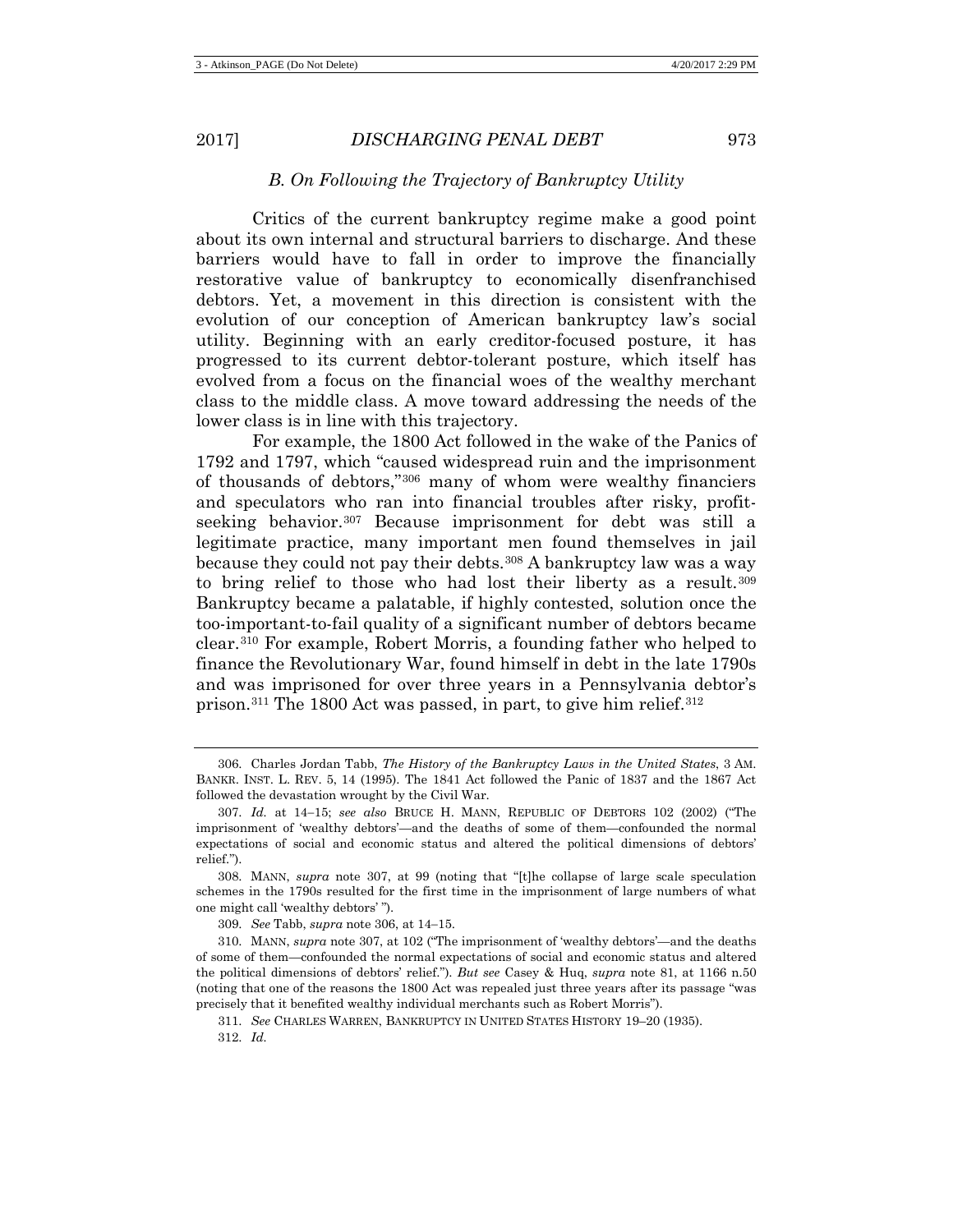The 1841, 1867, and 1898 Acts all ushered in increased debtorcentered innovations like the authorization of voluntary filing, expanded exemptions, and the discharge without creditor consent.<sup>[313](#page-57-0)</sup> These changes moved bankruptcy toward the ordinary non-merchant individual in financial distress. Fast-forwarding to the modern times, bankruptcy law has come to occupy an important position in the social safety net for the middle class.<sup>[314](#page-57-1)</sup> It offers relief for unmanageable debt that is often associated with the middle class, like medical debt, which itself invokes underlying complexities of social significance.

<span id="page-57-8"></span>Over the last twenty-five years, the Consumer Bankruptcy Project, a longitudinal study of consumer bankruptcy filings, has shown that most consumer bankruptcy filers are middle class.[315](#page-57-2) From this data, the founding principal investigators of the Consumer Bankruptcy Project wove a very powerful story about the importance of consumer bankruptcy to the financial health of the middle class and, as a consequence, to the health of the nation.[316](#page-57-3) The justification for a robust consumer bankruptcy system is very much tethered to their observations. On the standard account, people who file for bankruptcy are normal members of the middle class who make up the "economic engine of [America]"[317](#page-57-4) and are the "backbone of the Republic."[318](#page-57-5) Many of them, however, have run into serious financial hardship as a result of unavoidable and unexpected exogenous shock, such as a serious illness, income interruption, and marriage dissolution.[319](#page-57-6) They are not simply profligate spenders looking for a convenient means to scrape away the residue of their debts.[320](#page-57-7) Instead, in the midst of a confluence of awful circumstances, they have

<span id="page-57-3"></span><span id="page-57-2"></span>316. *Id.*; *see also, e.g.*, Melissa B. Jacoby & Elizabeth Warren, *Beyond Hospital Misbehavior: An Alternative Account of Medical-Related Financial Distress*, 100 NW. U. L. REV. 535, 536 (2006); Nathalie Martin, *Common-Law Bankruptcy Systems: Similarities and Differences*, 11 AM. BANKR. INST. L. REV. 367, 387–88 (2003); Elizabeth Warren, *The Growing Threat to Middle Class Families*, 69 BROOK. L. REV. 401, 401–03 (2004).

<span id="page-57-4"></span>317. *See* Macon Phillips, *A Strong Middle Class Equals a Strong America*, WHITE HOUSE BLOG (Jan. 30, 2009, 10:02 AM), https://obamawhitehouse.archives.gov/blog/2009/01/30/a-strongmiddle-class-equals-a-strong-america [https://perma.cc/HP83-43CE] ("Our road to economic recovery begins with restoring the prosperity of working families and small business owners.").

318. *See* SULLIVAN, WARREN & WESTBROOK, *supra* note [15,](#page-6-8) at 1.

319. *Id.* at 2.

<span id="page-57-7"></span><span id="page-57-6"></span><span id="page-57-5"></span>320. *See, e.g.*, A. Mechele Dickerson, *Bankruptcy Reform: Does the End Justify the Means?*, 75 AM. BANKR. L. J. 243, 262–63 (2001).

<span id="page-57-0"></span><sup>313.</sup> *See* Peter C. Alexander, *With Apologies to C.S. Lewis: An Essay on Discharge and Forgiveness*, 9 J. BANKR. L. & PRAC. 601, 604–08 (2000).

<span id="page-57-1"></span><sup>314.</sup> *See, e.g.*, Adam Feibelman, *Defining the Social Insurance Function of Consumer Bankruptcy*, 13 AM. BANKR. INST. L. REV. 129, 138–39 (2005) (distinguishing between social insurance and social assistance programs, and suggesting that bankruptcy is a form of social insurance).

<sup>315.</sup> *See* SULLIVAN, WARREN & WESTBROOK, *supra* not[e 15,](#page-6-8) at 2.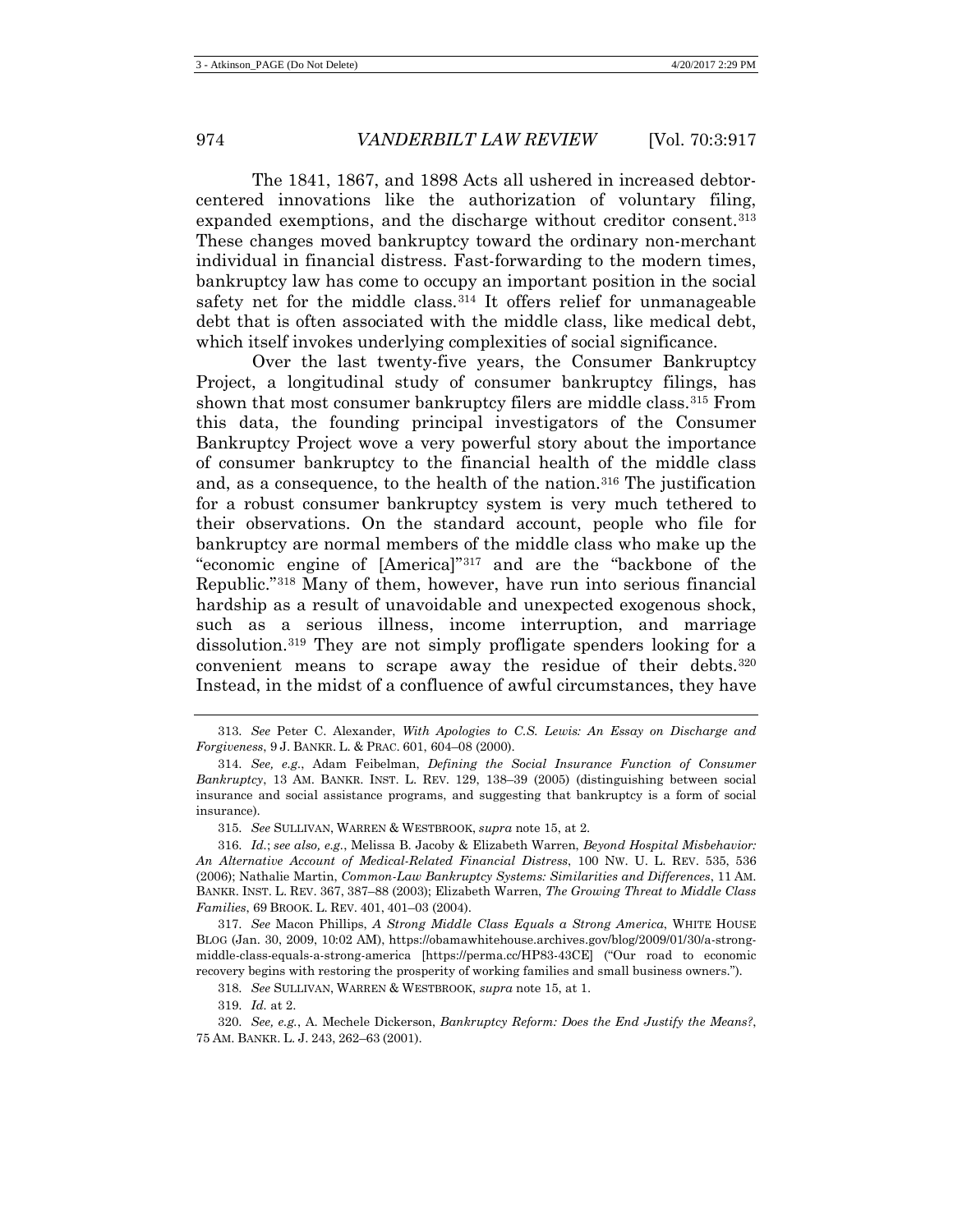turned to bankruptcy as a one-time solution through which they can find renewed financial life. Through this lens, consumer bankruptcy law can be viewed as an important tool: $321$  it acts as a one-time safety valve to provide relief to the middle class—on whose financial health the country relies—in times of serious financial trouble.<sup>[322](#page-58-1)</sup>

In presenting data from their seminal study of consumer bankruptcies, Professors Sullivan, Warren, and Westbrook observed that "bankruptcy is a middle class phenomenon."[323](#page-58-2) They noted that even though most of the filers had very low incomes at the time of filing,[324](#page-58-3) they largely represented a cross section of the American middle class as based on indicators such as educational attainment, occupational status, and homeownership.[325](#page-58-4) The authors noted that this picture of the typical bankruptcy filer was vastly different from the then-existing stereotype of a bankruptcy filer "as existing far below the middle class," a stereotype that ostensibly worked against a favorable view of bankruptcy's social utility.[326](#page-58-5) Moreover, these middle class bankruptcy filers had fallen into financial problems after some exogenous shock to their lives, like a divorce or an illness.<sup>[327](#page-58-6)</sup>

For example, unmanageable medical debt exemplifies debt that has an increasing significance on the financial well-being of the middle class. Some scholars and commentators have viewed bankruptcy as a means—if an imperfect one—of addressing the

<span id="page-58-6"></span>327. *Id.*

<sup>321.</sup> *See, e.g.*, Feibelman, *supra* note [314,](#page-57-8) at 138–39.

<span id="page-58-1"></span><span id="page-58-0"></span><sup>322.</sup> *See, e.g.*, Kenneth L. Karst, *Participation and Hope*, 45 UCLA L. REV. 1761, 1774 n.47 (1998) ("If . . . it takes a stable middle class, along with stable working-class jobs, to provide a sound foundation for democracy, then might it not be expected that a sharp decline in the fortunes of people in those middle-to-lower economic brackets would tend to destabilize the polity?"); *see also* Joe Biden, *Time to Put Middle Class Front and Center*, USATODAY (Jan. 30, 2009), http://usatoday30.usatoday.com/printedition/news/20090130/column30\_st3.art.htm [https://perma.cc/W6SB-ENU9] ("A strong middle class equals a strong America. We can't have one without the other.").

<sup>323.</sup> *See* SULLIVAN, WARREN & WESTBROOK, *supra* note [15,](#page-6-8) at 27.

<sup>324.</sup> *Id.* at 63.

<span id="page-58-4"></span><span id="page-58-3"></span><span id="page-58-2"></span><sup>325.</sup> *Id.* at 27–74; *see also* Elizabeth Warren & Deborah Thorne, *A Vulnerable Middle Class: Bankruptcy and Class Status*, *in* BROKE: HOW DEBT BANKRUPTS THE MIDDLE CLASS 25, 25 (Katherine Porter ed., 2012). Warren and Thorne observed this same pattern of middle class filers in the 2007 iteration of the study. For example, bankruptcy filers in 2007 were more educated than filers in 1991 and were more educated than people in the general population. *Id.*  at 30; *see also* Jean Braucher, *Consumer Bankruptcy as Part of the Social Safety Net: Fresh Start or Treadmill?*, 44 SANTA CLARA L. REV. 1065, 1071–73 (2004) (suggesting that because of "income volatility," income alone is not a relevant marker of middle class status among bankruptcy filers and that while other social safety net programs are designed for the lower classes, bankruptcy appears to provide a safety net for middle class individuals who may not qualify for other social safety net programs).

<span id="page-58-5"></span><sup>326.</sup> *See* SULLIVAN, WARREN & WESTBROOK, *supra* note [15,](#page-6-8) at 33.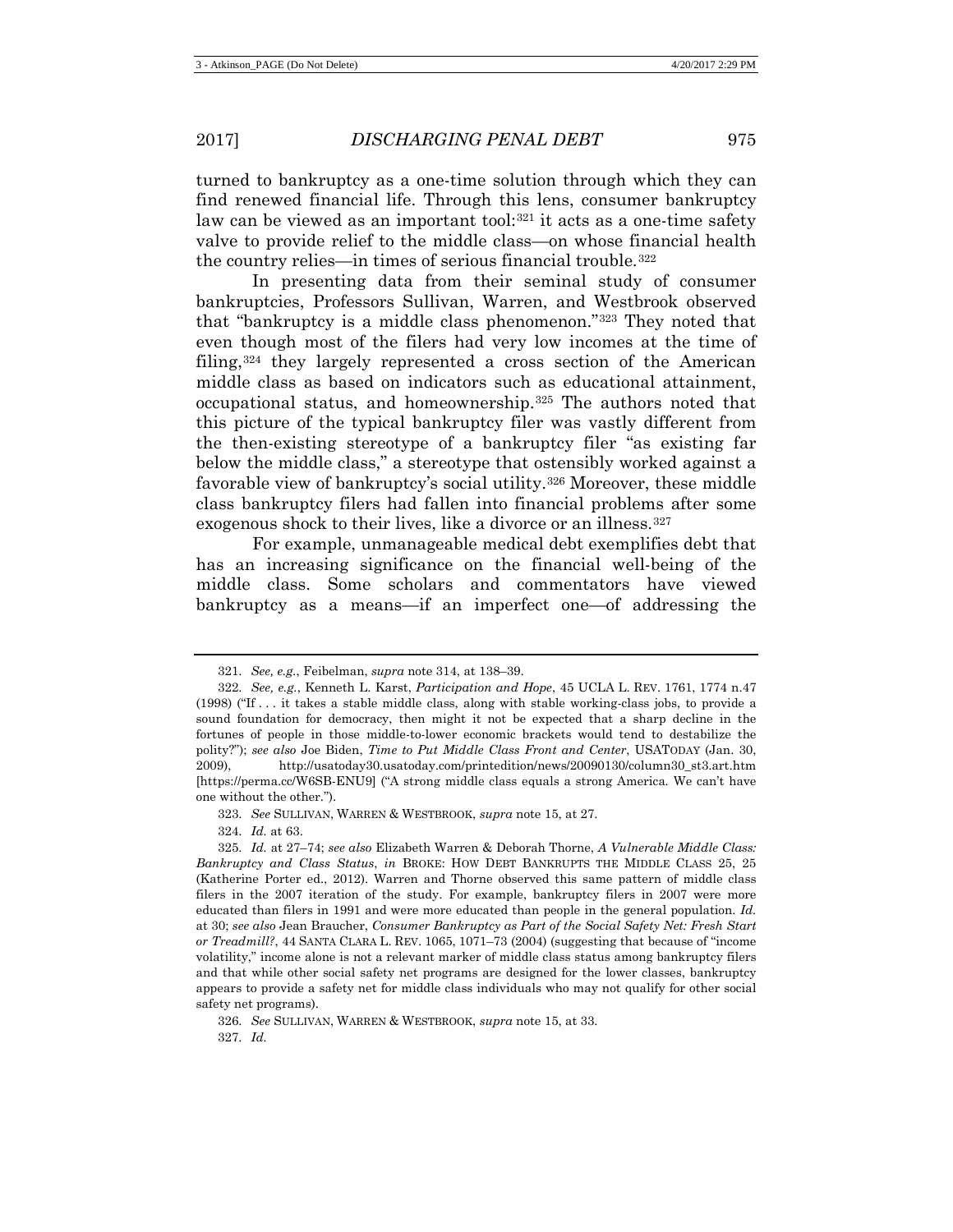<span id="page-59-8"></span>problem.[328](#page-59-0) Professors Melissa Jacoby, Teresa Sullivan, and Elizabeth Warren studied the connection between bankruptcy filings and medical debt in Phase III of the Consumer Bankruptcy Project, conducted in 1999.[329](#page-59-1) The authors described previous studies of bankruptcy filings, observing that prior to the 1990s, medical debt did not appear to be a significant driver of bankruptcy filings.[330](#page-59-2) By 1999, the authors reported that medical debt was pervasive in bankruptcy filings, even if not the apparent driver of the decision to file.<sup>[331](#page-59-3)</sup> For example, 46.2% of bankruptcy filers in the sample indicated that they filed bankruptcy for a medical reason or that they had at least \$1,000 in medical bills.[332](#page-59-4) In addition, consistent with the middle class story about bankruptcy filers, the authors observed that "there was no clear association between identifying a medical problems and being uninsured."[333](#page-59-5)

For Jacoby, Sullivan, and Warren, the data suggested that neither private healthcare insurance nor Medicare was sufficient to protect a significant portion of the middle class against a health crisis or catastrophic injury[.334](#page-59-6) This conclusion was confirmed by data from the 2007 iteration of the Consumer Bankruptcy Project, which revealed that medical debt had become an even more significant problem for the middle class, as suggested by bankruptcy filings. By 2007, 69.1% of filers cited medical debt as contributing to their financial troubles as compared to the 46.2% previously recorded.[335](#page-59-7)

332. *Id.* at 389.

<span id="page-59-6"></span>334. *Id.* at 405 (hypothesizing that the incidence of uncovered family members, inadequate coverage of medical costs, and "employment difficulties" might explain why medical insurance did not provide better insulation against extreme financial hardship caused by health problems).

<span id="page-59-7"></span>335. David U. Himmelstein, Deborah Thorne, Elizabeth Warren & Steffie Woolhandler, *Medical Bankruptcy in the United States, 2007: Results of a National Study*, 122 AM. J. MED. 741, 744 (2009), http://www.amjmed.com/article/S0002-9343(09)00404-5/pdf [https://perma.cc/6RQE-CYC8]; *see also* Christopher Tarver Robertson, Richard Egelhof & Michael Hoke, *Get Sick, Get Out: The Medical Causes of Home Mortgage Foreclosures*, 18 HEALTH MATRIX 65, 76–77 (2008) (noting that between 1981, the first year of the Consumer Bankruptcy Project, and 2007, medical bankruptcies had "grown twenty-fold"). *But see* Melissa B. Jacoby & Mirya Holman, *Managing Medical Bills on the Brink of Bankruptcy*, 10 YALE J. HEALTH POL'Y L. & ETHICS 239, 258–62 (2010) (describing resistance to the validity of these findings).

<span id="page-59-1"></span><span id="page-59-0"></span><sup>328.</sup> *See, e.g.*, Melissa B. Jacoby, Teresa A. Sullivan & Elizabeth Warren, *Rethinking the Debates Over Health Care Financing: Evidence from the Bankruptcy Courts*, 76 N.Y.U. L. REV. 375, 375 (2001).

<span id="page-59-9"></span><sup>329.</sup> *Id.* at 376–77.

<sup>330.</sup> *Id.* at 378.

<sup>331.</sup> *Id.* at 387–88.

<span id="page-59-5"></span><span id="page-59-4"></span><span id="page-59-3"></span><span id="page-59-2"></span><sup>333.</sup> *Id.* at 399–401 (noting also that "nearly eighty percent of the bankrupt families had at least some health insurance coverage at the time of their bankruptcy filings . . . suggest[ing] that higher rates of insurance were coupled with higher rates of medically related financial problems").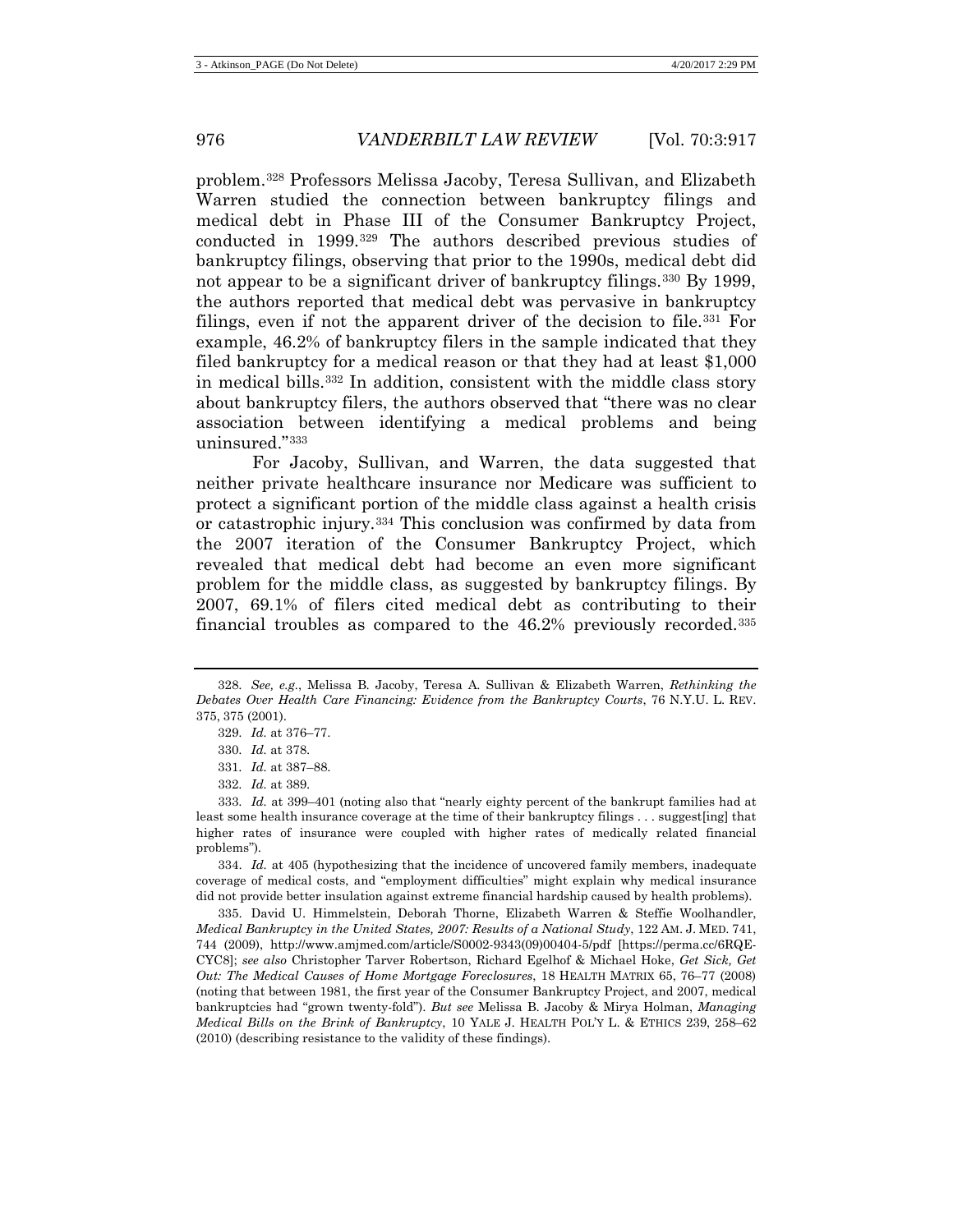And, as was the case in 1999, "the mere fact of insurance" alone was not "synonymous with protection from financial risk arising from medical problems."[336](#page-60-0) Indeed, a 2013 study by a private personal finance group similarly found that financial distress from healthcare bills had become the primary cause of bankruptcy filings, as based on data from the U.S. Census, the Centers for Disease Control, bankruptcy filings, and a private healthcare foundation.<sup>[337](#page-60-1)</sup>

In this state of the world, the bankruptcy system has been described as an important component of the middle class social safety net because it acts as "the insurer of last resort to [middle class] families and individuals who cannot pay health-care-related costs" and gives them "the opportunity to put the brakes on their slide out of the middle class."[338](#page-60-2) For example, President Obama's economic agenda included the intention to: "[C]reate an exemption in bankruptcy law for individuals who can prove they filed for bankruptcy because of medical expenses. This exemption will create a process that forgives the debt and lets the individuals get back on their feet."[339](#page-60-3) And, bankruptcy law is attentive to this pervasive, largely middle class problem[340](#page-60-4) because medical debt is generally dischargeable in bankruptcy.[341](#page-60-5)

As in the case of medical debt, the conception of bankruptcy's social utility has evolved to encompass the notion that bankruptcy law plays a significant role in helping individuals and entities to manage debt related to complex social issues. In that respect, viewing bankruptcy as a means of addressing the pathologies of penal debt, particularly as they ravage poor and economically and socially disenfranchised communities, is not as controversial as it might seem in the abstract and in line with its current evolution. Even though in

<span id="page-60-0"></span><sup>336.</sup> Melissa B. Jacoby, *Individual Health Insurance Mandates and Financial Distress: A Few Notes from the Debtor-Creditor Research and Debates*, 55 U. KAN. L. REV. 1247, 1251 (2007).

<span id="page-60-1"></span><sup>337.</sup> *See* Dan Mangan, *Medical Bills Are the Biggest Cause of U.S. Bankruptcies: Study*, CNBC (June 25, 2013, 2:29 PM), http://www.cnbc.com/id/100840148 [https://perma.cc/866P-3AUN].

<sup>338.</sup> Jacoby, Sullivan & Warren, *supra* not[e 328,](#page-59-8) at 410–11.

<span id="page-60-3"></span><span id="page-60-2"></span><sup>339.</sup> Jacoby & Holman, *supra* note [335,](#page-59-9) at 261 (noting that medical bankruptcy rates were part of President Obama's rationale for healthcare reform).

<span id="page-60-4"></span><sup>340.</sup> *See* Jacoby, Sullivan & Warren, *supra* note [328,](#page-59-8) at 401 (speculating that lower class individuals without health insurance may not seek out medical care at all).

<span id="page-60-5"></span><sup>341.</sup> When contacted by the Washington Post to comment on Obama's plan, Professor Melissa Jacoby noted that bankruptcy law generally did not expressly prohibit the discharge of medical debt, but may have that practical effect insofar as the 2005 Amendment "made it tougher for some consumers to eliminate debts under bankruptcy." Sarah Rubenstein, *Obama Aims to Help Patients Wipe Away Medical Debts*, WALL ST. J. HEALTH BLOG (Jan. 7, 2009, 2:06 PM), http://blogs.wsj.com/health/2009/01/07/obama-aims-to-help-patients-wipe-away-medicaldebts/ [https://perma.cc/U4PX-QY3S].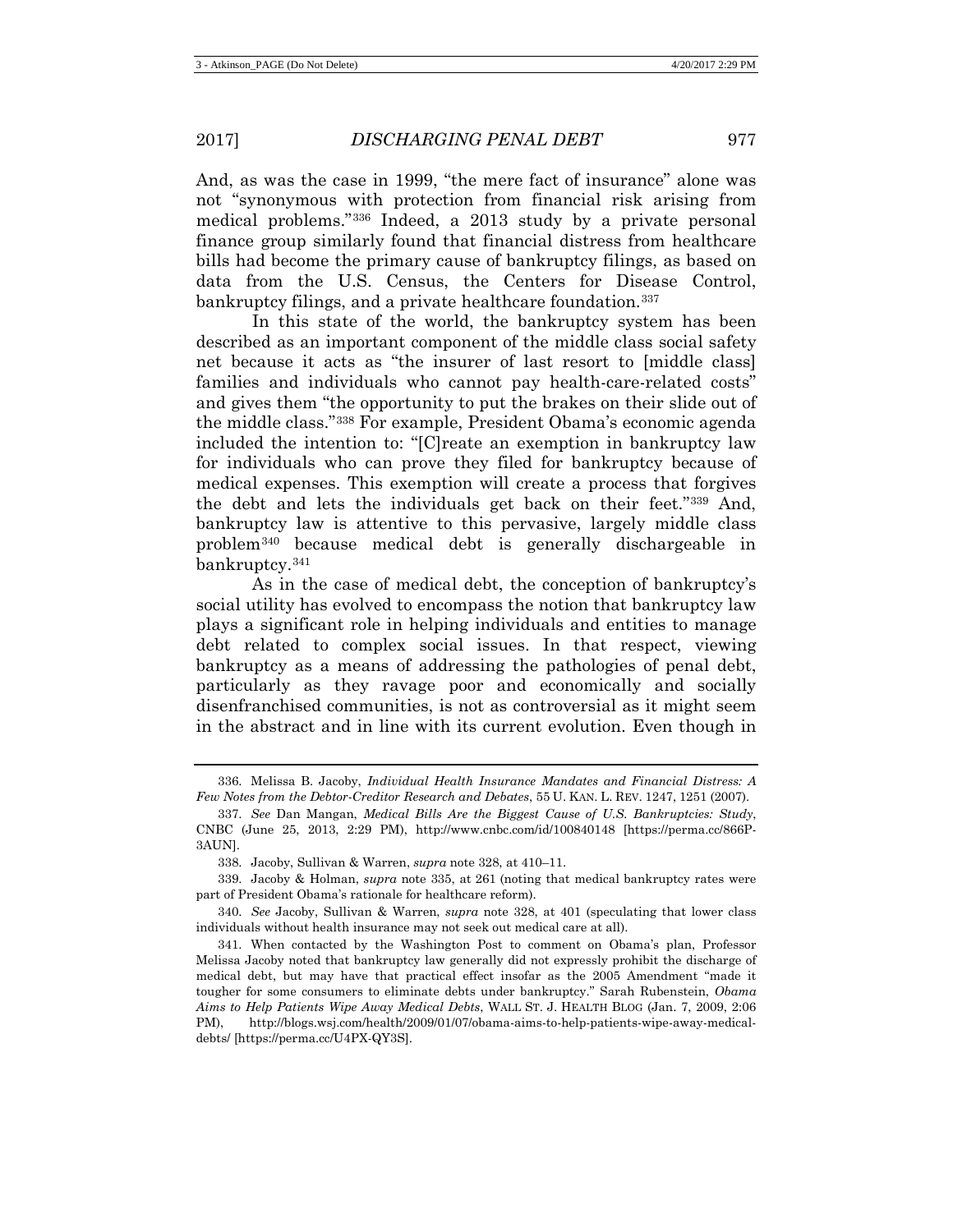this context there are neither prominent Americans nor the "fragile middle class" to serve as the sympathetic and familiar faces of the growing catastrophe of unmanageable penal debt, the problem of penal debt has reached crisis proportions among the nameless indigent.[342](#page-61-0) And its consequences are increasingly borne by all classes. Ultimately, bankruptcy law should serve all debtors without reference to class status.

## *C. On Bankruptcy and Socially Relevant Debt Problems*

Moreover, bankruptcy has already played an important role in mitigating the fiscal fallout engendered by big social concerns. Professors Clayton Gillette and David Skeel have argued that bankruptcy is an appropriate means of correcting faulty municipal governance structures that "can exacerbate a city's financial difficulties and stymie efforts to reverse a downward spiral."[343](#page-61-1) Gillette and Skeel argue that "fragmented local decision-making" is often the root of chronic municipal fiscal distress.[344](#page-61-2) They contend that entrenched internal political commitments to existing governance structures that result in waste of municipal financial resources make municipal officials generally incapable of implementing the governance reforms necessary to help cities find lasting solutions to financial distress.[345](#page-61-3) They argue that a bankruptcy court could properly serve as a "third party that has the authority to restructure governing institutions" in order to stem financial excess.[346](#page-61-4)

For example, Gillette and Skeel argue that the decentralization of appointive powers of city officials, such as in the appointment process for a police chief, is often a source of fiscal instability.[347](#page-61-5) They note "the link between effective policing and municipal financial health" and speculate that "the selection of the person charged with choosing among plausible policing strategies . . .

<span id="page-61-5"></span>347. *Id.* at 1187–88.

<span id="page-61-0"></span><sup>342.</sup> *See, e.g.*, HARRIS, *supra* note [5,](#page-2-8) at 151–52; Hon. Marcia S. Krieger, *"The Bankruptcy Court Is a Court of Equity": What Does That Mean?*, 50 S.C. L. REV. 275, 276 (1999) ("Bankruptcy laws, by their nature, embody a compromise between fundamental, competing social and economic objectives. The nature of the compromise varies from time to time as public values and economic conditions dictate. Bankruptcy law is implemented by using both legal and equitable procedures."); Alana Semuels, *The Fines and Fees That Keep Former Prisoners Poor*, ATLANTIC (July 5, 2016), http://www.theatlantic.com/business/archive/2016/07/the-cost-of-monetarysanctions-for-prisoners/489026/ [https://perma.cc/K38Q-GJPU].

<span id="page-61-2"></span><span id="page-61-1"></span><sup>343.</sup> *See* Gillette & Skeel, *supra* not[e 219,](#page-38-4) at 1184.

<sup>344.</sup> *Id.* at 1184–85.

<span id="page-61-3"></span><sup>345.</sup> *Id.* at 1189–90.

<span id="page-61-4"></span><sup>346.</sup> *Id.* at 1190.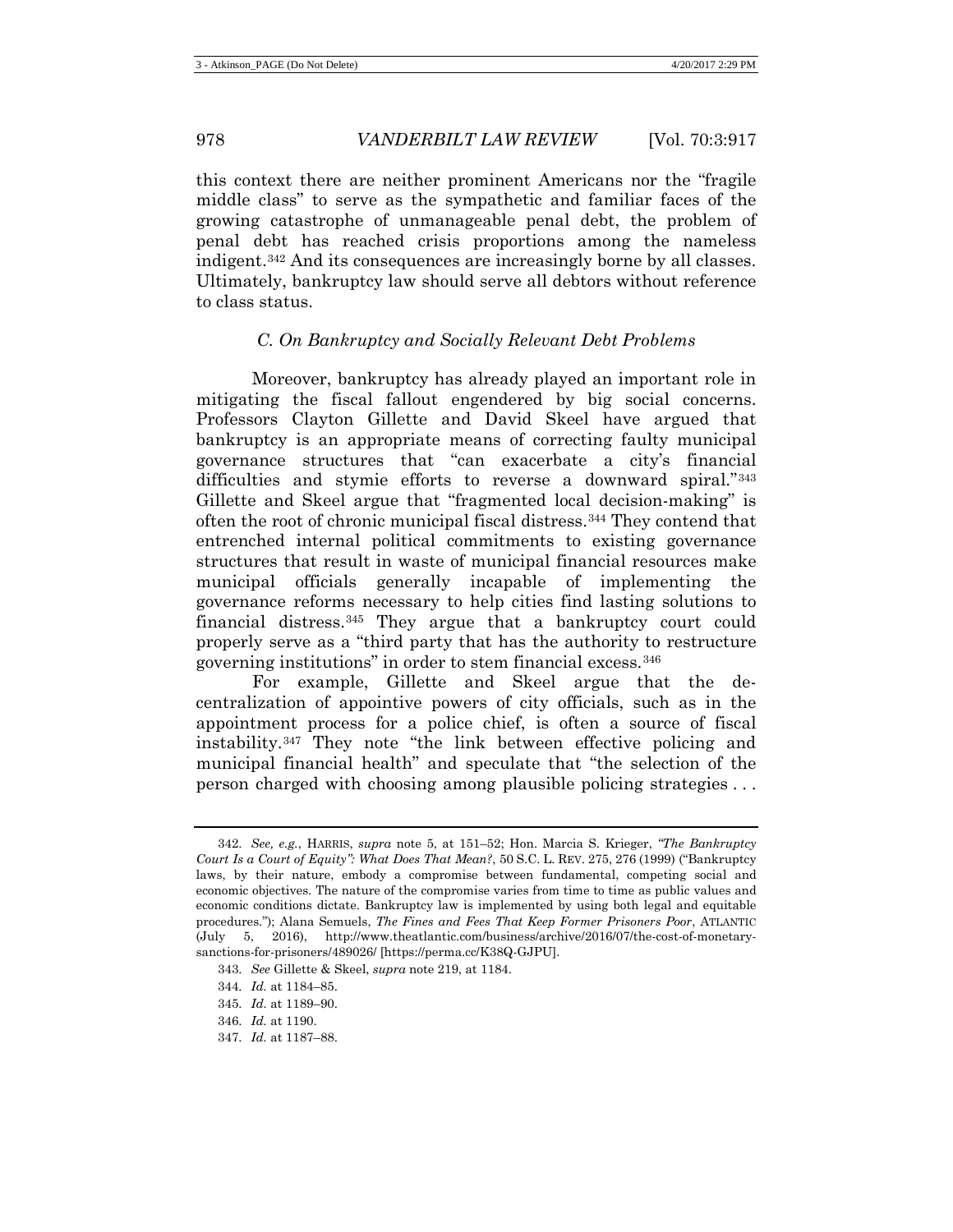could significantly affect a municipality's fiscal stability."[348](#page-62-0) For this reason, an appointment process that is centralized in the executive would have tangible fiscal benefits. Thus, a financially distressed city whose city charter splits this appointment authority between more than one governing institution would continually push the city toward financial instability. Under Gillette and Skeel's proposal, a bankruptcy judge with the authority to engage in governance reform "could induce revision of the city charter in a manner that defragmented municipal decision making by, for example, placing appointive power over the police department exclusively within the mayor's jurisdiction.["349](#page-62-1)

For Gillette and Skeel, bankruptcy (conditioned on state and local consent to the reforms)<sup>[350](#page-62-2)</sup> is a suitable solution for correcting structures in local governance that "tolerate[ ] financial decisions in which the benefits and costs of public expenditures are misaligned,"<sup>[351](#page-62-3)</sup> even though preservation of state and local autonomy is one of the pillars of municipal reorganization under Chapter 9 of the Bankruptcy Code.[352](#page-62-4) They acknowledge that their proposal might raise concerns that "the rights bankruptcy interferes with are so important that even meaningful state and local consent to reforms are not sufficient."[353](#page-62-5) Yet Gillette and Skeel suggest that bankruptcy incursions into such an "inalienable" set of rights, like "[t]he right of a state to determine the governance structure of its cities," is proper because it addresses the "deep financial distress" engendered by the failure of "a city's democratic processes."[354](#page-62-6) In other words, in their estimation, bankruptcy becomes relevant once fiscal distress is a consequence of a broader set of governance-related issues, even though bankruptcy has not traditionally been geared toward incentivizing change in municipal governance.

Similarly, in the business bankruptcy context, bankruptcy judges handle cases that involve national entities whose debt problems implicate social issues of national importance. For example, bankruptcy has become an accepted mechanism for addressing the financial crises stemming from mass torts that have led to national

<span id="page-62-6"></span>354. *Id.*

<sup>348.</sup> *Id.* at 1188.

<sup>349.</sup> *Id.* at 1190.

<span id="page-62-5"></span><span id="page-62-4"></span><span id="page-62-3"></span><span id="page-62-2"></span><span id="page-62-1"></span><span id="page-62-0"></span><sup>350.</sup> Under the Bankruptcy Code, the state must authorize a Chapter 9 filing as an initial matter. "[O]nly a municipality itself can invoke Chapter 9; creditors are prohibited from throwing a city into Chapter 9 involuntarily." *Id.* at 1211.

<sup>351.</sup> *See id.* at 1152.

<sup>352.</sup> 11 U.S.C. § 904 (2012); Jacoby, *supra* not[e 215,](#page-37-0) at 63.

<sup>353.</sup> *See* Gillette & Skeel, *supra* not[e 219,](#page-38-4) at 1215.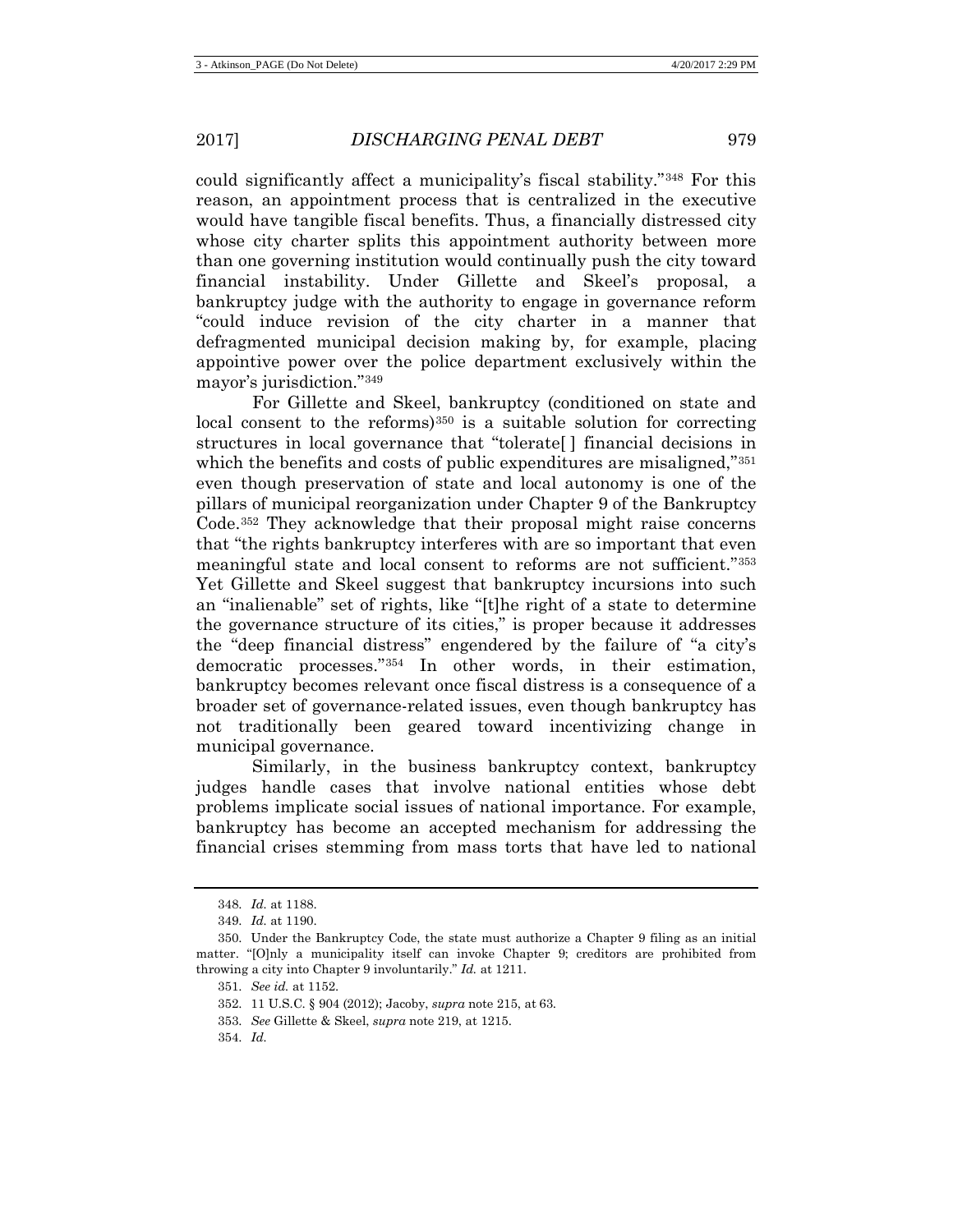<span id="page-63-8"></span><span id="page-63-0"></span>health crises. In the case of asbestos litigation, bankruptcy became a means of resolving the financial fallout from the massive health crisis caused by asbestos production and use.[355](#page-63-1) In that context, bankruptcy provided an important and organized forum for asbestos companies to handle the large quantity of claims "without destroying the enterprise from which the compensation must come."[356](#page-63-2) It also binds existing and potential claimants to the terms of the asbestos bankruptcy trusts that have been formed in the course of the dozens of asbestos bankruptcy cases that have been filed.[357](#page-63-3) Specifically, the amount that a claimant is to receive from an asbestos bankruptcy trust generally depends on a number of factors, including the nature of the illness and the funding of the trust.[358](#page-63-4) With respect to those trusts that cannot guarantee one-hundred percent payment of a qualified claim, the claimant receives a percentage of the qualified claim.[359](#page-63-5) The percentage is further limited by projections of future claims, so that an individual that is currently ill must accept less than her qualified claim if the trust anticipates that there may be more claims in the pipeline.[360](#page-63-6) Thus, in addition to affecting whether a large company will stay in business—and all of the social concerns that flow from that determination—the bankruptcy court, in significant part, presides over the massive healthcare externalities engendered by the asbestos crisis. Indeed, according to Bankruptcy Judge Lifland who presided over the Johns-Manville bankruptcy, "The 'Congressional purpose' in enacting the [asbestos provisions of the] Code was to encourage resort to the bankruptcy process."[361](#page-63-7) And, by and large, we

In spite of the considerable financial contributions to the early trusts, it soon became apparent that new asbestos plaintiffs would receive, at best, pennies on the dollar for their claims. The dramatic expansion of asbestos tort litigation drove defendants into bankruptcy. These bankruptcies left the remaining defendants with considerably greater liability and sent lawyers searching for new defendants. This cycle continues to this day.

<span id="page-63-4"></span>(footnotes omitted); Marc C. Scarcella & Peter R. Kelso, *Asbestos Bankruptcy Trusts: A 2013 Overview of Trust Assets*, *Compensation & Governance*, LEXISNEXIS (Dec. 11, 2013, 5:01 PM), https://www.lexisnexis.com/legalnewsroom/litigation/b/litigation-blog/archive/2013/12/11/asbestos -bankruptcy-trusts-a-2013-overview-of-trust-assets-compensation-amp-governance.aspx [https://perma.cc/ML83-P756] (describing the asbestos trust process).

<span id="page-63-5"></span>358. Scarcella & Kelso, *supra* not[e 357.](#page-63-0)

- 359. *Id.*
- <span id="page-63-6"></span>360. *Id.*
- <span id="page-63-7"></span>361. Brown, *supra* not[e 357,](#page-63-0) at 848.

<sup>355.</sup> *See* 11 U.S.C. § 524(g) (2012).

<span id="page-63-2"></span><span id="page-63-1"></span><sup>356.</sup> David A. Skeel, Jr., *Avoiding Moral Bankruptcy*, 44 B.C. L. REV. 1181, 1182 (2003) (discussing also mass torts related to the Dalkon Shield and breast implants, both significant women's health problems).

<span id="page-63-3"></span><sup>357.</sup> S. Todd Brown, *Section 524(g) Without Compromise: Voting Rights and the Asbestos Bankruptcy Paradox*, 2008 COLUM. BUS. L. REV. 841, 851–52: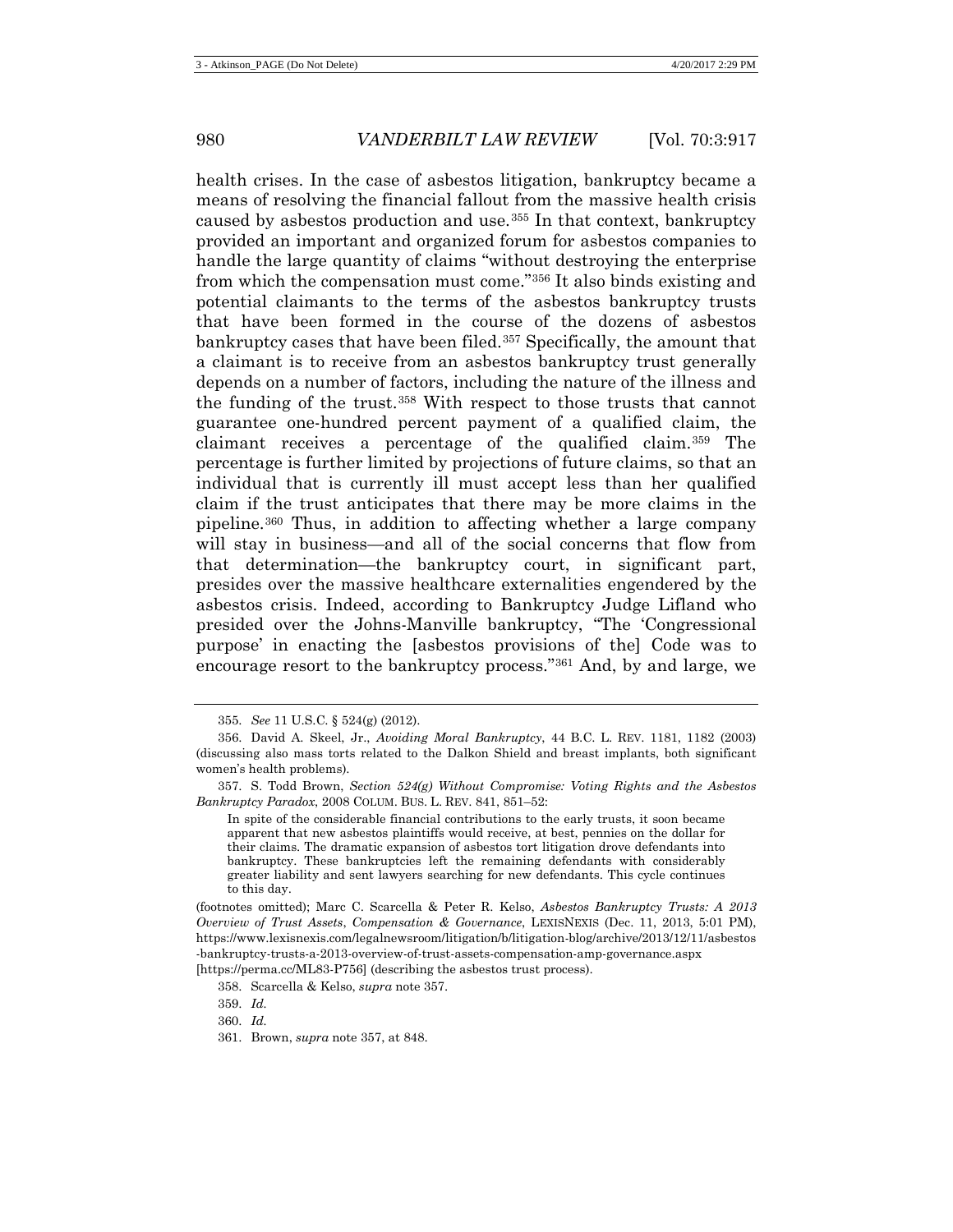have accepted the bankruptcy court's role in this national health crisis, even if the outcomes are imperfect.[362](#page-64-0)

Similarly, in the wake of the Catholic Church sexual abuse crisis, Professor David Skeel speculated on whether bankruptcy would be an appropriate mechanism for the Church to address the many cases—and the consequent money judgments—brought against it by the victims of sexual abuse.[363](#page-64-1) Skeel observed that, "bankruptcy has become an important forum for many social issues that cannot be easily resolved elsewhere," and suggested that as in the mass tort context, bankruptcy might be a useful means of mediating between the conflicting interests of the Church and the victims of sexual abuse.[364](#page-64-2)

## *D. On Giving Discretion to the Bankruptcy Court*

Finally, as both an institutional and substantive matter, we might worry about vesting these decisions that have important social implications in the bankruptcy court. Bankruptcy courts do not enjoy Article III status, and the Supreme Court has on several occasions limited the powers and autonomy of the bankruptcy courts.[365](#page-64-3) Professor Troy McKenzie has made a compelling case for the "broad powers [of bankruptcy judges] to adjudicate important disputes" even though they are not Article III judges. Specifically, he says that their appointment by Article III appellate judges coupled with the "almost nonexistent" market for promotion permits bankruptcy judges to enjoy a significant amount of autonomy from external political pressures.<sup>[366](#page-64-4)</sup> Moreover, their position within the larger bankruptcy bar and community ensures that bankruptcy judges perform their duties with "professionalism, creativity, and nonideological adjudication."[367](#page-64-5) From this perspective, bankruptcy judges are checked by their "audience,"[368](#page-64-6) the bankruptcy bar, which by and large promotes reasonable adjudication in part because "it has a professional interest in

<sup>362.</sup> *Id.* at 852 (noting that new asbestos claimants often receive "pennies on the dollar").

<sup>363.</sup> *See* Skeel, *supra* not[e 356,](#page-63-8) at 1181.

<sup>364.</sup> *Id.*

<span id="page-64-3"></span><span id="page-64-2"></span><span id="page-64-1"></span><span id="page-64-0"></span><sup>365.</sup> *See* Stern v. Marshall, 564 U.S. 462, 469 (2011); N. Pipeline Constr. Co. v. Marathon Pipe Line Co., 458 U.S. 50, 59–61 (1982); *see also* Casey & Huq, *supra* note [81,](#page-15-7) at 1160; McKenzie, *supra* not[e 187,](#page-32-3) at 775–76.

<sup>366.</sup> McKenzie, *supra* note [187,](#page-32-3) at 795–96.

<span id="page-64-6"></span><span id="page-64-5"></span><span id="page-64-4"></span><sup>367.</sup> *Id.* at 747, 775–76. *But see* Casey & Huq, *supra* note [81,](#page-15-7) at 1200–01 (noting in the business bankruptcy context that "[h]owever skilled [bankruptcy judges] might be in discerning the going-concern value of an entity, there is no ex ante structural reason to expect bankruptcy judges to show sensitivity to federalism concerns" (emphasis omitted) (footnote omitted)).

<sup>368.</sup> *See* McKenzie, *supra* not[e 187,](#page-32-3) at 797–98.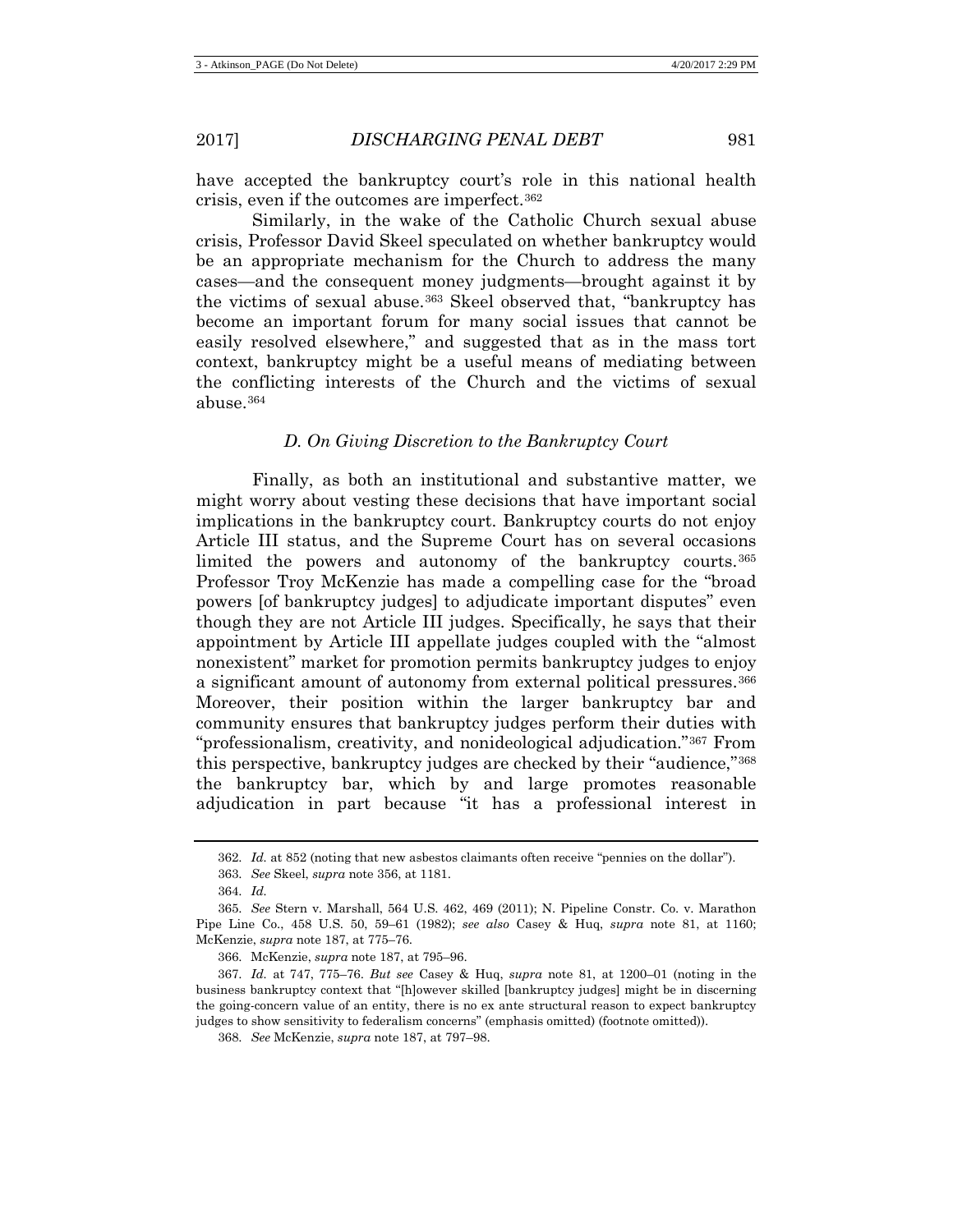maintaining the integrity of bankruptcy as a process, the status of the actors in that process, and the preservation of a certain ideal of bankruptcy law."[369](#page-65-0) With these checks in place, the bankruptcy court is institutionally capable of presiding over the discharge of penal debt.

There are several reasons why we might similarly feel comfortable entrusting this sort of discretion to the bankruptcy court. First, bankruptcy judges know how to deal with unmanageable debt incurred in a variety of circumstances, including circumstances that implicate important national concerns. Accepting Justice Marshall's perspective that, at the end of the day, penal debt is merely an outstanding liability on a right to payment, owed like any other "debt" under the Code,[370](#page-65-1) relying on a bankruptcy judge to assess whether the debt should be discharged falls squarely within the expertise of the bankruptcy court. Moreover, bankruptcy judges routinely and successfully deal with debt that relates to issues of social significance. For example, the recent spate of municipal bankruptcies in the cities of Detroit, Michigan, and San Bernardino, Stockton, and Vallejo, California, all have raised issues related to matters of public concern that have city-wide, state-wide, and national repercussions. To the extent that complex municipal problems have resulted in unmanageable debt, the bankruptcy court has been largely accepted as an appropriate locus to resolve the debt overhang caused by the underlying problems.

#### **CONCLUSION**

Bankruptcy law regards certain debts as categorically nondischargeable in the name of a set of frames that, on closer view, do not truly help us to understand why these debts should be treated exceptionally while others that seem to implicate the same set of frames are readily dischargeable. Without a meaningful sorting mechanism, there is no satisfying means of justifying why the fresh start is subordinated for some debtors while others can discharge their similarly situated debts.

This line-drawing has significant consequences for the most vulnerable debtors, as is reflected in the penal debt context. It further entrenches existing economic disenfranchisement when certain varieties of debt that are more likely to be concentrated in economically disenfranchised communities are regarded as categorically nondischargeable, while debts that are concentrated

<span id="page-65-0"></span><sup>369.</sup> *Id.* at 805.

<span id="page-65-1"></span><sup>370.</sup> 11 U.S.C. § 101(12) (2012).